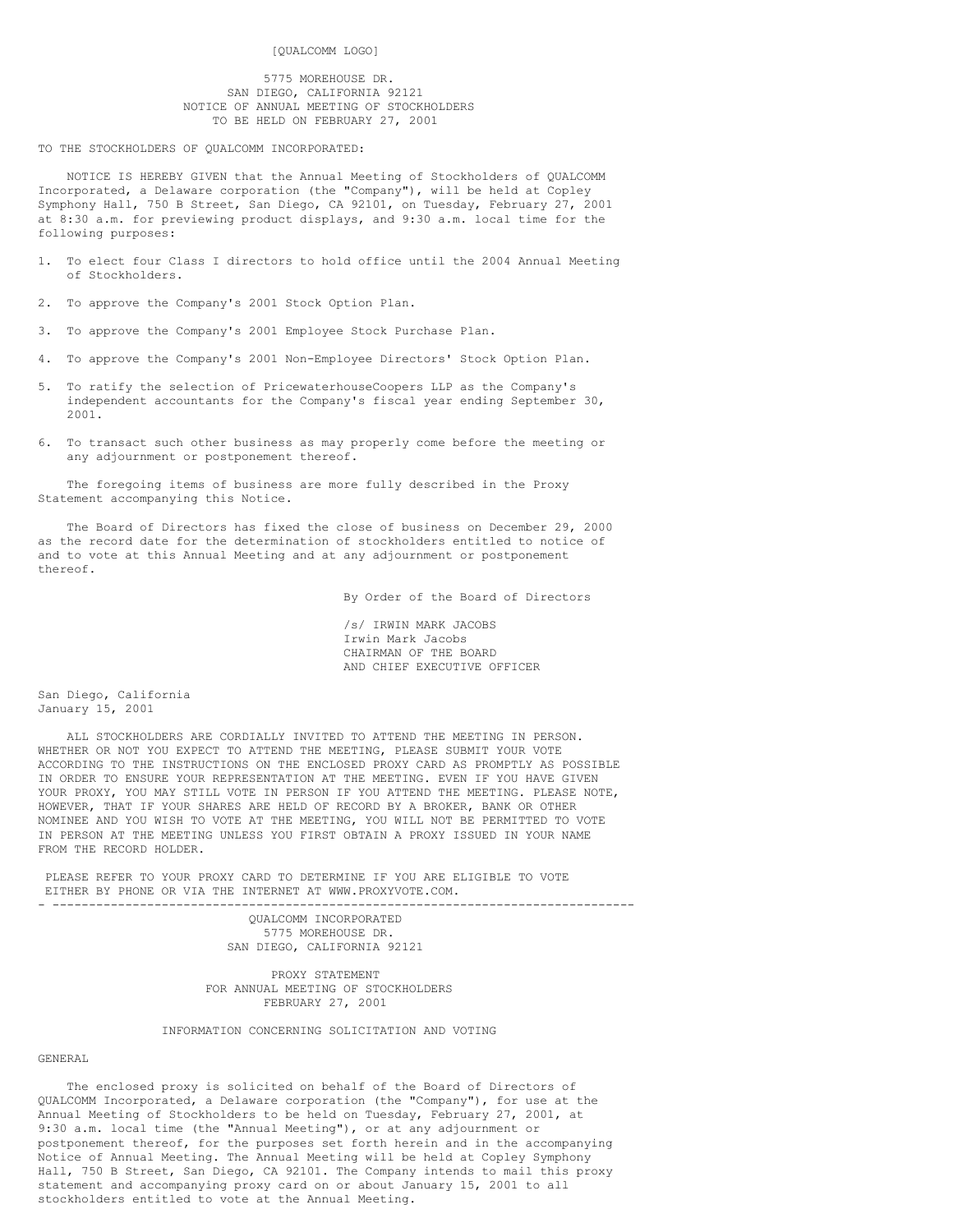The Company will bear the entire cost of solicitation of proxies including preparation, assembly, printing and mailing of this proxy statement, the proxy card and any additional information furnished to stockholders. Copies of solicitation materials will be furnished to banks, brokerage houses, fiduciaries and custodians holding in their names shares of Common Stock beneficially owned by others to forward to such beneficial owners. The Company may reimburse persons representing beneficial owners of Common Stock for their costs of forwarding solicitation materials to such beneficial owners. Original solicitation of proxies by mail may be supplemented by telephone, telegram or personal solicitation by directors, officers or other regular employees of the Company or, at the Company's request, D.F. King & Co., Inc., a professional proxy solicitation firm. No additional compensation will be paid to directors, officers or other regular employees for such services, but D.F. King & Co., Inc. will be paid its customary fee, estimated to be about \$10,000, if it renders solicitation services.

## VOTING RIGHTS AND OUTSTANDING SHARES

Only holders of record of Common Stock at the close of business on December 29, 2000 (the "Record Date") will be entitled to notice of and to vote at the Annual Meeting. At the close of business on the Record Date, the Company had outstanding and entitled to vote 752,029,328 shares of Common Stock.

Each holder of record of Common Stock on such date will be entitled to one vote for each share held on all matters to be voted upon. With respect to the election of directors, stockholders may exercise cumulative voting rights. Under cumulative voting, each holder of Common Stock will be entitled to four votes for each share held. Each stockholder may give one candidate, who has been nominated prior to voting, all the votes such stockholder is entitled to cast or may distribute such votes among as many such candidates as such stockholder chooses. However, no stockholder will be entitled to cumulate votes unless the candidate's name has been placed in nomination prior to the voting and at least one stockholder has given notice at the meeting, prior to the voting, of his or her intention to cumulate votes. Unless the proxyholders are otherwise instructed, stockholders, by means of the accompanying proxy, will grant the proxyholders discretionary authority to cumulate votes.

All votes will be tabulated by the inspector of election appointed for the meeting, who will separately tabulate affirmative and negative votes, abstentions and broker non-votes. Abstentions will be counted towards the tabulation of votes cast on proposals presented to the stockholders and will have the same effect as negative votes. Broker non-votes are counted towards a quorum but are not counted for any purpose in determining whether a matter has been approved. REVOCABILITY OF PROXIES

# Any person giving a proxy pursuant to this solicitation has the power to revoke it at any time before it is voted. It may be revoked by filing with the secretary of the Company at the Company's principal executive offices, 5775 Morehouse Dr., San Diego, California 92121-1714, a written notice of revocation or a duly executed proxy bearing a later date, or it may be revoked by attending the meeting and voting in person. Attendance at the meeting will not, by itself, revoke a proxy.

### STOCKHOLDER PROPOSALS

The deadline for submitting a stockholder proposal for inclusion in the Company's proxy statement and form of proxy for the Company's 2002 Annual Meeting of Stockholders pursuant to Rule 14a-8, "Shareholder Proposals," of the Securities and Exchange Commission (the "SEC") is September 10, 2001. The deadline for submitting a stockholder proposal or a nomination for director that is not to be included in such proxy statement and proxy is also September 10, 2001. Stockholders are also advised to review the Company's Bylaws, which contain additional advance notice requirements, including requirements with respect to advance notice of stockholder proposals and director nominations.

#### FINANCIAL INFORMATION

Attached in Appendix 2 is certain financial information of the Company that was originally filed with the SEC on November 3, 2000 as part of the Company's Annual Report on Form 10-K for the fiscal year ended September 24, 2000. The Company has not undertaken any updates or revisions to such information since the date it was originally filed with the SEC. Accordingly, you are encouraged to review such financial information together with subsequent information filed by the Company with the SEC and other publicly available information.

# PROPOSAL 1 ELECTION OF DIRECTORS

The Company's Restated Certificate of Incorporation and Bylaws provide that the Board of Directors shall be divided into three classes, with each class having a three-year term. Directors are assigned to each class in accordance with a resolution or resolutions adopted by the Board of Directors, each class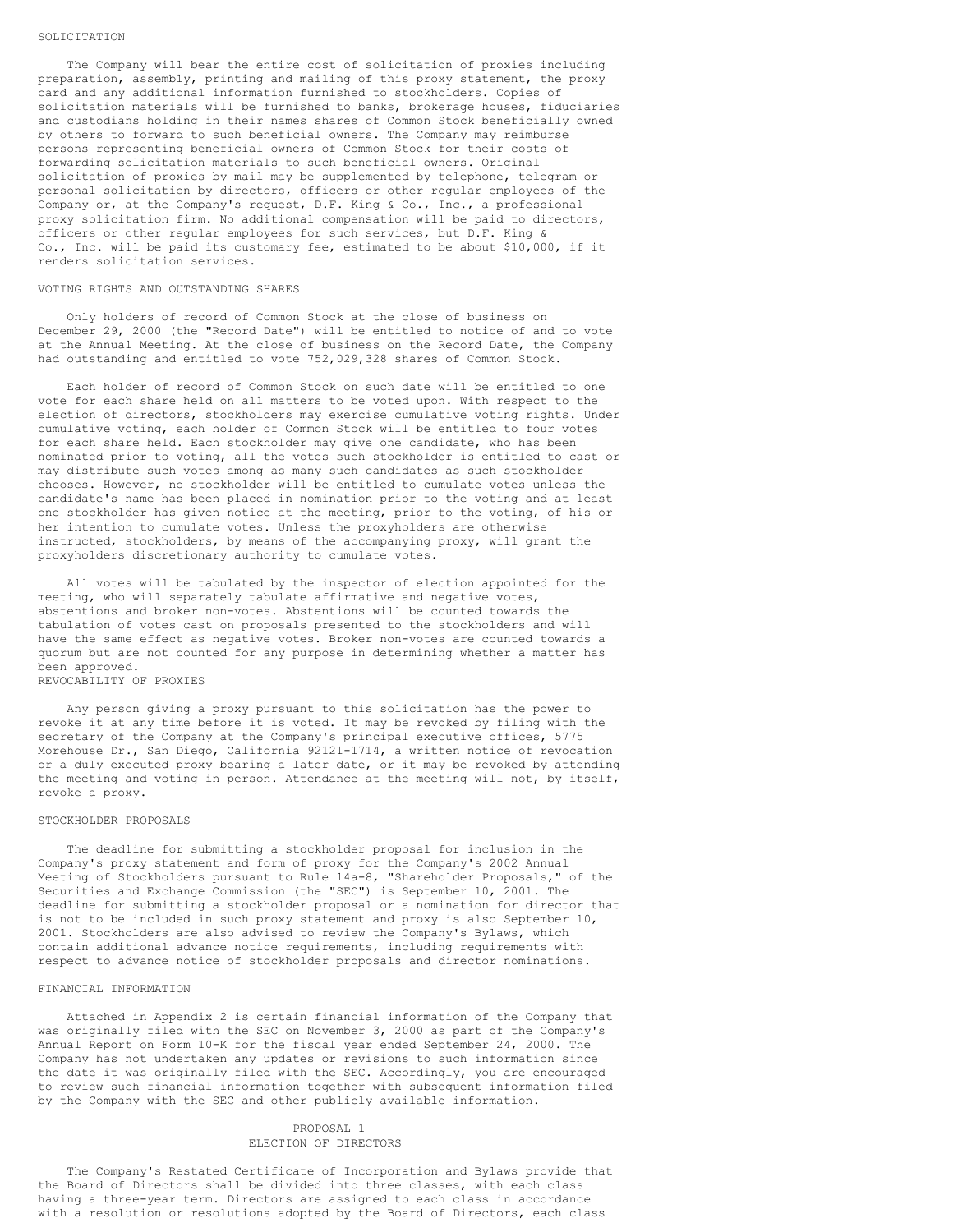consisting, as nearly as possible, of one-third the total number of directors. Vacancies on the Board of Directors resulting from death, resignation, disqualification, removal or other causes may be filled by either the affirmative vote of the holders of a majority of the then-outstanding shares or by the affirmative vote of a majority of the remaining directors then in office, even if less than a quorum of the Board of Directors. Newly created directorships resulting from any increase in the number of directors may, unless the Board of Directors determines otherwise, be filled only by the affirmative vote of the directors then in office, even if less than a quorum of the Board of Directors. A director elected by the Board of Directors to fill a vacancy (including a vacancy created by an increase in the number of directors) shall serve for the remainder of the full term of the class of directors in which the vacancy occurred and until such director's successor is elected and qualified.

The Company's Restated Certificate of Incorporation provides that the number of directors which shall constitute the whole Board of Directors shall be fixed exclusively by one or more resolutions adopted from time to time by the Board of Directors. The authorized number of directors is currently set at 13. Four seats on the Board of Directors, currently held by Irwin Mark Jacobs, Adelia A. Coffman, Neil Kadisha and Richard Sulpizio, have been designated as Class I Board seats, with the term of the directors occupying such seats expiring as of the Annual Meeting. Dr. Jacobs, Ms. Coffman and Messrs. Kadisha and Sulpizio will stand for re-election at this Annual Meeting.

Each of the nominees for election to this class, except for Mr. Sulpizio, is currently a Board member of the Company who was previously elected by the stockholders. Mr. Sulpizio was elected by the Board of Directors effective December 2000 to fill the vacancy that was created by Dr. Viterbi's resignation. If elected at the Annual Meeting, each of the four nominees would serve until the 2004 Annual Meeting and until his or her successor is elected and qualified, or until such director's earlier death, resignation or removal.

 $\mathfrak{D}$ 

If no stockholder has exercised cumulative voting rights, the directors will be elected by a plurality of the votes of the shares present in person or represented by proxy at the meeting and entitled to vote on the election of directors. If a stockholder has exercised cumulative voting rights, the four candidates receiving the highest number of affirmative votes of the shares entitled to be voted for such directors will be elected directors of the Company. Shares represented by executed proxies will be voted, if authority to do so is not withheld, for the election of the four nominees named below. In the event that any nominee should be unavailable for election as a result of an unexpected occurrence, such shares will be voted for the election of such substitute nominee as the Board of Directors may propose. Each person nominated for election has agreed to serve if elected, and the Board of Directors has no reason to believe that any nominee will be unable to serve.

Set forth below is biographical information for each person nominated and each person whose term of office as a director will continue after the Annual Meeting.

NOMINEES FOR ELECTION FOR A THREE-YEAR TERM EXPIRING AT THE 2004 ANNUAL MEETING

### IRWIN MARK JACOBS

Irwin Mark Jacobs, age 67, one of the founders of the Company, has served as chairman of the Board of Directors and chief executive officer of the Company since it began operations in July 1985. He also held the title of president prior to May 1992. Before joining the Company, Dr. Jacobs was executive vice president and a director of M/A-COM, Inc., a telecommunications company. From October 1968 to April 1985, Dr. Jacobs held various executive positions at LINKABIT (M/A-COM LINKABIT after August 1980), a company he co-founded. During most of his period of service with LINKABIT, he was chairman, president and chief executive officer and was at all times a director. Dr. Jacobs received his B.E.E. degree from Cornell University and his M.S. and Sc.D. degrees from the Massachusetts Institute of Technology ("MIT"). He is a member of the National Academy of Engineering and was awarded the National Medal of Technology in 1994.

### ADELIA A. COFFMAN

Adelia A. Coffman, age 48, one of the founders of the Company, has served as a Director of the Company from July 1985 to February 1989 and since January 1992. She also served as chief financial officer of the Company from July 1985 until April 1994 and held the titles of vice president and senior vice president at the Company during that time. Ms. Coffman currently provides financial consulting services and is also active in Oregon Diverse Industries, LLC, a real estate investment and development company of which she is an owner. From July 1970 until July 1985, Ms. Coffman held various positions at LINKABIT and M/A-COM LINKABIT. Prior to joining the Company, Ms. Coffman was controller of M/A-COM LINKABIT. Ms. Coffman received her B.S. degree in business from San Diego State University.

#### NEIL KADISHA

Neil Kadisha, age 46, joined the Company as a Director in August 1988. He is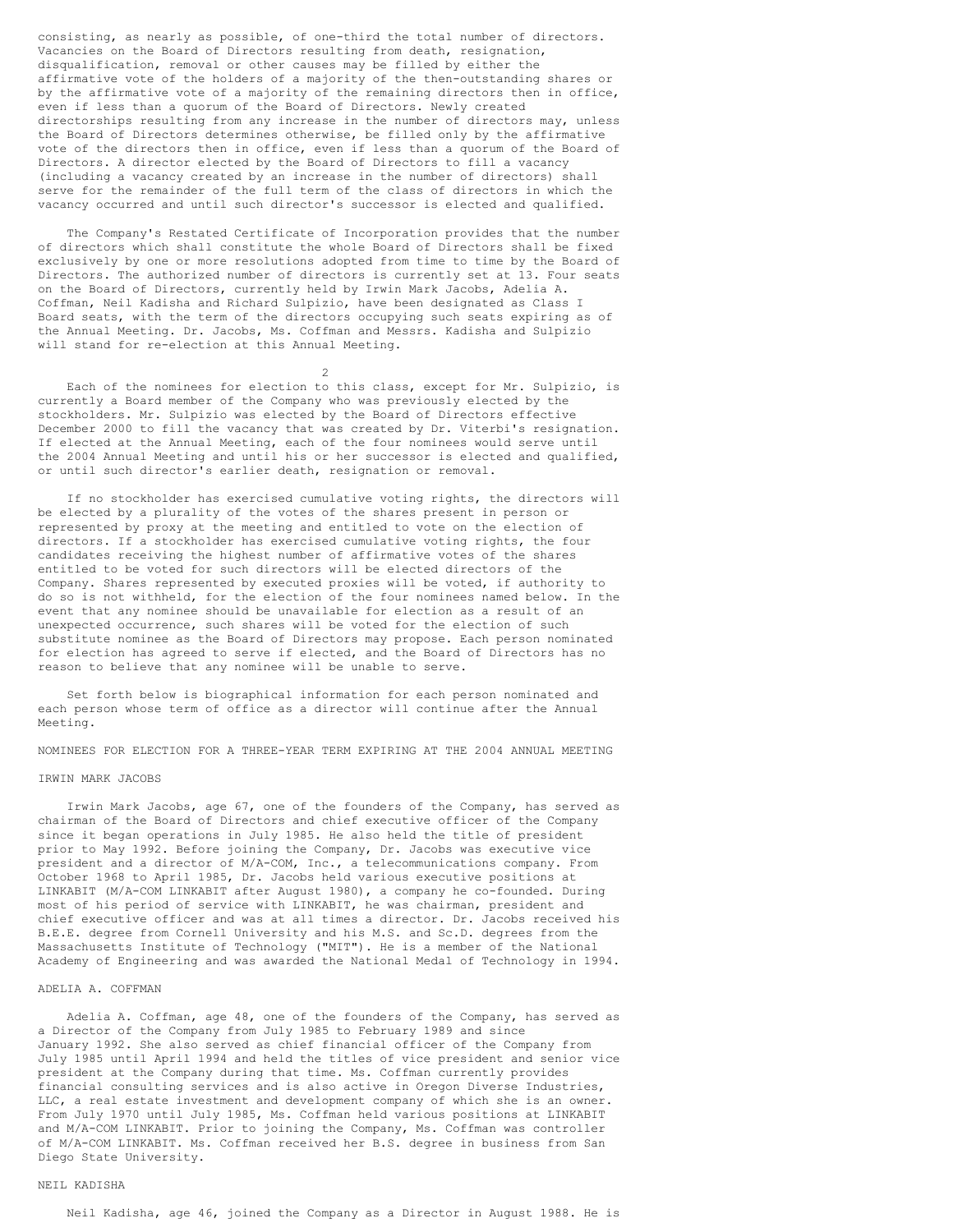currently the chief executive officer of Omninet Capital, a venture capital firm focused on investments in the fields of wireless communications and broadband infrastructure. Mr. Kadisha is also the chairman and chief executive officer of SwitchPoint Networks, Inc., a broadband Internet technology company. He serves on the board

3

of directors of various privately-held companies. Prior to joining QUALCOMM as a director, Mr. Kadisha served as chairman of the board and chief executive officer of Omninet Corporation. Mr. Kadisha's academic background is in industrial management and economics from Manchester, England.

# RICHARD SULPIZIO

Richard Sulpizio, age 51, was elected to the Board in December 2000 by the Board of Directors to fill the vacancy created by Dr. Andrew Viterbi, who resigned from the Board. Mr. Sulpizio currently serves as president of the Company, a position he has held since July 1998, and has served as the Company's chief operating officer since 1995. Mr. Sulpizio was president of QUALCOMM Wireless Business Solutions (formerly QUALCOMM's OmniTRACS Division) from February 1994 to August 1995. Prior to his assignment in the OmniTRACS division, he held the position of chief operating officer from May 1992 to February 1994. Mr. Sulpizio joined the Company in May 1991 as vice president, Information Systems and was promoted to senior vice president in September 1991. Prior to joining the Company, Mr. Sulpizio spent eight years with Unisys Corporation, a diversified computer and electronics company. Mr. Sulpizio holds a B.A. degree from California State University, Los Angeles and his M.S. degree in systems management from the University of Southern California.

> THE BOARD OF DIRECTORS RECOMMENDS A VOTE IN FAVOR OF EACH NAMED NOMINEE.

# DIRECTORS CONTINUING IN OFFICE UNTIL THE 2002 ANNUAL MEETING

### ROBERT E. KAHN

Robert E. Kahn, age 62, became a Director of the Company in February 1997. Dr. Kahn is chairman, chief executive officer and president of the Corporation for National Research Initiatives (CNRI), which he founded in 1986. From 1972 to 1985, he was employed at the U.S. Defense Advanced Research Projects Agency, where his last position was director of the Information Processing Techniques Office. From 1966 to 1972, Dr. Kahn was a senior scientist with Bolt Beranek and Newman, where he was responsible for the system design of the Arpanet, the first packet-switched network. Dr. Kahn received numerous awards for his pioneering work on the Internet for which he received the 1997 National Medal of Technology. Dr. Kahn received a B.E.E. degree from the City College of New York and M.A. and Ph.D. degrees from Princeton University. He is a member of the National Academy of Engineering.

### JEROME S. KATZIN

Jerome S. Katzin, age 82, became a Director of the Company in November 1987. From 1953 until his retirement in 1990, Mr. Katzin was engaged in investment banking with Kuhn Loeb & Co. and successor firms. He is a director of the Coastal Corporation, an oil and gas business. Mr. Katzin is a graduate of the University of Chicago and has a J.D. degree from the University of Chicago Law School. He served on the legal staff of the U.S. Securities and Exchange Commission from 1941 to 1953 and held the position of director of the Division of Public Utilities. He is a member of the Board of Overseers of the University of California at San Diego, is a trustee of the San Diego Foundation, and was formerly a trustee and President of the U.C. San Diego Foundation.

# DUANE A. NELLES

Duane A. Nelles, age 57, a certified public accountant, became a Director of the Company in August 1988. Mr. Nelles has also served on the board of directors of WFS Financial Inc., an automotive finance company, since July 1995, and has served as chairman of the Board of Skydesk, a storage and systems management services company, since October 2000. He has been in the personal investment business since 1987. Prior to that time, Mr. Nelles was a partner in the international public accounting firm of Coopers & Lybrand, L.L.P., which he joined in 1968 after receiving his M.B.A. degree from the University of Michigan.

### FRANK SAVAGE

Frank Savage, age 62, became a Director of the Company in February 1996. He has served as chairman of Alliance Capital Management International and a director of Alliance Capital Management Corporation since July 1993. He also served as senior vice president of The Equitable Life Assurance Society of the United States from February 1988 until March 1996. Alliance Capital is an investment management subsidiary of The Equitable Life Assurance Society. He was the chairman of Equitable Capital Management Corporation, an Equitable Life investment management subsidiary, from April 1992 until it merged with Alliance

4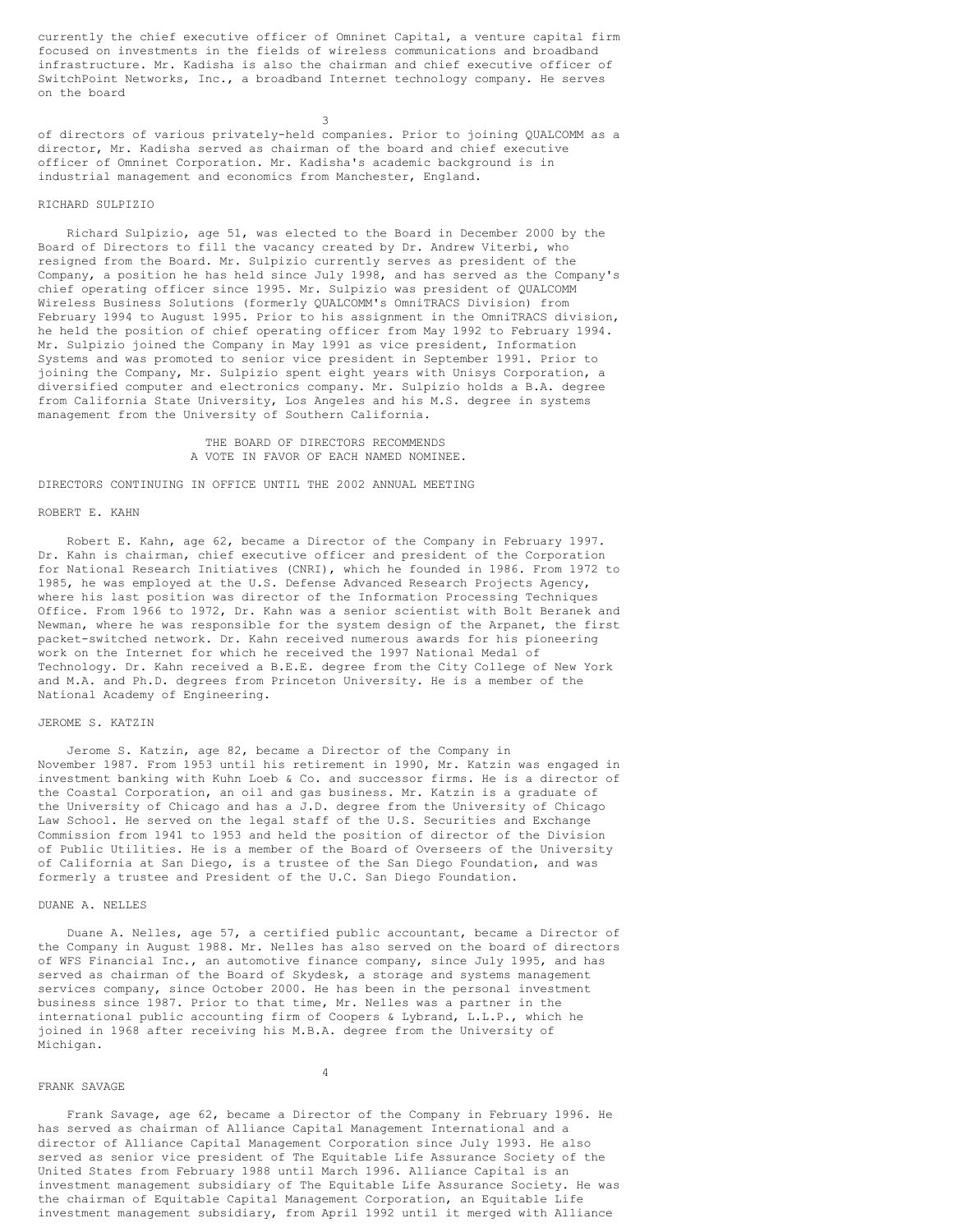Capital in July 1993. From December 1970 to July 1985 he held various positions with Equitable Life including investment officer and vice president. Mr. Savage is a director of Lockheed Martin Corporation, an aero-technology corporation, ENRON Corporation, an energy company, Essence Communications, Inc., a media company and The Johns Hopkins and Howard Universities. He received a B.A. degree from Howard University in 1962, an M.A. degree from The Johns Hopkins University Nitze School of Advanced International Studies in 1968 and an honorary doctorate degree in humane letters from Hofstra University.

#### BRENT SCOWCROFT

Brent Scowcroft, 75, became a Director of the Company in December 1994. General Scowcroft is the president of The Scowcroft Group, Inc., an international business consulting firm he founded in June 1994. He is also the president of the Forum for International Policy, a non-profit organization that he founded in 1993 that promotes American leadership and foreign policy. He served as assistant to the president for national security affairs for President George Bush from January 1989 until January 1993; he also held that position for President Ford during his term. A retired U.S. Air Force lieutenant general, General Scowcroft served in numerous national security posts in the Pentagon and the White House prior to his appointments as assistant to the president for national security affairs. Currently, General Scowcroft serves as a director of Pennzoil-Quaker State, an automotive consumer car care company. He received his B.S. degree from West Point and M.A. and Ph.D. degrees from Columbia University.

DIRECTORS CONTINUING IN OFFICE UNTIL THE 2003 ANNUAL MEETING

#### RICHARD C. ATKINSON

Richard C. Atkinson, age 71, became a Director of the Company in January 1991. Dr. Atkinson has been serving as the president of the University of California since October 1995. Prior to that time, he served as chancellor of the University of California at San Diego since 1980. Dr. Atkinson joined the board of directors of Cubic Corporation, a high-tech electronic company, in May 1999. Dr. Atkinson is a former director of the National Science Foundation, past president of the American Association for the Advancement of Science and former chair of the Association of American Universities. He is one of the founders of Computer Curriculum Corporation. He is a member of the National Academy of Sciences, the Institute of Medicine, the National Academy of Education and the American Philosophical Society. Dr. Atkinson holds a Ph.D. degree from Indiana University and a Ph.B. degree from the University of Chicago.

# DIANA LADY DOUGAN

Diana Lady Dougan, age 58, became a Director of the Company in December 1998. Ambassador Dougan is senior advisor and international communications studies chair of the Center for Strategic and International Studies and chairwoman of the Cyber Century Forum. She has served in senior policy and management positions for more than three decades, including appointments by both Republican and Democratic presidents in senate-confirmed positions. From 1982 to 1988, as the first statutory U.S. coordinator for International Communications and Information Policy, Ambassador Dougan spearheaded international negotiations and policies involving telecom, broadcast, and information technology services on behalf of 14 federal agencies and served administratively as assistant secretary of state and holds the

5 permanent rank of ambassador. Early in her career, Ambassador Dougan was the first CATV marketing director for Time, Inc. and an award-winning TV producer. In addition to earning undergraduate degrees in industrial psychology and English from the University of Maryland, Ambassador Dougan's studies also include economics at the University of Utah and the Advanced Management Program at Harvard University.

### PETER M. SACERDOTE

Peter M. Sacerdote, age 63, became a Director of the Company in October 1989. Mr. Sacerdote has been an advisory director of Goldman, Sachs & Co. since May 1999 where he also serves as chairman of its Investment Committee. In the five years prior to that time, he served as a limited partner of Goldman, Sachs Group, L.P. He also serves as a director of AMF Group, Inc., a bowling center operator and equipment manufacturer, and Franklin Resources, Inc., a mutual fund management company. He received his B.E.E. degree from Cornell University and an M.B.A. degree from the Harvard Graduate School of Business Administration.

### MARC I. STERN

Marc I. Stern, age 56, became a Director of the Company in February 1994. He has been with the TCW Group, Inc., an asset management firm, since March 1990 and has served as its president since May 1992. From December 1988 to March 1990, Mr. Stern served as president and a director of SunAmerica, Inc., a financial services company. Prior to joining SunAmerica, Mr. Stern was managing director and chief administrative officer of The Henley Group, Inc., a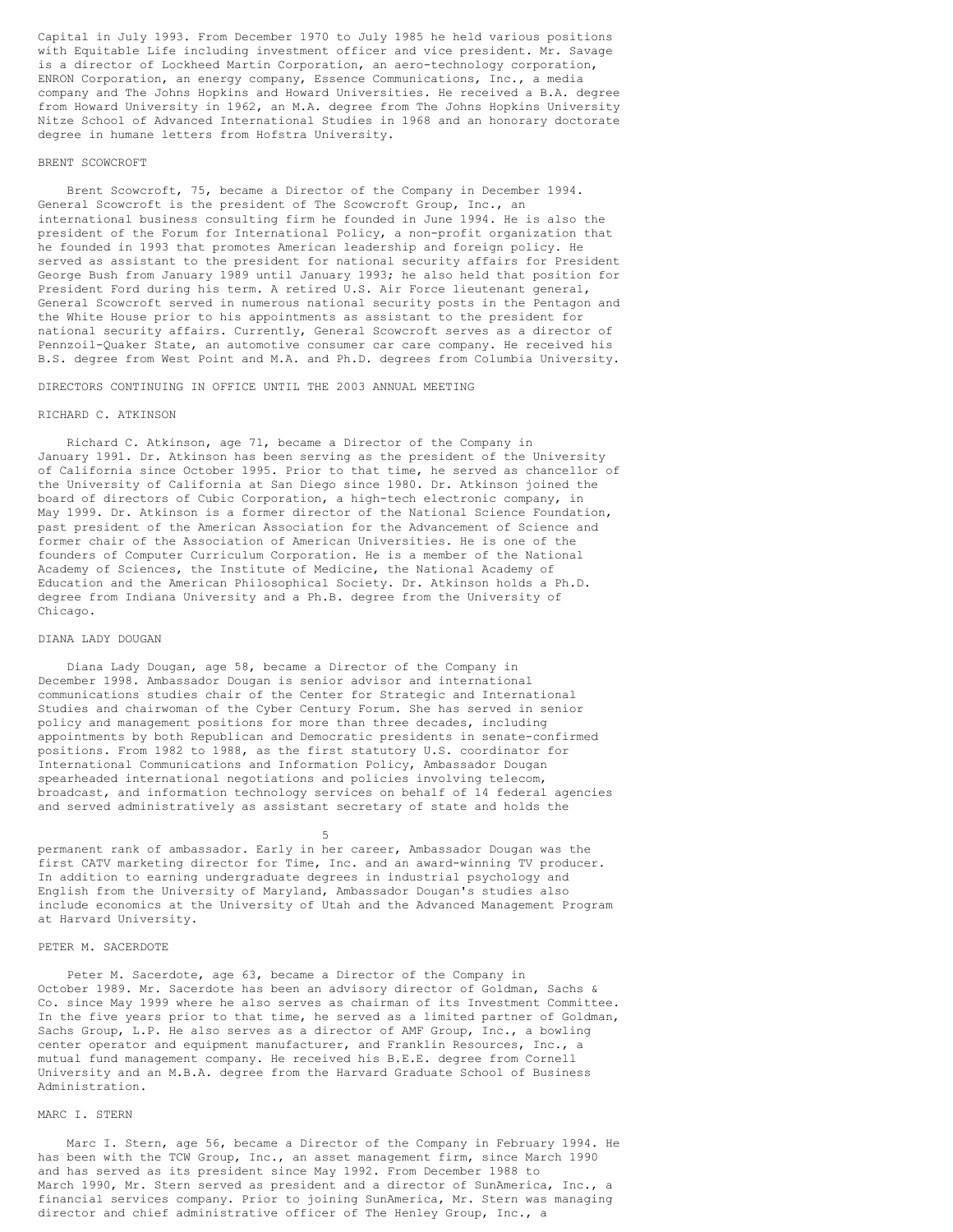diversified manufacturing company and prior thereto was senior vice president of Allied-Signal Inc., a diversified manufacturing company. Mr. Stern is the non-executive chairman of Apex Mortgage Capital, Inc., a financial services company, and chairman of TCW Galileo Funds, Inc., a registered investment company. He received a B.A. degree from Dickinson College, an M.A. degree from the Columbia University Graduate School of Public Law and Government and a J.D. degree from the Columbia University School of Law.

#### BOARD COMMITTEES AND MEETINGS

During the fiscal year ended September 24, 2000, the Board of Directors held ten meetings. The Board has an Audit Committee, a Compensation Committee, a Nominating Committee and a Stock Option Committee.

The Audit Committee meets at least quarterly with the Company's management and independent accountants to, among other things, review the results of the annual audit and quarterly reviews and discuss the financial statements, recommend to the Board the independent accountants to be retained and receive and consider the accountants' comments as to controls, adequacy of staff and management performance and procedures in connection with audit and financial controls. The Audit Committee, which as of the end of fiscal 2000 was composed of Messrs. Nelles (Committee Chairman), Kadisha and Katzin and Ms. Coffman, met seven times during such fiscal year.

The Compensation Committee makes recommendations concerning salaries and incentive compensation, administers and approves stock offerings under the Company's 1991 Employee Stock Purchase Plan (the "1991 Purchase Plan") and the 1996 Non-Qualified Employee Stock Purchase Plan, administers the Company's 1991 Stock Option Plan (the "1991 Option Plan") and otherwise determines compensation levels and performs such other functions regarding compensation as the Board may delegate. Subject to stockholder approval of Proposals 2 and 3, the Compensation Committee will administer the Company's 2001 Employee Stock Purchase Plan (the "2001 Purchase Plan") and the Company's 2001 Stock Option Plan (the "2001 Option Plan"). The Compensation Committee, which as of the end of fiscal 2000 was composed of Messrs. Katzin (Committee Chairman), Nelles and Stern and Ambassador Dougan, met four times during such fiscal year.

6

The Nominating Committee interviews, evaluates, nominates and recommends individuals for membership on the Company's Board of Directors and committees thereof. The Company's Bylaws provide for procedures for consideration of nominees recommended by stockholders. Effective February 1999, the Nominating Committee included Messrs. Scowcroft (Committee Chairman), Kahn, Katzin, Nelles and Savage; this Committee did not meet during fiscal 2000. Effective March 2000, the Nominating Committee was reconstituted to consist of Dr. Atkinson (Committee Chairman), Messrs. Sacerdote and Stern and Ambassador Dougan and did not meet during the remainder of fiscal 2000. This Committee met in November 2000 to recommend the nomination of the Class I Director nominees to the Board of Directors, subject to stockholder approval, as discussed in this Proposal 1.

The Stock Option Committee administers and awards stock options to employees and consultants (other than with respect to directors and executive officers of the Company) under the Company's 1991 Option Plan and, subject to stockholder approval, the 2001 Option Plan. The Stock Option Committee, which as of the end of fiscal 2000 was composed of Mr. Nelles (Committee Chairman), and Drs. Jacobs and Viterbi, met three times during such fiscal year.

During the fiscal year ended September 24, 2000, each Board member attended at least 75% of the aggregate of the meetings of the Board and of the committees on which he or she served and held during the period for which he or she was a Board or Committee member, respectively.

# PROPOSAL 2 APPROVAL OF THE 2001 STOCK OPTION PLAN

In December 2000, the Board of Directors adopted, subject to stockholder approval, the Company's 2001 Option Plan to be effective as of February 27, 2001. The 2001 Option Plan is intended to replace the 1991 Option Plan, which expires in the year 2001. As of December 11, 2000, of the total shares available under the 1991 Option Plan, 109,240,216 shares were subject to outstanding options and 50,300,301 shares were available for future grants, for a combined total of 159,540,517 shares, which is the maximum number of shares that may be issued under the 2001 Option Plan. The share reserve under the 2001 Option Plan will be equal to the shares available for future grant under the 1991 Option Plan on the date the 2001 Option Plan is approved by the Company's stockholders. However, the share reserve under the 2001 Option Plan will be automatically increased, without any further action by the Board of Directors or stockholders, by an amount equal to the number of shares of Common Stock subject to any outstanding option under the 1991 Option Plan that expires or is terminated or cancelled following the date that the 2001 Option Plan is approved by stockholders. Concurrently with the stockholder approval of the 2001 Option Plan, the shares of the Company's Common Stock available for issuance under the terms of the 1991 Option Plan will be reduced by the number of shares initially reserved for issuance under the 2001 Option Plan. Similarly, in the event that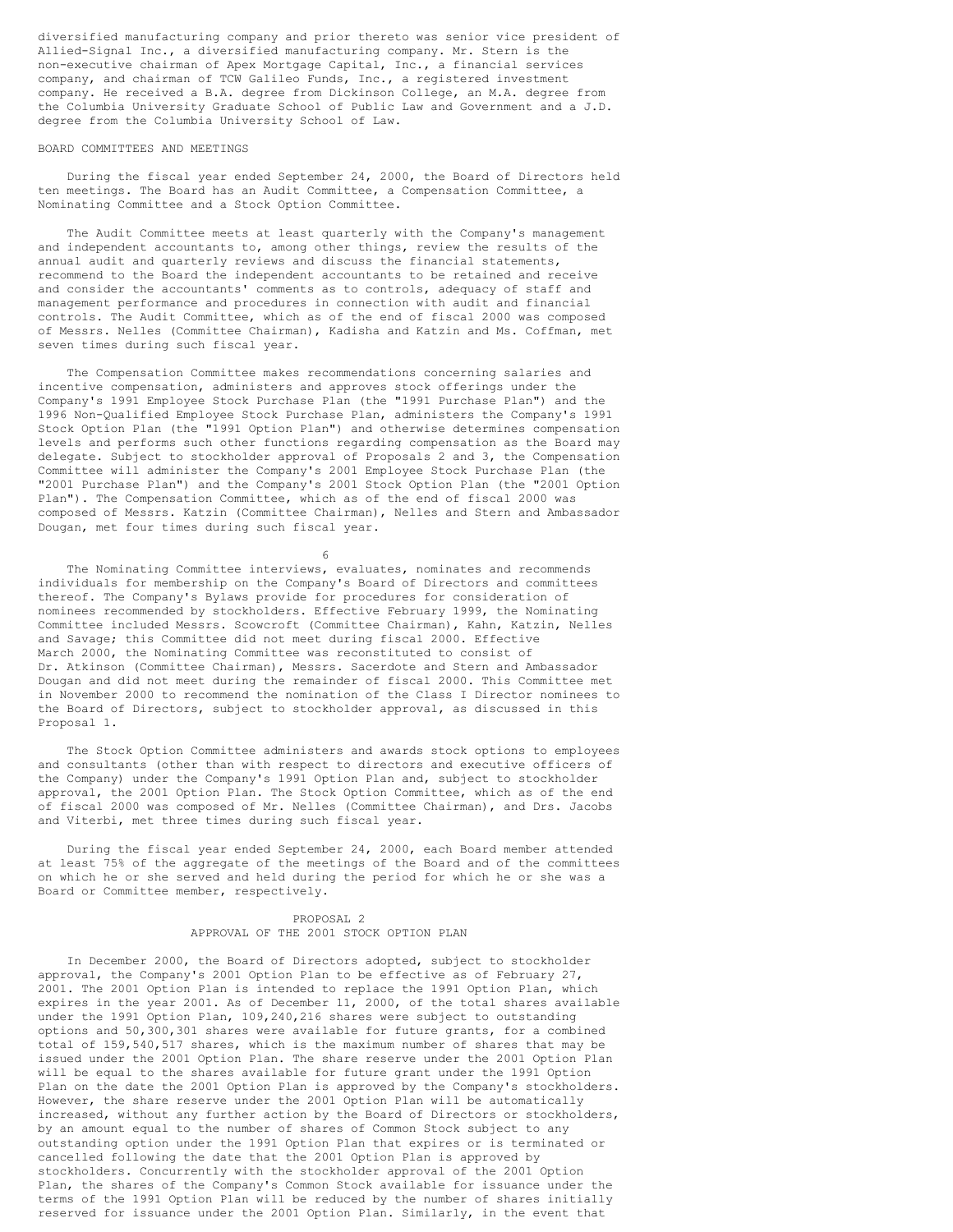options under the 1991 Option Plan expire, terminate or are cancelled, the shares of the Company's Common Stock subject to such expired, terminated or cancelled options shall be subtracted from the then current share reserve under the 1991 Option Plan as they are added to the share reserve under the 2001 Option Plan. Accordingly, the shares reserved for issuance under the 2001 Option Plan will consist entirely of shares previously authorized by Company stockholders, and the approval of the 2001 Option Plan will not authorize the issuance of any greater number of shares than is currently authorized under the 1991 Option Plan.

The Board has full discretion to determine the number of options to be granted to employees under the 2001 Option Plan, subject to an annual limitation on the total number of options that may be granted to any employee. Prior to the Annual Meeting, the Company will not grant any options under the 2001 Option Plan. For your reference, details are presented on stock options granted under the 1991 Option Plan during the last three years to each of the executive officers of the Company named in the Summary Compensation Table under "Compensation of Executive Officers" (the "Named Executive Officers").

VOTE REQUIRED. Stockholders are requested in this Proposal 2 to approve the 2001 Option Plan. The affirmative vote of the holders of a majority of the shares present in person or represented by proxy and entitled to vote at the meeting will be required to approve the 2001 Option Plan. Abstentions will be considered shares entitled to vote in the tabulation of votes cast on proposals presented to the stockholders and will have the same effect as negative votes. Broker non-votes are counted towards a quorum, but are not counted for any purpose in determining whether this matter has been approved.

7

THE BOARD OF DIRECTORS RECOMMENDS A VOTE IN FAVOR OF PROPOSAL 2.

SUMMARY OF THE 2001 OPTION PLAN

### GENERAL

The 2001 Option Plan provides for the grant of both incentive and nonstatutory stock options. Incentive stock options granted under the 2001 Option Plan are intended to qualify as "incentive stock options" within the meaning of Section 422 of the Internal Revenue Code of 1986, as amended (the "Code"). Nonstatutory stock options granted under the 2001 Option Plan are not intended to qualify as incentive stock options under the Code. See "Federal Income Tax Information" for a discussion of the tax treatment of incentive and nonstatutory stock options.

### PURPOSE

The purpose of the 2001 Option Plan is to advance the interests of the Company and its stockholders by providing an incentive to attract and retain persons eligible to receive options under the 2001 Option Plan and by motivating such persons to contribute to the growth and profitability of the Company.

## ADMINISTRATION

The 2001 Option Plan is administered by the Board of Directors and its designees. The Board has the power to construe and interpret the 2001 Option Plan and, subject to the provisions of the 2001 Option Plan, to determine the persons to whom and the dates on which options will be granted, the number of shares to be subject to each option, the time or times during the term of each option within which all or a portion of such option may be exercised, the exercise price, the type of consideration to be paid upon exercise of an option, and other terms of the option. The Board of Directors is authorized to delegate administration of the 2001 Option Plan to a committee of outside directors. The Board has delegated administration of the 2001 Option Plan to the Compensation Committee of the Board. The Board has also delegated administration of the 2001 Option Plan to the Stock Option Committee of the Board with respect to option grants to persons other than directors and corporate officers of the Company. As used herein with respect to the 2001 Option Plan, the "Board" refers to the Compensation Committee and the Stock Option Committee, as well as to the Board of Directors itself.

# STOCK SUBJECT TO THE 2001 OPTION PLAN

The share reserve under the 2001 Option Plan will be equal to the shares available for future grant under the 1991 Option Plan on the date the 2001 Option Plan is approved by the Company's stockholders. However, the share reserve under the 2001 Option Plan will be automatically increased without any further action by the Board of Directors or stockholders by an amount equal to the number of shares of Common Stock subject to any outstanding option under the 1991 Option Plan that expires or is terminated or cancelled following the date that the 2001 Option Plan is approved by stockholders. As of December 11, 2000, of the total shares available under the 1991 Option Plan, 109,240,216 shares were subject to outstanding options and 50,300,301 shares were available for future grants, for a combined total of 159,540,517 shares, which is the maximum number of shares that may be issued under the 2001 Option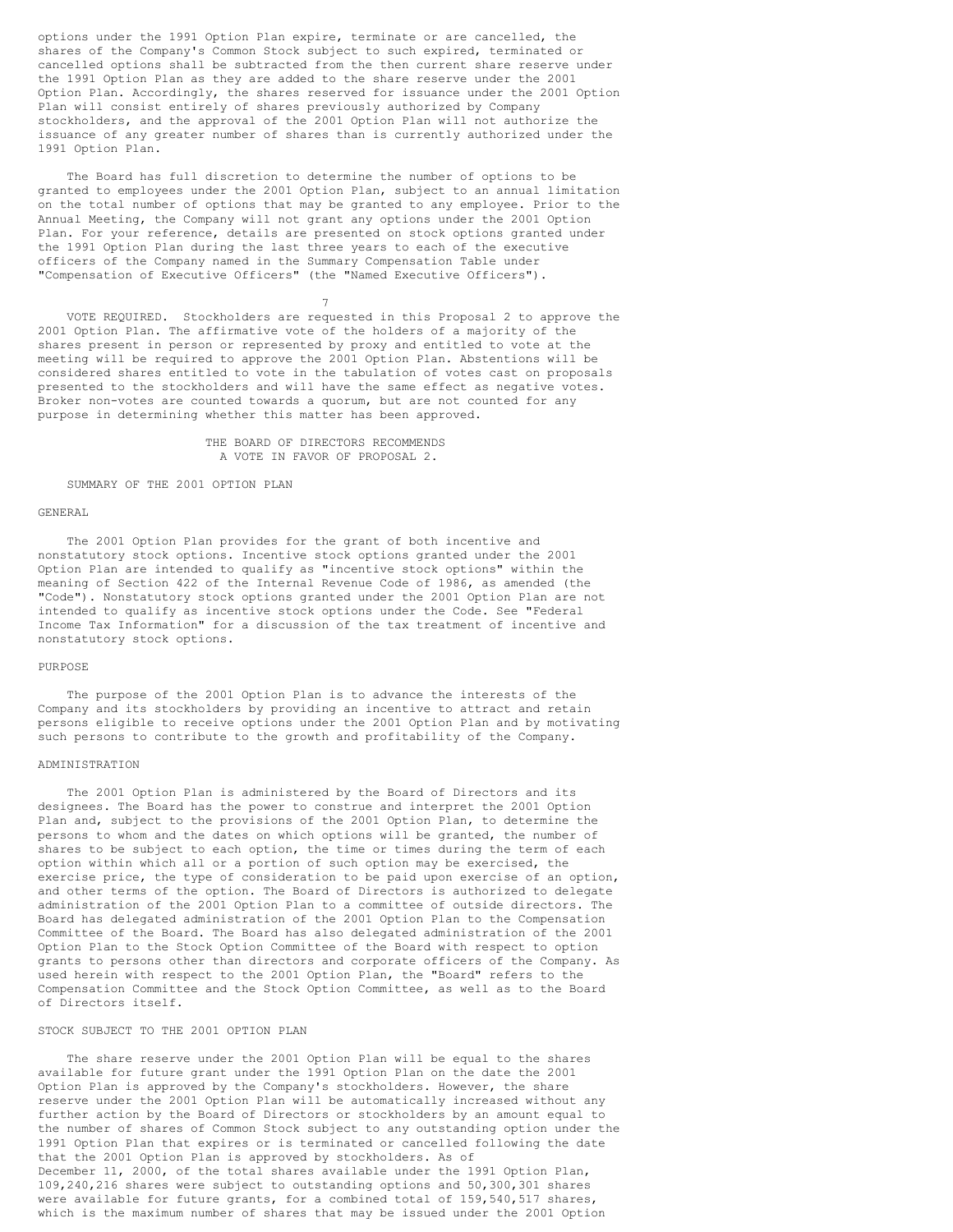Plan. If options granted under the 2001 Option Plan expire, are cancelled or otherwise terminate without

8

being exercised, the shares of Common Stock subject to such expired, cancelled or terminated options will then be available for grant under the 2001 Option Plan.

# ELIGIBILITY

Nonstatutory stock options may be granted only to employees, directors and consultants of the Company, or certain related entities or designated affiliates. An incentive stock option can only be granted to a person who, on the effective date of grant, is an employee of the Company, a parent corporation or a subsidiary corporation. Any person who is not an employee on the effective date of grant will be granted only a nonstatutory stock option. As of December 11, 2000, approximately 6,036 persons would have been eligible to receive grants under the 2001 Option Plan.

No incentive stock options may be granted under the 2001 Option Plan to any person who, at the time of the grant, owns (or is deemed to own) stock possessing more than 10% of the total combined voting power of the Company, or any of its parent or subsidiary corporations, unless the option exercise price is at least 110% of the fair market value of the stock subject to the option on the date of grant, and the term of the option does not exceed 5 years from the date of grant. The aggregate fair market value, determined at the time of grant, of the shares of Common Stock with respect to which incentive stock options granted under the 2001 Option Plan are exercisable for the first time by an optionee during any calendar year (under all such plans of the Company and its parent and subsidiary corporations) may not exceed \$100,000.

# TERMS OF OPTIONS

The following is a description of the permissible terms of options under the 2001 Option Plan. Individual option grants may be more restrictive as to any or all of the permissible terms described below.

EXERCISE PRICE; PAYMENT. The exercise price of incentive stock options under the 2001 Option Plan may not be less than the fair market value of the Common Stock subject to the option on the date of the option grant, and in some cases (see "Eligibility" above), may not be less than 110% of such fair market value. The exercise price of nonstatutory stock options may not be less than the fair market value of the stock subject to the option on the date of the option grant. At December 4, 2000, the closing price of the Company's Common Stock as reported on the Nasdaq National Market was \$69.63 per share. The exercise price of options granted under the 2001 Option Plan must be paid: (i) in cash, by check or cash equivalent, (ii) by tender to the Company, or attestation to the ownership of shares of Common Stock of the Company owned by the optionee having a fair market value not less than the exercise price, (iii) pursuant to Regulation T ("cashless exercise"), (iv) for optionees who are employees, in the Company's sole and absolute discretion, by delivery of a promissory note, (v) in any other form of legal consideration acceptable to the Board, or (vi) any combination of the above.

OPTION REPRICING. In the event of a decline in the value of the Company's Common Stock, the Board has the authority to offer employees the opportunity to replace outstanding higher priced options, whether incentive or nonstatutory, with new lower priced options. The Company has provided that opportunity to employees (other than corporate officers) in the past only one time in 1994. The Board has adopted a policy that it will not reprice options of the Company's corporate officers or Directors.

OPTION EXERCISE. Options granted under the 2001 Option Plan may become exercisable ("vest") in cumulative increments as determined by the Board. The Company anticipates that options granted under the 2001 Option Plan generally will be subject to vesting over a 5-year period, with a specified percentage of each option vesting after a designated waiting period and on a monthly basis thereafter, provided that the optionee's employment by, or service as a director or consultant to the Company or certain related entities or designated affiliates ("service") continues from the date of grant until the applicable vesting date. Shares covered by options granted in the future under the 2001 Option Plan may be subject to different vesting terms. The Board has the power to accelerate the time during which an option may be exercised. In addition, options granted under the 2001 Option Plan may permit exercise prior to vesting, which is commonly referred to as an "early exercise" feature, but in such event the optionee may be

required to enter into an early exercise stock purchase agreement that allows the Company to repurchase unvested shares acquired pursuant to such option at their original exercise price in the event that the optionee's service terminates.

9

TERM. The maximum term of options under the 2001 Option Plan is ten years, except that in certain cases (see "Eligibility" above) the maximum term is five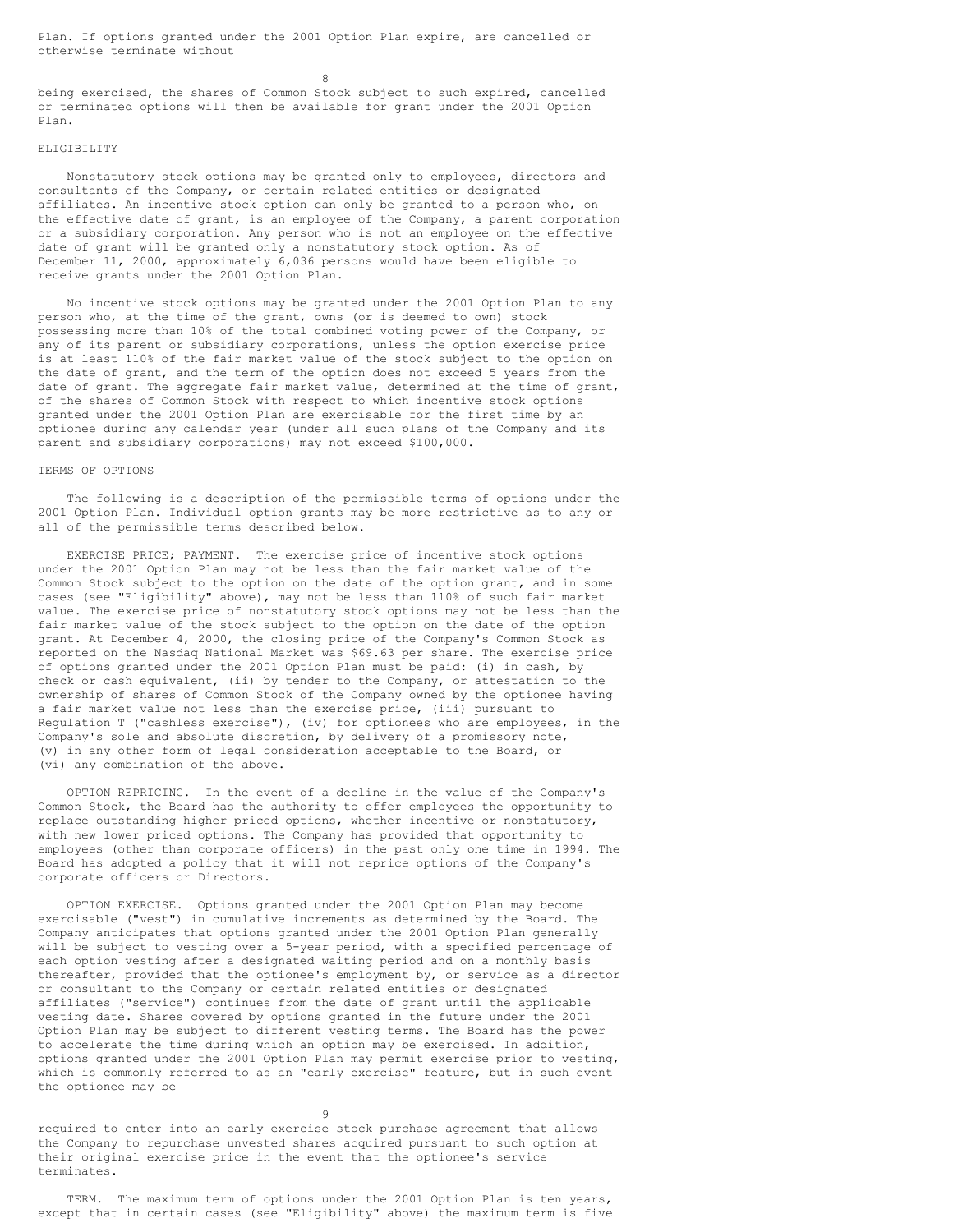years. The 2001 Option Plan provides for earlier termination of an option due to the optionee's cessation of service. Options under the 2001 Option Plan generally will terminate 30 days after the optionee's cessation of service. However, in the event the optionee's continuous service terminates due to the optionee's disability, then the option shall continue under its original terms for the period of such disability, and the optionee may exercise any of the vested portion of the option at any time during the period of disability. If the optionee's continuous service terminates due to the death of the optionee or due to the optionee's disability and such termination due to disability is followed by the death of the optionee, then the exercisability and vesting of the option shall be accelerated in full as of the date of death of the optionee, and the option shall be exercisable for a period of 12 months from the date of the optionee's death. If the optionee's continuous service terminates due to retirement (defined as age 60 with ten years of continuous service), then, to the extent vested, the option shall be exercisable for a period of 12 months from the date of the optionee's retirement. If the optionee's continuous service terminates due to a layoff (defined as involuntary termination for any reason other than "Cause" (as defined in the 2001 Option Plan), constructive termination, death or disability), then subject to the optionee's execution of a release of claims, the exercisability and vesting of the option shall be accelerated effective as of the date of termination by 10% of the otherwise unvested portion of the option on such termination date, and the optionee shall have six months from the date of termination to exercise the option, subject to certain conditions as set forth in the 2001 Option Plan. If the optionee's continuous service terminates due to a transfer, at the request of the Company, to an entity in which the Company has an ownership interest and which the Board has designated as a "Non-Control Affiliate," then, subject to the optionee's execution of a release of claims, to the extent vested the option shall be exercisable for a period of 12 months from the date of such transfer. If, following a Change in Control (as defined below) the optionee's continuous service is involuntarily terminated without Cause, or the optionee resigns for "Good Reason" (as defined in the 2001 Option Plan) within 24 months of such a Change in Control, then the exercisability and vesting of the option shall be accelerated effective as of the date of termination, and the optionee may exercise the option for a period of six months from the termination date. In no event, however, may an option be exercised later than the date of the expiration of the option's term as set forth in the optionee's stock option agreement.

CHANGE IN CONTROL. The 2001 Option Plan defines a "Change in Control" of the Company as any of the following events upon which the stockholders of the Company immediately before the event do not retain immediately after the event, in substantially the same proportions as their ownership of shares of the Company's voting stock immediately before the event, direct or indirect beneficial ownership of more than 50% of the total combined voting power of the stock of the Company, its successor or the corporation to which the assets of the Company were transferred: (i) a sale or exchange by the stockholders in a single or series of related transactions of more than 50% of the Company's voting stock; (ii) a merger or consolidation in which the Company is a party; (iii) the sale, exchange or transfer of all or substantially all of the assets of the Company; or (iv) a liquidation or dissolution of the Company.

# RESTRICTIONS ON TRANSFER

Incentive stock options granted under the 2001 Option Plan may not be transferred except by will or by the laws of descent and distribution, and may be exercised during the lifetime of the person to whom the option is granted only by such person. A nonstatutory stock option is not transferable in any manner other than (i) by will or by the laws of descent and distribution, (ii) by written designation of a beneficiary taking effect upon the death of the optionee, (iii) by delivering written notice to the Company that the optionee will be gifting to certain family members or other specific entities controlled by or for the benefit of such family members, and such other transferees as the Board may approve.

10

#### EFFECT OF CERTAIN CORPORATE EVENTS

In the event of any stock dividend, stock split, reverse stock split, recapitalization, combination, reclassification or similar change in the capital structure of the Company, appropriate adjustments will be made in the number and class of shares subject to the 2001 Option Plan and to any outstanding options, in the Section 162(m) grant limit (see "Federal Income Tax Information--Potential Limitation on Company Deductions," below), and in the exercise price per share of any outstanding options. Any fractional share resulting from an adjustment will be rounded down to the nearest whole number, and at no time will the exercise price of any option be decreased to an amount less than par value of the stock subject to the option.

If a Change in Control occurs, the surviving, continuing, successor or purchasing corporation or parent corporation thereof may either assume the Company's rights and obligations under the outstanding options or substitute substantially equivalent options for such corporation's stock. However, if an outstanding option is not assumed or replaced, the 2001 Option Plan provides that the vesting and exercisability of the option shall be accelerated, effective 10 days prior to the Change in Control. Options that are not assumed,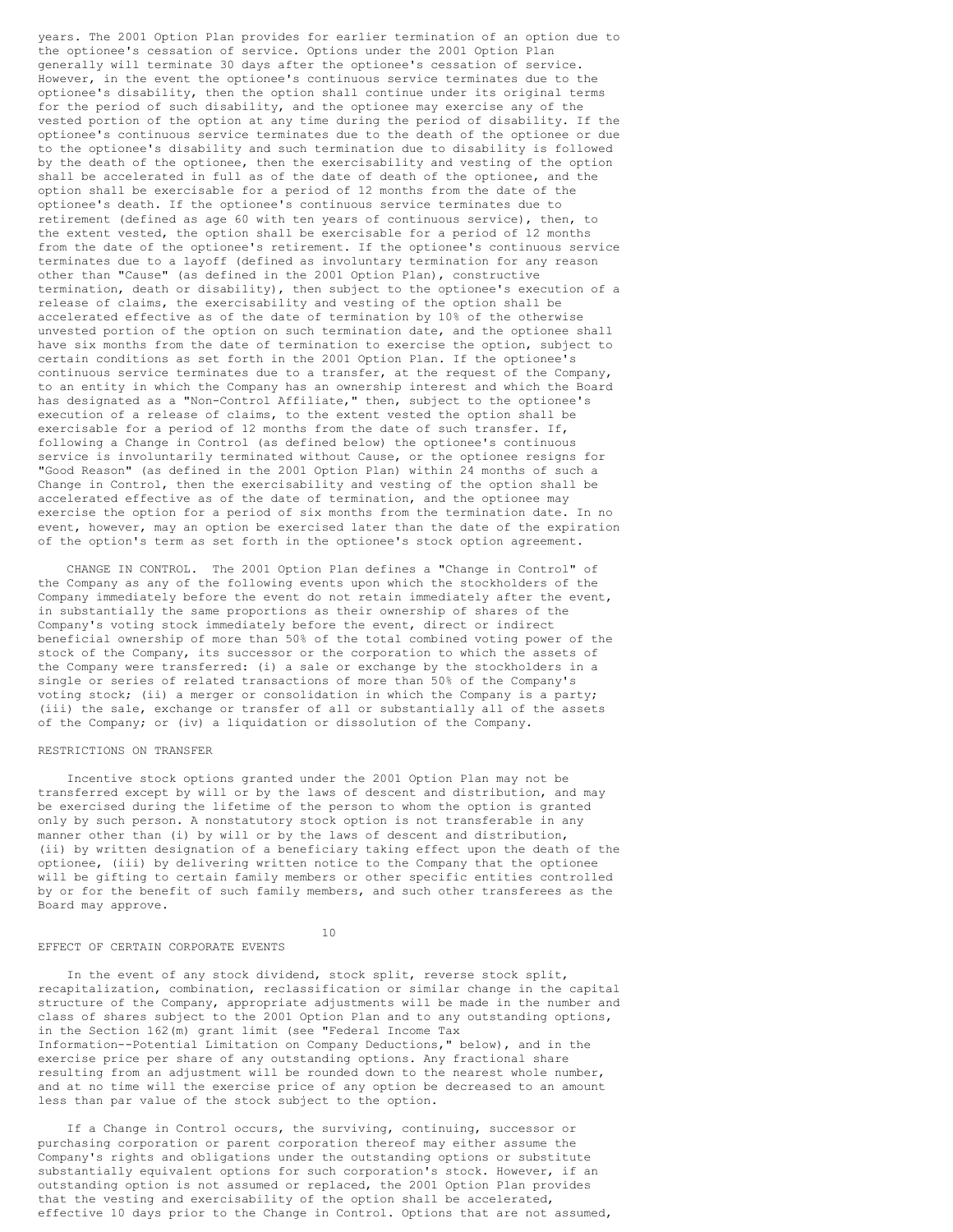replaced or exercised prior to the Change in Control will terminate. The acceleration of an award in the event of an acquisition or similar corporate event may be viewed as an anti-takeover provision, which may have the effect of discouraging a proposal to acquire or otherwise obtain control of the Company.

# DURATION, AMENDMENT AND TERMINATION

The Board may amend or terminate the 2001 Option Plan at any time. This Plan does not have an expiration date, however, incentive stock options may not be granted under the Plan after December 10, 2010.

The Board may also amend the 2001 Option Plan at any time or from time to time. However, no amendment authorized by the Board will be effective unless approved by the stockholders of the Company if the amendment would: (i) increase the number of shares reserved for options under the 2001 Option Plan; (ii) change the class of persons eligible to receive incentive stock options; or (iii) modify the 2001 Option Plan in any other way if such modification requires stockholder approval under applicable law, regulation or rule.

### FEDERAL INCOME TAX INFORMATION

INCENTIVE STOCK OPTIONS. An optionee recognizes no taxable income for regular income tax purposes as the result of the grant or exercise of an incentive stock option. Optionees who do not dispose of their shares for two years following the date the incentive stock option was granted or within one year following the exercise of the option will normally recognize a long-term capital gain or loss equal to the difference, if any, between the sale price and the purchase price of the shares. If an optionee satisfies both such holding periods upon a sale of the shares, the Company will not be entitled to any deduction for federal income tax purposes. If an optionee disposes of shares either within two years after the date of grant or within one year from the date of exercise (referred to as a "disqualifying disposition"), the difference between the fair market value of the shares on the exercise date and the option exercise price (not to exceed the gain realized on the sale if the disposition is a transaction with respect to which a loss, if sustained, would be recognized) will be taxed as ordinary income at the time of disposition. Any gain in excess of that amount will be a capital gain. If a loss is recognized, there will be no ordinary income, and such loss will be a capital loss. A capital gain or loss will be long-term if the optionee's holding period is more than 12 months. Any ordinary income recognized by the optionee upon the disqualifying disposition of the shares generally should be deductible by the Company for federal income tax purposes, except to the extent such deduction is limited by applicable provisions of the Code or the regulations thereunder. The difference between the option exercise price and the fair market value of the shares on the exercise date of an incentive stock

11

option is an adjustment in computing the optionee's alternative minimum taxable income and may be subject to an alternative minimum tax which is paid if such tax exceeds the regular tax for the year. Special rules may apply with respect to certain subsequent sales of the shares in a disqualifying disposition, certain basis adjustments for purposes of computing the alternative minimum taxable income on a subsequent sale of the shares and certain tax credits which may arise with respect to optionees subject to the alternative minimum tax.

NONSTATUTORY STOCK OPTIONS. Options not designated or qualifying as incentive stock options will be nonstatutory stock options. Nonstatutory stock options have no special tax status. An optionee generally does not recognize taxable income as the result of the grant of such an option. Upon exercise of a nonstatutory stock option, the optionee normally recognizes ordinary income in an amount equal to the difference between the option exercise price and the fair market value of the shares on the exercise date. If the optionee is an employee, such ordinary income generally is subject to withholding of income and employment taxes. Upon the sale of stock acquired by the exercise of a nonstatutory stock option, any gain or loss, based on the difference between the sale price and the fair market value on the exercise date, will be taxed as capital gain or loss. A capital gain or loss will be long-term if the optionee's holding period is more than 12 months. The Company generally should be entitled to a deduction equal to the amount of ordinary income recognized by the optionee as a result of the exercise of a nonstatutory stock option, except to the extent such deduction is limited by applicable provisions of the Code or the regulations thereunder. No tax deduction is available to the Company with respect to the grant of a nonstatutory stock option or the sale of the stock acquired pursuant to such grant.

POTENTIAL LIMITATION ON COMPANY DEDUCTIONS. Code Section 162(m) denies a deduction to the Company for compensation paid to certain employees in a taxable year to the extent that compensation exceeds \$1 million for a covered employee. It is possible that compensation attributable to stock options, when combined with all other types of compensation received by a covered employee from the Company, may cause this limitation to be exceeded in any particular year. Certain kinds of compensation, including qualified "performance-based compensation," are disregarded for purposes of the deduction limitation. In accordance with applicable regulations issued under Section 162(m), compensation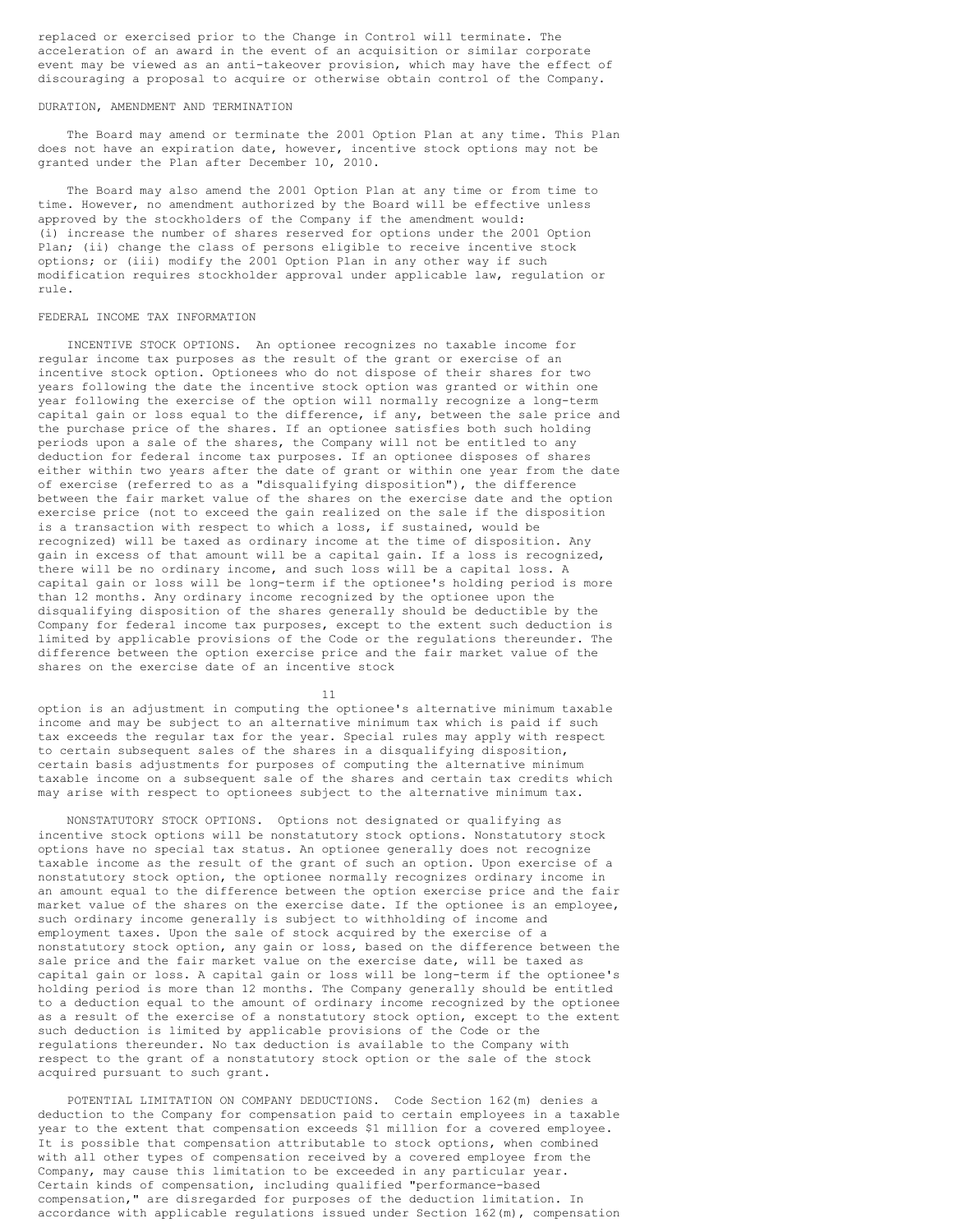attributable to stock options will qualify as performance-based compensation, provided that: (a) either (i) the option plan contains a per-employee limitation on the number of shares for which options may be granted during a specified period, (ii) the per-employee limitation is approved by the stockholders, (iii) the option is granted by a Compensation Committee comprised solely of "outside directors" (as defined in Section 162(m)) and (iv) the exercise price of the option is no less than the fair market value of the stock on the date of grant; or (b) the option is granted by a Compensation Committee comprised solely of outside directors and is granted (or exercisable) only upon the achievement (as certified in writing by the Compensation Committee) of an objective performance goal established by the Compensation Committee while the outcome is substantially uncertain and approved by the stockholders.

For the aforementioned reasons, the Company's 2001 Option Plan provides for an annual per employee limitation as required under Section 162(m) and the Company's Compensation Committee is comprised solely of outside directors. Accordingly, options granted by the Compensation Committee will qualify as performance-based compensation.

OTHER TAX CONSEQUENCES. The foregoing discussion is intended to be a general summary only of the federal income tax aspects of options granted under the 2001 Option Plan; tax consequences may vary depending on the particular circumstances at hand. In addition, administrative and judicial interpretations of the application of the federal income tax laws are subject to change. Furthermore, no information is given with respect to state or local taxes that may be applicable. Participants in the 2001 Option Plan who are residents of or are employed in a country other than the United States may be subject to taxation in accordance with the tax laws of that particular country in addition to or in lieu of United States federal income taxes.

# 12 PROPOSAL 3 APPROVAL OF THE 2001 EMPLOYEE STOCK PURCHASE PLAN

In December 2000, the Board of Directors adopted, subject to stockholder approval, the Company's 2001 Purchase Plan to be effective as of February 27, 2001. The 2001 Purchase Plan is intended to replace the 1991 Purchase Plan which expires in the year 2001. As of December 11, 2000, 12,908,309 shares were available for grant under the 1991 Purchase Plan. This total, reduced by the number of shares of Common Stock purchased under the 1991 Purchase Plan subsequent to December 11, 2000 and prior to the termination date of the 1991 Purchase Plan, shall be the maximum number of shares that may be issued under the 2001 Purchase Plan. Accordingly, the shares reserved for issuance under the 2001 Purchase Plan will consist entirely of shares previously authorized by Company stockholders, and the approval of the 2001 Purchase Plan will not authorize the issuance of any greater number of shares than is currently authorized under the 1991 Purchase Plan.

VOTE REQUIRED. Stockholders are requested in this Proposal 3 to approve the 2001 Purchase Plan. The affirmative vote of the holders of a majority of the shares present in person or represented by proxy and entitled to vote at the meeting will be required to approve the 2001 Purchase Plan. Abstentions will be considered shares entitled to vote in the tabulation of votes cast on proposals presented to the stockholders and will have the same effect as negative votes. Broker non-votes are counted towards a quorum, but are not counted for any purpose in determining whether this matter has been approved.

> THE BOARD OF DIRECTORS RECOMMENDS A VOTE IN FAVOR OF PROPOSAL 3.

SUMMARY OF THE 2001 PURCHASE PLAN

# PURPOSE

The purpose of the 2001 Purchase Plan is to advance the interests of the Company and its stockholders by providing an incentive to attract, retain and reward employees and by motivating such employees to contribute to the growth and profitability of the Company.

# ADMINISTRATION

The 2001 Purchase Plan is administered by the Board of Directors, which has the final power to construe and interpret the 2001 Purchase Plan and the rights granted under it. The Board has the power, subject to the provisions of the 2001 Purchase Plan, to determine when and how rights to purchase Common Stock of the Company will be granted, the provisions of each offering of such rights (which need not be identical), and whether any parent or subsidiary of the Company shall be eligible to participate in the 2001 Purchase Plan. The Board of Directors is authorized to delegate administration of the 2001 Purchase Plan to a committee designated by the Board. The Board has delegated administration of the 2001 Purchase Plan to the Compensation Committee of the Board. As used herein with respect to the 2001 Purchase Plan, the "Board" refers to the Compensation Committee as well as to the Board of Directors itself.

# STOCK SUBJECT TO THE 2001 PURCHASE PLAN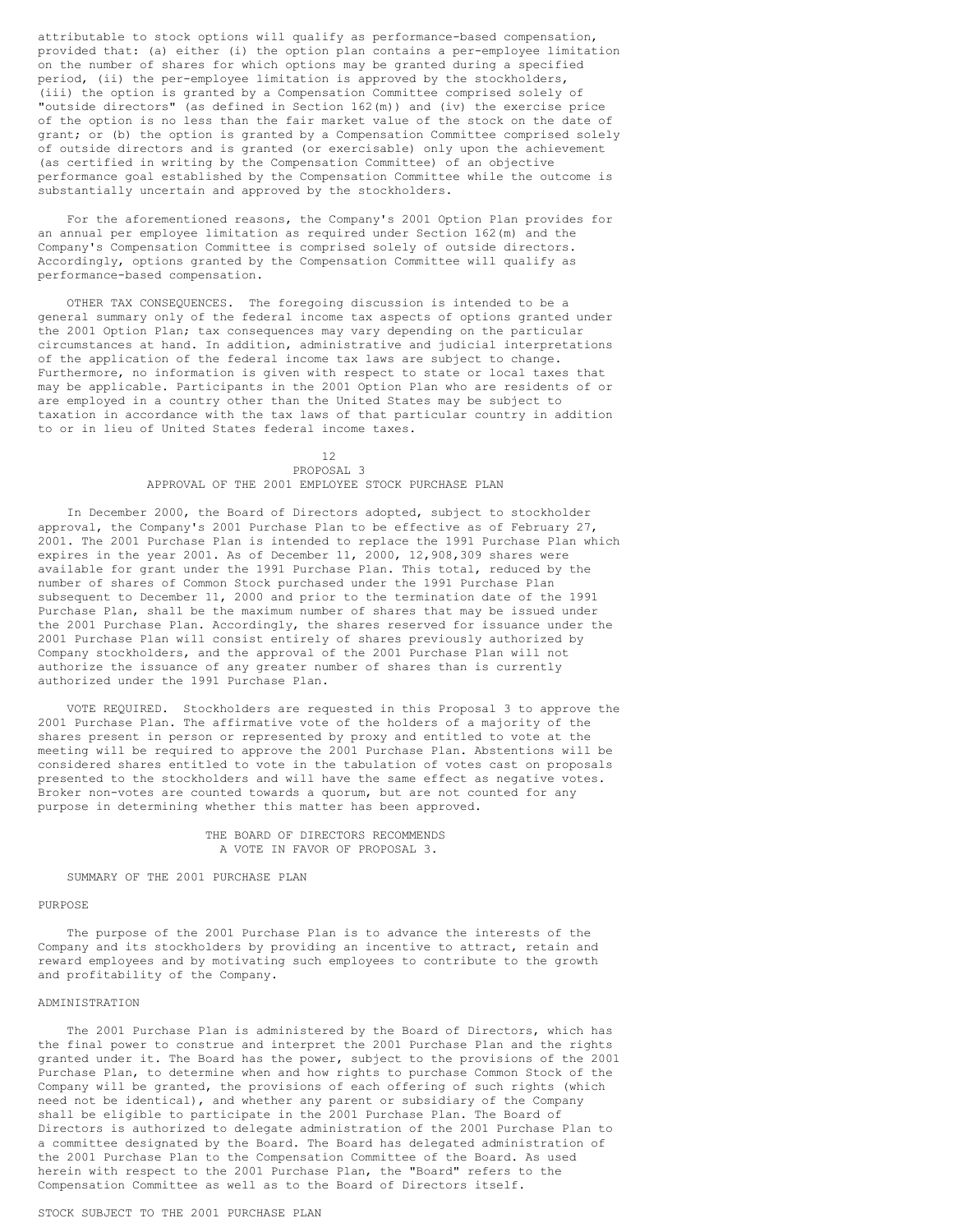The 2001 Purchase Plan is intended to replace the 1991 Purchase Plan which expires in the year 2001. As of December 11, 2000, 12,908,309 shares were available for grant under the 1991 Purchase Plan. This total, reduced by the number of shares of Common Stock purchased under the 1991 Purchase Plan subsequent to December 11, 2000 and prior to the termination date of the 1991 Purchase Plan, shall be the maximum number of shares that may be issued under the 2001 Purchase Plan. The final purchase date under the 1991 Purchase Plan is scheduled to occur on June 30, 2001. If Purchase Rights granted under the

13

2001 Purchase Plan expire, lapse or otherwise terminate without being exercised, the Common Stock not purchased under such Purchase Rights again becomes available for issuance under the 2001 Purchase Plan.

# **OFFERINGS**

The 2001 Purchase Plan will be implemented through sequential offerings, each of which is referred to as an "Offering," the terms of which are referred to herein as "Offering Periods." Generally, each such Offering Period will be for six months duration or such other duration as the Board shall determine, provided, however, that no Offering Period may exceed 27 months in duration. If the 2001 Purchase Plan is approved by stockholders, the initial Offering Period will commence on July 1, 2001 and end on March 31, 2002. Subsequent Offering Periods shall commence on or about April 1 and October 1 of each year and end on or about the next September 30 and March 31, respectively, occurring thereafter. Upon the commencement of the initial Offering Period under the 2001 Purchase Plan, the 1991 Purchase Plan shall immediately terminate and no further offerings shall be made by the Company pursuant to the 1991 Purchase Plan.

### ELIGIBILITY

Any employee of the Company or of any parent or subsidiary corporation of the Company designated by the Board for inclusion in the 2001 Purchase Plan is eligible to participate in an Offering under the 2001 Purchase Plan so long as the employee has been employed by the Company or any designated parent or subsidiary corporation of the Company for at least 30 days and is customarily employed at least 20 hours per week and five months per calendar year. However, no employee who owns or holds options to purchase, or as a result of participation in the 2001 Purchase Plan would own or hold options to purchase, 5% or more of the total combined voting power or value of all classes of stock of the Company or of any parent or subsidiary corporation of the Company is entitled to participate in the 2001 Purchase Plan. In addition, no employee will be granted Purchase Rights that would permit such employee to purchase more than \$25,000 worth of stock (determined based on the fair market value of the shares at the time such rights are granted) under all employee stock purchase plans of the Company (including, without limitation, the 1991 Purchase Plan) in any calendar year.

### PARTICIPATION IN THE 2001 PURCHASE PLAN

Generally, participation in the 2001 Purchase Plan is limited to eligible employees who authorize payroll deductions prior to the start of an Offering Period. Payroll deductions may not be less than 1% nor exceed 15% (or such other rate as the Board determines) of an employee's compensation for any pay period during the Offering Period. Once an employee becomes a participant in the 2001 Purchase Plan, that employee will automatically participate in each successive Offering Period beginning immediately after the last day of the Offering Period in which he or she had been participating until such time as that employee withdraws from the 2001 Purchase Plan, becomes ineligible to participate in the 2001 Purchase Plan, or (except as described below in "Termination of Employment") terminates employment.

### PURCHASE PRICE

The purchase price per share at which shares are sold in an Offering under the 2001 Purchase Plan cannot be less than the lower of (i) 85% of the fair market value of a share of Common Stock on the date of commencement of the Offering or (ii) 85% of the fair market value of a share of Common Stock on the date of purchase.

### PAYROLL DEDUCTIONS

14

The purchase price of the shares is accumulated by payroll deductions over the Offering Period. A participant may decrease his or her payroll deductions during the course of an Offering only to the extent permitted under the terms of the Offering. Generally, a participant may not increase payroll deductions after the beginning of any Offering Period, but may decrease his or her participation percentage at any time in accordance with rules established under the 2001 Purchase Plan. A participant who reduces his or her participation percentage to zero shall nevertheless remain a participant in the current Offering Period unless such participant withdraws from the 2001 Purchase Plan. All payroll deductions made for a participant are credited to his or her account under the 2001 Purchase Plan and deposited with the general funds of the Company.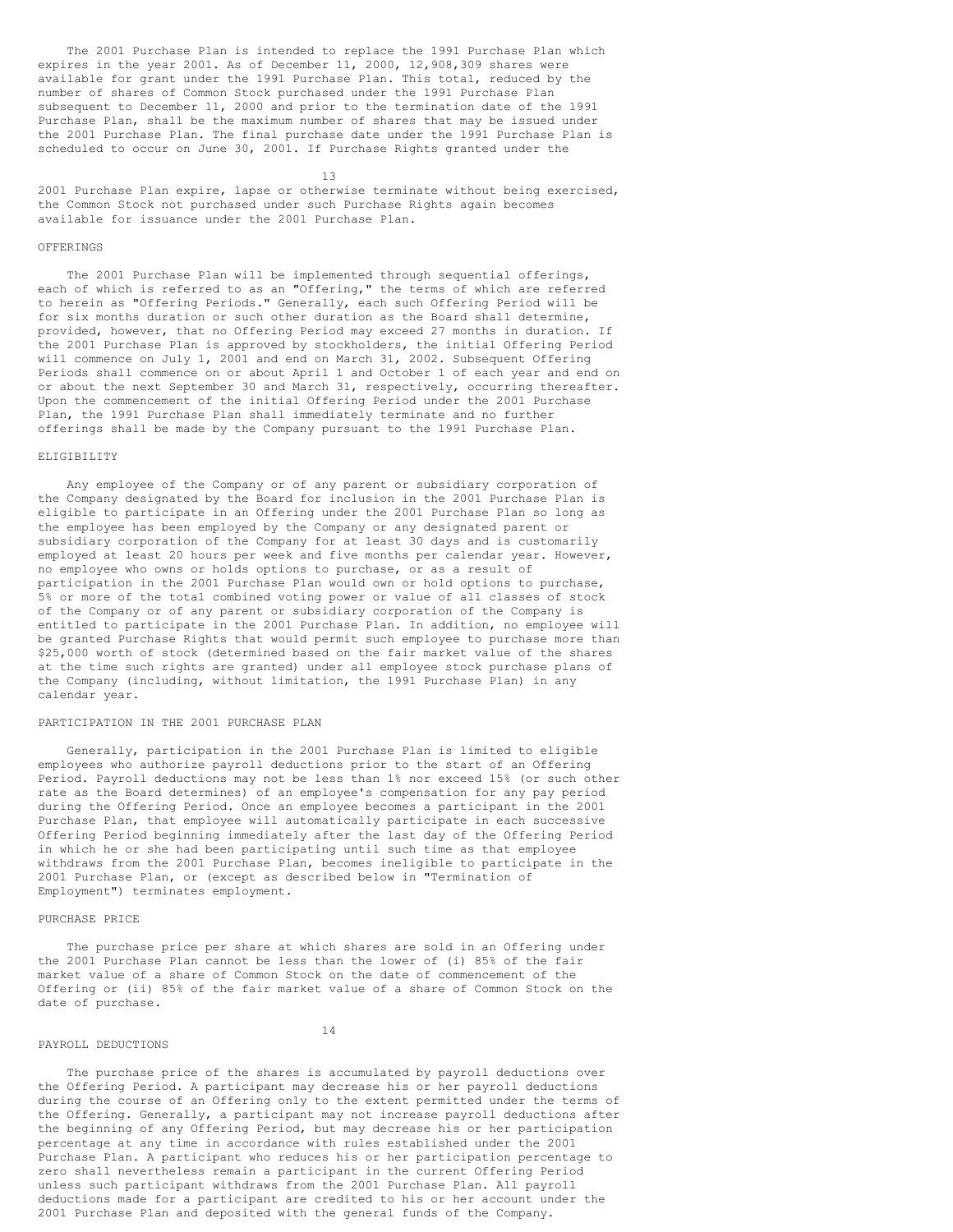#### WITHDRAWAI.

A participant may withdraw from a given Offering by terminating his or her payroll deductions and by delivering a notice of withdrawal from the 2001 Purchase Plan to the Company. Such withdrawal may be elected at any time prior to the end of the applicable Offering. However, at any time the Company may impose a requirement that a notice of withdrawal from the 2001 Purchase Plan be on file with the Company within a reasonable period of time prior to the effective date of such withdrawal.

Upon any withdrawal from an Offering by the employee, the Company will distribute to the employee his or her accumulated payroll deductions without interest, and such employee's interest in the Offering will be automatically terminated. The employee is not entitled to again participate in such Offering. An employee's withdrawal from an Offering will not have any effect upon such employee's eligibility to participate in subsequent Offerings under the 2001 Purchase Plan.

### PURCHASE OF STOCK

By executing an agreement to participate in the 2001 Purchase Plan, an eligible employee is entitled to purchase shares under the 2001 Purchase Plan, hereafter referred to as a "Purchase Right". The Purchase Right shall consist of an option to purchase the number of shares of Common Stock determined by either dividing 15% of such eligible employee's compensation during the Offering Period by the purchase price of a share of Common Stock for such Offering Period or by dividing \$12,500 by the fair market value of a share of Common Stock on the last date of such Offering Period, whichever is less. If the aggregate number of shares to be purchased upon exercise of Purchase Rights granted in the Offering would exceed the maximum aggregate number of shares available for issuance under the 2001 Purchase Plan, the Board would make a pro rata allocation of shares available in a uniform and equitable manner. Unless the employee's participation is discontinued, his or her right to purchase shares is exercised automatically at the end of each Offering Period.

#### TERMINATION OF EMPLOYMENT

Generally, upon cessation of an employee's employment for any reason, or upon the failure of a participant to remain an eligible employee, Purchase Rights granted pursuant to any Offering under the 2001 Purchase Plan terminate immediately and the Company will distribute to such employee all of his or her accumulated payroll deductions, without interest. However, except in the case of a termination resulting from the participant's death, a "Spinoff Transaction" (as defined in the 2001 Purchase Plan) or a leave of absence, participation in the 2001 Purchase Plan may continue for an additional 90 days if the terminated employee executes a general release of claims against the Company.

### RESTRICTIONS ON TRANSFER

Rights granted under the 2001 Purchase Plan are not transferable and may be exercised only by the person to whom such rights are granted.

# 15

# EFFECT OF CERTAIN CORPORATE EVENTS

In the event of any stock dividend, stock split, reverse stock split, recapitalization, combination, reclassification or similar change in the capital structure of the Company, appropriate adjustments will be made in the number and class of shares subject to the 2001 Purchase Plan and to any Purchase Rights.

If a Change in Control (as defined above under Proposal 2) occurs, the surviving, continuing, successor or purchasing corporation or parent corporation thereof may either assume the Company's rights and obligations under the outstanding Purchase Rights or substitute substantially equivalent purchase rights for such corporation's stock. However, if an outstanding Purchase Right is not assumed or replaced, the 2001 Purchase Plan provides that the purchase date of the then current Offering Period shall be accelerated to a date before the date of the Change in Control specified by the Board, but the number of shares of Common Stock subject to outstanding Purchase Rights shall not be adjusted. All Purchase Rights which are neither assumed, replaced or exercised prior to the Change in Control shall terminate and cease to be outstanding effective as of the date of the Change in Control.

# DURATION, AMENDMENT AND TERMINATION

The Board may suspend or terminate the 2001 Purchase Plan at any time.

The Board may also amend the 2001 Purchase Plan at any time or from time to time. However, no amendment will be effective unless approved by the stockholders of the Company within 12 months before or after its adoption by the Board if the amendment would: (i) increase the number of shares reserved for issuance under the 2001 Purchase Plan; or (ii) change the definition of the corporations which may be designated by the Board as participating companies in the 2001 Purchase Plan.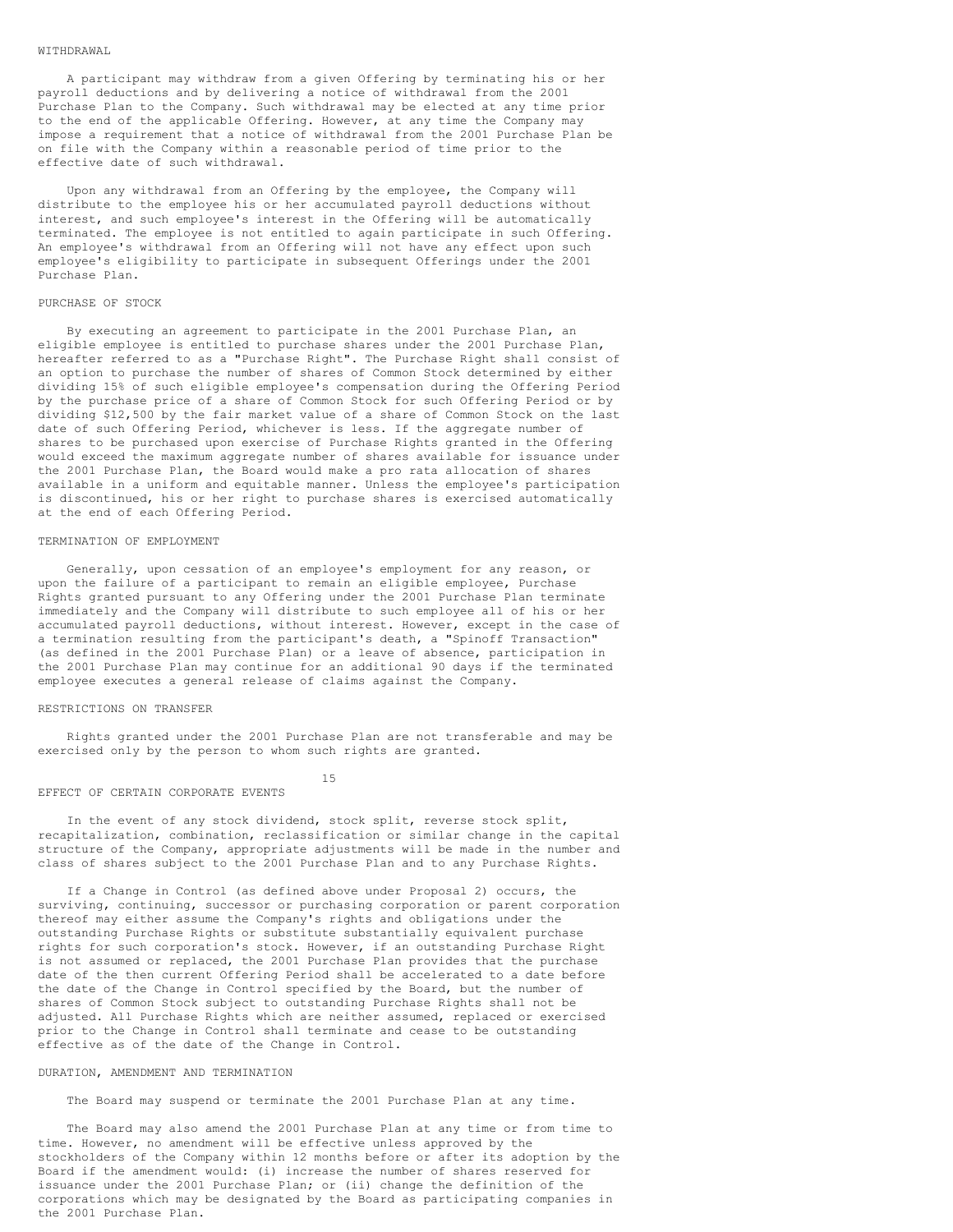Purchase Rights granted before amendment or termination of the 2001 Purchase Plan will not be altered or impaired by any amendment or termination of such plan without consent of the person to whom such rights were granted; except as permitted under the 2001 Purchase Plan.

# FEDERAL INCOME TAX INFORMATION

The following summary is intended only as a general guide as to the United States federal income tax consequences under current law of participation in the 2001 Purchase Plan and does not attempt to describe all possible federal or other tax consequences of such participation or tax consequences based on particular circumstances. A participant recognizes no taxable income either as a result of commencing participation in the 2001 Purchase Plan or purchasing Common Stock under the terms of the 2001 Purchase Plan. If a participant disposes of shares purchased under the 2001 Purchase Plan within either two years from the first day of the applicable Offering Period or within one year from the purchase date, known as disqualifying dispositions, the participant will realize ordinary income in the year of such disposition equal to the amount by which the fair market value of the shares on the purchase date exceeds the purchase price. The amount of the ordinary income will be added to the participant's basis in the shares, and any additional gain or resulting loss recognized on the disposition of the shares will be a capital gain or loss, which will be long-term if the participant's holding period is more than 12 months. If the participant disposes of shares purchased under the 2001 Purchase Plan at least two years after the first day of the applicable Offering Period and at least one year after the purchase date, the participant will realize ordinary income in the year of disposition equal to the lesser of (i) the excess of the fair market value of the shares on the date of disposition over the purchase price or (ii) 15% of the fair market value of the shares on the first day of the applicable Offering Period. The amount of any ordinary income will be added to the participant's basis in the shares, and any additional gain recognized upon the disposition after such basis adjustment will be a long-term capital gain. If the fair market value of the shares on the date of disposition is less than the purchase price, there will be no ordinary income and any loss recognized will be a long-term capital loss. If the participant still owns the shares at the time of death, the lesser of (i) the excess of the fair market value of the shares on the date of death over the purchase price or (ii) 15% of the

16

fair market value of the shares on the first day of the Offering Period in which the shares were purchased will constitute ordinary income in the year of death. The Company should be entitled to a deduction in the year of a disqualifying disposition equal to the amount of ordinary income recognized by the participant as a result of the disposition, except to the extent such deduction is limited by applicable provisions of the Code or the regulations thereunder. In all other cases, no deduction is allowed to the Company.

OTHER TAX CONSEQUENCES. The foregoing discussion is intended to be a general summary only of the federal income tax aspects of Purchase Rights granted under the 2001 Purchase Plan; tax consequences may vary depending on the particular circumstances at hand. In addition, administrative and judicial interpretations of the application of the federal income tax laws are subject to change. Furthermore, no information is given with respect to state or local taxes that may be applicable. Participants in the 2001 Purchase Plan who are residents of or are employed in a country other than the United States may be subject to taxation in accordance with the tax laws of that particular country in addition to or in lieu of United States federal income taxes.

### PROPOSAL 4 APPROVAL OF THE 2001 NON-EMPLOYEE DIRECTORS' STOCK OPTION PLAN

In December 2000, the Board of Directors adopted, subject to stockholder approval, the Company's 2001 Non-Employee Directors' Stock Option Plan (the "2001 Directors' Plan") to be effective as of February 27, 2001. The 2001 Directors' Plan is intended to entirely replace the Company's 1998 Non-Employee Directors' Stock Option Plan (the "1998 Directors' Plan") which will be terminated by the Board as of the effective date of the 2001 Directors' Plan. As of December 11, 2000, of the total shares available under the 1998 Directors' Plan, 4,250,000 shares were subject to outstanding options and 2,050,000 shares were available for future grants, for a combined total of 6,300,000 shares. The initial share reserve under the 2001 Directors' Plan will be equal to the shares available for future grant under the 1998 Directors' Plan on the date the 2001 Directors' Plan is approved by the Company's stockholders. However, the share reserve under the 2001 Directors' Plan will be automatically increased, without any further action by the Company's Board of Directors or stockholders, by an amount equal to the number of shares of Common Stock subject to any outstanding option under the 1998 Directors' Plan that expires or is terminated or cancelled following the date that the 2001 Directors' Plan is approved by stockholders. Concurrently with the stockholder approval of the 2001 Directors' Plan, the shares of the Company's Common Stock available for issuance under the terms of the 1998 Directors' Plan will be reduced by the number of shares initially reserved for issuance under the 2001 Directors' Plan. Similarly, in the event that options under the 1998 Directors' Plan expire, terminate or are cancelled,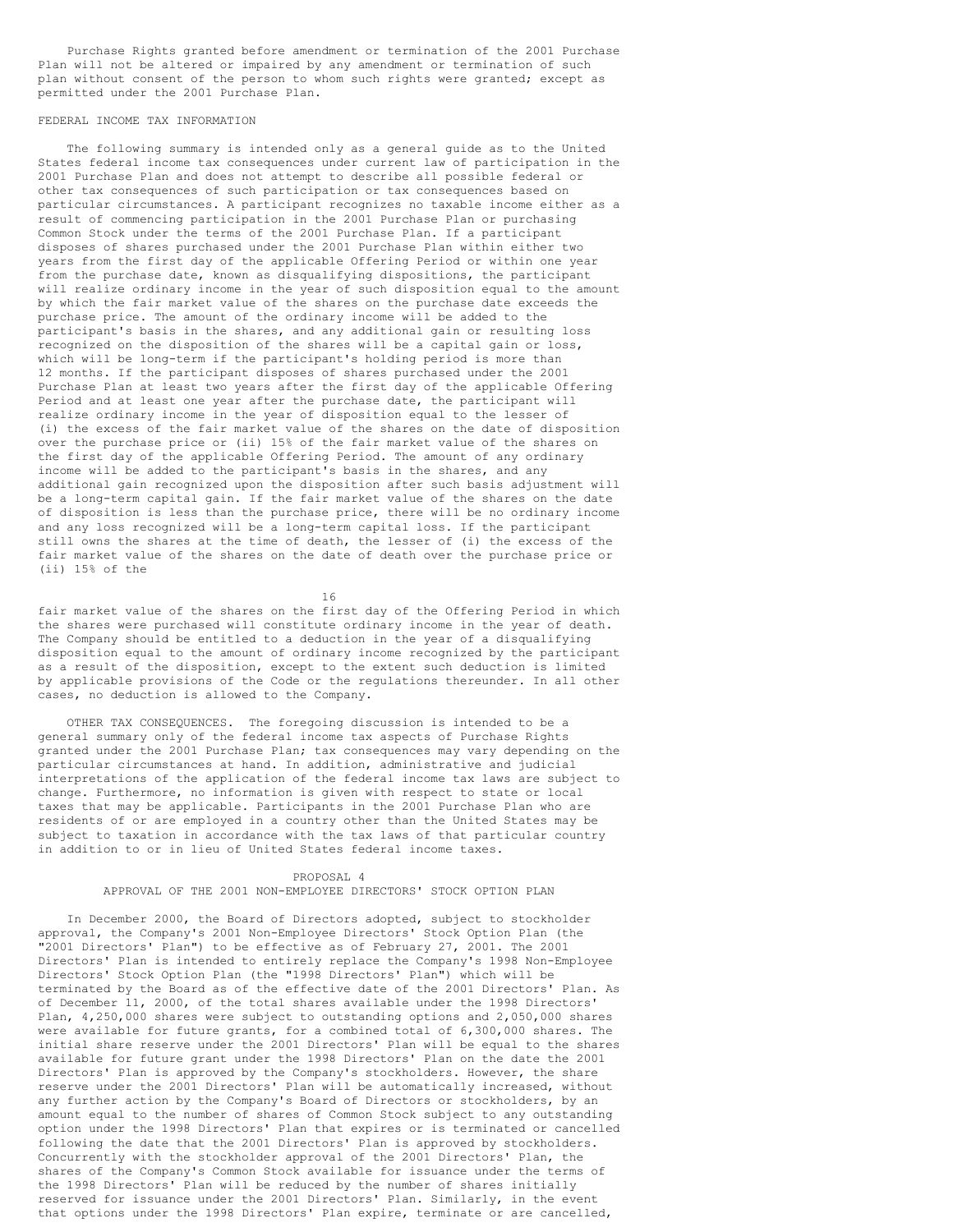the shares of the Company's Common Stock subject to such expired, terminated or cancelled options shall be subtracted from the then current share reserve under the 1998 Directors' Plan as they are added to the share reserve under the 2001 Directors' Plan. Accordingly, the shares reserved for issuance under the 2001 Directors' Plan will consist entirely of shares previously authorized by Company stockholders, and the approval of the 2001 Directors' Plan will not authorize the issuance of any greater number of shares than is currently authorized under the 1998 Directors' Plan.

VOTE REQUIRED. Stockholders are requested in this Proposal 4 to approve the 2001 Directors' Plan. The affirmative vote of the holders of a majority of the shares present in person or represented by proxy and entitled to vote at the meeting will be required to approve the 2001 Directors' Plan. Abstentions will be considered shares entitled to vote in the tabulation of votes cast on proposals presented to the stockholders and will have the same effect as negative votes. Broker non-votes are counted towards a quorum, but are not counted for any purpose in determining whether this matter has been approved.

> THE BOARD OF DIRECTORS RECOMMENDS A VOTE IN FAVOR OF PROPOSAL 4.

> > 17

SUMMARY OF THE 2001 DIRECTORS' PLAN

#### GENERAL

The 2001 Directors' Plan provides for the grant of nonstatutory stock options to "Non-Employee Directors" (defined below in "Eligibility") of the Company. Such options granted under the 2001 Directors' Plan are not intended to qualify as incentive stock options under the Code. See "Federal Income Tax Information" for a discussion of the tax treatment of nonstatutory stock options.

#### PURPOSE

The 2001 Directors' Plan was adopted to advance the interests of the Company and its stockholders by providing an incentive to attract, retain and reward Non-Employee Directors by creating an additional incentive for such members of the Board of Directors to contribute to the growth and profitability of the Company.

#### ADMINISTRATION

The 2001 Directors' Plan is administered by the Board of Directors. The Board has the power to construe and interpret the 2001 Directors' Plan. The Board of Directors is authorized to delegate administration of the 2001 Directors' Plan to the Compensation Committee or other committee of the Board. As of the date of this Proxy Statement, the Board has not delegated administration of the 2001 Directors' Plan to any committee.

# STOCK SUBJECT TO THE 2001 DIRECTORS' PLAN

The initial share reserve under the 2001 Directors' Plan will be equal to the shares available for future grant under the 1998 Directors' Plan on the date the 2001 Directors' Plan is approved by the Company's stockholders. As of December 11, 2000, of the total shares available under the 1998 Directors' Plan, 4,250,000 shares were subject to outstanding options and 2,050,000 shares were available for future grants, for a combined total of 6,300,000 shares. However, if options granted under the 1998 Directors' Plan expire, are cancelled or otherwise terminate without being exercised, the shares of Common Stock subject to such expired, cancelled or terminated options under the 1998 Directors' Plan will be automatically added to the then current share reserve under the 2001 Directors' Plan without any further action by the Board or Directors or the stockholders. In addition, if options granted under the 2001 Directors' Plan expire or otherwise terminate without being exercised, the Common Stock not purchased pursuant to such options again becomes available for issuance under the 2001 Directors' Plan.

#### ELIGIBILITY

Stock options will be granted under the 2001 Directors' Plan only to directors of the Company who are not otherwise employees of the Company or certain related entities or designated affiliates of the Company ("Non-Employee Directors"). As of December 11, 2000, there were 11 Non-Employee Directors.

#### NON-DISCRETIONARY GRANTS

The 2001 Directors' Plan provides for (i) a one-time, non-discretionary grant to each Non-Employee Director of an option to purchase 20,000 shares of the Company's Common Stock, effective upon the election of such person for the first time to serve as a Non-Employee Director of the Company (an "Initial Option"), except that a director who was an employee of the Company or certain related entities or designated affiliates and who subsequently becomes a Non-Employee Director as a result of the termination of such employment shall not be eligible to receive an Initial Option and (ii) an annual grant to be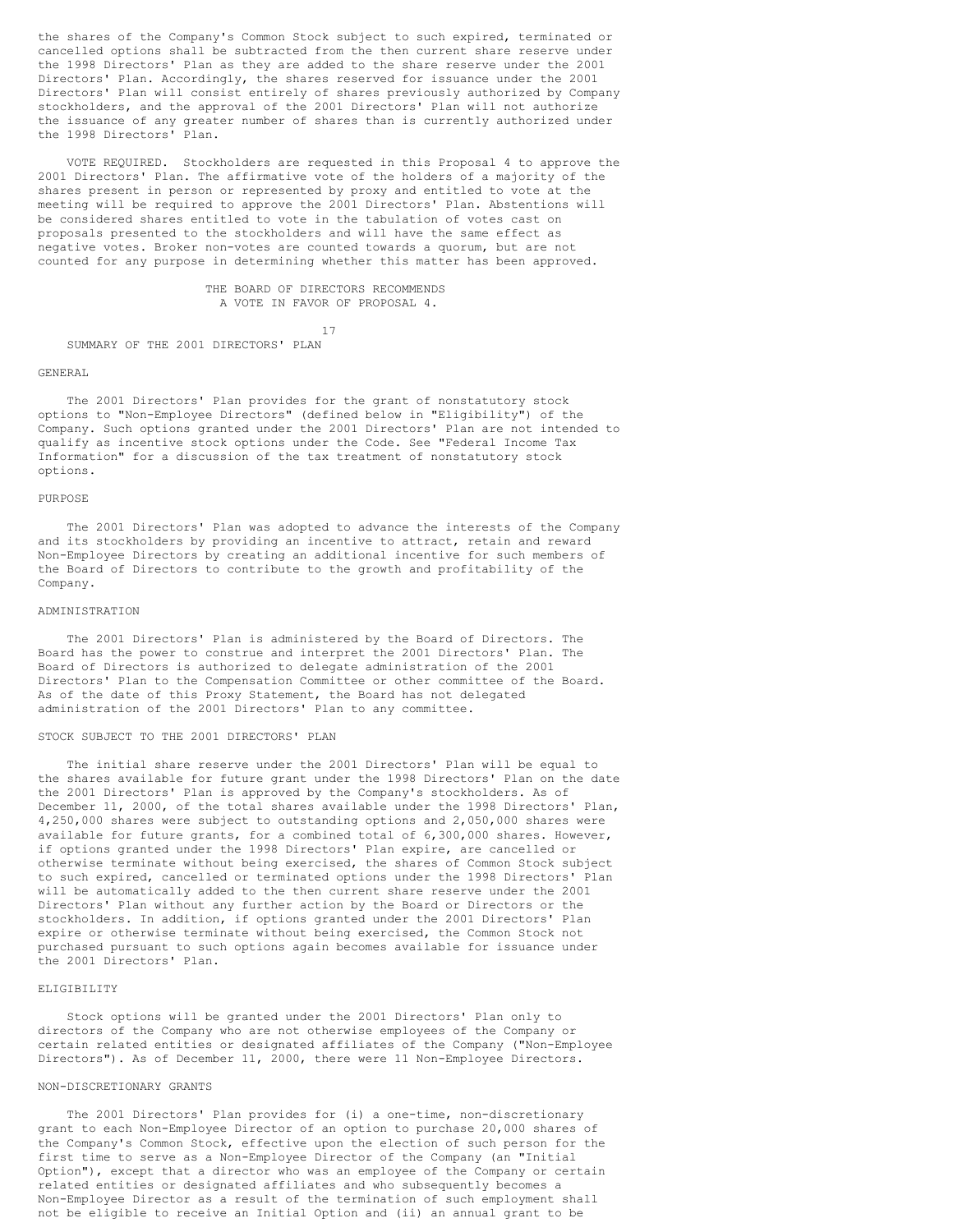issued at the time of each annual meeting, to each Non-Employee Director who continues to serve as

18

such, of an option to purchase 10,000 shares of the Company's Common Stock (an "Annual Option"); provided, however, that a Non-Employee Director granted an Initial Option on, or within a period of 270 days prior to, the date of an annual meeting shall not be granted an Annual Option for such annual meeting.

Each person who is currently serving as a Non-Employee Director immediately following the Annual Meeting, will receive an option grant to purchase 10,000 shares of Common Stock under the 2001 Directors' Plan. Accordingly, subject to stockholder approval of this proposal, all Non-Employee Directors as a group will be granted options to purchase an aggregate of 110,000 shares of Common Stock under the 2001 Directors' Plan, at a price equal to the fair market value per share of the Common Stock on February 27, 2001. Accordingly, it is expected that following the Annual Meeting, options to purchase an aggregate of 110,000 shares of Common Stock will be outstanding under the 2001 Directors' Plan and that the 1998 Directors' Plan will terminate.

# TERMS OF OPTION

EXERCISE PRICE; PAYMENT. The exercise price of options granted under the 2001 Directors' Plan will be equal to the fair market value of the Common Stock subject to the option on the date of the grant. The exercise price of options granted under the 2001 Directors' Plan must be paid either: (i) in cash, by check or cash equivalent, (ii) by tender to the Company, or attestation to the ownership of shares of Common Stock of the Company owned by the optionee having a fair market value not less than the exercise price, (iii) pursuant to Regulation T ("cashless exercise"), (iv) in any other form of legal consideration acceptable to the Board, or (v) any combination of the above.

OPTION EXERCISE. Initial Options granted pursuant to the initial election of the optionee to the Board granted under the 2001 Directors' Plan vest and become exercisable over five years according to the following schedule: so long as the optionee's service continues, 20% of the shares subject to the Initial Option will vest and become exercisable on the first anniversary of the date of grant, and the remaining portion of the Initial Option shall vest and become exercisable monthly at the rate of 1/60th of the Initial Option each month beginning on the date 13 months after the date of grant. Annual Options granted under the 2001 Directors' Plan vest and become exercisable over five years according to the following schedule: so long as the optionee's service continues, 10% of the shares subject to the Annual Option will vest and become exercisable on the date six months after the date of grant, and the remaining portion of the Annual Option shall vest and become exercisable monthly at the rate of 1/60th of the Annual Option each month beginning on the date seven months after the date of grant.

TERM. The term of all options under the 2001 Directors' Plan will be ten years, provided, however, such options generally terminate 12 months after the optionee ceases to be a Non-Employee Director. In the event that an optionee ceases to be a Non-Employee Director, employee or consultant due to the optionee's (i) retirement at age 70 or older and after completing nine years of continuous service or (ii) due to disability, then the optionee's service shall be deemed to continue and the exercisability and vesting of the option shall continue under the terms of the option, and the option will terminate upon expiration of its term. In the event that an optionee terminates service due to the optionee's death or due to the optionee's disability or retirement at age 70 or older and such termination is followed by death, the vesting of all unvested shares will be accelerated in full as of the date of the optionee's death and the option may be exercised in full at any time within one year of such termination.

# RESTRICTIONS ON TRANSFER

Stock options granted under the 2001 Directors' Plan are not transferable in any manner other than (i) by will or by the laws of descent and distribution, (ii) by written designation of a beneficiary taking effect upon the death of the optionee, (iii) by delivering written notice to the Company that the optionee

19

will be gifting to certain family member or other specific entities controlled by or for the benefit of such family members, and such other transferees as the Board may approve.

# EFFECT OF CERTAIN CORPORATE EVENTS

In the event of any stock dividend, stock split, reverse stock split, recapitalization, combination, reclassification or similar change in the capital structure of the Company, appropriate adjustments will be made in the number and class of shares subject to the 2001 Directors' Plan and to any outstanding options and in the exercise price per share of any outstanding options. Any fractional share resulting from an adjustment will be rounded down to the nearest whole number, and at no time will the exercise price of any option be decreased to an amount less than par value of the stock subject to the option.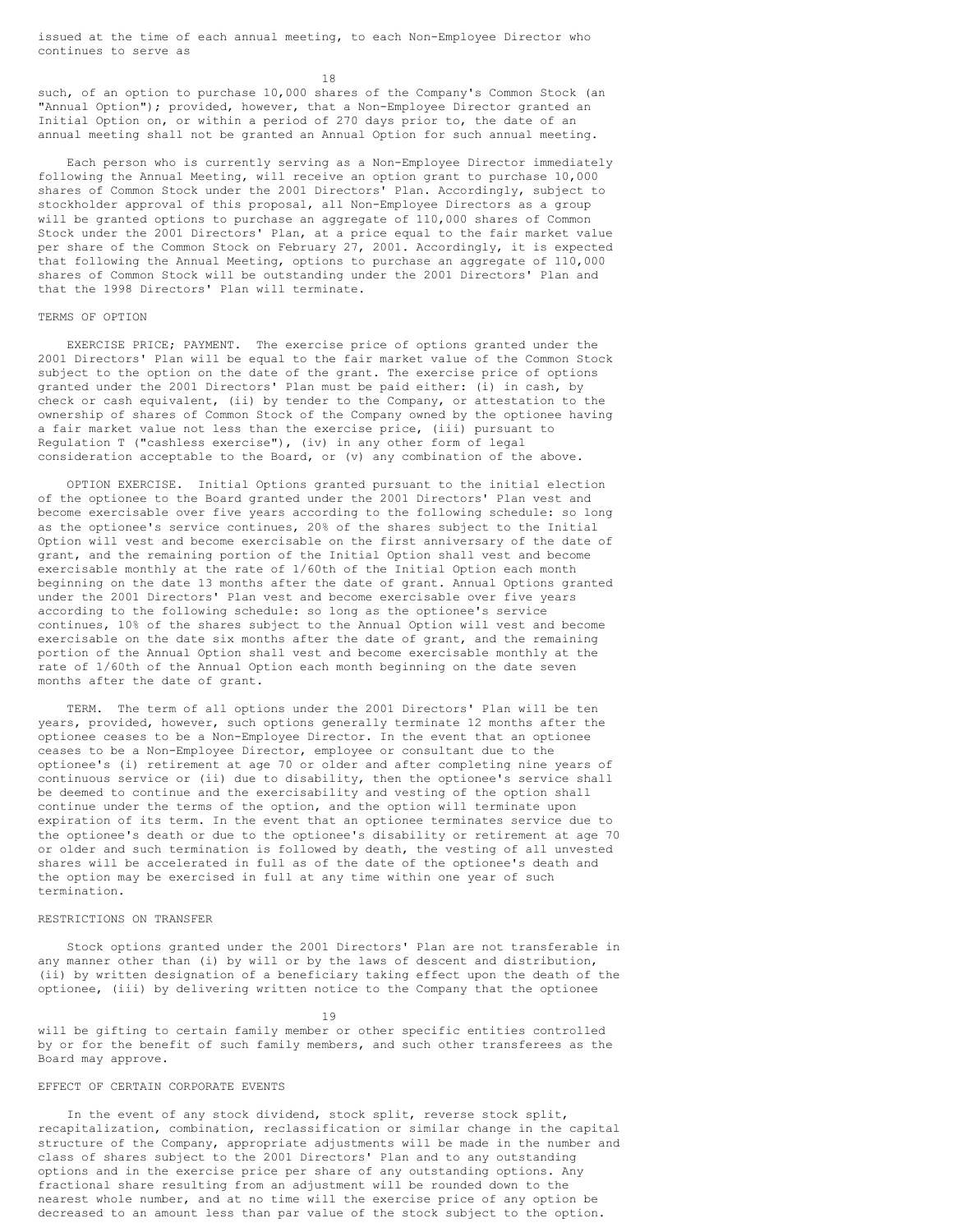If a Change in Control (as defined above under Proposal 2) occurs, outstanding options shall be immediately exercisable and fully vested as of the date 10 days prior to the date of the Change in Control. In addition, the surviving, continuing, successor or purchasing corporation or parent corporation thereof may either assume the Company's rights and obligations under the outstanding options or substitute substantially equivalent options for such corporation's stock. Options that are not assumed, replaced or exercised prior to the Change in Control will terminate.

### DURATION, AMENDMENT AND TERMINATION

The Board may suspend or terminate the 2001 Directors' Plan at any time.

The Board may also amend the 2001 Directors' Plan at any time or from time to time. However, no amendment authorized by the Board will be effective unless approved by the stockholders of the Company if the amendment would: (i) increase the number of shares reserved for options under the 2001 Directors' Plan; or (ii) modify the 2001 Directors' Plan in any other way if such modification requires stockholder approval under applicable law, regulation or rule.

### FEDERAL INCOME TAX INFORMATION

NONSTATUTORY STOCK OPTIONS. Options granted under the 2001 Directors' Plan will be nonstatutory stock options. Nonstatutory stock options have no special tax status. An optionee generally does not recognize taxable income as the result of the grant of such an option. Upon exercise of a nonstatutory stock option, the optionee normally recognizes ordinary income in an amount equal to the difference between the option exercise price and the fair market value of the shares on the exercise date. Upon the sale of stock acquired by the exercise of a nonstatutory stock option, any gain or loss, based on the difference between the sale price and the fair market value on the exercise date, will be taxed as capital gain or loss. A capital gain or loss will be long-term if the optionee's holding period is more than 12 months. The Company generally should be entitled to a deduction equal to the amount of ordinary income recognized by the optionee as a result of the exercise of a nonstatutory stock option, except to the extent such deduction is limited by applicable provisions of the Code or the regulations thereunder. No tax deduction is available to the Company with respect to the grant of a nonstatutory stock option or the sale of the stock acquired pursuant to such grant.

OTHER TAX CONSEQUENCES. The foregoing discussion is intended to be a general summary only of the federal income tax aspects of options granted under the 2001 Directors' Plan; tax consequences may vary depending on the particular circumstances at hand. In addition, administrative and judicial interpretations of the application of the federal income tax laws are subject to change. Furthermore, no information is given with respect to state or local taxes that may be applicable. Participants in the 2001 Directors' Plan who are residents of a country other than the United States may be subject to taxation in accordance with the tax laws of that particular country in addition to or in lieu of United States federal income taxes.

### $20$ PROPOSAL 5 RATIFICATION OF SELECTION OF INDEPENDENT ACCOUNTANTS

The Board of Directors has selected PricewaterhouseCoopers LLP as the Company's independent accountants for the fiscal year ending September 30, 2001 and has further directed that management submit the selection of independent accountants for ratification by the stockholders at the Annual Meeting. PricewaterhouseCoopers LLP has audited the Company's financial statements since the Company commenced operations in 1985. Representatives of PricewaterhouseCoopers LLP are expected to be present at the Annual Meeting, will have an opportunity to make a statement if they so desire and will be available to respond to appropriate questions.

Stockholder ratification of the selection of PricewaterhouseCoopers LLP as the Company's independent accountants is not required by the Company's Bylaws or otherwise. However, the Board is submitting the selection of PricewaterhouseCoopers LLP to the stockholders for ratification as a matter of good corporate practice. If the stockholders fail to ratify the selection, the Board and the Audit Committee will reconsider whether or not to retain that firm. Even if the selection is ratified, the Board and the Audit Committee in their discretion may direct the appointment of a different independent accounting firm at any time during the year if they determine that such a change would be in the best interests of the Company and its stockholders.

The affirmative vote of the holders of a majority of the shares present in person or represented by proxy and entitled to vote at the meeting will be required to ratify the selection of PricewaterhouseCoopers LLP. Abstentions will be counted toward the tabulation of votes cast on this Proposal 5 and will have the same effect as negative votes. Broker non-votes are counted towards a quorum, but are not counted for any purpose in determining whether this matter has been ratified.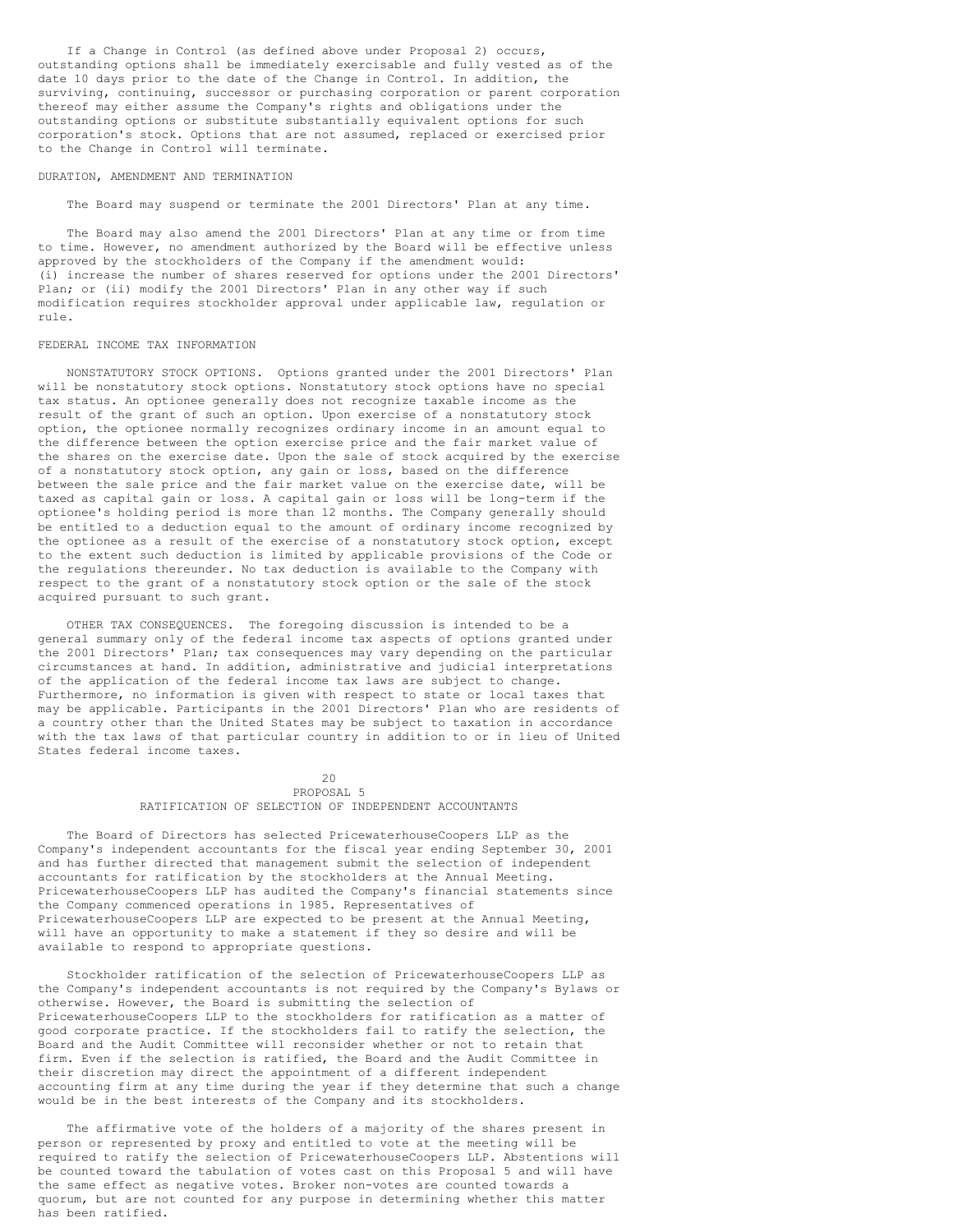### THE BOARD OF DIRECTORS RECOMMENDS A VOTE IN FAVOR OF PROPOSAL 5.

21

### SECURITY OWNERSHIP OF CERTAIN BENEFICIAL OWNERS AND MANAGEMENT

The following table sets forth certain information regarding the ownership of the Company's Common Stock as of December 4, 2000 by: (i) each director and nominee for director; (ii) each of the executive officers of the Company named in the Summary Compensation Table under "Compensation of Executive Officers" (the "Named Executive Officers"); and (iii) all executive officers and directors of the Company as a group. Based on currently available Schedules 13D and 13G filed with the SEC, the Company does not know of any beneficial owners of more than 5% of its Common Stock.

### <TABLE> <CAPTION>

|                                                 |                                  | BENEFICIAL OWNERSHIP(2) |  |  |
|-------------------------------------------------|----------------------------------|-------------------------|--|--|
| NAME AND ADDRESS OF BENEFICIAL OWNER (1)        | NUMBER OF<br>SHARES<br>--------- | PERCENT OF<br>TOTAL     |  |  |
| $<$ S>                                          | $<<$ $C$                         | <<                      |  |  |
|                                                 | 25,955,281                       | 3.43%                   |  |  |
|                                                 | 428,143                          | $\star$                 |  |  |
|                                                 | 466,114                          | $\star$                 |  |  |
|                                                 | 1,293,906                        | $\star$                 |  |  |
| Anthony S. Thornley(15)                         | 1,037,879                        | $\star$                 |  |  |
| Richard C. Atkinson(6)(15)                      | 1,849,922                        | $\star$                 |  |  |
| Adelia A. Coffman(7)(15)                        | 1,014,766                        | $\star$                 |  |  |
| Diana Lady Dougan(15)                           | 97,666                           | $\star$                 |  |  |
|                                                 | 9,153,234                        | 1.22%                   |  |  |
|                                                 | 161,666                          | $\star$                 |  |  |
| Jerome S. Katzin(9)(15)                         | 1,755,838                        | $\star$                 |  |  |
|                                                 | 365,666                          | $\star$                 |  |  |
|                                                 | 875,666                          | $\star$                 |  |  |
|                                                 | 179,746                          | $\star$                 |  |  |
|                                                 | 570,658                          | $\star$                 |  |  |
|                                                 | 577,666                          | $\star$                 |  |  |
| All Executive Officers and Directors as a Group |                                  |                         |  |  |
| $(18 \text{ persons}) (14) (15) \dots (18)$     |                                  | 7.08%                   |  |  |
| $<$ /TABLE>                                     |                                  |                         |  |  |

- ------------------------

\* Less than 1%.

- (1) Unless otherwise provided, the address for each "Beneficial Owner" is 5775 Morehouse Drive, San Diego, California 92121.
- (2) This table is based upon information supplied by officers and directors. Unless otherwise indicated in the footnotes to this table and subject to community property laws where applicable, the Company believes that each of the stockholders named in this table has sole voting and investment power with respect to the shares indicated as beneficially owned. Applicable percentages are based on 749,843,883 shares outstanding on December 4, 2000, adjusted as required by rules promulgated by the SEC.
- (3) Includes 19,545,172 shares held in family trusts and 118,720 shares held in trust for the benefit of relatives. Also includes 6,291,389 shares issuable upon exercise of options exercisable within 60 days of December 4, 2000 of which 145,920 shares are held in trusts for the benefit of Dr. Jacobs and/or his spouse, 8,081 shares are held by Dr. Jacobs' spouse and 10,692 shares are held in trusts for the benefit of Dr. Jacobs' relatives of which neither Dr. Jacobs' or his spouse are trustees.
- (4) Includes 148,842 shares held in family trusts. Also includes 279,301 shares issuable upon exercise of options exercisable within 60 days of December 4, 2000 of which 1,968 shares are held in trusts for the benefit of Mr. Altman's children for which Mr. Altman's spouse is the trustee.

22

- (5) Includes 113,506 shares held in family trusts and 8,400 shares held for the benefit of Mr. Sulpizio's children. Also includes 1,172,000 shares issuable upon exercise of options exercisable within 60 days of December 4, 2000 of which 44,000 shares are held in trusts for the benefit of Mr. Sulpizio's children for which Mr. Sulpizio's spouse is the trustee.
- (6) Includes 104,000 shares held in a foundation of which Dr. Atkinson disclaims beneficial ownership. Also includes 783,616 shares held in family trusts, 408,000 shares held in a pension plan trust for the benefit of employees of a business operated by Dr. Atkinson and 32,640 shares held in trust for the benefit of relatives.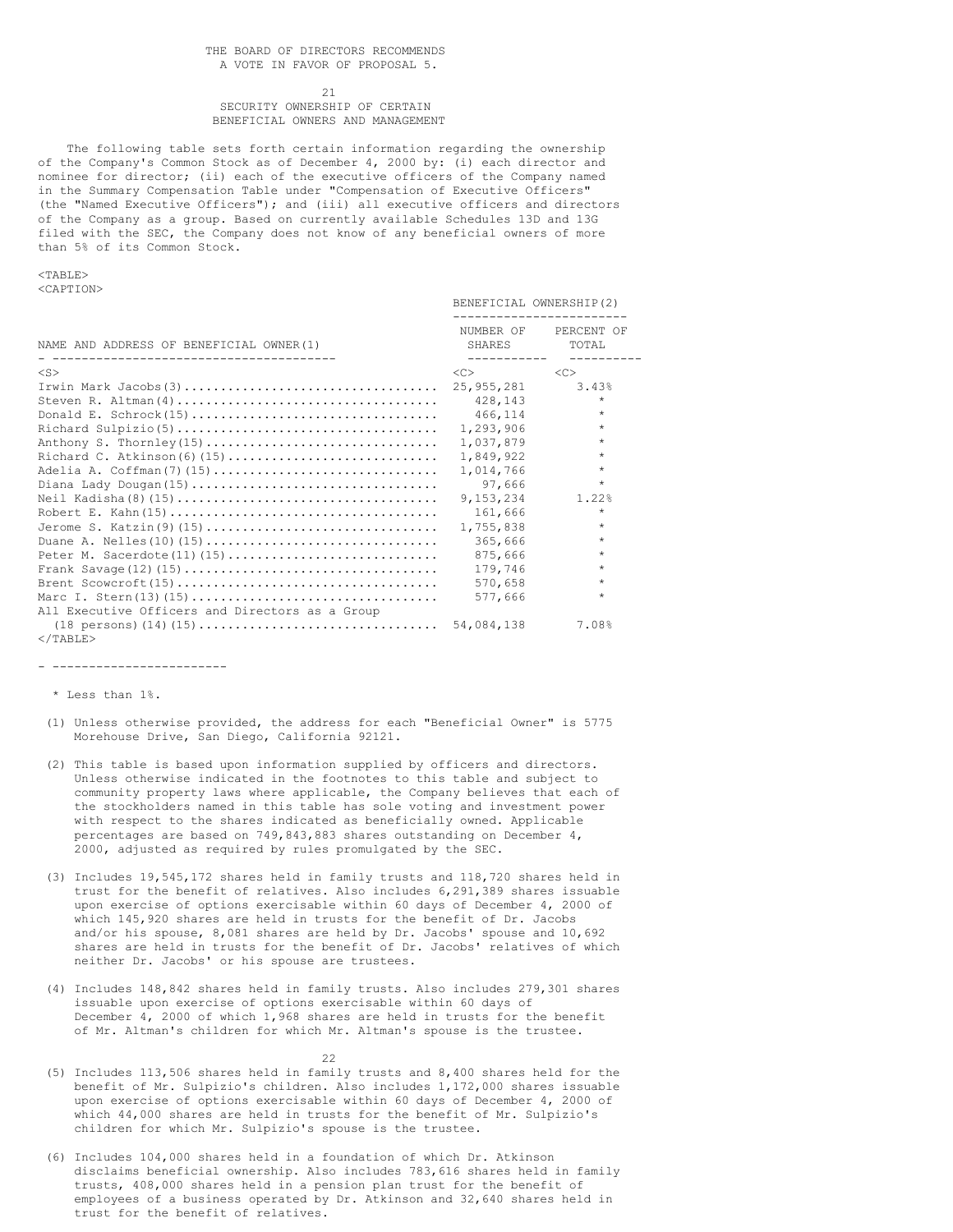- (7) Includes 693,100 shares held in family trusts.
- (8) Includes 2,400,000 shares held in family trusts of which Mr. Kadisha is a trustee and disclaims beneficial ownership.
- (9) Includes 15,500 shares held in a foundation of which Mr. Katzin disclaims beneficial ownership. Also includes 1,102,128 shares held in family trusts and 220,544 shares held in trust for the benefit of Mr. Katzin's grandchildren of which Mr. Katzin's spouse is the trustee.
- (10) Includes 4,000 shares held by Mr. Nelles' children.
- (11) Includes 154,000 shares held in a foundation of which Mr. Sacerdote disclaims beneficial ownership.
- (12) Includes 18,080 shares held in family trusts.
- (13) Includes 496,000 shares held in family trusts.
- (14) Includes 51,488 shares held for the benefit of executive officers' children.
- (15) Includes shares issuable upon exercise of options exercisable within 60 days of December 4, 2000 as follows: Mr. Schrock, 204,000 shares; Mr. Thornley, 1,027,333 shares; Dr. Atkinson, 521,666 shares; Ms. Coffman, 321,666 shares; Ambassador Dougan, 97,666 shares; Mr. Kadisha, 33,666 shares; Dr. Kahn, 161,666 shares; Mr. Katzin, 417,666 shares; Mr. Nelles, 281,666 shares; Mr. Sacerdote, 561,666 shares; Mr. Savage, 161,666 shares; Mr. Scowcroft, 529,666 shares; Mr. Stern, 81,666 shares; all directors and executive officers as a group, 14,166,349 shares.
- COMPLIANCE WITH SECTION 16(A) OF THE SECURITIES EXCHANGE ACT OF 1934, AS AMENDED (THE "EXCHANGE ACT")

Section 16(a) of the Exchange Act requires the Company's directors and executive officers, and persons who own more than 10% of a registered class of the Company's equity securities, to file with the SEC initial reports of ownership and reports of changes in ownership of Common Stock and other equity securities of the Company. Officers, directors and greater-than-ten-percent stockholders are required by SEC regulations to furnish the Company with copies of all Section 16(a) forms they file.

To the Company's knowledge, based solely on a review of the copies of such reports furnished to the Company and written representations that no other reports were required, during the fiscal year ended September 24, 2000, all Section 16(a) filing requirements applicable to its officers, directors and greater-than-ten-percent beneficial owners were complied with; except that one report, covering one transaction, was filed late by Mr. Beckwith.

> 23 EXECUTIVE COMPENSATION

# COMPENSATION OF DIRECTORS

Each Non-Employee Director of the Company receives (i) a fee of \$1,000 for each Board or Board Committee meeting attended, (ii) a fee of \$500 for each Board or Board Committee meeting in which such director participates by telephone, and (iii) except for the Nominating Committee, a fee of \$2,500 per annum for the Chairperson of each Board Committee. In the fiscal year ended September 24, 2000, the total amount of such compensation paid to Non-Employee Directors was approximately \$143,500. When traveling from out-of-town, the members of the Board of Directors are also eligible for reimbursement for their travel expenses incurred in connection with attendance at Board meetings and Board Committee meetings. Employee Directors do not receive any compensation for their participation in Board or Board Committee meetings.

Non-Employee Directors of the Company were eligible to receive stock option grants under the 1998 Directors' Plan however, if approved at the Annual Meeting, they will instead be eligible to receive stock option grants under the 2001 Directors' Plan. Employee directors were not eligible to receive stock options under the 1998 Directors' Plan nor are they eligible to receive stock options under the 2001 Directors' Plan.

If approved at the Annual Meeting, the 2001 Directors' Plan will provide for an Initial Option grant to purchase 20,000 shares of the Company's Common Stock to Non-Employee Directors upon first joining the Board (except that a director who was an employee of the Company or certain related entities or designated affiliates and who subsequently becomes a Non-Employee Director as a result of the termination of such employment shall not be eligible to receive an Initial Option) and an Annual Option grant to purchase 10,000 shares of the Company's Common Stock at the time of each annual meeting to Non-Employee Directors who continue to serve on the Board.

Options granted on or after January 17, 2000 under the 1998 Directors' Plan,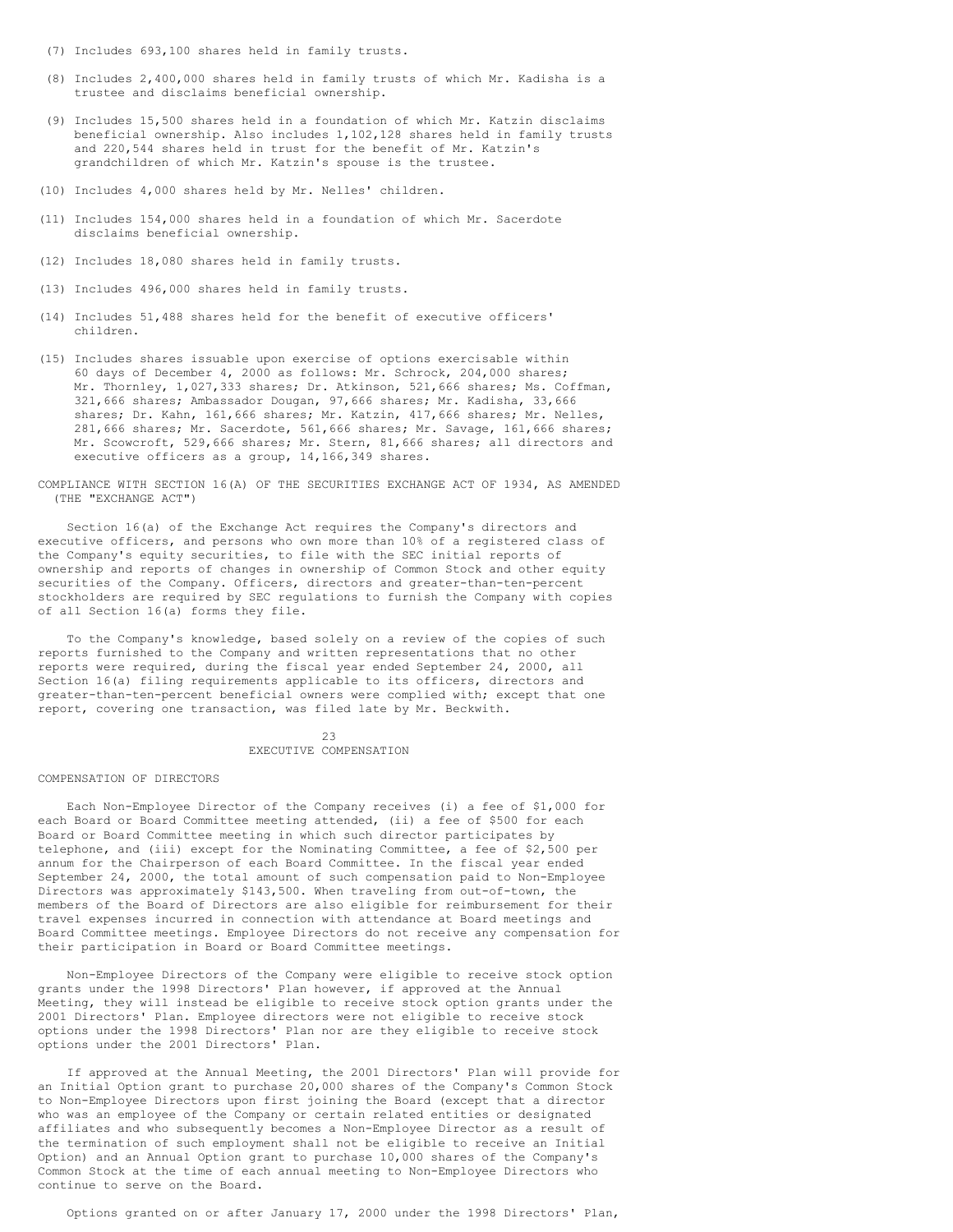have exercise prices equal to the fair market value of the underlying common stock on the date of grant, and vest over five years according to the following schedule: so long as the optionee continues to serve as a Non-Employee Director or employee of, or consultant to, the Company, 1/60th of the shares subject to the option will vest on each monthly anniversary of the date of grant. Options granted between November 18, 1996 and January 16, 2000 under the Company's Non-Employee Directors' Stock Option Plan (the "Prior Directors' Plan"), as amended by the Board of Directors, and under the 1998 Directors' Plan, have exercise prices equal to the fair market value of the underlying common stock on the date of grant, and vest over five years according to the following schedule: so long as the optionee continues to serve as a Non-Employee Director or employee of, or consultant to, the Company, 20% of the shares subject to the option will vest on each of the first, second, third, fourth and fifth anniversaries of the date of grant. Options granted under the Prior Directors' Plan prior to November 18, 1996 vest over five years according to the following schedule: so long as the optionee continues to serve as a Non-Employee Director (or, as such options have been amended by the Board, as an employee of or consultant to the Company), 20% of the shares subject to the option will vest on each of the second, third and fourth anniversaries of the date of grant, and the remaining 40% of such shares will vest on the fifth anniversary of the date of grant.

The term of all options under the Prior Directors' Plan and the 1998 Directors' Plan is ten years, but such options generally expire 30 days after the optionee ceases to be a Non-Employee Director, employee or consultant (including those options granted prior to November 18, 1996, as amended). In the event that an optionee terminates service due to the optionee's (i) retirement at age 70 or older after nine years of service on the Board ("Retirement") or (ii) due to permanent and total disability as defined in Section 22(e)(3) of the Code, the option will terminate only upon expiration of the option term. In the event that an optionee terminates service due to the optionee's death or due to the optionee's termination due to permanent and total disability or Retirement and such termination is followed by death, the vesting of all unvested shares will be accelerated in full as of the date of the optionee's death and the option may be

24

exercised in full at any time within one year of such termination. In addition to the foregoing, the vesting of options granted under both the Prior Directors' Plan and the 1998 Directors' Plan accelerate in connection with specified change of control transactions.

If any change is made in the stock subject to the Prior Directors' Plan or the 1998 Directors' Plan, or subject to any option granted thereunder, the Prior Directors' Plan and the 1998 Directors' Plan and options outstanding thereunder will be appropriately adjusted as to the type(s) and maximum number of securities subject to such plans and the type(s), number of securities and price per share of stock subject to such outstanding options.

During the fiscal year ended September 24, 2000, Annual Options to purchase an aggregate of 110,000 shares of the Company's Common Stock were granted pursuant to the 1998 Directors' Plan to Non-Employee Directors serving on the Board on March 7, 2000 (the annual meeting date).

# COMPENSATION OF EXECUTIVE OFFICERS

# SUMMARY OF COMPENSATION

The following table shows, for each of the three fiscal years ended September 24, 2000, compensation awarded or paid to, or earned by the Named Executive Officers:

 $<$ TABLE> <CAPTION>

| ٦<br>. . |  | , | ıν |
|----------|--|---|----|
|          |  |   |    |

|                                                        |          |           |                 | LUNG-ILKM<br>COMPENSATION |                  |
|--------------------------------------------------------|----------|-----------|-----------------|---------------------------|------------------|
|                                                        |          | ANNUAL    | COMPENSATION(1) | SECURITIES<br>UNDERLYING  | ALL OTHER        |
| NAME AND PRINCIPAL POSITION<br>----------------------- | YEAR     | SALARY    | <b>BONUS</b>    | OPTIONS (#)               | COMPENSATION (2) |
| $<$ S $>$                                              | $<<$ $>$ | $<<$ $>$  | $<<$ $>$        | $<<$ $>$                  | <<>              |
| Irwin Mark Jacobs                                      | 2000     | \$872,591 | \$851,000       | 400,000                   | \$703,870        |
| Chairman of the Board and                              | 1999     | \$773,085 |                 | \$975,000<br>$--$         | \$302,909        |
| Chief Executive Officer                                | 1998     | \$660,467 | \$555,000       | 3,840,000                 | \$100,959        |
| Richard Sulpizio                                       | 2000     | \$648,128 | \$475,000       | 240,000                   | \$259,905        |
| President and                                          | 1999     | \$537,323 | \$540,000       |                           | \$32,133         |
| Chief Operating Officer                                | 1998     | \$413,154 | \$280,000       | 1,200,000                 | \$50,801         |
| Anthony S. Thornley                                    | 2000     | \$479,818 | \$375,000       | 220,000                   | \$235,862        |
| Executive Vice President                               | 1999     | \$402,125 | \$435,000       |                           | \$47,432         |
| and Chief Financial Officer                            | 1998     | \$327,636 | \$225,000       | 1,640,000                 | \$3,515          |
| Steven R. Altman                                       | 2000     | \$402,140 | \$300,000       | 160,000                   | \$161,431        |

LONG-TERM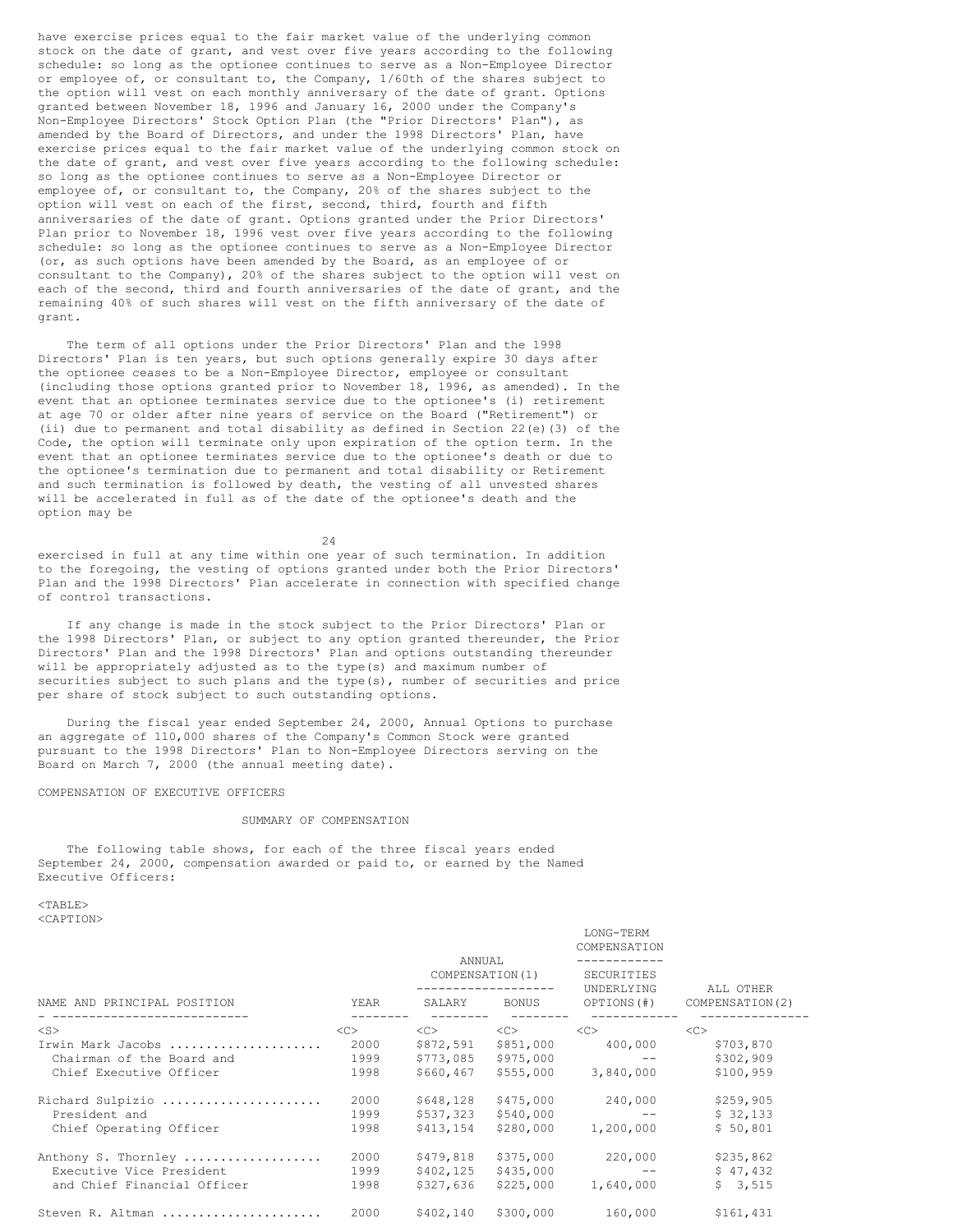| Executive Vice President, General | 1999 | \$323,862 | \$340,000 |           | \$27,015  |
|-----------------------------------|------|-----------|-----------|-----------|-----------|
| Counsel and General Manager,      | 1998 | \$267.783 | \$175,000 | 880,000   | \$18,602  |
| Technology Transfer and Strategic |      |           |           |           |           |
| Alliances Division                |      |           |           |           |           |
| Donald E. Schrock                 | 2000 | \$386,558 | \$285,000 | 120,000   | \$86,789  |
| Senior Vice President,            | 1999 | \$329,814 | \$325,000 | $- -$     | \$559,975 |
| President, OCT Products Division  | 1998 | \$261,354 | \$250,000 | 1,120,000 | \$4,579   |
| $<$ /TABLE>                       |      |           |           |           |           |

- ------------------------

(1) As permitted by rules established by the SEC, no amounts are shown with respect to certain "perquisites" where such amounts do not exceed in the aggregate the lesser of 10% of bonus plus salary or \$50,000.

25

(2) Includes all other compensation as follows:

|      | COMPANY                                    |                                                                       | <b>EXECUTIVE</b>                                                               |                                                               |                                                      | PAYOUT OF<br>ACCRUED                        |
|------|--------------------------------------------|-----------------------------------------------------------------------|--------------------------------------------------------------------------------|---------------------------------------------------------------|------------------------------------------------------|---------------------------------------------|
|      |                                            |                                                                       |                                                                                |                                                               |                                                      |                                             |
|      | 401(K)                                     | <b>BENEFITS</b>                                                       | STOCK                                                                          | PLANNING                                                      | LIFE                                                 | PERSONAL                                    |
|      |                                            |                                                                       |                                                                                |                                                               |                                                      |                                             |
| YEAR | CONTRIBUTIONS                              | PAYMENTS                                                              | MATCHING (1)                                                                   | SERVICES                                                      | INSURANCE (2)                                        | TIME                                        |
|      |                                            |                                                                       |                                                                                |                                                               |                                                      |                                             |
|      |                                            |                                                                       |                                                                                |                                                               |                                                      | <<                                          |
|      |                                            |                                                                       |                                                                                |                                                               |                                                      |                                             |
| 2000 | \$4,725                                    | \$2,948                                                               | \$137,785                                                                      | \$19,670                                                      | \$60,001                                             | \$453,236                                   |
| 1999 | \$3,125                                    | \$2,948                                                               | \$118,812                                                                      | \$31,246                                                      | \$146,778                                            |                                             |
|      |                                            |                                                                       |                                                                                |                                                               |                                                      |                                             |
|      |                                            |                                                                       |                                                                                |                                                               |                                                      |                                             |
|      |                                            |                                                                       |                                                                                |                                                               |                                                      |                                             |
| 2000 | \$4,725                                    | \$1,195                                                               | \$103,587                                                                      | \$23,656                                                      | \$1,341                                              | \$111,658                                   |
| 1999 | \$3,125                                    | \$1,195                                                               | \$17,589                                                                       | \$10,224                                                      |                                                      |                                             |
| 1998 | \$2,659                                    | \$1,195                                                               | \$38,787                                                                       | \$8,160                                                       |                                                      |                                             |
|      |                                            |                                                                       |                                                                                |                                                               |                                                      |                                             |
| 2000 | \$5,129                                    | \$1,260                                                               | \$177,578                                                                      | $- -$                                                         | 988<br>\$.                                           | \$50,907                                    |
| 1999 | \$3,125                                    | \$1,260                                                               | \$43,047                                                                       | $\qquad \qquad -$                                             | $ -$                                                 |                                             |
|      |                                            |                                                                       |                                                                                |                                                               |                                                      |                                             |
|      |                                            |                                                                       |                                                                                |                                                               |                                                      |                                             |
|      |                                            |                                                                       |                                                                                |                                                               |                                                      | \$67,972                                    |
|      |                                            |                                                                       |                                                                                |                                                               |                                                      |                                             |
|      |                                            |                                                                       |                                                                                | $\qquad \qquad -$                                             |                                                      |                                             |
| 1998 | \$2,659                                    | \$<br>460                                                             | \$14,244                                                                       | \$1,239                                                       |                                                      |                                             |
|      |                                            |                                                                       |                                                                                |                                                               |                                                      |                                             |
| 2000 | \$4,725                                    | \$1,920                                                               | \$80,144                                                                       | $ -$                                                          |                                                      |                                             |
| 1999 | \$3,125                                    | \$1,920                                                               | \$554,930                                                                      |                                                               |                                                      |                                             |
|      |                                            |                                                                       |                                                                                |                                                               |                                                      |                                             |
|      |                                            |                                                                       | $- -$                                                                          |                                                               |                                                      |                                             |
|      | <<<br>1998<br>1998<br>2000<br>1999<br>1998 | MATCHING<br><<<br>\$2,659<br>\$2,255<br>\$4,725<br>\$3,125<br>\$2,659 | <b>EXECUTIVE</b><br><<<br>\$2,948<br>\$1,260<br>\$ 460<br>460<br>\$<br>\$1,920 | RETIREMENT<br><<<br>\$76,576<br>$- -$<br>\$69,872<br>\$23,430 | FINANCIAL<br><<<br>\$6,545<br>--<br>\$16,978<br>$ -$ | SPLIT-DOLLAR<br><<<br>\$12,231<br>\$<br>200 |

<CAPTION>

|                     | TOTAL OTHER  |
|---------------------|--------------|
| NAME.               | COMPENSATION |
|                     |              |
| $<$ S $>$           | <<           |
| Irwin Mark Jacobs   | \$703,870    |
|                     | \$302,909    |
|                     | \$100,959    |
| Richard Sulpizio    | \$259,905    |
|                     | \$ 32,133    |
|                     | \$50,801     |
| Anthony S. Thornley | \$235,862    |
|                     | \$47,432     |
|                     | \$3,515      |
| Steven R. Altman    | \$161,431    |
|                     | \$ 27,015    |
|                     | \$18,602     |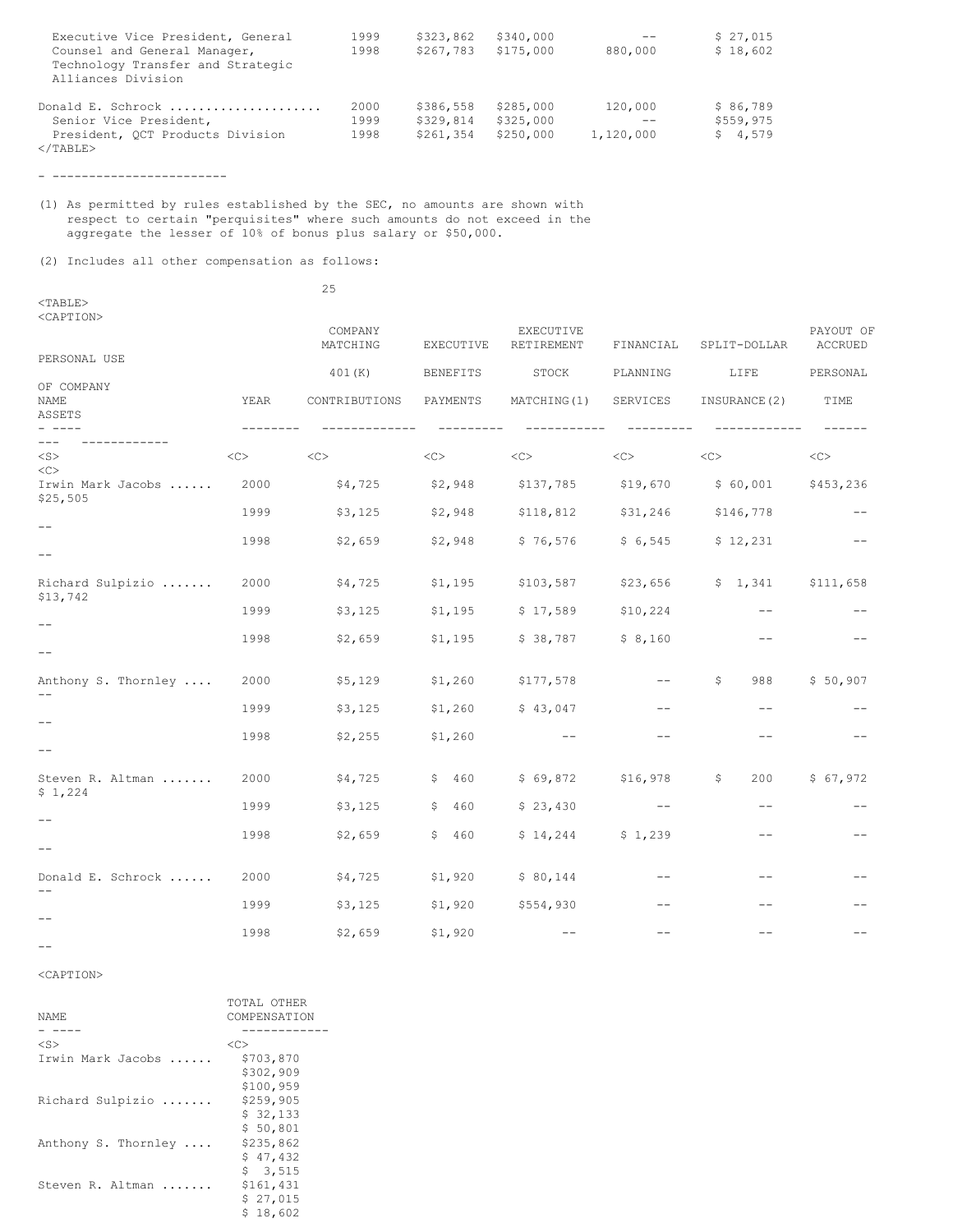| Donald E. Schrock |  | \$86,789  |
|-------------------|--|-----------|
|                   |  | \$559,975 |
|                   |  | \$4.579   |
| $\langle$ /TABLE> |  |           |

- ------------------------------

- (1) The Company has a voluntary retirement plan that allows eligible executives to defer up to 100% of their income on a pre-tax basis. The Company will match in stock, subject to vesting, up to 50% of a participant's eligible contributions. Eligible contributions refer to: (a) 15% of salary through December 31, 1998; (b) 15% of bonus paid for fiscal years through 1997; (c) 20% of bonus paid with respect to fiscal year 1998; and (d) 20% of income on or after January 1, 1999. The values stated above are the values of the Company's quarterly contributions on their respective dates of contribution. Company contributions begin vesting based on certain minimum participation or service requirements, and are fully vested at age 65. After the end of a full year's contribution, that contribution will then vest over a four-year period in equal installments of 25% per year. Employee and Company contributions are unsecured and subject to the general creditors of the Company. The Compensation Committee approved a contribution of 10,000 shares of Company Common Stock to Mr. Schrock's account, subject to future vesting requirements.
- (2) Represents the economic benefit of the premiums paid by the Company for a split-dollar life insurance policy during the applicable fiscal year.

# 26 2000 FISCAL YEAR STOCK OPTION GRANTS

The Company grants options to its executive officers under the 1991 Option Plan. As of December 4, 2000, options to purchase a total of 111,055,287 shares were outstanding under the 1991 Option Plan, and options to purchase 50,278,305 shares remained available for grant thereunder. During fiscal 2000, options to purchase 1,140,000 shares were granted to Named Executive Officers.

The following tables show for the fiscal year ended September 24, 2000 certain information regarding options granted to, exercised by and held at year end by the Named Executive Officers.

 $<$ TABLE> <CAPTION>

 $<$ /TABLE $>$ 

INDIVIDUAL GRANTS -------------------------------------------------------- POTENTIAL REALIZABLE NUMBER OF % OF TOTAL VALUE AT ASSUMED ANNUAL RATES OF STOCK UNDERLYING GRANTED TO OPTION TERM(2) OPTIONS EMPLOYEES IN EXERCISE EXPIRATION --------------------<br>GRANTED(1) FISCAL YEAR PRICE PER SHARE DATE 5% 10 NAME GRANTED(1) FISCAL YEAR PRICE PER SHARE DATE 5% 10% - ---- ---------- ------------ --------------- ---------- ----------- ----------- <S> <C> <C> <C> <C> <C> <C> Irwin Mark Jacobs........ 400,000 4.2% \$83.50 11/11/09 \$20,997,809 \$53,208,380 Richard Sulpizio......... 240,000 2.5% \$83.50 11/11/09 \$12,598,685 \$31,925,028 Anthony S. Thornley...... 220,000 2.3% \$83.50 11/11/09 \$11,548,795 \$29,264,609 Steve R. Altman.......... 160,000 1.7% \$83.50 11/11/09 \$ 8,399,123 \$21,283,352 11 Will Mark 0acobs........ 100,000<br>
Richard Sulpizio......... 220,000 2.5% \$83.50 11/11/09 \$12,598,685 \$31,925,028<br>
Steve R. Altman.......... 160,000 1.7% \$83.50 11/11/09 \$ 8,399,123 \$21,283,352<br>
Donald E. Schrock........

- ------------------------

- (1) These options were granted under the 1991 Option Plan. These options have a grant price that is equal to the fair market value on the date of grant. Such options vest according to the following schedule: 1/60th of the shares subject to the option will vest on each monthly anniversary of the date of grant, with vesting being contingent upon continued service with the Company. Options granted under the 1991 Option Plan generally have a maximum term of ten years.
- (2) Potential gains are net of exercise price, but before taxes associated with exercise. These amounts represent certain assumed rates of appreciation only, in accordance with the SEC's rules. Actual gains, if any, on stock option exercises are dependent on the future performance of the common stock, overall market conditions and the option holders continued employment through the vesting period. The amounts reflected in this table may not necessarily be achieved.

AGGREGATED OPTION EXERCISES AND FISCAL YEAR END OPTION VALUES

<TABLE> <CAPTION>

NUMBER OF SECURITIES UNDERLYING UNEXERCISED OPTIONS VALUE OF UNEXERCISED

HELD AT  $IN$ <sup>-THE-MONEY OPTIONS AT SEPTEMBER 24, 2000 (2)</sup> SHARES SEPTEMBER 24, 2000 SEPTEMBER 24, 2000(2)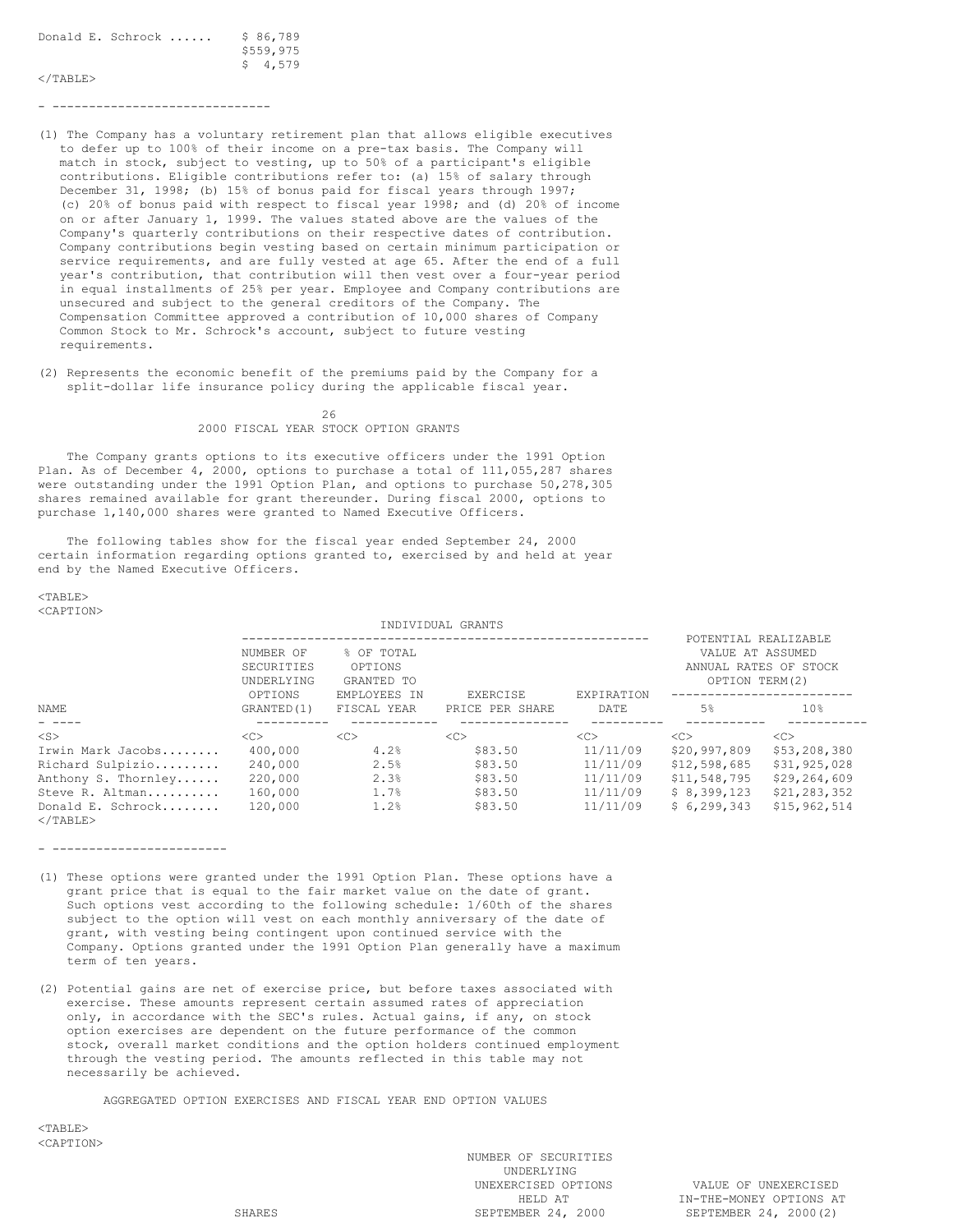|                                                 | ACOUIRED      | VALUE         |               |               |                |               |
|-------------------------------------------------|---------------|---------------|---------------|---------------|----------------|---------------|
| NAME                                            | ON EXERCISE   | REALIZED      | EXERCISABLE   | UNEXERCISABLE | EXERCISABLE    | UNEXERCISABLE |
|                                                 |               |               |               |               |                |               |
| $-$                                             |               |               |               |               |                |               |
| $<$ S>                                          | < <sub></sub> | < <sub></sub> | < <sub></sub> | < <sub></sub> | < <sub></sub>  | < <sub></sub> |
| Irwin Mark Jacobs                               | 1,944(1)      | 268,019<br>S. | 5,976,722     | 2,981,334     | \$401,704,499  | \$174,508,960 |
| Richard Sulpizio                                | 296,000       | \$27,509,360  | 1,156,000     | 1,368,000     | \$74, 246, 320 | \$77,430,720  |
| Anthony S. Thornley                             | 80,000        | \$6.727.200   | 924,666       | 1,255,334     | \$58,841,440   | \$70,644,320  |
| Steve R. Altman                                 | 194,032       | \$17,980,667  | 212,634       | 725,334       | \$12,357,209   | \$39,016,160  |
| Donald E. Schrock<br>$\langle$ /TARLE $\rangle$ | 320,000       | \$18,803,760  | 20,000        | 964,000       | $- -$          | \$57,074,400  |

- ------------------------

- (1) These reflect option shares transferred to family trusts on September 29, 1999, of which Dr. Jacobs is neither a trustee for nor a beneficiary of the trusts.
- (2) Represents the closing price per share of the underlying shares on the last day of the fiscal year less the option exercise price multiplied by the number of shares. The closing value per share was \$73.00, on the last trading day of the fiscal year as reported on the Nasdaq National Market.

COMPENSATION COMMITTEE INTERLOCKS AND INSIDER PARTICIPATION

None of the members of the Compensation Committee are also employees or officers of the Company.

> 27 REPORT OF THE COMPENSATION COMMITTEE OF THE BOARD OF DIRECTORS ON EXECUTIVE COMPENSATION(1)

# OVERVIEW

The Compensation Committee of the Board of Directors (the "Committee") oversees the Company's executive compensation programs. The Committee is composed of four outside directors. The Committee reviews and approves the compensation philosophy and program design, and individual officer base salary, annual cash bonus and stock option grants. Among other responsibilities, the Compensation Committee reviews and approves various officer and general employee compensation and benefits policies and practices.

### EXECUTIVE OFFICER COMPENSATION PHILOSOPHY

During the past several years, the Company has successfully implemented an employee compensation philosophy that delivers a total compensation approach that includes market-sensitive base salary, performance-based individual bonuses, equity participation, a unique package of benefits, and a workplace environment that creates advantage for the Company within the extremely competitive high technology business environment. Equity participation, and broad-based employee ownership of the Company's stock, is achieved through a stock option program in which most employees are eligible to participate, and an Employee Stock Purchase Plan. This approach enables the Company to achieve industry-competitive performance in attracting and retaining employees, and to align the interests of employees to the interests of stockholders. The Company's compensation philosophy for its officers is similar to that of all employees.

# ANNUAL BASE SALARY

The Committee establishes the annual base salary for the executive officers in line with their responsibilities and with external market practices. In determining base salary, the Committee reviews information from third-party, nationally recognized surveys of similar high technology companies. Individual officer salaries are established at appropriate levels comparable to the 75th percentile of base salary practices among the surveyed high technology companies.

### ANNUAL INCENTIVE BONUS

The Executive Bonus Plan rewards achievement of specified levels of corporate revenue and earnings, division revenue and earnings where appropriate, and individual performance. Officers are eligible to receive a pre-determined portion of their base salary as a targeted annual incentive bonus. A pre-determined formula, which takes into account revenue and earnings performance against the annual plan approved by the Board of Directors, is used to determine the financially-based component of the bonus award. The individually-based component of the bonus award is based upon discretionary assessment of each officer's performance and contribution to the Company during the prior fiscal year.

### LONG-TERM EQUITY COMPENSATION

The Company grants stock options throughout the organization to provide long-term incentives and align employee and stockholder interests. Individual grants are based on various factors, including performance and contribution,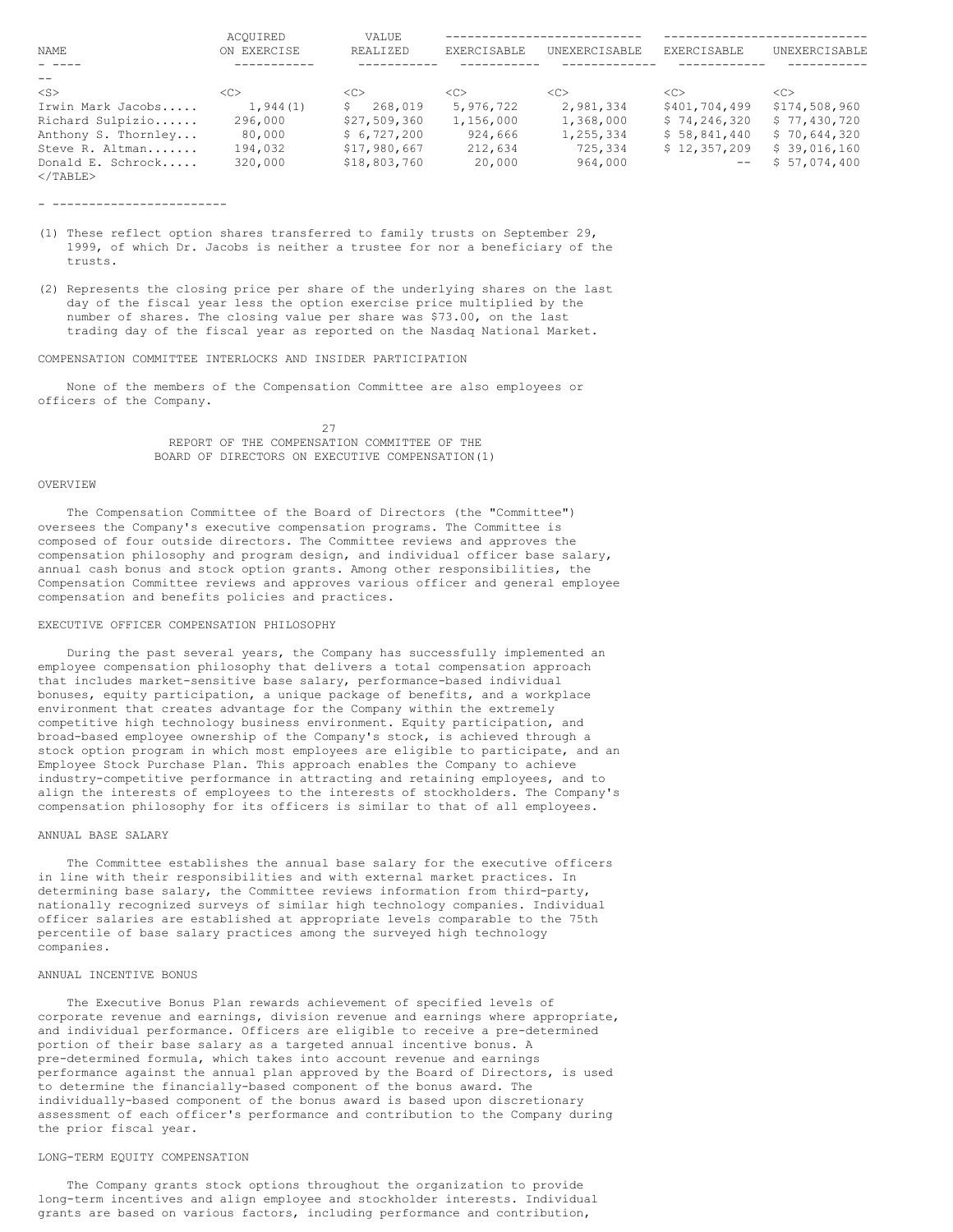value of current unexercisable options, estimated value of proposed option grant and market practices.

- ------------------------

(1) The material in this report is not "soliciting material," is not deemed filed with the SEC and is not to be incorporated by reference in any filing of the Company under the Securities Act of 1933, as amended, or the Securities Exchange Act of 1934, as amended, whether made before or after the date hereof and irrespective of any general incorporation language in any such filing.

28

Stock options are granted at an option price equal to the fair market value of the Company's Common Stock on the date of the grant and are subject to vesting over five years. The option vesting period is designed to encourage employees to work with a long-term view of the Company's welfare and to establish their long-term affiliation with the Company. It is also designed to reduce employee turnover and to retain the knowledge and skills of valued staff.

Section 162(m) of the Code limits the Company to a deduction for federal income tax purposes of no more than \$1 million of compensation paid to certain Named Executive Officers in a taxable year. Compensation above \$1 million may be deducted if it is "performance-based compensation" within the meaning of the Code. The Compensation Committee has determined that the Executive Bonus Plan and stock options granted by the Compensation Committee under the Company's 1991 Option Plan or the 2001 Option Plan with an exercise price at least equal to the fair market value of the Company's Common Stock on the date of grant shall be treated as "performance-based compensation."

# CHAIRMAN AND CHIEF EXECUTIVE OFFICER SALARY

Dr. Irwin Mark Jacobs, a founder of the Company, led the Company to a successful year in fiscal 2000. Although revenues for fiscal 2000 reflected a 19% decrease from fiscal 1999 revenues, after taking into account the reduction in revenues resulting from the Company's divestiture of its terrestrial CDMA wireless consumer phone and infrastructure businesses, the Company achieved a 173% increase in earnings per share over fiscal 1999. The Company completed several major strategic initiatives during fiscal 2000, including the creation of Wingcast, LLC with the Ford Motor Company, the acquisition of SnapTrack, Inc., and the sale of the CDMA-based consumer phone business to Kyocera. In accordance with the policies noted above, at the end of fiscal 1999 the Committee set Dr. Jacobs' fiscal 2000 base salary at \$873,000, a 13% increase over fiscal 1999. In consideration of his leadership during fiscal 2000 and the Company's financial performance, at the end of fiscal 2000 the Committee awarded Dr. Jacobs a \$850,000 bonus and a stock option grant to purchase 280,000 shares of the Common Stock at an exercise price of \$86.00 per share. The \$850,000 bonus is 13% less than the bonus awarded to Dr. Jacobs for fiscal 1999, and the stock option grant is 30% less than the stock option grant for fiscal 1999 performance.

> COMPENSATION COMMITTEE Jerome S. Katzin, Chairman Diana Lady Dougan Duane A. Nelles Marc I. Stern

29 REPORT OF THE AUDIT COMMITTEE(1)

The following is the report of the Audit Committee with respect to the Company's audited financial statements for the fiscal year ended September 24, 2000.

The Audit Committee has reviewed and discussed the Company's audited financial statements with management. The Audit Committee has discussed with PricewaterhouseCoopers LLP, the Company's independent accountants, the matters required to be discussed by Statement of Auditing Standards No. 61, COMMUNICATION WITH AUDIT COMMITTEES which includes, among other items, matters related to the conduct of the audit of the Company's financial statements. The Audit Committee has also received written disclosures and the letter from PricewaterhouseCoopers LLP required by Independence Standards Board Standard No. 1, which relates to the accountant's independence from the Company and its related entities, and has discussed with PricewaterhouseCoopers LLP their independence from the Company.

The Audit Committee acts pursuant to the Audit Committee Charter, a copy of which is attached as Appendix "1" to this Proxy Statement. Each of the members of the Audit Committee qualifies as an "independent" Director under the current listing standards of National Association of Securities Dealers.

Based on the review and discussions referred to above, the Audit Committee recommended to the Company's Board of Directors that the Company's audited financial statements be included in the Company's Annual Report on Form 10-K for the fiscal year ended September 24, 2000.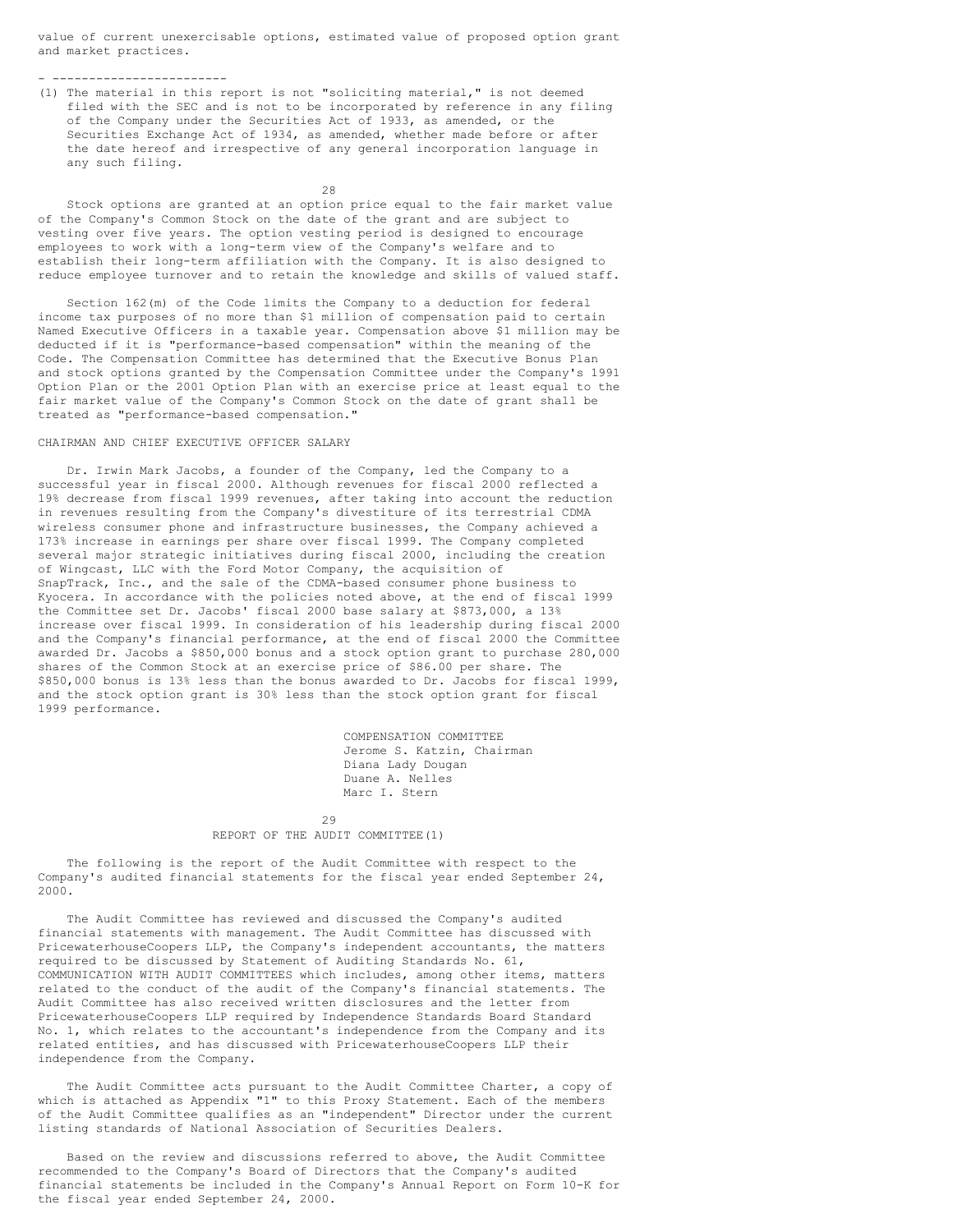AUDIT COMMITTEE Duane A. Nelles, Chairman Adelia A. Coffman Neil Kadisha Jerome S. Katzin

- ------------------------

(1) The material in this report is not "soliciting material," is not deemed filed with the SEC and is not to be incorporated by reference in any filing of the Company under the Securities Act of 1933, as amended, or the Securities Exchange Act of 1934, as amended, whether made before or after the date hereof and irrespective of any general incorporation language in any such filing.

# 30 PERFORMANCE MEASUREMENT COMPARISON

The following graph compares total stockholder return on the Company's Common Stock since September 22, 1995 to two indices: the Standard & Poor's 500 Stock Index (the "S&P 500"), and the Nasdaq Total Return Index for Communications Equipment Stocks, SIC 3660-3669 (the "Nasdaq-Industry"). The S&P 500 tracks the aggregate price performance of the equity securities of 500 U.S. companies selected by Standard & Poor's Index Committee to include leading companies in leading industries and to reflect the U.S. stock market. The Nasdaq-Industry tracks the aggregate price performance of equity securities of communications equipment companies traded on the Nasdaq National Market and the Nasdaq SmallCap Market. The total return for the Company's stock and for each index assumes the reinvestment of dividends, and is based on the returns of the component companies weighted according to their capitalizations as of the end of each annual period. Except for the shares of Leap Wireless International, Inc. issued to stockholders as a dividend on September 23, 1998, dividends have never been declared on the Company's stock. The Company's Common Stock is traded on the Nasdaq National Market and is a component of each of the S&P 500 and the Nasdaq-Industry.(1)

> COMPARISON OF CUMULATIVE TOTAL RETURN ON INVESTMENT SINCE SEPTEMBER 22, 1995(2)

EDGAR REPRESENTATION OF DATA POINTS USED IN PRINTED GRAPHIC

 $<$ TABLE> <CAPTION>

|                   |         |                  | <b>PEER</b>   |           |
|-------------------|---------|------------------|---------------|-----------|
| $<$ S $>$         | <<      | < <sub></sub>    | < <sub></sub> | <<        |
|                   |         |                  | Nasdaq        |           |
| USE FOR           |         |                  | Industry      |           |
| GRAPH             |         |                  | 3660-3669     |           |
| last traded       | OС      | P 500<br>S<br>&. | SIC           | baseline  |
| 9/22/95           | 100     | 100              | 100           | \$100.000 |
| 9/27/96           | 92.69   | 120.34           | 107.63        | \$100.000 |
| 9/26/97           | 119.28  | 169.01           | 120.52        | \$100.000 |
| 9/25/98           | 108.51  | 184.3            | 77.99         | \$100.000 |
| 9/24/99           | 806.38  | 235.54           | 184.06        | \$100.000 |
| 9/22/00           | 1242.55 | 266.83           | 305.53        | \$100.000 |
| $\langle$ /TABLE> |         |                  |               |           |

Note: Historical stock price performance is not necessarily indicative of future price performance.

The Company's closing stock price on September 22, 2000, the last trading day of the Company's 2000 fiscal year, was \$73.00 per share.

- ------------------------

(1) The material in this report is not "soliciting material," is not deemed filed with the SEC and is not to be incorporated by reference in any filing of the Company under the Securities Act of 1933, as

31 amended, or the Securities Exchange Act of 1934, as amended, whether made before or after the date hereof and irrespective of any general incorporation language in any such filing.

(2) Shows the cumulative total return on investment assuming an investment of \$100 in each of the Company, the S&P 500 and the Nasdaq-Industry on September 22, 1995. All returns are reported as of the Company's fiscal year end, which is the last Sunday of the month in which the quarter ends, whereas the numbers for the S&P 500 are calculated as of the last day of the month in which the quarter ends.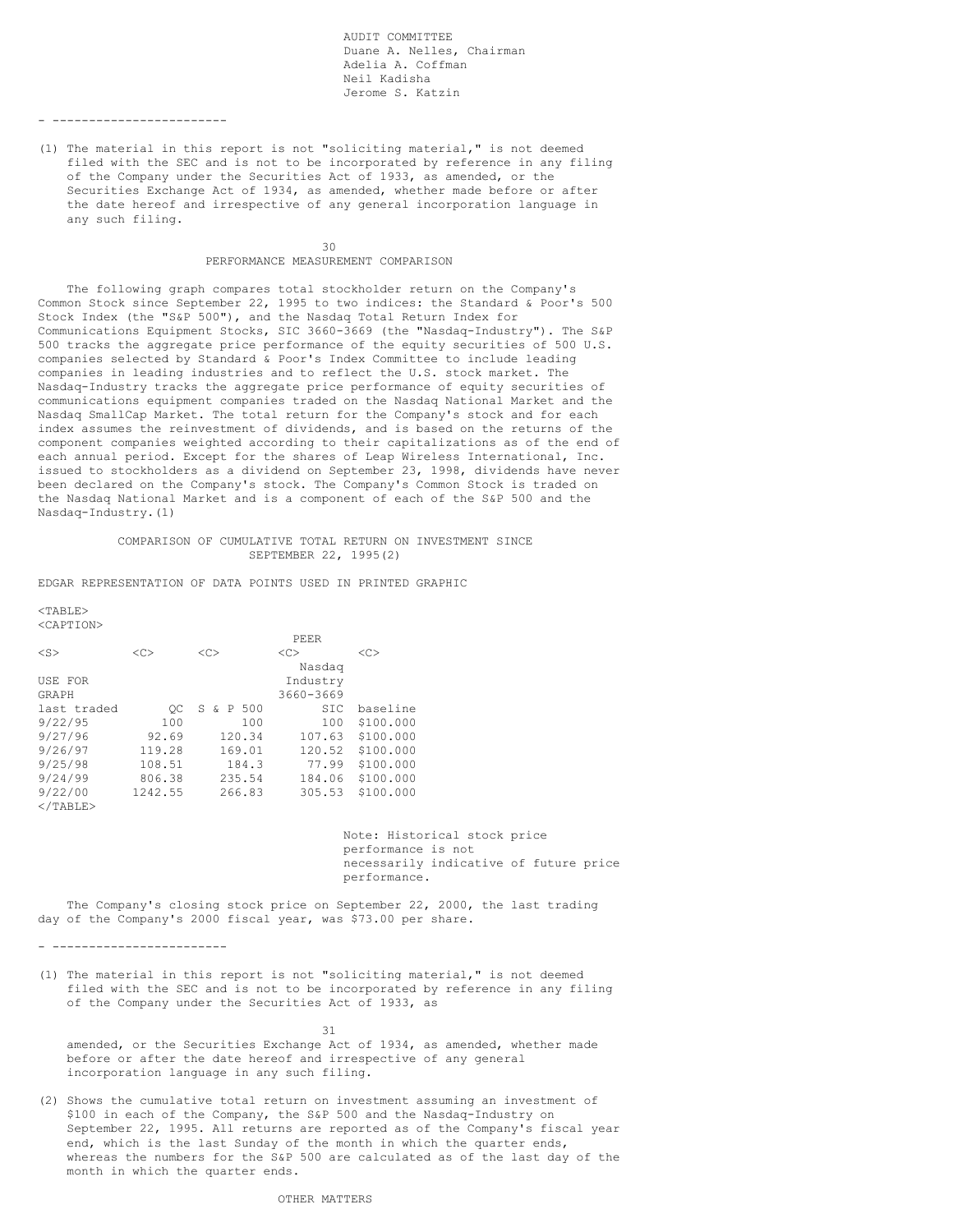The Board of Directors knows of no other matters that will be presented for consideration at the Annual Meeting. If any other matters are properly brought before the meeting, it is the intention of the persons named in the accompanying proxy to vote on such matters in accordance with their best judgment.

A copy of the Company's Annual Report on Form 10-K for the fiscal year ended September 24, 2000, as filed with the SEC, excluding exhibits, may be obtained by stockholders without charge by written request addressed to Investor Relations, 5775 Morehouse Dr., San Diego, California 92121-1714 or may be accessed on the Internet at: http://www.qualcomm.com/IR.

By Order of the Board of Directors

/s/ IRWIN MARK JACOBS

Irwin Mark Jacobs CHAIRMAN OF THE BOARD AND CHIEF EXECUTIVE OFFICER

January 15, 2001

# 32 APPENDIX 1

### ESTABLISHMENT OF AUDIT COMMITTEE.

WHEREAS, it is deemed to be in the best interests of the Company and its stockholders to establish an Audit Committee, made up of independent members of the Board of Directors, in order to assist, evaluate and make recommendations regarding who will serve as the Company's independent public accountants, and to monitor the propriety and ethical implications of certain transactions between the Company and its employees, officers and members of the Board of Directors,

RESOLVED, that an Audit Committee of this Board of Directors be, and it hereby is, established, with the members to be selected at a future meeting of the Board of Directors;

RESOLVED FURTHER, that the purposes and objective of the Audit Committee shall be to (1) study, review and evaluate the Company's accounting, auditing and reporting practices, including internal audit and control functions, and to serve as a focal point for communication between non-committee directors, the independent accountants and the Company's management and (2) monitor transactions between (a) the Company and (b) its employees, officers and members of the Board of Directors, or any affiliates of the foregoing;

RESOLVED FURTHER, that the Audit Committee shall have full power and authority to carry out the following responsibilities:

- 1. Make recommendations to the full Board of Directors annually regarding the firm of certified public accountants to be employed by the Company as its independent auditors for the ensuing year, and make recommendations regarding other appropriate courses of action to be taken in connection with services performed for the Company by the independent auditors;
- 2. Review the engagement of the independent auditors, including the scope, extent and procedures of the audit, the compensation to be paid therefor and all other matters the Committee deems appropriate;
- 3. Have familiarity, through the individual efforts of its members, with the accounting and reporting principles and practices applied by the Company in preparing its financial statements including without limitation the policies for recognition of revenues in financial statements;
- 4. Review with management and the independent auditors, upon completion of their audit, financial results for the year, as reported in the Company's financial statements, supplemental disclosures to the Securities and Exchange Commission or other disclosures;
- 5. Assist and interact with the independent auditors in order that they may carry out their duties in the most efficient and cost effective manner;
- 6. Evaluate the cooperation received by the independent auditors during their audit examination, including their access to all requested records, data and information, and elicit the comments of management regarding the responsiveness of the independent auditors to the Company's needs;
- 7. Review the Company's balance sheet, profit and loss statement and statements of cash flows and stockholders' equity for each interim period, and any changes in accounting policy that have occurred during the interim period;
- 8. Review and approve all professional services provided to the Company by its independent auditors and consider the possible effect of such services on the independence of such auditors;
- 9. Consult with the independent auditors and discuss with Company management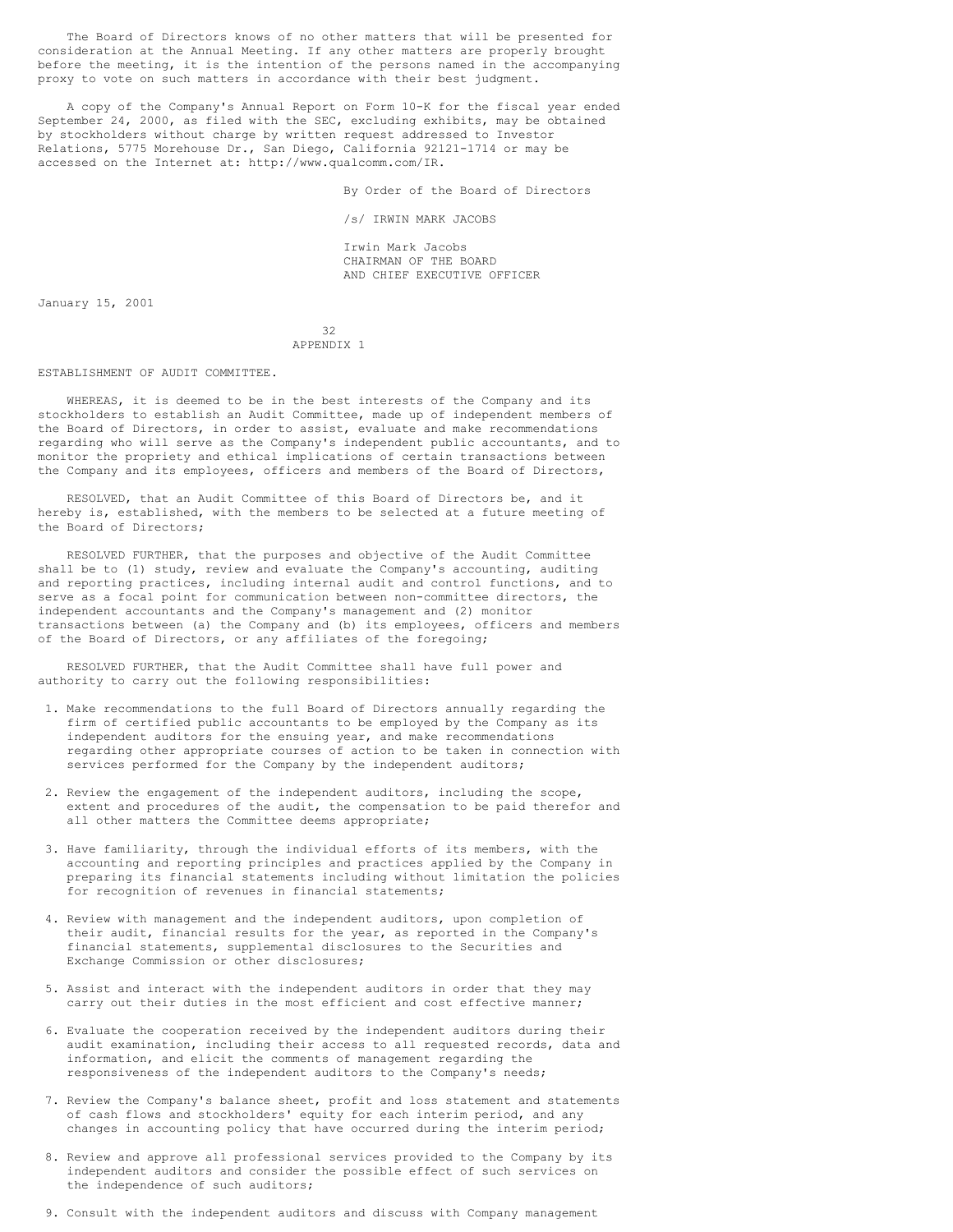the scope and quality of internal accounting and financial reporting controls in effect;

1

- 10. Investigate, review and report to the full Board of Directors the propriety and ethical implications of any transactions, as reported or disclosed to the Committee by the independent auditors, employees, officers, members of the Board of Directors or otherwise, between (a) the Company and (b) any employee, officer or member of the Board of Directors of the Company, or any affiliates of the foregoing;
- 11. The Audit Committee is responsible for ensuring its receipt from the independent auditors of a formal written statement delineating all relationships between the independent auditor and the Company, consistent with Independence Standards Board Standard 1, and the Audit Committee is responsible for actively engaging in a dialogue with the independent auditor with respect to any disclosed relationships or services that may impact the objectivity and independence of the independent auditor and for taking, or recommending that the full board take, appropriate action to oversee the independence of the independent auditor;
- 12. The independent auditor is ultimately accountable to the Board of Directors and the Audit Committee. The composition of the Audit Committee shall be compliant with applicable NASD listing standards; and
- 13. Perform such other functions and have such power as may be necessary or convenient in the efficient and lawful discharge of the foregoing.

RESOLVED FURTHER, that the Audit Committee is to meet at least three (3) times per year, and as many additional times as the Committee deems appropriate; and

RESOLVED FURTHER, that minutes of each meeting are to be prepared and sent to committee members, members of the Board of Director who are not members of the Audit Committee and the Secretary of the Company.

> $\mathcal{L}$ APPENDIX 2

#### FINANCIAL INFORMATION

The following is certain financial information of the Company that was originally filed with the SEC on November 3, 2000 as part of the Company's Annual Report on Form 10-K for the fiscal year ended September 24, 2000. The Company has not undertaken any updates or revisions to such information since the date it was originally filed with the SEC. Accordingly, you are encouraged to review such financial information together with subsequent information filed by the Company with the SEC and other publicly available information.

### MARKET FOR REGISTRANT'S COMMON EQUITY AND RELATED STOCKHOLDER MATTERS

MARKET INFORMATION. The Common Stock of the Company is traded on the Nasdaq National Market under the symbol "QCOM." The following table sets forth the range of high and low sales prices on the National Market of the Common Stock for the periods indicated, as reported by Nasdaq. Such quotations represent inter-dealer prices without retail markup, markdown or commission and may not necessarily represent actual transactions.

<TABLE> <CAPTION>

|                   | HIGH (\$) | (\$)<br>LOW |
|-------------------|-----------|-------------|
|                   |           |             |
| $<$ S $>$         | <<        | <<          |
| FISCAL 1999       |           |             |
| First Quarter     | 7.50      | 4.72        |
| Second Quarter    | 14.99     | 6.33        |
| Third Quarter     | 34.38     | 13.56       |
| Fourth Quarter    | 49.75     | 31.28       |
| FISCAL 2000       |           |             |
| First Ouarter     | 130.53    | 45.33       |
| Second Quarter    | 200.00    | 105.63      |
| Third Quarter     | 162.56    | 59.98       |
| Fourth Quarter    | 78.75     | 51.50       |
| $\langle$ /TABLE> |           |             |

As of October 31, 2000, there were 9,793 holders of record of the Common Stock. On October 31, 2000, the last sale price reported on the Nasdaq National Market for the Common Stock was \$65.11 per share. The Company has never paid cash dividends on its Common Stock and has no present intention to do so.

On April 14, 1999, the Company's Board of Directors declared a two-for-one stock split of the Company's common stock in the form of a stock dividend. The stock dividend was distributed on May 10, 1999 to stockholders of record on April 21, 1999.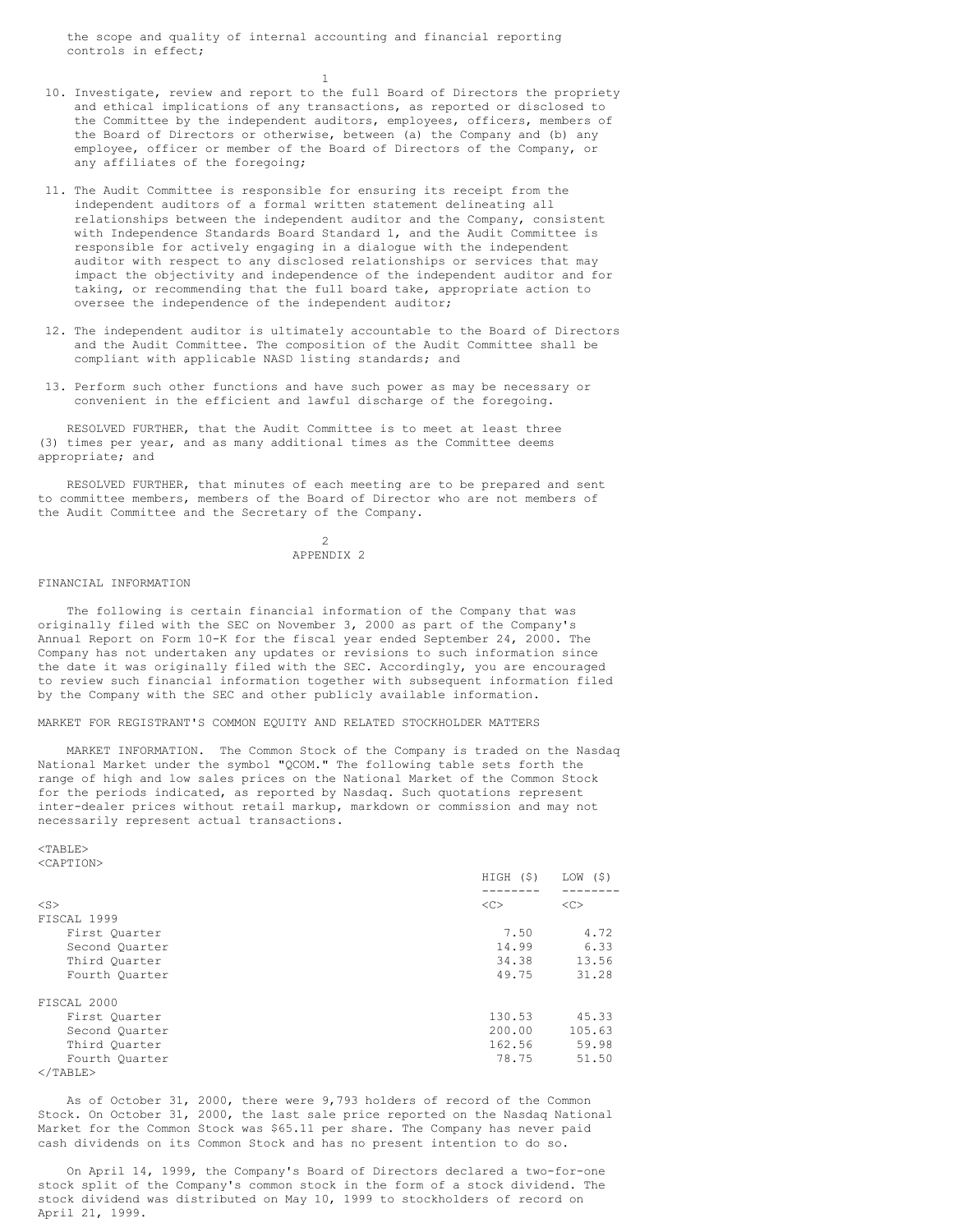On November 2, 1999, the Company's Board of Directors declared a four-for-one stock split of the Company's common stock and an increase in the number of authorized shares of common stock to three billion shares. The stock was distributed on December 30, 1999 to stockholders of record on December 20, 1999.

All references to per share amounts have been restated to reflect each of these stock splits.

## SELECTED CONSOLIDATED FINANCIAL DATA

The following balance sheet data and statements of income for the five years ended September 30, 2000 has been derived from the Company's audited consolidated financial statements. Consolidated balance sheets at September 30, 2000 and 1999 and the related consolidated statements of income and of cash flows for each of the three years in the period ended September 30, 2000 and notes thereto appear

elsewhere herein. The data should be read in conjunction with the annual consolidated financial statements, related notes and other financial information appearing elsewhere herein.

1

### <TABLE> <CAPTION>

|                                                                                                              | YEARS ENDED SEPTEMBER 30(1)           |  |                     |                                         |                    |                                         |    |                                        |    |                                      |
|--------------------------------------------------------------------------------------------------------------|---------------------------------------|--|---------------------|-----------------------------------------|--------------------|-----------------------------------------|----|----------------------------------------|----|--------------------------------------|
|                                                                                                              | 2000<br>---------                     |  |                     | 1999<br>----------                      | 1998<br>---------- |                                         |    | 1997<br>----------                     |    | 1996<br>----------                   |
|                                                                                                              |                                       |  |                     |                                         |                    | (IN THOUSANDS EXCEPT PER SHARE DATA)    |    |                                        |    |                                      |
| $<$ S $>$                                                                                                    | $<<$ $<$ $<$ $>$                      |  | $<<$ $>>$           |                                         | <<                 |                                         | << |                                        | << |                                      |
| STATEMENT OF INCOME DATA:                                                                                    |                                       |  |                     |                                         |                    |                                         |    |                                        |    |                                      |
| Revenues                                                                                                     | \$3,196,780<br>__________             |  |                     | \$3,937,299<br>-----------              |                    | \$3,347,870<br>__________               |    | \$2,096,365<br>-----------             |    | \$813,850<br>----------              |
| Operating expenses:                                                                                          |                                       |  |                     |                                         |                    |                                         |    |                                        |    |                                      |
| Cost of revenues                                                                                             | 1,507,122                             |  |                     | 2,485,072                               |                    | 2,333,399                               |    | 1,518,006                              |    | 535,861                              |
| Research and development<br>Selling, general and                                                             | 340,407                               |  |                     | 381,139                                 |                    | 349,483                                 |    | 235,922                                |    | 162,340                              |
| administrative<br>Amortization of goodwill and other<br>acquisition-related intangible                       | 342,940                               |  |                     | 425,118                                 |                    | 409,291                                 |    | 235,816                                |    | 123,085                              |
| assets                                                                                                       | 145,643                               |  |                     | 823                                     |                    | 1,056                                   |    | 372                                    |    |                                      |
| Purchased in-process technology                                                                              | 60,030                                |  |                     | $\sim$ $  \sim$                         |                    | 6,976                                   |    | $\sim$ $ -$                            |    |                                      |
| Other $(2)$                                                                                                  | 78,000                                |  |                     | 240,007                                 |                    | 5,000                                   |    | 8,792                                  |    |                                      |
| Total operating expenses                                                                                     | ----------<br>2,474,142<br>__________ |  |                     | -----------<br>3,532,159<br>----------- |                    | -----------<br>3,105,205<br>----------- |    | -----------<br>1,998,908<br>---------- |    | ----------<br>821,286<br>----------- |
| Operating income (loss)                                                                                      | 722,638                               |  |                     | 405,140                                 |                    | 242,665                                 |    | 97,457                                 |    | (7, 436)                             |
| Interest expense                                                                                             | (4, 923)                              |  |                     |                                         |                    | (8,058)                                 |    | (11, 012)                              |    | (3, 354)                             |
| Investment income (expense), net<br>Distributions on Trust Convertible<br>Preferred Securities of subsidiary | 494,191                               |  |                     | $(14, 698)$<br>24,576                   |                    | (46, 663)                               |    | 45,266                                 |    | 37,417                               |
| trust                                                                                                        | (13, 039)                             |  |                     | (39, 297)                               |                    | (39, 270)                               |    | (23, 277)                              |    |                                      |
| Other $(3)$                                                                                                  | (2, 062)<br>-----------               |  |                     | (69, 035)<br>----------                 |                    | $--$<br>----------                      |    | $\sim$ $-$<br>------                   |    | $-$                                  |
| Income before income taxes<br>Income tax expense $(4)$                                                       | 1,196,805<br>(526, 594)               |  |                     | 306,686<br>(105, 807)                   |                    | 148,674<br>(40, 142)                    |    | 108,434<br>(16, 500)                   |    | 26,627<br>(5,600)                    |
| Net income                                                                                                   | __________<br>\$670, 211              |  |                     | __________<br>\$200,879                 |                    | ----------<br>\$108,532                 | \$ | __________<br>91,934                   | \$ | -----------<br>21,027                |
|                                                                                                              | ----------                            |  |                     | ----------                              |                    | -----------                             |    | ----------                             |    | $=$ ==========                       |
| Net earnings per common share $(5)$ :                                                                        |                                       |  |                     |                                         |                    |                                         |    |                                        |    |                                      |
| Basic                                                                                                        | \$<br>0.93                            |  | \$                  | 0.34                                    | \$                 | 0.20                                    | \$ | 0.17                                   | \$ | 0.04                                 |
| Diluted<br>Shares used in per share<br>calculations (5):                                                     | 0.85<br>\$                            |  | $\ddot{\mathsf{S}}$ | 0.31                                    | \$                 | 0.18                                    | \$ | 0.16                                   | \$ | 0.04                                 |
| Basic                                                                                                        | 717,205                               |  |                     | 594,714                                 |                    | 553,623                                 |    | 538,681                                |    | 524,460                              |
| Diluted                                                                                                      | 800,121                               |  |                     | 649,889                                 |                    | 591,697                                 |    | 575,097                                |    | 562,678                              |
| BALANCE SHEET DATA:                                                                                          |                                       |  |                     |                                         |                    |                                         |    |                                        |    |                                      |
| Cash, cash equivalents and marketable                                                                        |                                       |  |                     |                                         |                    |                                         |    |                                        |    |                                      |
| securities                                                                                                   | \$2,520,914                           |  |                     | \$1,684,926                             |                    | \$303,324                               |    | \$808,858                              |    | \$354,281                            |
| Working capital                                                                                              | 2,257,687                             |  |                     | 2,101,861                               |                    | 655,611                                 |    | 982, 117                               |    | 425,231                              |
| Total assets                                                                                                 | 6,062,982                             |  |                     | 4,534,950                               |                    | 2,566,713                               |    | 2,274,680                              |    | 1,185,330                            |
| Bank lines of credit                                                                                         | $\sim$ $-$                            |  |                     | 112,000                                 |                    | 151,000                                 |    | 110,000                                |    | 80,700                               |
| Company-obligated mandatorily                                                                                |                                       |  |                     |                                         |                    |                                         |    |                                        |    |                                      |
| redeemable Trust Preferred                                                                                   |                                       |  |                     |                                         |                    |                                         |    |                                        |    |                                      |
|                                                                                                              |                                       |  |                     |                                         |                    |                                         |    |                                        |    |                                      |
| Securities of a subsidiary trust                                                                             |                                       |  |                     |                                         |                    |                                         |    |                                        |    |                                      |
| holding debt securities of the                                                                               |                                       |  |                     |                                         |                    |                                         |    |                                        |    |                                      |
| Company                                                                                                      | and the second control of             |  |                     | 659,555                                 |                    | 660,000                                 |    | 660,000                                |    |                                      |
| Total stockholders' equity<br>$\langle$ /TABLE>                                                              | \$5,516,328 \$2,871,755               |  |                     |                                         |                    | \$957,596                               |    | \$1,024,178                            |    | \$844,913                            |

- ------------------------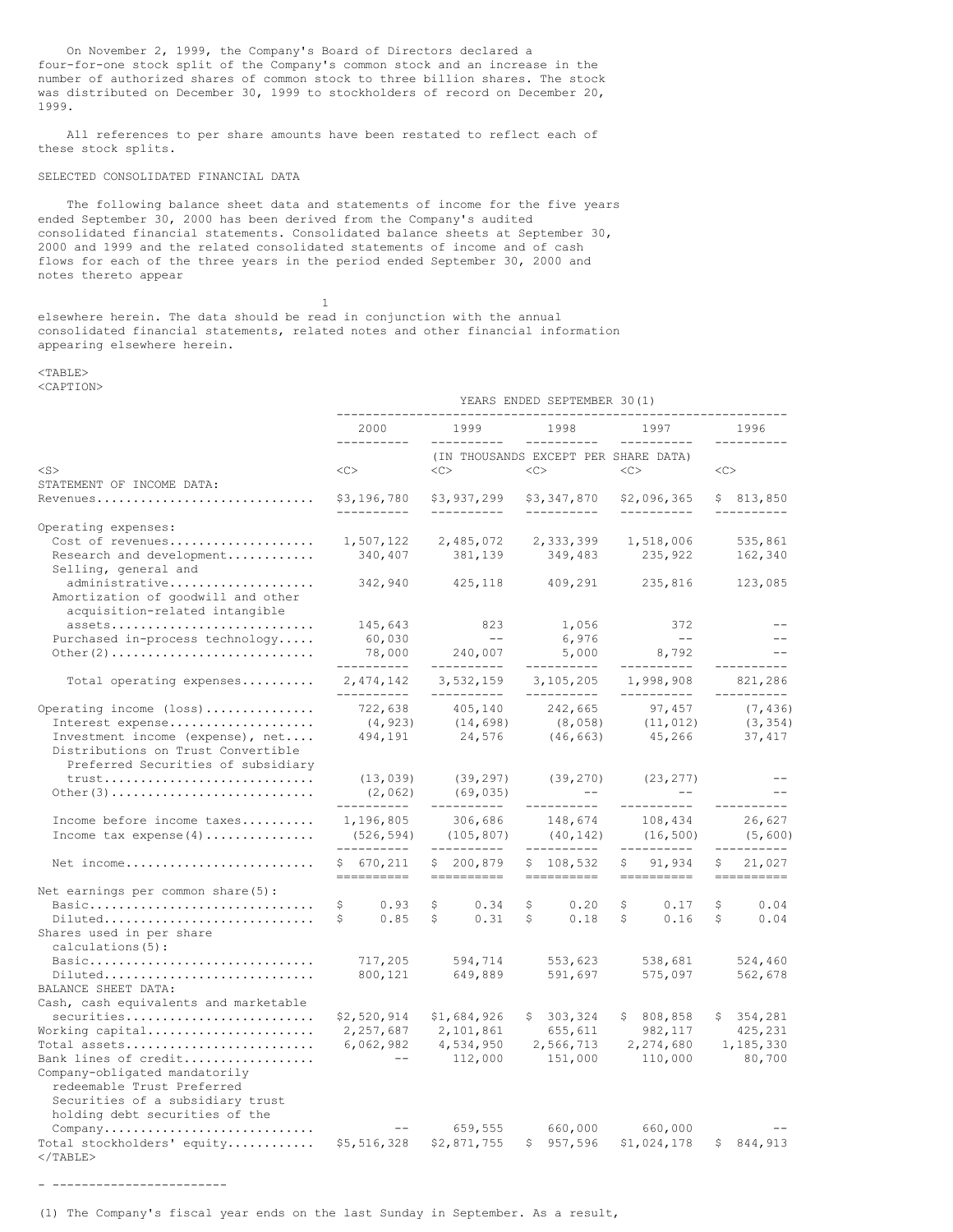(2) Consists of charges related to the sale of the terrestrial-based CDMA consumer phone business and employee termination costs in 2000, asset impairment and other charges related to the sale of the terrestrial CDMA wireless infrastructure business and restructuring charges in 1999, and asset impairment charges in 1998 and 1997 (see--"Management's Discussion and Analysis of Financial Condition and Results of Operation").

 $\mathcal{L}$ 

- (3) In 2000, consists of non-operating charges related to amounts advanced to Metrosvyaz and the release of a contingent liability due to a settlement. In 1999, consists of financial guarantees on projects which the Company will no longer pursue as a result of the sale of the terrestrial CDMA wireless infrastructure business and the write-off of assets related to an investment in the Ukraine and loans to an investee of Leap Wireless (see--"Management's Discussion and Analysis of Financial Condition and Results of Operation").
- (4) Includes the tax benefit of \$22 million in 1997 from a reduction in the valuation allowance to recognize deferred tax assets.
- (5) The Company effected a two-for-one stock split in May 1999 and a four-for-one stock split in December 1999. All references to number of shares and per share amounts have been restated to reflect these stock splits.
- MANAGEMENT'S DISCUSSION AND ANALYSIS OF FINANCIAL CONDITION AND RESULTS OF OPERATION

Except for the historical information contained herein, the following discussion contains forward-looking statements that involve risks and uncertainties. QUALCOMM's future results could differ materially from those discussed here. Factors that could cause or contribute to such differences include, but are not specifically limited to: potential declines in the rate of growth in the CDMA subscriber base; risks associated with the scale-up, acceptance and operations of CDMA systems, including high data rate, now known as 1xEV (previously HDR), and 3G technology; potential component shortages; risks associated with strategic opportunities or acquisitions, divestitures and investments the Company may pursue, including investments in new ventures and operators, and the proposed spin-off of its integrated circuit and system software business; risks related to the ability to sustain or improve operational efficiency and profitability; risks relating to the success of the Globalstar business; developments in current or future litigation; the ability to develop and introduce cost effective new products in a timely manner; the Company's ability to effectively manage growth; the intense competition in the wireless communications industry; risks associated with the timing and collection of license fees and royalties; risk associated with international business activities; and risks related to accounts receivable and finance receivables, as well as the other risks detailed in the Company's report on Form 10-K. The Company's consolidated financial data includes SnapTrack, Inc. and other consolidated subsidiaries of the Company.

# OVERVIEW

QUALCOMM designs, develops, manufactures, and markets digital wireless communications products and services based on its CDMA technology. The Company licenses and receives royalty payments on its CDMA technology from major domestic and international telecommunications suppliers. In addition, the Company designs, manufactures and distributes products and provides services for its OmniTRACS system. The Company has contracts with Globalstar to design, develop and manufacture consumer and ground communications equipment. On July 25, 2000, QUALCOMM announced that it intends to spin-off its integrated circuits and system software solutions business. In connection with this announcement, QUALCOMM filed a Current Report on Form 8-K dated July 25, 2000.

Revenues from hardware product sales are recorded upon shipment, or when risk of loss passes to the customer, if later. Revenue from services is recorded when earned. Revenue from long-term contracts, including technology development agreements, is recognized using the percentage-of-completion method, based on costs incurred to date compared with total estimated costs. Billings on uncompleted contracts in

3 excess of incurred cost and accrued profits are classified as unearned revenue. Estimated contract losses are recognized when determined.

License fees are recognized when delivery requirements have been met and collection is probable. Royalty revenue is recorded as earned in accordance with the specific terms of each license agreement when reasonable estimates of such amounts can be made. Beginning with the second quarter of fiscal 1998, the Company began to accrue its estimate of certain royalty revenues earned that previously could not be reasonably estimated prior to being reported by its licensees.

The Company recognizes software license revenue when all of the following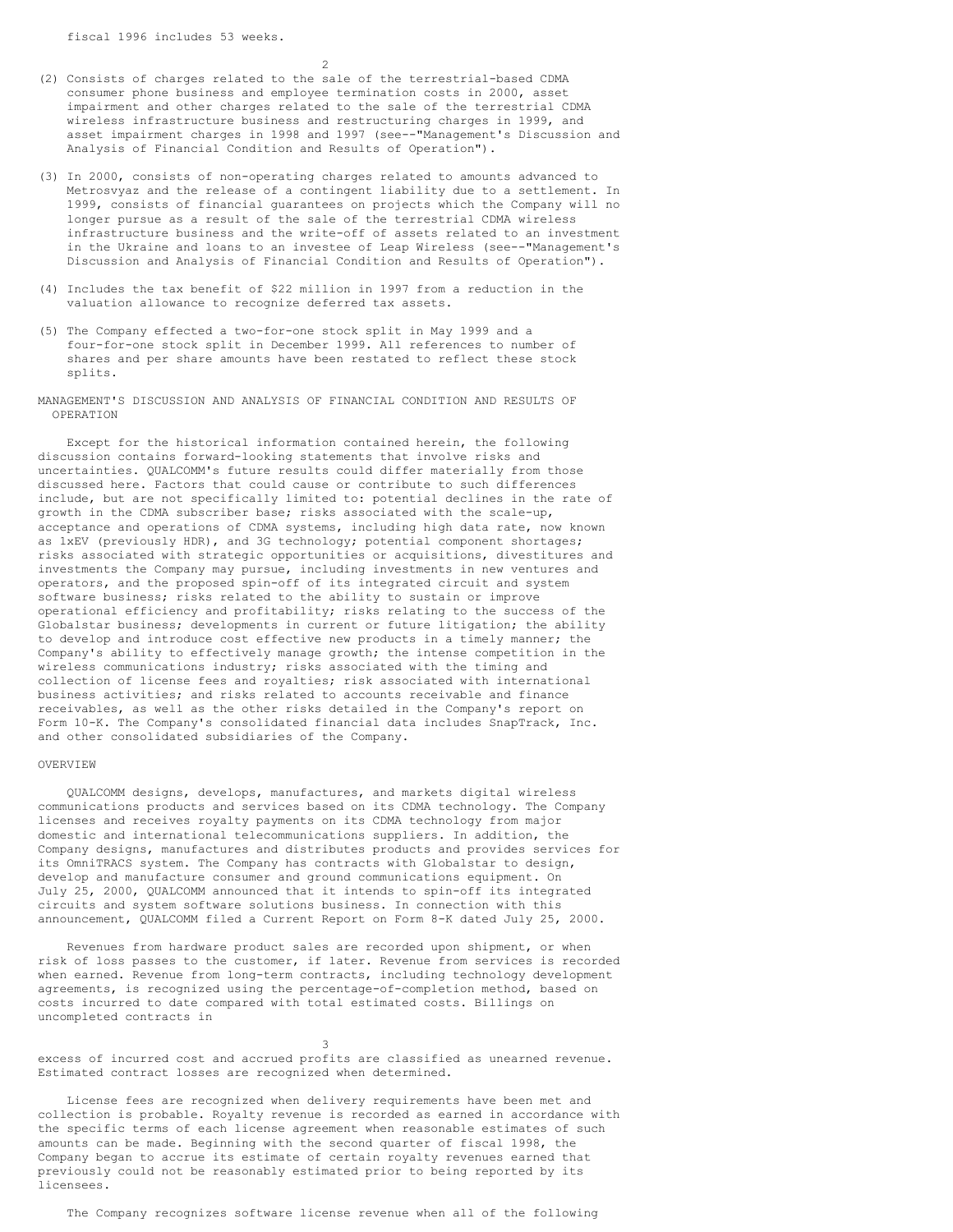criteria are met: execution of a written agreement; delivery of software; the license fee is fixed and determinable; collectibility of the proceeds is assessed as being probable; and vendor-specific objective evidence exists to allocate the total fee to elements of multiple-element arrangements. Vendor-specific objective evidence is based on the price charged when an element is sold separately, or if not yet sold separately, the price established by authorized management or a substantive renewal rate for post-contract customer support. Unearned revenue consists primarily of fees related to software licenses under which the Company has not met delivery requirements or fulfilled other contractual obligations.

## STRATEGIC INVESTMENTS

In July 2000, Ford Motor Company and QUALCOMM announced the creation of a new company, Wingcast, that will develop and deliver wireless mobility services, including safety and security, information and communications, and entertainment and mobile commerce, into cars and trucks. QUALCOMM committed to contribute \$125 million to the initial capital of Wingcast, of which \$75 million is payable in cash and \$50 million is payable in non-cash consideration. QUALCOMM may be further committed to fund an additional \$75 million in cash upon vehicle manufacturers committing to enable certain volumes of vehicles to use Wingcast's services.

In March 2000, the Company purchased 42 million Series B Preferred units, representing an approximate 13% undiluted interest, in Ignition, a venture firm formed to fund, mentor and build wireless Internet start-up companies. The Company also received a warrant to purchase four million common units at \$0.46 per unit. The Company made capital contributions of \$17 million during fiscal 2000 and will be required to provide \$25 million in additional equity contributions over five years.

QUALCOMM also makes strategic investments in marketable equity and debt securities from time to time. During fiscal 2000, QUALCOMM invested \$144 million in NetZero, Inc., \$150 million in Leap Wireless International, Inc., and \$196 million in Korea Telecom Freetel. For a discussion of these investments, see Note 4 to the Consolidated Financial Statements.

In June 2000, the FCC awarded a \$125 million Auction Discount Voucher (ADV) to QUALCOMM to use in any FCC spectrum auction for one or more licenses over a period of up to three years. Fully transferable, the ADV may be used in whole or in part by any entity in any auction, including those in which QUALCOMM is not a participant. The FCC award is in response to a July 1999 U.S. Court of Appeals decision in which the FCC was ordered to designate QUALCOMM a "pioneer" under the Commission's Pioneer's Preference program, and grant QUALCOMM spectrum forthwith. The FCC awarded the ADV to QUALCOMM in lieu of granting spectrum. Two auctions, one in the 700 MHz band and one for licenses reclaimed from former C-block license holders, have been scheduled by the FCC over the next several months. The Company is currently exploring opportunities to participate in these auctions directly or through a partnership or consortium with other parties or to sell the ADV to a third party. The Company will record the realized value of the ADV if it is sold.

4

#### ACQUISITION

In March 2000, the Company completed the acquisition of all of the outstanding capital stock of SnapTrack, a developer of wireless position location technology, in a transaction accounted for as a purchase. The purchase price was approximately \$1 billion, representing the value of QUALCOMM shares issued to effect the purchase, the value of vested and unvested options and warrants exchanged at the closing date and estimated transaction costs of \$2 million. The preliminary allocation of purchase price, based on the estimated fair values of the acquired assets and assumed liabilities, reflects acquired goodwill of \$948 million, purchased in-process technology of \$60 million and other intangible assets of \$34 million. Tangible assets acquired and liabilities assumed were not material to the Company's financial statements. The Company expects to finalize the purchase price allocation within one year and does not anticipate material adjustments to the preliminary purchase price allocation. Amounts allocated to goodwill and other intangible assets are amortized on a straight-line basis over their estimated useful lives of 4 years. The acquisition has been treated as a non-cash transaction in the statement of cash flows.

Purchased in-process technology was expensed upon acquisition because technological feasibility had not been established and no future alternative uses existed. The fair values for each of the in-process technologies were determined by estimating the resulting net cash flows from such products after their completion and commercialization, discounting the net cash flows to present value, and applying the percentage completion of the projects thereto. The fair value of in-process technology was determined to be \$60 million, including Multimedia ASIC (\$27 million), Server Release 2.0 (\$23 million), DSP Release 2.0 (\$8 million) and the pager product (\$2 million). Net cash flow projections were made based on an assessment of customer needs and the expected pricing and cost structure. Due to the limited operational history of SnapTrack, its relatively new technologies and lack of operating profit before the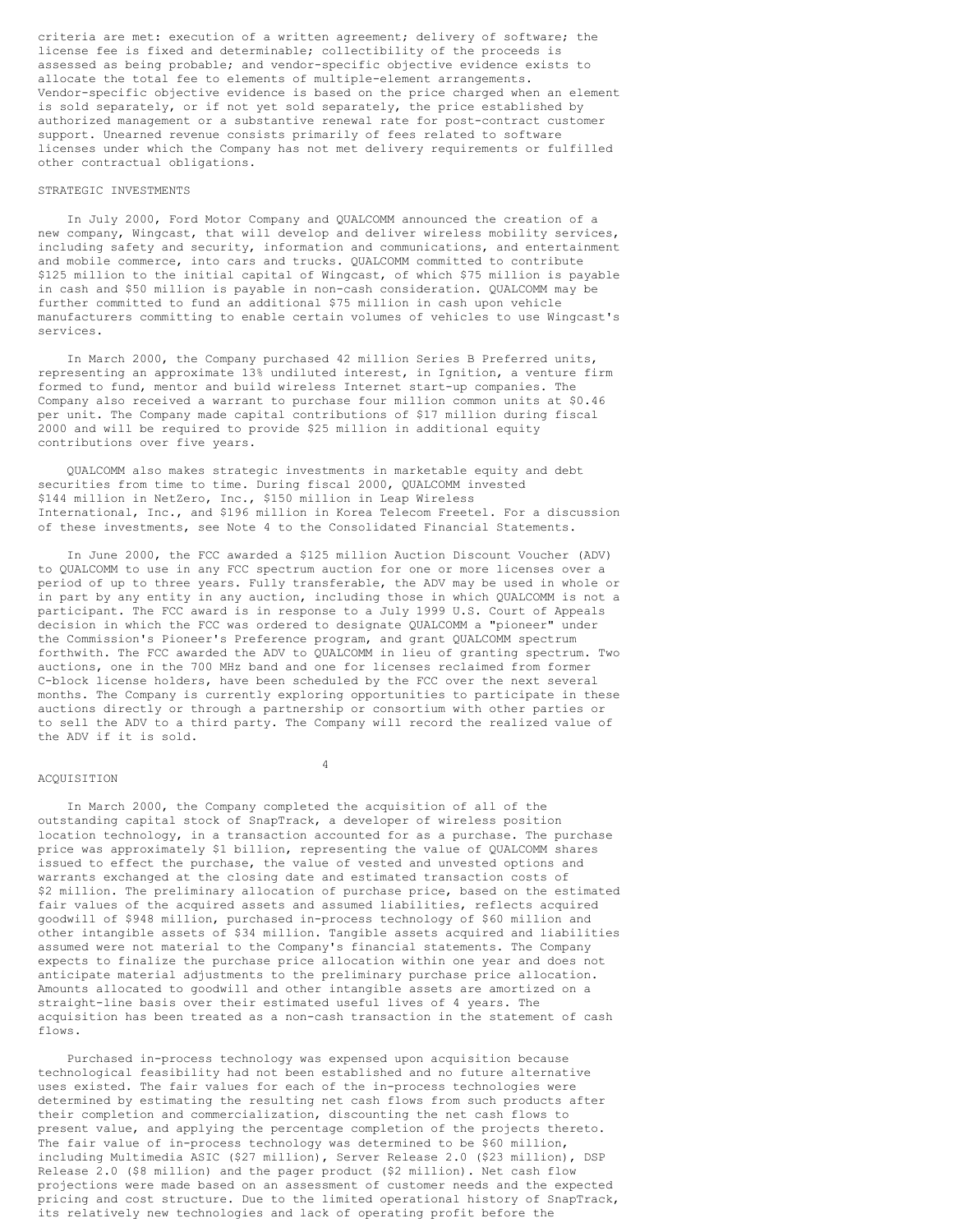acquisition date, the expense and margin assumptions on which the cash flow projections were based, differ significantly from the historical performance. A meaningful comparison between projections and historical performance could not be made at the date of acquisition.

DSP Release 2.0 is the software solution for position determination to be implemented on cellular phones. DSP Release 2.0 was expected to be completed in June 2000, with commercialization and material cash flows beginning in 2001. As an alternative technology, SnapTrack was also developing Multimedia ASIC, a standalone hardware solution based on a time domain approach. The Multimedia ASIC is intended to provide a low cost solution and time-to-market advantage for SnapTrack's customers. At the date of the acquisition, the project was expected to be completed and commercialized in September 2000, with material cash flows beginning in 2001. The pager product was intended to allow the use of a pager product as a tracking device by providing a position location enabled two-way paging solution. The project was scheduled for completion in May 2000; commercialization and material cash flows were expected to begin in 2001. The Server Release 2.0 was being developed to support cellular phones for position determination. Server Release 2.0 was also designed to support SnapTrack's pager product.

The cost of equity was determined by combining a risk-free rate of return with an equity risk premium multiplied by a volatility factor that is based on the performance of common stock prices of similar publicly traded companies. Employing these data, the discount rate attributable to the business was 19.0%, which was used for valuing completed technology. The discount rate includes a factor that takes into account the uncertainty surrounding the successful development of the purchased in-process technology. Considering the stage of completion and the technological risks, the risk-adjusted discount rate used in the discounted cash flow model was 24% for DSP Release 2.0, Multimedia ASIC and the Server Release 2.0, and 26.5% for the pager product.

All of the in-process technologies mentioned above had their system design and detailed hardware and software designs completed; testing, software implementation, integration testing phases had either not started or were incomplete at the date of acquisition. Stage of completion was estimated by considering time, cost, and complexity of tasks completed prior to the acquisition as a percentage of total time, cost

5

and effort required for the total project to achieve technological feasibility. The concluded completion percentages were 77% for DSP Release 2.0, 67% for Multimedia ASIC, 67% for Server Release 2.0, and 47% for the pager product.

An inability to complete the in-process technology within the expected timeframes could materially impact future revenues and earnings. QUALCOMM began to benefit from the purchased in-process technology in fiscal 2000 and is continuously monitoring its development projects. Management believes that the assumptions used on the valuation of purchased in-process technology reasonably estimate the future benefits attributable to the purchased in-process technology. No assurance can be given that actual results will not deviate from those assumptions in future periods.

### GLOBALSTAR

The Company continues to provide services and sell products under a number of development and production contracts involving the Globalstar System. Revenues resulting from the agreements with Globalstar for fiscal 2000, 1999 and 1998 were \$219 million, \$435 million and \$373 million, respectively. Because telephone systems using low-Earth-orbit satellites are a new commercial technology, demand for Globalstar's service is uncertain. If Globalstar fails to generate sufficient cash flow from operations through the marketing efforts of its service providers, it might be unable to fund its operating costs or service its debt. On June 30, 2000, Globalstar defaulted on a \$250 million bank facility that QUALCOMM partially guaranteed in 1996. As a result of this default, QUALCOMM's guaranty was called, and QUALCOMM paid \$22 million to the subject banks in full satisfaction of this guaranty. Pursuant to an agreement entered into in 1996, Globalstar caused QUALCOMM to accept, in satisfaction of QUALCOMM's subrogation rights, a subordinated promissory note issued by Globalstar with a principal amount equal to the amount QUALCOMM paid under its guaranty (the Globalstar Promissory Note). The Globalstar Promissory Note bears interest at LIBOR plus 3%, and principal and interest are due and payable in full on June 30, 2003.

In September 2000, Globalstar Telecommunications Limited (GTL) announced an agreement with Bear Stearns & Co. Inc. under which Bear Stearns will invest, subject to certain conditions, up to \$105 million in GTL common shares. GTL is a publicly traded company that owns an approximate 40% interest in Globalstar. Globalstar has drawn down approximately \$33 million of this financing. Additional draws are contingent upon the GTL stock price trading above a price of \$4.50 per share. Globalstar concurrently announced that five of its founding partners and a sixth partner will provide additional equity financing. Under the terms of their subscription agreements, QUALCOMM, Loral Space & Communications, Vodafone, Elsacom, T.E.S.A.M., and ChinaSat agreed to invest \$68 million in GTL common shares. Of this amount, \$56 million has been funded to date, including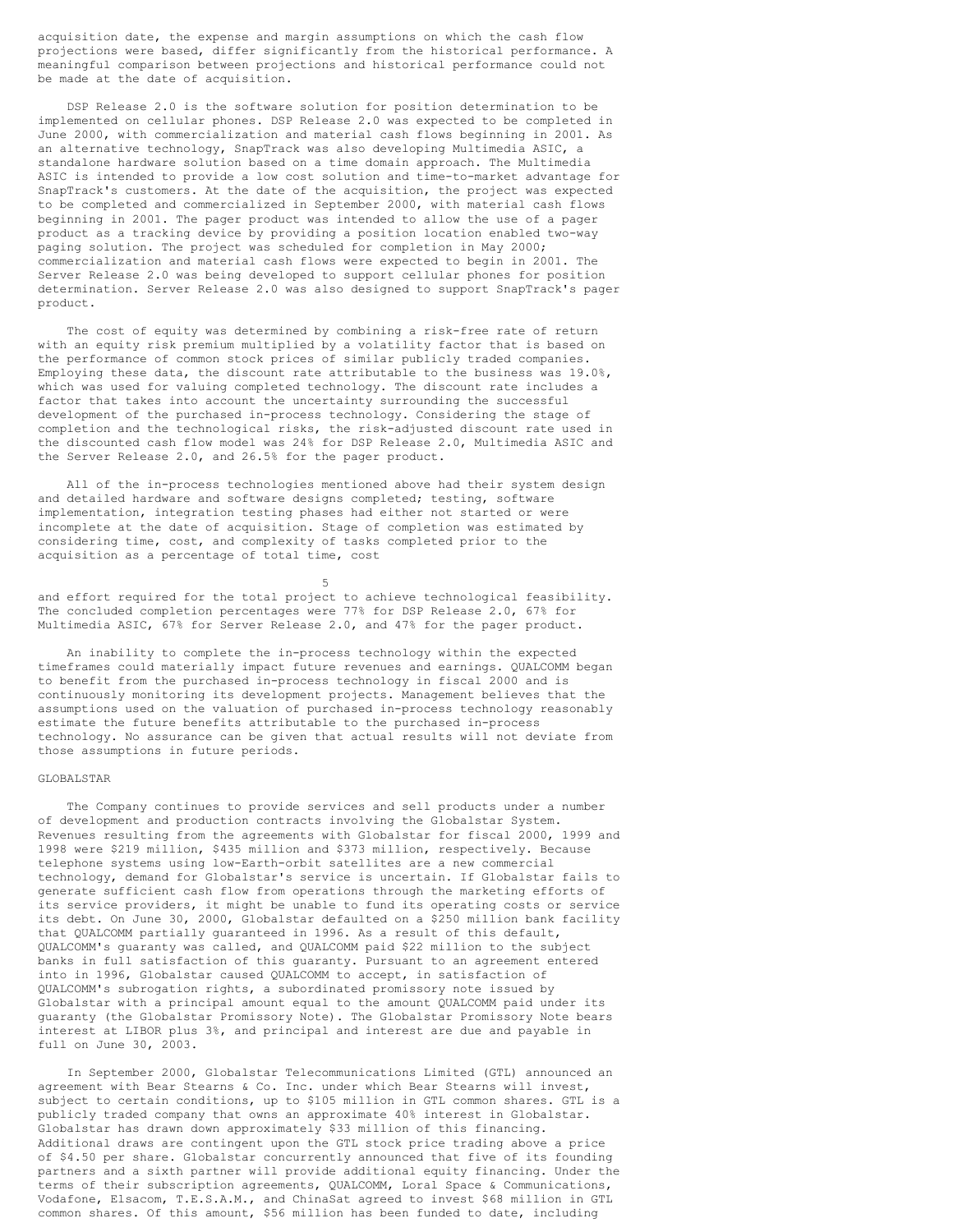\$12 million from QUALCOMM. GTL will use all proceeds to purchase partnership interests in Globalstar, which, in turn, will use the proceeds for general corporate purposes including capital expenditures, operations and interest payments.

At September 24, 2000, the Company had approximately \$618 million in net asset exposure related to its business with Globalstar, including receivables, inventory, deferred costs, unearned revenues, and investment-related assets. The value of QUALCOMM's investment in and future business with Globalstar, as well as QUALCOMM's ability to collect outstanding receivables from Globalstar, depends on the success of Globalstar and the Globalstar System.

# DIVESTITURE

In February 2000, the Company sold its terrestrial-based CDMA wireless consumer phone business, including its phone inventory, manufacturing equipment and customer commitments, to Kyocera. Under the agreement with Kyocera, Kyocera agreed to purchase a majority of its CDMA integrated circuit sets and system software requirements from QUALCOMM for a period of five years. Kyocera will continue its existing royalty-bearing CDMA license agreement with QUALCOMM. QUALCOMM received \$242 million, including interest, during fiscal 2000 for the net assets sold.

6

As part of the agreement with Kyocera, QUALCOMM formed a new subsidiary that has a substantial number of employees from QUALCOMM Consumer Products business to provide services to Kyocera on a cost-plus basis to support Kyocera's phone business for up to three years. In addition, selected employees of QPE, a 51% owned consolidated subsidiary of the Company and manufacturer of phones for QUALCOMM, were transferred to Kyocera. As a condition of the purchase, QPE paid down and cancelled its two revolving credit agreements.

# FISCAL 2000 COMPARED TO FISCAL 1999

Total revenues for fiscal 2000 were \$3,197 million compared to \$3,937 million for fiscal 1999. The decrease in revenue for fiscal 2000 was primarily due to a decrease in the terrestrial CDMA wireless consumer phone product revenue as a result of the sale of this business in February 2000, a decrease in the wireless infrastructure product revenue related to the sale of this business in May 1999 and a decrease in average selling prices of integrated circuits, offset by significant increases in royalty revenues and in CDMA integrated circuits unit volume. Revenue from one South Korean customer, Samsung Electronics Company, by the QCT and QTL segments comprised an aggregate of 11% and 9% of total revenues in fiscal 2000 and fiscal 1999.

Cost of revenues for fiscal 2000 was \$1,507 million compared to \$2,485 million for fiscal 1999. The decrease in cost of revenues was primarily due to a decrease in the terrestrial CDMA wireless consumer phone product costs as a result of the sale of the business in February 2000, a decrease in the wireless infrastructure product costs related to the sale of this business in May 1999, and a reduction in the unit cost of integrated circuits, offset by a significant increase in CDMA integrated circuits unit volume. Cost of revenues decreased as a percentage of revenues to 47% for fiscal 2000 from 63% for fiscal 1999. This is primarily due to a change in business strategy resulting in a higher percentage of revenues from high margin integrated circuits and system software and royalties and lower revenues from lower gross margin terrestrial CDMA wireless consumer phones and infrastructure businesses exited in fiscal 2000 and fiscal 1999, respectively. Cost of revenues as a percentage of revenues may fluctuate in future quarters depending on mix of products sold, competitive pricing, new product introduction costs and other factors.

For fiscal 2000, research and development expenses were \$340 million or 11% of revenues, compared to \$381 million or 10% of revenues for fiscal 1999. The decrease in research and development expenses was due to a decrease in terrestrial CDMA wireless consumer phone and infrastructure product research and development as a result of exiting these businesses, offset by increased integrated circuit product initiatives and software development efforts and new 1xEV products.

For fiscal 2000, selling, general and administrative expenses were \$343 million or 11% of revenues, compared to \$425 million or 11% of revenues for fiscal 1999. The dollar decrease in selling, general and administrative expenses from fiscal 1999 was due to a decrease in marketing costs in terrestrial CDMA wireless consumer phone products as a result of the sale of the business in February 2000 and a decrease in selling, general and administrative expenses for terrestrial CDMA wireless infrastructure products as a result of the sale of this business in May 1999, partially offset by continued growth in personnel and associated overhead expenses necessary to support other growing business operations, employer payroll tax on employee non-qualified stock option exercises and investor relations expenses.

Amortization of goodwill and other acquisition-related intangible assets increased to \$146 million for fiscal 2000 compared to \$1 million for fiscal 1999, primarily due to the acquisition of SnapTrack in March 2000.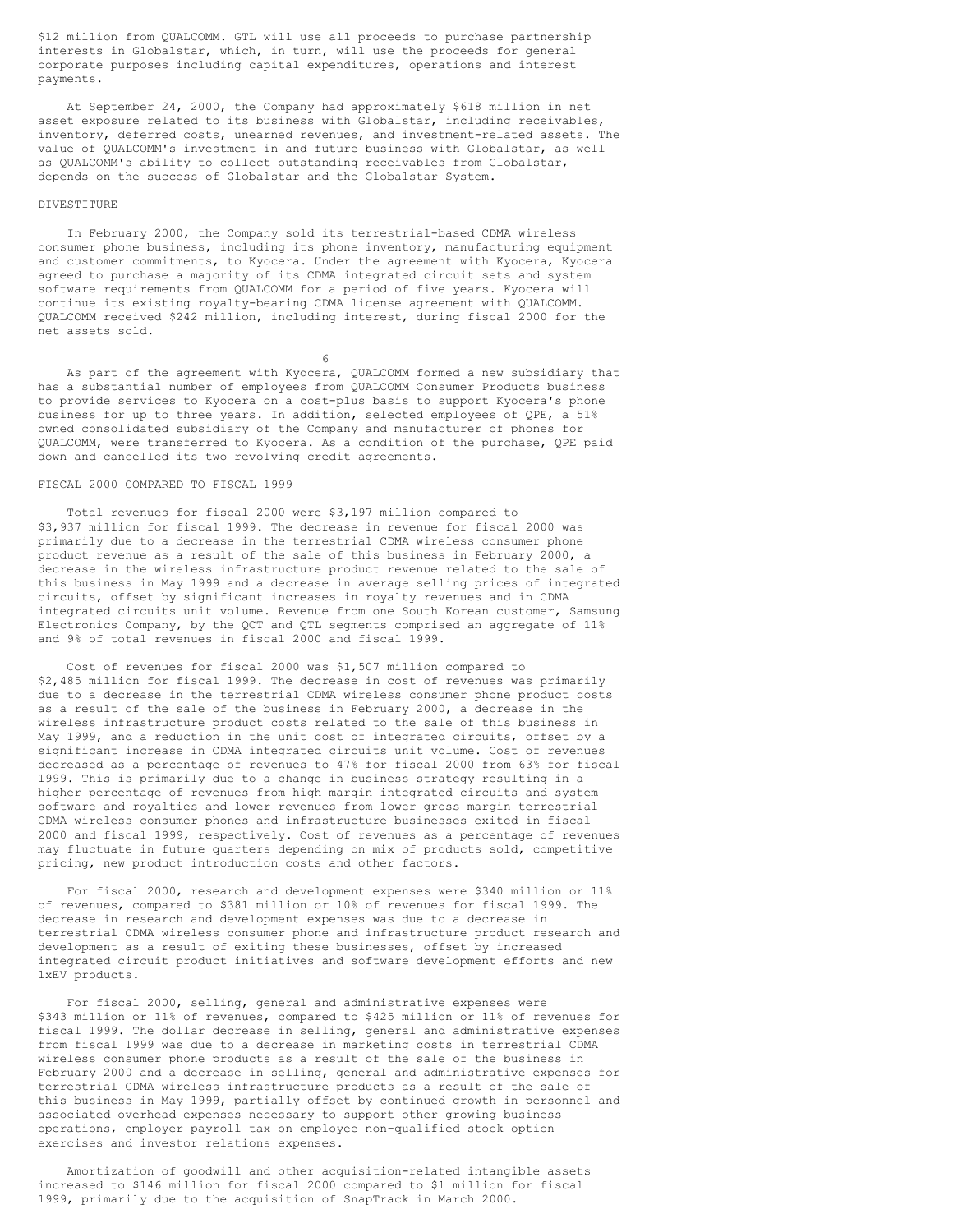Purchased in-process technology of \$60 million for fiscal 2000 resulted from the acquisition of SnapTrack. Purchased in-process technology was expensed upon acquisition because technological feasibility had not been established and no future alternative uses existed.

For fiscal 2000, other operating expenses were \$78 million, compared to \$240 million for fiscal 1999. Other operating expenses during fiscal 2000 were comprised primarily of charges to reflect the estimated

7

difference between the carrying value of the net assets and the consideration received from Kyocera related to the sale of the terrestrial CDMA wireless consumer phone business, less costs to sell, and employee termination costs. During fiscal 1999, the Company recorded \$66 million in charges to reflect the difference between the carrying value of the net assets to be sold to Ericsson and the net consideration received and various license and settlement agreements in connection therewith, \$43 million in charges to reduce the carrying value of certain other assets related to its terrestrial CDMA wireless infrastructure business, \$15 million in restructuring charges and \$74 million in compensation benefits provided to employees transferred to Ericsson.

Interest expense was \$5 million for fiscal 2000, compared to \$15 million for fiscal 1999. The decrease was due to decreased bank borrowings by QPE and the subsequent payoff and cancellation of the QPE bank lines of credit in February 2000.

Net investment income was \$494 million for fiscal 2000 compared to \$25 million for fiscal 1999. The increase was primarily due to a \$270 million realized gain on the sale of marketable securities, interest earned on higher cash balances and interest earned on finance receivables.

Distributions on Trust Convertible Preferred Securities decreased to \$13 million for fiscal 2000 compared to \$39 million for fiscal 1999 as a result of conversions of the 5 3/4% Trust Convertible Preferred Securities outstanding into common stock. During the second quarter of fiscal 2000, all remaining Trust Convertible Preferred Securities were converted into common stock.

During fiscal 2000, the Company recorded \$2 million in net non-operating other charges, including \$6 million in charges relating to amounts advanced to Metrosvyaz, and the release of a \$4 million contingent liability due to a settlement. During fiscal 1999, the Company recorded \$69 million in non-operating charges, including \$37 million related to the Ericsson transaction and \$15 million related to the write-off of non-operating assets.

Income tax expense was \$527 million for fiscal 2000 compared to \$106 million for fiscal 1999. The annual effective tax rate was 44% for fiscal 2000, compared to 35% for fiscal 1999. The higher tax rate is primarily a result of nondeductible charges for purchased in-process technology and amortization of goodwill and higher pre-tax earnings relative to tax deductions. The Company has provided a valuation allowance on its net deferred tax assets because of uncertainty regarding their realizability due to the expectation that deductions from future employee stock option exercises and related deductions will exceed future taxable income.

# FISCAL 1999 COMPARED TO FISCAL 1998

Total revenues for fiscal 1999 were \$3,937 million compared to \$3,348 million for fiscal 1998. Revenue growth for 1999 was primarily due to increased sales of CDMA integrated circuits and phone products, significant growth in royalties and deployment of commercial gateways in the Globalstar System.

Cost of revenues for fiscal 1999, which consisted primarily of cost of sales of CDMA integrated circuits and phone products, was \$2,485 million compared to \$2,333 million for fiscal 1998. The increase in cost of revenues primarily reflects increased shipments of phone products and deployment of commercial gateways. The decrease in cost of revenues as a percentage of revenues to 63% in fiscal 1999 from 70% in fiscal 1998 primarily reflects operational efficiencies, volume discounts obtained from suppliers and increased royalty revenue.

For fiscal 1999 research and development expenses were \$381 million or 10% of revenues, compared to \$349 million or 10% of revenues for fiscal 1998. The increase in research and development expenses was primarily due to new integrated circuit product initiatives and software development efforts, offset by a decrease in terrestrial CDMA wireless infrastructure product research and development as a result of the sale of the business in May 1999.

8 For fiscal 1999, selling, general and administrative expenses were \$425 million or 11% of revenues, compared to \$409 million or 12% of revenues for fiscal 1998. The increase in selling, general and administrative expenses for fiscal 1999 was primarily attributable to continued growth in personnel and associated overhead expenses necessary to support the overall growth in the Company's operations and increased patent and information technology expenses,

offset by a decrease in marketing expense for terrestrial CDMA wireless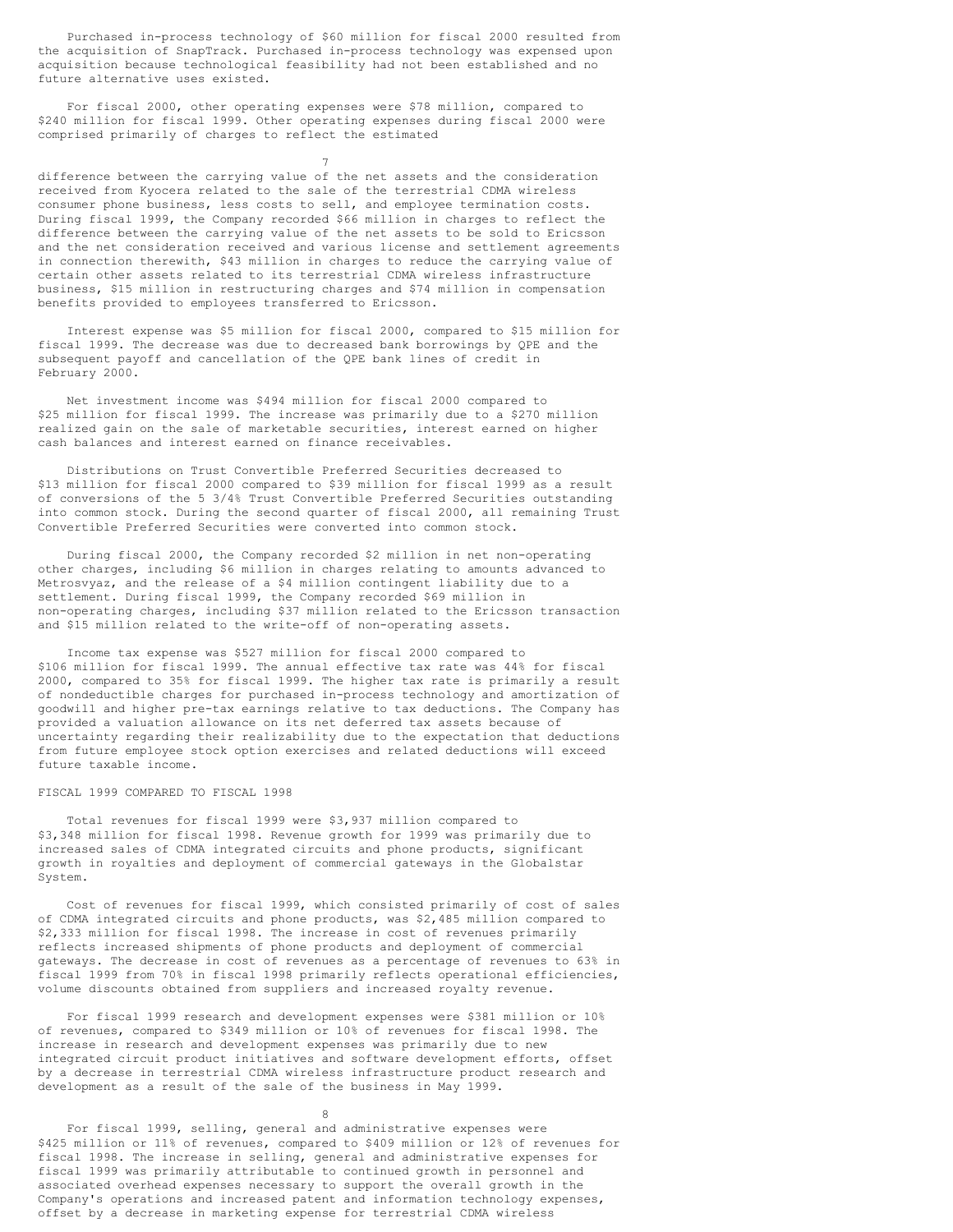infrastructure products, including reduced headcount and proposal activity.

Amortization of goodwill and other acquisition-related intangible assets was \$1 million for each of fiscal 1999 and fiscal 1998.

During fiscal 1998, the Company acquired substantially all of the assets of Now Software, Inc. for \$10 million. In connection with this asset purchase, acquired in-process research and development of \$7 million, representing the fair value of software products still in the development stage that had not yet reached technological feasibility, was expensed at the acquisition date.

During fiscal 1999, other operating expenses were \$240 million, compared to \$5 million for fiscal 1998. In March 1999, the Company sold certain assets related to its terrestrial CDMA wireless infrastructure business to Ericsson. Other operating expenses during fiscal 1999 were comprised primarily of \$74 million in compensation benefits provided to employees transferred to Ericsson, \$66 million in charges to reflect the difference between the carrying value of the net assets to be sold and the net consideration received and various license and settlement agreements in connection therewith, \$43 million in charges to reduce the carrying value of certain other assets related to its terrestrial CDMA wireless infrastructure business, \$34 million related to the impairment of receivables and other assets in connection with Leap Wireless' decision to withdraw its support for Metrosvyaz, Ltd., and \$15 million in restructuring charges. In fiscal 1998, the Company recorded a \$5 million non-cash charge to operations relating to the impairment of leased manufacturing equipment that is no longer used in the manufacturing process. The \$5 million charge represented the estimated total cost of related lease obligations, net of estimated recoveries.

For fiscal 1999, interest expense was \$15 million compared to \$8 million for fiscal 1998. This increase is the result of increased bank borrowings during fiscal 1999.

Investment income, net was \$25 million in fiscal 1999 compared to investment expense, net of \$47 million for fiscal 1998. During fiscal 1999, the Company recognized interest income of \$50 million, minority interest in income of consolidated subsidiaries of \$13 million, and \$15 million equity in losses of investees as compared to interest income of \$39 million, minority interest in income of consolidated subsidiaries of \$48 million, and \$21 million in equity in losses of investees in fiscal 1998. The minority interest represents other parties' or stockholders' share of the income or losses of consolidated subsidiaries, including QPE, a joint venture with Sony. Minority interest for fiscal 1998 includes the impact of restructuring QPE. Equity in losses of investees for all periods indicated relates to the Company's ownership interests in domestic and international CDMA-based wireless telecommunications businesses and joint ventures. The majority of these investments were transferred to Leap Wireless as part of the spin-off. The Company also recorded a \$20 million non-cash charge to write-off its investment in NextWave Telecom Inc. during fiscal 1998 as a result of subsidiaries of NextWave Telecom, Inc. filing for bankruptcy protection under Chapter 11 of the U.S. Bankruptcy Code in June 1998.

Distributions on Trust Convertible Preferred Securities of \$39 million in each of fiscal 1999 and fiscal 1998 relate to the private placement of \$660 million of 5 3/4% Trust Convertible Preferred Securities by QUALCOMM in February 1997.

During fiscal 1999, the Company recorded \$69 million in non-operating charges, including \$37 million in reserves provided for financial guarantees on projects which the Company will no longer pursue as a result of the Ericsson transaction, \$17 million related to the impairment of non-trade receivables from Metrosvyaz, and \$15 million related to the write off of TOU assets.

9

Income tax expense was \$106 million for fiscal 1999 compared to \$40 million for fiscal 1998, resulting primarily from higher pretax earnings and a higher effective tax rate for fiscal 1999 as compared to fiscal 1998. The annual effective tax rate for fiscal 1999 was 35%, excluding the effect of the reinstatement of the 1998 R&D tax credit recorded in fiscal 1999, compared to 30% for fiscal 1998. The higher tax rate was a result of higher earnings relative to the growth of R&D tax credits.

### QUALCOMM SEGMENT RESULTS

#### CDMA TECHNOLOGIES SEGMENT (QCT)

QCT segment revenues for fiscal 2000 were \$1,239 million compared to \$1,133 million for fiscal 1999. Earnings before taxes for fiscal 2000 were \$392 million compared to \$428 million for fiscal 1999. Revenue growth was primarily due to increased customer demand for CDMA integrated circuits in the United States, South Korea, and Japan, offset by a decrease in average selling prices of integrated circuits. The decrease in earnings before taxes was due to increased research and development related to integrated circuit product initiatives, including new 1xEV products, and software development efforts. Approximately 52 million MSM integrated circuits were sold during fiscal 2000,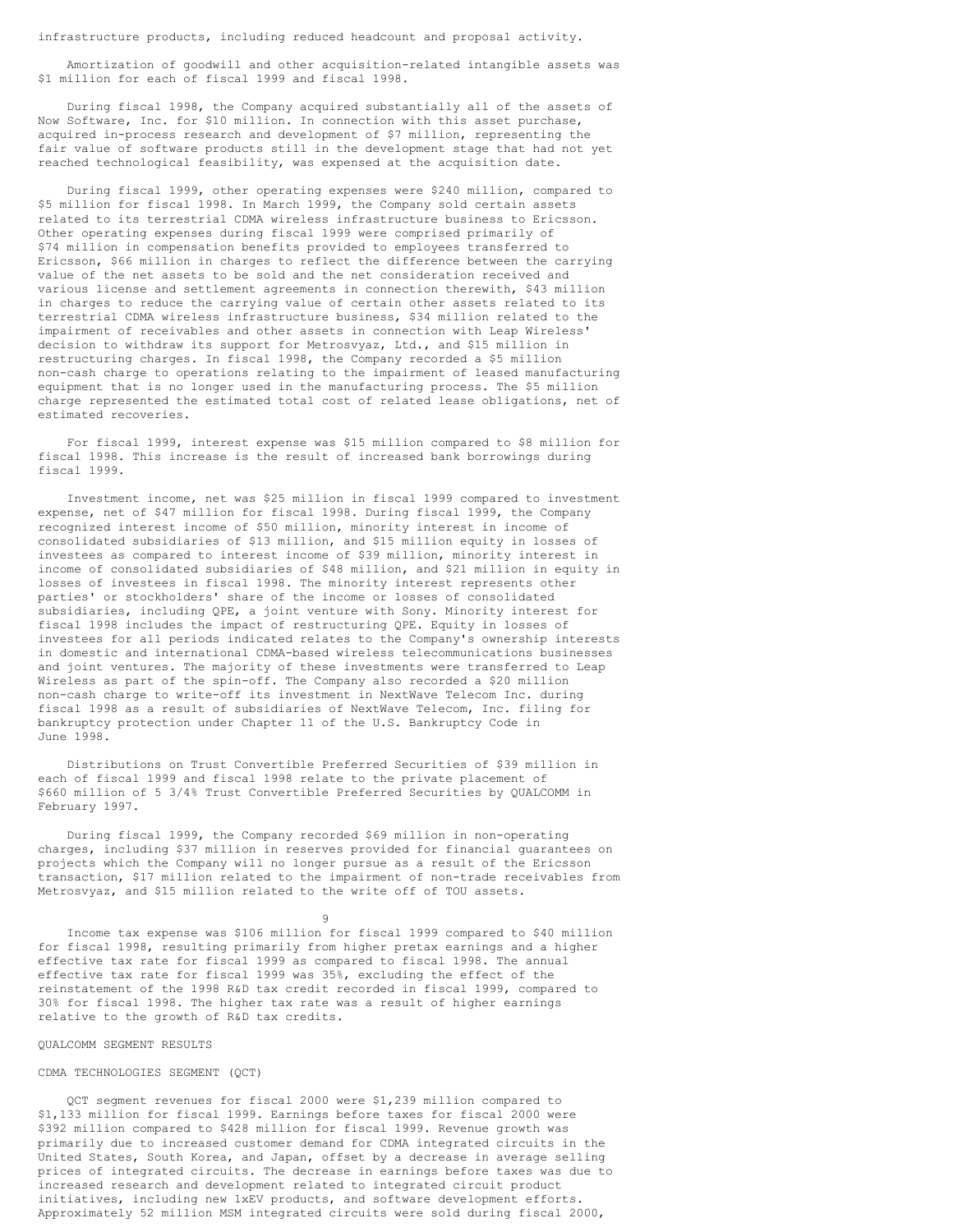# compared to approximately 39 million for fiscal 1999.

### TECHNOLOGY LICENSING SEGMENT (QTL)

QTL segment revenues for fiscal 2000 were \$705 million compared to \$454 million for fiscal 1999. Earnings before taxes for fiscal 2000 were \$633 million compared to \$405 million for fiscal 1999. Growth in revenue and earnings before taxes was primarily due to additional license fees and royalties received from licensees resulting from an increase in worldwide demand for CDMA products.

### WIRELESS SYSTEMS SEGMENT (QWS)

QWS segment revenues for fiscal 2000 were \$721 million compared to \$940 million for fiscal 1999. Earnings before taxes for fiscal 2000 were \$272 million compared to \$20 million for fiscal 1999. Revenues decreased due to the sale of certain assets of the Company's terrestrial CDMA wireless infrastructure business in May 1999 to Ericsson, the completion of the delivery of the Globalstar gateways and nearing completion of the Globalstar development work, offset by increased OmniTRACS domestic and international unit demand and messaging revenue and increased Globalstar phone sales. The Company shipped approximately 56,000 OmniTRACS and other related communication systems during fiscal 2000, compared to approximately 49,000 in fiscal 1999. The Company shipped approximately 28,000 Globalstar portable and fixed phones in fourth quarter of fiscal 2000, for a cumulative total of approximately 99,000 Globalstar portable and fixed phone units shipped since production began in September 1999.

Earnings before taxes increased due to the sale of certain assets related to the Company's terrestrial CDMA wireless infrastructure business in May 1999 to Ericsson and an increase in interest income and fees on finance receivables. During fiscal 2000, the Company recognized previously unamortized loan fees in connection with the pay off and cancellation of certain credit facilities, including the Leap facility.

#### LIQUIDITY AND CAPITAL RESOURCES

The Company anticipates that its cash and cash equivalents and marketable securities balances of \$2,521 million at September 24, 2000, including interest to be earned thereon, will be used to fund its working and other capital requirements, including investments in other companies and other assets to support the growth of its business, financing for customers of CDMA infrastructure products in accordance with the agreement with Ericsson, and other commitments. In the event additional needs for cash arise, the Company may raise additional funds from a combination of sources including potential debt and equity issuance. On July 25, 2000, QUALCOMM filed a Registration Statement on Form S-1 related to an initial public offering of shares of common stock for Spinco. Spinco would add the net proceeds of the offering to

10

funds available for its working capital and general corporate purposes, including product development and selling and marketing.

The Company has an unsecured credit facility under which banks are committed to make up to \$400 million in revolving loans to the Company. The facility expires in March 2001 and may be extended on an annual basis upon maturity. The Company is currently obligated to pay commitment fees equal to 0.175% per annum on the unused amount of the facility. The facility includes certain restrictive financial and operating covenants. At September 24, 2000, there were no amounts or letters of credit issued or outstanding under the facility.

In fiscal 2000, \$812 million in cash was provided by operating activities, compared to \$182 million in cash provided by operating activities in fiscal 1999. Cash provided by operating activities in fiscal 2000 includes \$1,296 million of net cash flow provided by operations offset by \$484 million of net working capital requirements. The improved cash flow from operations primarily reflects the increase in net income resulting from improved gross margins and higher interest income. Net working capital requirements of \$484 million primarily reflect increases in finance receivables and decreases in accounts payable and accrued liabilities, offset by a decrease in accounts receivable. The increase in finance receivables in fiscal 2000 resulted from the financing of contract payments under the development agreement with Globalstar and customers of CDMA infrastructure products in accordance with the agreement with Ericsson, and the decreases in accounts payable, accrued liabilities and accounts receivable are primarily attributed to the sale of the terrestrial CDMA wireless consumer phone business.

In fiscal 2000, \$786 million in cash was used by the Company in investing activities, including \$274 million for business acquisitions and investments in unconsolidated entities, \$596 million in net purchases of marketable securities and \$163 million in capital expenditures, offset by \$242 million in proceeds from the sale of the terrestrial-based CDMA wireless consumer phone business. The Company is increasing its strategic investment activities to promote the worldwide adoption of CDMA technology products and the growth of CDMA-based wireless data and CDMA-based wireless Internet products and solutions. The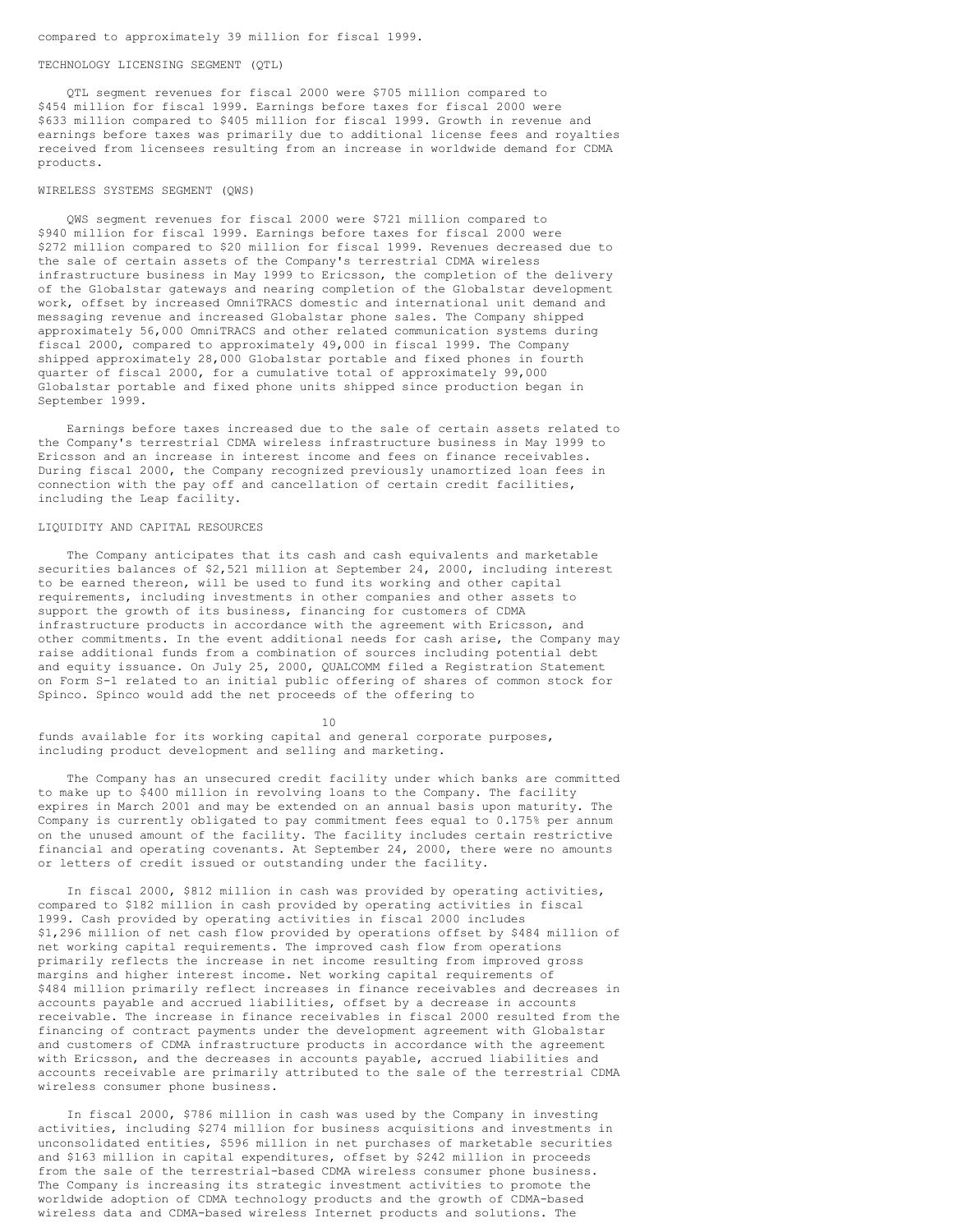Company generally enters into strategic transactions with CDMA carriers and companies that have developed or are developing innovative technologies for the wireless industry. The Company also provides equipment financing to facilitate the marketing and sale of CDMA equipment by licensed manufacturers and enters into joint ventures with strategic partners that are designed to increase wireless usage and dependence on wireless devices. The Company also makes investments in entities such as venture funds or incubators focused on the wireless market. The Company expects to continue making significant investments in other entities.

In fiscal 2000, the Company's financing activities provided \$28 million, including \$144 million from the issuance of common stock under the Company's stock option and employee stock purchase plans, offset by \$112 million in net repayments under bank lines of credit. In fiscal 1999, the Company's financing activities provided net cash of \$1,270 million, primarily from the sale of common stock.

At September 30, 2000, commitments to extend long-term financing to CDMA customers of Ericsson totaled approximately \$255 million, which the Company expects to fund over the next two years. Such commitments are subject to the customers meeting certain conditions established in the financing arrangements and, in most cases, to Ericsson also financing a portion of such sales. Commitments represent the estimated amounts to be financed under these arrangements; actual financing may be in lesser amounts.

The Company intends to provide up to \$400 million of financing to entities deploying CDMA wireless telecommunications networks to enable such entities to finance the purchase of CDMA infrastructure equipment and associated services.

At September 30, 2000 and 1999, \$504 million and \$349 million in interest bearing financed amounts and \$36 million and \$171 million in accounts receivable, respectively, were outstanding from Globalstar. In

11

May 2000, the Company and Globalstar signed definitive agreements to finance current and future contract payments. The financing bears interest at 6% and is payable in quarterly installments beginning January 15, 2001 through August 15, 2003. At September 30, 2000, \$18 million in future contract billings, including unbilled receivables at September 30, 2000, are expected to be eligible for financing under the financing agreement with Globalstar.

The Company makes strategic investments in companies that have developed or are developing innovative wireless data applications and wireless carriers that promote the worldwide deployment of CDMA and 1xEV systems. The Company is committed to invest \$150 million in Ignition and Wingcast over the next five years. Funding commitments related to other strategic investments total \$66 million at September 30, 2000, which the Company expects to fund in fiscal 2001. Such commitments are subject to the investees meeting certain conditions; actual equity funding may be in lesser amounts. It is not practicable to estimate the fair value of these investments as the investments are predominantly closely held and not publicly traded. An investee's failure to successfully develop and provide competitive products and services due to lack of financing, market demand or unfavorable economic environment could adversely affect the value of the Company's investment in the investee. There can be no assurance that the investees will be successful in their efforts.

Negotiations are underway whereby QUALCOMM would advance up to \$200 million to fund certain Latin American telecommunications projects. The financing is expected to be in the form of convertible debt with a 5-year term, bearing interest at LIBOR ranging from plus 4% to 12% depending on the final terms.

On December 22, 1999 and April 25, 2000, the Company and Pegaso Telecomunicaciones, S.A. de C.V. (Pegaso), a wireless telecommunications operating company investee of Leap Wireless, executed commitment letters, in which the Company agreed to underwrite up to \$500 million of debt financing to Pegaso and its wholly-owned subsidiary, Pegaso Comunicaciones y Sistemas, a CDMA wireless operating company in Mexico. The debt financing would consist of a \$250 million senior secured facility and a \$250 million unsecured facility. The debt facilities are expected to have final maturities of seven to eight years. The Company currently has approximately \$206 million in interest bearing receivables from Pegaso and has guaranteed a \$175 million bridge facility. The Company is negotiating an amendment to the \$175 million facility to increase the amount available to \$300 million and to extend the term from November 2000 to June 2001. The bridge facility will be prepaid and cancelled upon funding of either the \$250 million senior secured facility or the \$250 million unsecured facility.

In addition to the debt financing commitment to Pegaso, the Company has \$6 million of letters of credit and \$16 million of other financial guarantees outstanding as of September 30, 2000, none of which are collateralized.

On October 24, 2000, the Company agreed to invest \$200 million in the convertible preferred shares of Inquam Limited (Inquam). Inquam is a venture fund formed to acquire, own, develop and manage wireless telecommunication systems, either directly or indirectly, with the primary intent of deploying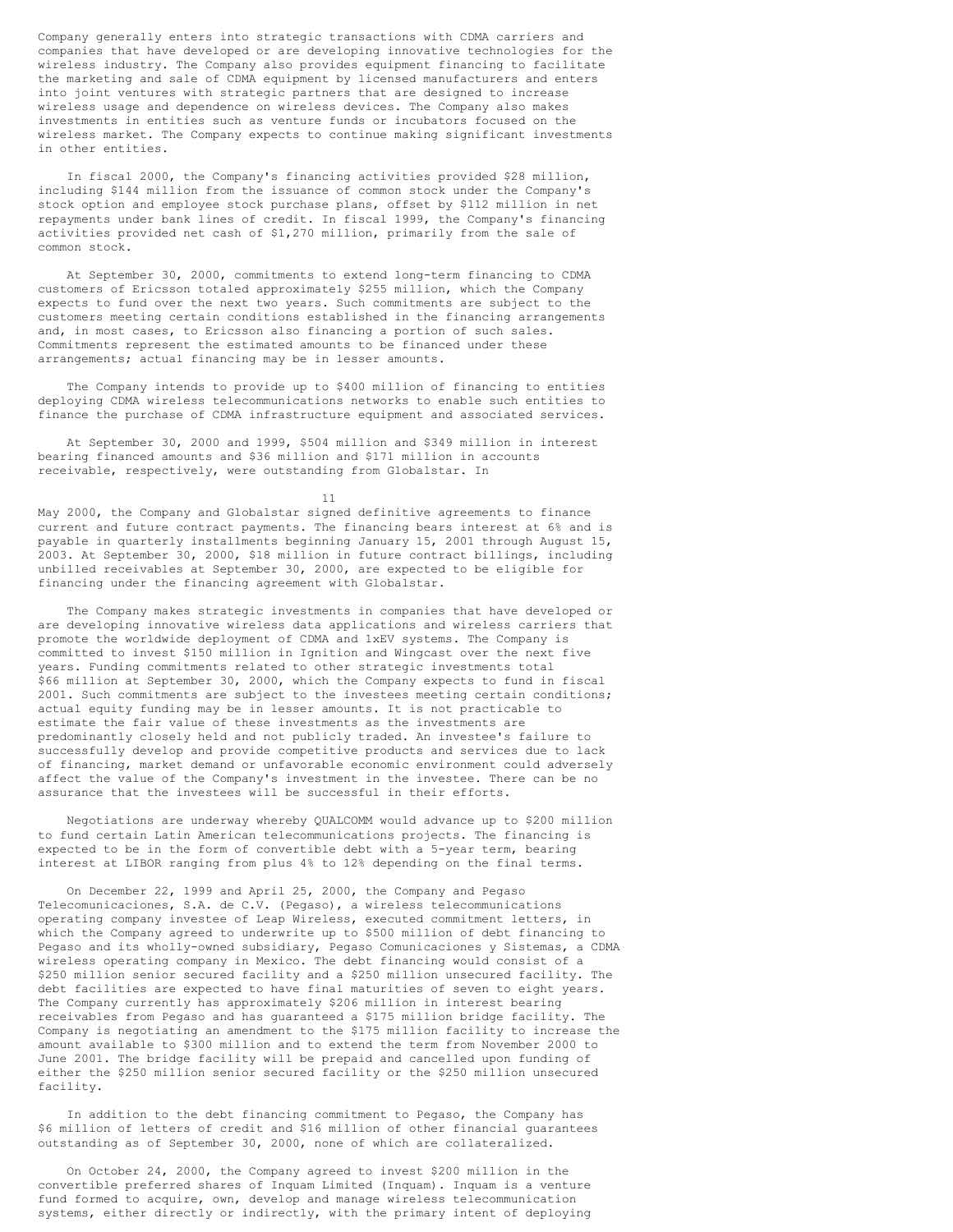CDMA-based technology. In October 2000, the Company funded \$40 million of this investment and advanced an additional \$10 million under a promissory note that matures on October 31, 2001 and bears interest at 10%. The Company expects to fund its remaining equity commitment over three years.

### FUTURE ACCOUNTING REQUIREMENTS

<TABLE>

In June 1998, the Financial Accounting Standards Board (FASB) issued Statement of Financial Accounting Standards No. 133 (FAS 133), "Accounting for Derivative Instruments and Hedging Activities." In May 1999, the FASB delayed the effective date of FAS 133 by one year. The Company will be required to adopt FAS 133 for fiscal year 2001. This statement establishes a new model for accounting for derivatives and hedging activities. Under FAS 133, certain derivatives must be recognized as assets and liabilities and measured at fair value. The Company is not currently engaged in hedging activities. The

12

Company will record certain derivative assets and liabilities at fair value as a result of the adoption of this standard. Upon adoption, the Company expects to record a gain on derivative instruments of approximately \$217 million as a cumulative effect of a change in accounting principle. Future gains and losses on these instruments will be recorded in the income statement.

In December 1999, the Securities and Exchange Commission (SEC) issued Staff Accounting Bulletin No. 101 (SAB 101), "Revenue Recognition in Financial Statements." In June 2000, the SEC staff amended SAB 101 to provide registrants with additional time to implement SAB 101. The Company will be required to adopt SAB 101 by the fourth quarter of fiscal 2001. The Company does not expect the adoption of SAB 101 to have a material effect on its consolidated financial position or results of operation.

#### QUANTITATIVE AND QUALITATIVE DISCLOSURE ABOUT MARKET RISK

INTEREST RATE MARKET RISK. The Company has fixed income securities consisting of cash equivalents and investments in marketable debt securities. Investments in marketable debt securities are classified as available-for-sale and held-to-maturity. Interest income earned on the Company's short-term fixed income investment portfolio is affected by changes in the general level of U.S. interest rates, while interest income earned on long-term investments is not affected in the near term. (See Note 4 to the Consolidated Financial Statements for information about investments in marketable debt securities.)

Finance receivables bear interest at both fixed and variable rates (see Note 5 to the Consolidated Financial Statements for information about finance receivables). Interest earned on certain finance receivables is at variable interest rates and is affected by changes in the general level of U.S. interest rates and/or LIBOR. Fair values will vary as interest rates change.

The Company has other notes receivable from third parties included in other assets. These facilities bear interest at variable rates. Interest earned on credit facilities included in other assets is affected by changes in LIBOR, and fair value will vary as interest rates change.

The following table provides information about the Company's financial instruments that are sensitive to changes in interest rates. All financial instruments are held for purposes other than trading. For the Company's fixed income investment portfolio, finance receivables and credit facilities in other assets, the table presents principal cash flows and related weighted-average yield at cost and contractual interest rates for fixed income securities and finance receivables or other credit facilities, respectively, by expected maturity dates. Additionally, the Company has assumed that its fixed income securities are similar enough to aggregate those securities for presentation purposes.

# INTEREST RATE SENSITIVITY PRINCIPAL AMOUNT BY EXPECTED MATURITY AVERAGE INTEREST RATE (DOLLARS IN MILLIONS)

| <caption></caption>                   |           |                     |           |                    |                                |             | NO.       |
|---------------------------------------|-----------|---------------------|-----------|--------------------|--------------------------------|-------------|-----------|
| SINGLE                                |           |                     |           |                    |                                |             |           |
| TOTAL                                 | 2001      | 2002                | 2003      | 2004               | 2005                           | THEREAFTER  | MATURITY  |
| $---$                                 |           |                     |           |                    |                                |             |           |
| $<$ S $>$                             | <<        | <<                  | <<        | <<                 | <<                             | <<          | <<        |
| <<                                    |           |                     |           |                    |                                |             |           |
| Fixed income securities<br>\$1,882    | \$1,206   | $\mathsf{S}$<br>364 | \$ 136    | 15<br>$\mathsf{S}$ | S.<br>13                       | \$<br>$- -$ | S.<br>148 |
| Interest rate<br>Finance receivables: | 6.6%      | 7.1%                | 7.2%      | 7.5%               | 7.4%                           |             | 7.3%      |
| Fixed rate<br>\$675                   | 106<br>S. | 152<br>S.           | S.<br>301 | \$<br>1            | S.<br>$\overline{\phantom{1}}$ | \$115       |           |
| Interest rate                         | 8.4%      | 9.3%                | 9.3%      | 12.0%              | 12.0%                          | 9.2%        |           |
| Variable rate (LIBOR)<br>$S$ 264      | 22<br>S.  | $- -$               | S.<br>23  | 110<br>S.          | 77<br>S.                       | 32<br>S     |           |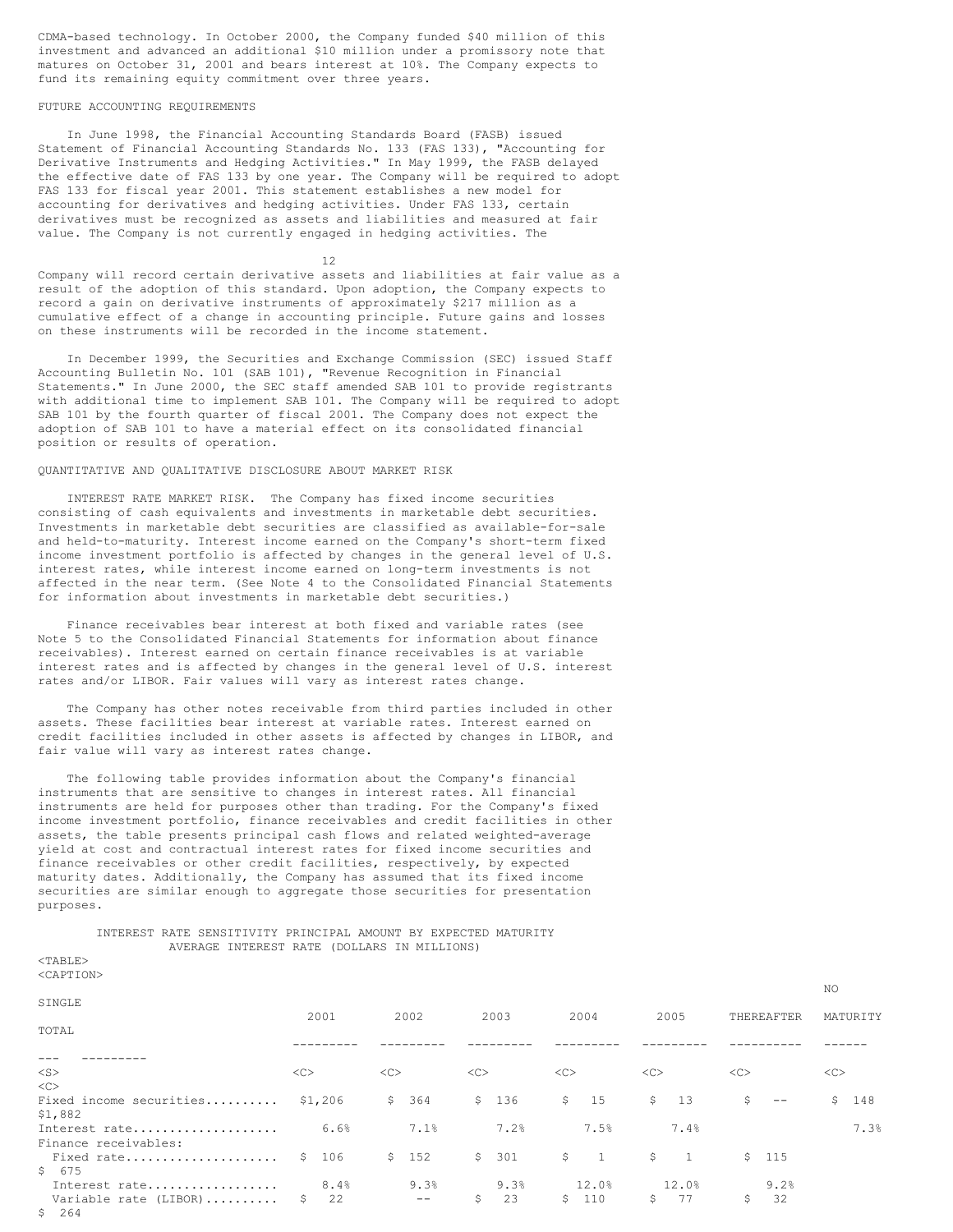| Margin over LIBOR<br>Credit facilities in other | 5.0% | 5.0% | 5.5% | 5.1%                          | 5.6% |
|-------------------------------------------------|------|------|------|-------------------------------|------|
| assets \$ 4<br>\$ 26                            |      |      |      | $- S$ 22 $S$ $- S$ $- S$ $--$ |      |
| Margin over LIBOR 4.5%                          |      | 3.0% |      |                               |      |

<CAPTION>

|                                               |               | VALUE    |
|-----------------------------------------------|---------------|----------|
| $<$ S $>$<br>Fixed income securities $$1,882$ | < <sub></sub> |          |
| Interest rate<br>Finance receivables:         |               |          |
| Fixed rate<br>Interest rate                   |               | \$5, 562 |
| Variable rate (LIBOR)<br>Margin over LIBOR    |               | \$264    |
| Credit facilities in other<br>assets          | S.            | 26       |
| Margin over LIBOR<br>$<$ /TABLE>              |               |          |

EQUITY PRICE RISK. The Company received a warrant in connection with the Leap Wireless spin-off to purchase Leap Wireless common stock at \$6.11 per share. At September 24, 2000, the Company is entitled to purchase 4.5 million shares of Leap Wireless common stock (see Notes 1 and 2 to the Consolidated Financial Statements for a description of the Company's accounting policy for this instrument and further

FAIR

13

information). The recorded and fair values of the warrant are \$28 million and \$250 million, respectively, at September 24, 2000. The estimated fair value of the warrant is directly correlated to movements in the price of the Leap Wireless stock. The warrant is held for purposes other than trading.

The Company holds available-for-sale securities subject to equity price risk. The recorded and fair values of available-for-sale securities total \$426 million at September 24, 2000. The fair values of these securities are directly correlated to the market prices of the securities. The available-for-sale securities are held for purposes other than trading.

The Company's investments in other entities consist substantially of investments accounted for under the equity and cost methods that are predominantly closely held and not publicly traded. These investments are held for purposes other than trading. Accordingly, the Company believes that its exposure to market risk from these investments is not material.

FOREIGN EXCHANGE MARKET RISK. See Note 1 to the Consolidated Financial Statements for a description of the Company's foreign currency accounting policies and information about the Company's currency exposure management practices. The Company manages its exposure to foreign exchange market risks, when deemed appropriate, through the use of derivative financial instruments, consisting primarily of forward contracts. Derivative financial instruments are viewed as risk management tools and are not used for speculative or trading purposes. At September 24, 2000, the Company had no foreign currency forward contracts outstanding.

Financial instruments held by consolidated subsidiaries and equity method investees which are not denominated in the functional currency of those entities are subject to the effects of currency fluctuations, which may affect reported earnings. As a global concern, the Company faces exposure to adverse movements in foreign currency exchange rates. At the present time, the Company may hedge currency exposures associated with certain assets and liabilities denominated in nonfunctional currencies and certain anticipated nonfunctional currency transactions. As a result, the Company could suffer unanticipated gains or losses on anticipated foreign currency cash flows, as well as economic loss with respect to the recoverability of investments. While the Company may hedge certain transactions with non-U.S. customers, declines in currency values in certain regions may, if not reversed, adversely affect future product sales because the Company's products may become more expensive to purchase in the countries of the affected currencies.

Finance receivables from the Company's international customers that do not use the U.S. dollar as their functional currencies subject the Company to credit risk. Because the Company's financing is dollar denominated, any significant change in the value of the dollar against the debtors' functional currencies could result in an increase in the debtor's cash flow requirements and could thereby affect the ability of the Company to collect its receivables. At September 24, 2000, finance receivables from international customers totaled \$397 million.

The analysis methods used by the Company to assess and mitigate risk discussed above should not be considered projections of future risks.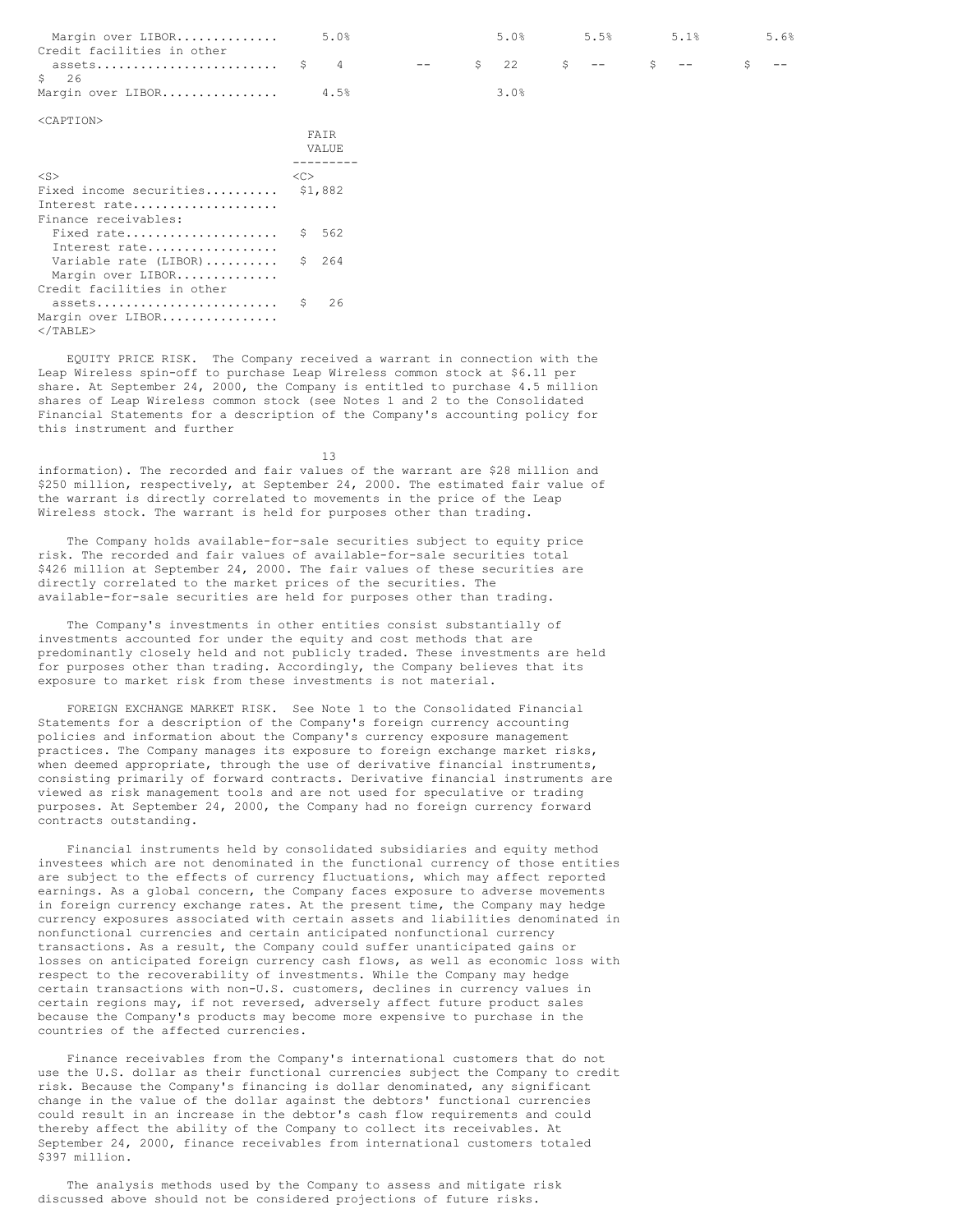CHANGES IN AND DISAGREEMENTS WITH ACCOUNTANTS ON ACCOUNTING AND FINANCIAL **DISCLOSURE** 

None.

# 14 REPORT OF INDEPENDENT ACCOUNTANTS

# To the Board of Directors and Stockholders of QUALCOMM Incorporated:

In our opinion, the accompanying consolidated balance sheets and the related consolidated statements of income, of cash flows and of stockholders' equity present fairly, in all material respects, the financial position of QUALCOMM Incorporated and its subsidiaries at September 30, 2000 and 1999, and the results of their operations and their cash flows for each of the three years in the period ended September 30, 2000 in conformity with accounting principles generally accepted in the United States of America. These financial statements are the responsibility of the Company's management; our responsibility is to express an opinion on these financial statements based on our audits. We conducted our audits of these statements in accordance with auditing standards generally accepted in the United States of America, which require that we plan and perform the audit to obtain reasonable assurance about whether the financial statements are free of material misstatement. An audit includes examining, on a test basis, evidence supporting the amounts and disclosures in the financial statements, assessing the accounting principles used and significant estimates made by management, and evaluating the overall financial statement presentation. We believe that our audits provide a reasonable basis for our opinion.

#### PricewaterhouseCoopers LLP

San Diego, California November 3, 2000

# 15 QUALCOMM INCORPORATED CONSOLIDATED BALANCE SHEETS (IN THOUSANDS, EXCEPT PER SHARE DATA)

## $<$ TABLE> <CAPTION>

SEPTEMBER 30, ----------------------- 1999 ---------- ---------- <S> <C> <C> ASSETS Current assets: Cash and cash equivalents................................. \$ 716,871 \$ 660,016 Marketable securities..................................... 1,055,522 954,415 Accounts receivable, net.................................. 606,979 883,640 Finance receivables....................................... 128,515 26,377 Inventories, net.......................................... 85,366 257,941 Other current assets...................................... 136,727 195,849 ---------- ---------- Total current assets.................................. 2,729,980 2,978,238 Property, plant and equipment, net.......................... 431,705 555,991 Marketable securities....................................... 748,521 70,495 Finance receivables, net.................................... 799,404 548,482 Goodwill, net............................................... 821,834 1,833 Other assets................................................ 531,538 379,911 ---------- ---------- Total assets.......................................... \$6,062,982 \$4,534,950 ========== ========== LIABILITIES AND STOCKHOLDERS' EQUITY Current liabilities: Trade accounts payable.................................... \$ 112,856 \$ 309,701 Payroll and other benefits related liabilities............. 128,836 148,710 Other current liabilities................................. 162,182 249,896 Unearned revenue.......................................... 68,419 56,070 Bank lines of credit...................................... -- 112,000 ---------- ---------- Total current liabilities............................. 472,293 876,377 Other liabilities........................................... 27,718 75,667 ---------- ---------- Total liabilities..................................... 500,011 952,044 ---------- ---------- Commitments and contingencies (Notes 4, 12 and 15) Minority interest in consolidated subsidiaries (Note 12).... 46,643 51,596 ---------- ---------- Company-obligated mandatorily redeemable Trust Convertible Preferred Securities of a subsidiary trust holding solely debt securities of the Company............................ -- 659,555 ---------- ---------- Stockholders' equity:

Preferred stock, \$0.0001 par value; issuable in series;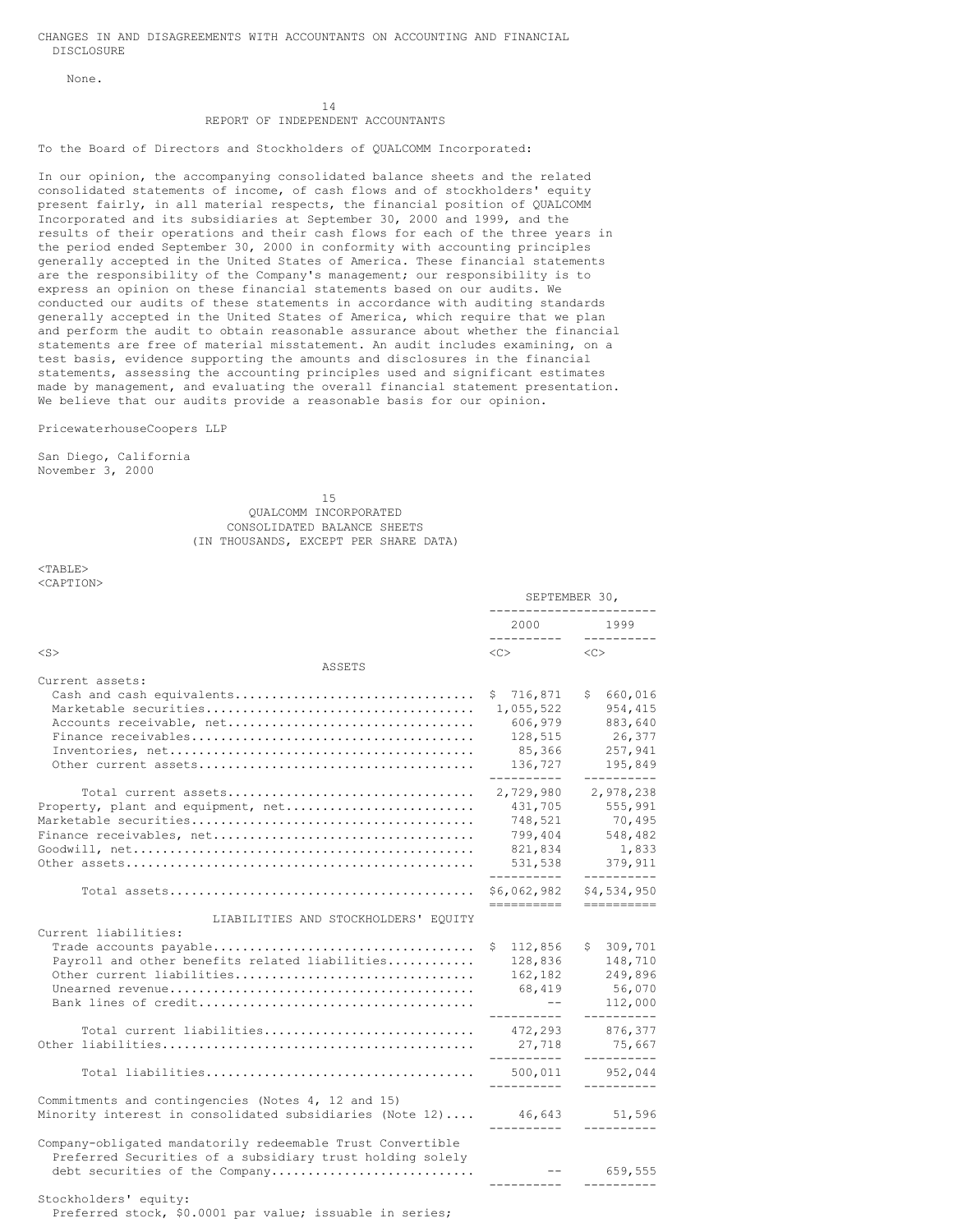| 8,000 shares authorized; none outstanding at          |             |                         |
|-------------------------------------------------------|-------------|-------------------------|
| September 30, 2000 and 1999                           |             |                         |
| Common stock, \$0.0001 par value; 3,000,000 shares    |             |                         |
| authorized; 747,651 and 646,363 shares outstanding at |             |                         |
| September 30, 2000 and 1999 (Note 9)                  | 75          | 65                      |
|                                                       | 4.653.818   | 2,587,899               |
|                                                       | 871,090     | 200,879                 |
| Accumulated other comprehensive (loss) income         | (8, 655)    | 82,912                  |
|                                                       |             | ---------               |
| Total stockholders' equity                            | 5,516,328   | 2.871.755<br>---------- |
| Total liabilities and stockholders' equity            | \$6,062,982 | \$4,534,950             |
|                                                       |             |                         |
|                                                       |             |                         |

 $<$ /TABLE>

See accompanying notes.

# 16 QUALCOMM INCORPORATED CONSOLIDATED STATEMENTS OF INCOME (IN THOUSANDS, EXCEPT PER SHARE DATA)

<TABLE> <CAPTION>

|                                                                                               | YEARS ENDED SEPTEMBER 30,<br>----------------------- |                                   |                                      |  |  |
|-----------------------------------------------------------------------------------------------|------------------------------------------------------|-----------------------------------|--------------------------------------|--|--|
|                                                                                               | -----------                                          | 2000 1999 1998<br>___________     | ----------                           |  |  |
| $<$ S $>$                                                                                     | $\langle C \rangle$                                  | $\langle C \rangle$               | $\langle C \rangle$                  |  |  |
|                                                                                               | \$3,196,780<br>----------                            | \$3,937,299<br>-----------        | \$3,347,870<br>----------            |  |  |
| Operating expenses:                                                                           |                                                      |                                   |                                      |  |  |
|                                                                                               | 1,507,122                                            | 2,485,072                         | 2,333,399                            |  |  |
| Research and development                                                                      | 340,407                                              | 381,139                           | 349,483                              |  |  |
| Selling, general and administrative<br>Amortization of qoodwill and other acquisition-related | 342,940                                              | 425,118                           | 409,291                              |  |  |
|                                                                                               | 145,643                                              | 823                               | 1,056                                |  |  |
| Purchased in-process technology                                                               | 60,030                                               | $\sim 100$ m $^{-1}$              | 6,976                                |  |  |
|                                                                                               | 78,000<br>-----------                                | 240,007<br>----------             | 5,000                                |  |  |
|                                                                                               | -----------                                          | 3,532,159 3,105,205<br>__________ | ----------                           |  |  |
|                                                                                               | 722,638                                              | 405,140                           | 242,665                              |  |  |
|                                                                                               | (4, 923)                                             |                                   | $(14, 698)$ $(8, 058)$               |  |  |
| Investment income (expense), net<br>Distributions on Trust Convertible Preferred Securities   | 494,191                                              | 24,576                            | (46, 663)                            |  |  |
|                                                                                               | (13, 039)                                            | (39, 297)                         | (39, 270)                            |  |  |
|                                                                                               | (2, 062)<br>__________                               | (69, 035)<br>__________           | $- -$<br>$- - - - - - - - -$         |  |  |
| Income before income taxes                                                                    | 1,196,805                                            | 306,686                           | 148,674                              |  |  |
|                                                                                               | (526, 594)<br>-----------                            | (105, 807)<br>__________          | (40, 142)<br>----------              |  |  |
|                                                                                               | \$670.211<br>==========                              | \$200.879<br>==========           | \$108.532<br>$=$ = = = = = = = = = = |  |  |
| Net earnings per common share:                                                                |                                                      |                                   |                                      |  |  |
|                                                                                               | \$0.93                                               | \$0.34                            | \$0.20                               |  |  |
|                                                                                               | ----------                                           | ==========                        | ==========                           |  |  |
|                                                                                               | \$0.85<br>==========                                 | \$0.31<br>-----------             | \$0.18<br>-----------                |  |  |
| Shares used in per share calculations:                                                        |                                                      |                                   |                                      |  |  |
|                                                                                               | 717.205                                              | 594.714                           | 553,623                              |  |  |
|                                                                                               | -----------<br>800.121                               | ==========<br>649.889             | -----------<br>591,697               |  |  |
|                                                                                               | ==========                                           | ==========                        | ==========                           |  |  |

 $<$ /TABLE>

# See accompanying notes.

# 17 QUALCOMM INCORPORATED CONSOLIDATED STATEMENTS OF CASH FLOWS (IN THOUSANDS)

<TABLE> <CAPTION>

|                                                                  | YEARS ENDED SEPTEMBER 30, |                   |      |         |         |                  |
|------------------------------------------------------------------|---------------------------|-------------------|------|---------|---------|------------------|
|                                                                  | 2000<br>1999              |                   | 1998 |         |         |                  |
| $\langle$ S>                                                     | $\langle C \rangle$       |                   | -100 |         | <c></c> |                  |
| OPERATING ACTIVITIES:                                            |                           | 670.211 \$        |      | 200,879 | S S     | 108,532          |
| Depreciation and amortization<br>Purchased in-process technology |                           | 243.842<br>60,030 |      | 158,429 |         | 141,892<br>6,976 |
| Restructuring, impairments and other non-cash charges            |                           |                   |      |         |         |                  |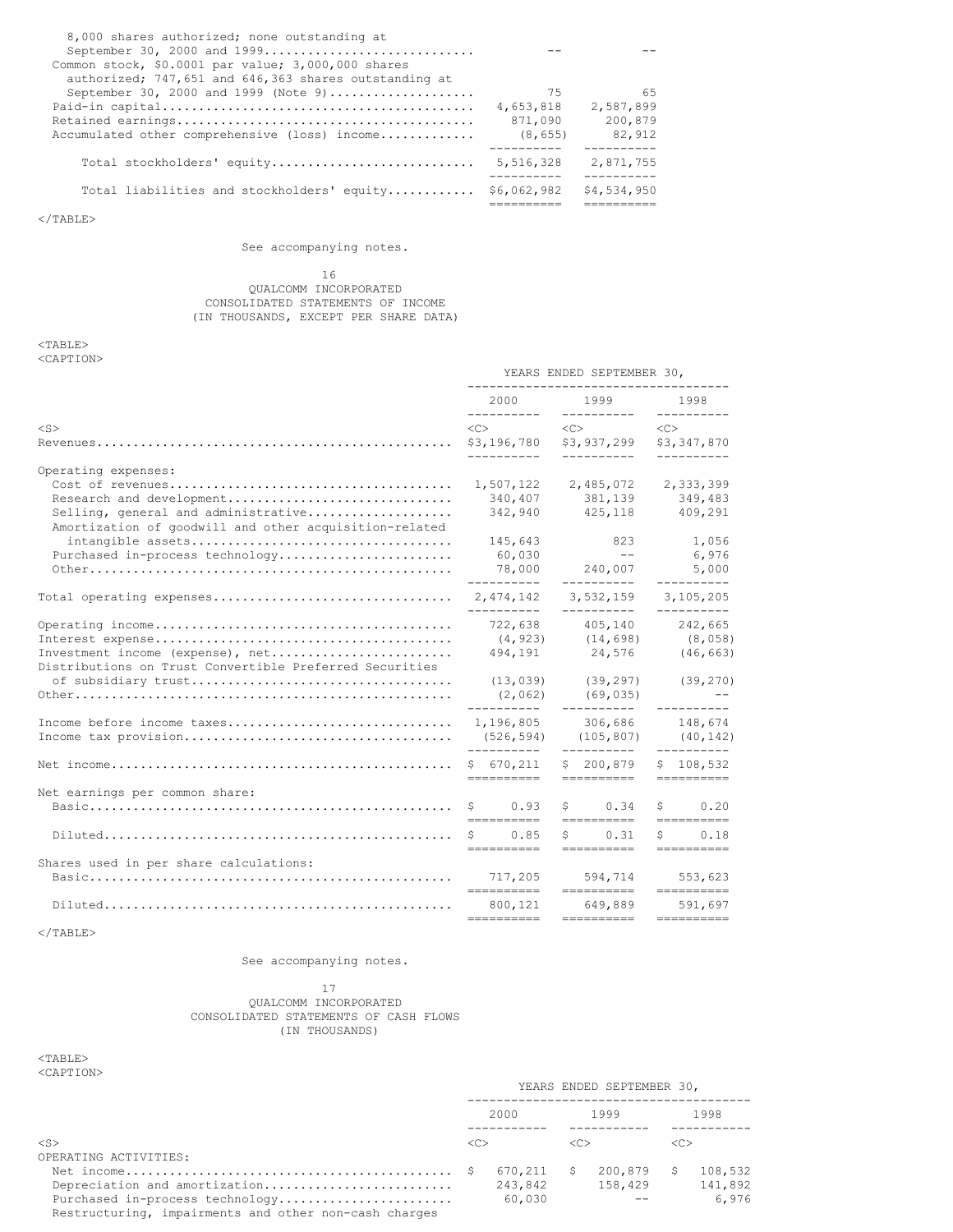|                                                        | 88,953               | 269,449                   | 25,000                           |
|--------------------------------------------------------|----------------------|---------------------------|----------------------------------|
| Gain on sale of available-for-sale securities          | (270, 132)           | (5, 663)                  |                                  |
| Minority interest in income of consolidated            |                      |                           |                                  |
|                                                        | 6,264                | 13,066                    | 48,366                           |
| Equity in losses of investees                          | 15,117               | 15,140                    | 20,731                           |
| Non-cash income tax provision (benefit)                | 481,621              | (96, 595)                 | (55, 581)                        |
| Increase (decrease) in cash resulting from changes in: |                      |                           |                                  |
| Accounts receivable, net                               | 233,281              | (275, 846)                | (166, 827)                       |
| Finance receivables, net                               | (372, 072)           | (304, 546)                | (232, 451)                       |
|                                                        | (68, 776)            | 40,102                    | (161, 380)                       |
| Other current assets                                   | (21, 507)            | (7, 048)                  | (66, 603)                        |
| Trade accounts payable                                 | (164, 756)           | (5, 826)                  | 100,706                          |
| Accrued liabilities                                    | (99, 976)            | 179,633                   | 174,113                          |
|                                                        | 10,012               | (10, 495)                 | 22,039                           |
|                                                        |                      | 11,554                    | 9,820                            |
|                                                        | ___________          | ------------              | -----------                      |
| Net cash provided (used) by operating activities       | 812, 112             | 182,233                   | (24, 667)                        |
|                                                        | ------------         | ___________               | ___________                      |
| INVESTING ACTIVITIES:                                  |                      |                           |                                  |
|                                                        | (163, 182)           | (180, 237)                | (321, 566)                       |
| Purchases of available-for-sale securities             | (993, 512)           | $\qquad \qquad -$         | $- \, -$                         |
| Proceeds from sale of available-for-sale securities    | 571,492              | 7,163                     | $- -$                            |
| Purchases of held-to-maturity investments              | (1, 392, 310)        | (858, 108)                | (269, 833)                       |
| Maturities of held-to-maturity investments             | 1,218,189            | 150,873                   | 702,376                          |
| Issuance of notes receivable                           | (229, 916)           | (171, 982)                | (124, 765)                       |
| Collection of notes receivable                         | 229,654              | 45,754                    | $- -$                            |
| Proceeds from sale of businesses                       | 246,990              | 98,097                    | $- -$                            |
| Business acquisitions and investments in other         |                      |                           |                                  |
|                                                        | (273, 668)           | (43, 568)                 | (117, 217)                       |
|                                                        | 281                  | (3, 350)                  | (2, 995)                         |
|                                                        | ___________          | ------------              | ___________                      |
| Net cash used by investing activities                  |                      | $(785, 982)$ $(955, 358)$ | (134, 000)                       |
|                                                        | ------------         |                           | -----------                      |
| FINANCING ACTIVITIES:                                  |                      |                           |                                  |
| Net reduction in borrowings under bank lines of        |                      |                           |                                  |
|                                                        | (112,000)            | (39,000)                  | 41,000                           |
| Net proceeds from issuance of common stock             | 143,768              | 1,311,925                 | 51,556                           |
| Spin-off of Leap Wireless International, Inc           | $- -$                | $- -$                     | (10, 000)                        |
|                                                        | (4, 148)             | (2, 621)                  | 3,120                            |
|                                                        | ___________          | ___________               | ___________                      |
| Net cash provided by financing activities              | 27,620               | 1,270,304                 | 85,676                           |
|                                                        | ___________          | ___________               | -----------                      |
| Effect of exchange rate changes on $cash$              | 3,105<br>----------- | (13,009)<br>------------  | $\qquad \qquad -$<br>___________ |
| NET INCREASE (DECREASE) IN CASH AND CASH EQUIVALENTS   | 56,855               | 484,170                   | (72, 991)                        |
| CASH AND CASH EQUIVALENTS AT BEGINNING OF YEAR         | 660,016              | 175,846                   | 248,837                          |
|                                                        | ___________          | ------------              | ___________                      |
| CASH AND CASH EQUIVALENTS AT END OF YEAR               | \$716,871            | \$660,016                 | \$175,846                        |
|                                                        | ===========          | ===========               | ===========                      |
|                                                        |                      |                           |                                  |

 $<$ /TABLE $>$ 

# See accompanying notes.

18 QUALCOMM INCORPORATED CONSOLIDATED STATEMENTS OF STOCKHOLDERS' EQUITY (IN THOUSANDS)

<TABLE> <CAPTION>

|                                                             |         | COMMON STOCK |              |                    |                      | ACCUMULATED<br>OTHER           |
|-------------------------------------------------------------|---------|--------------|--------------|--------------------|----------------------|--------------------------------|
| TOTAL                                                       | SHARES  |              | AMOUNT       | PAID-IN<br>CAPITAL | RETAINED<br>EARNINGS | COMPREHENSIVE<br>INCOME (LOSS) |
| $<$ S $>$                                                   | <<      | <<           |              | <<                 | <<                   | <<                             |
| <<<br>BALANCE AT SEPTEMBER 30, 1997<br>\$1,024,178          | 544,995 | \$           | 54           | \$906, 266         | \$117,798            | 60<br>\$                       |
| Components of comprehesive income:<br>Net income<br>108,532 |         |              |              |                    | 108,532              |                                |
| Foreign currency translation<br>(1, 738)                    |         |              |              |                    |                      | (1, 738)                       |
| Total comprehensive income<br>106,794                       |         |              |              |                    |                      |                                |
| Exercise of stock options<br>32,148                         | 10,317  |              | $\mathbf{1}$ | 32,147             |                      |                                |

Tax benefit from exercise of stock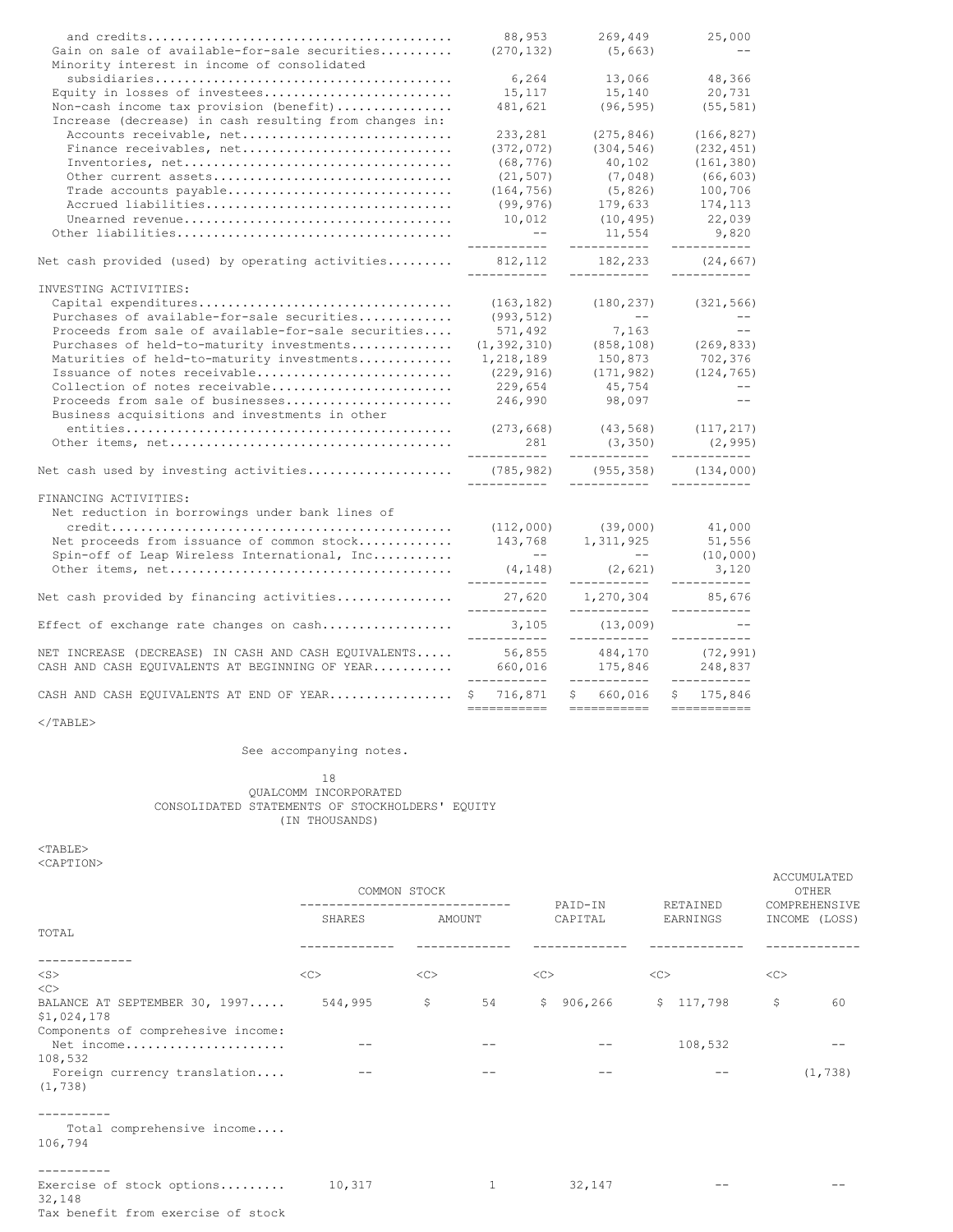| options<br>17,125                                                                                    |         |                     | 17,125                  |            |            |
|------------------------------------------------------------------------------------------------------|---------|---------------------|-------------------------|------------|------------|
| Issuance for Employee Stock<br>Purchase and Executive                                                |         |                     |                         |            |            |
| Retirement Plans<br>19,408<br>Issuance of common stock upon                                          | 3,774   | $- -$               | 19,408                  | $- -$      |            |
| exercise of warrant (Note 9)<br>$- -$                                                                | 5,640   | $\mathbf{1}$        | (1)                     |            |            |
| Spin-off of Leap Wireless<br>International, Inc. (Note 2)<br>(242, 057)                              | ------- | $- -$<br>---------- | (15, 727)<br>---------- | (226, 330) |            |
| ----------<br>BALANCE AT SEPTEMBER 30, 1998                                                          | 564,726 | 56                  | 959,218                 |            | (1, 678)   |
| 957,596<br>Components of comprehesive income:<br>Net income                                          | $- -$   | $\qquad \qquad -$   | $\qquad \qquad -$       | 200,879    |            |
| 200,879<br>Foreign currency translation                                                              | $- -$   | $- -$               | $- -$                   | $- -$      | (26, 100)  |
| (26, 100)<br>Change in unrealized gain on<br>securities, net of income                               |         |                     |                         |            |            |
| taxes of $$74,410$<br>110,690                                                                        |         |                     |                         |            | 110,690    |
| ----------<br>Total comprehensive income<br>285,469                                                  |         |                     |                         |            |            |
| ----------<br>Exercise of stock options<br>205,228                                                   | 48,994  | 5                   | 205,223                 |            |            |
| Tax benefit from exercise of stock<br>options<br>290,817                                             |         |                     | 290,817                 |            |            |
| Issuance for Employee Stock<br>Purchase and Executive<br>Retirement Plans                            | 4,994   | $\mathbf{1}$        | 31,570                  | $- -$      |            |
| 31,571<br>Stock based compensation                                                                   |         |                     |                         |            |            |
| expense<br>8,613                                                                                     | $-\,-$  | $- -$               | 8,613                   | $- -$      |            |
| Sale of common stock<br>1,079,315<br>Issuance of common stock upon                                   | 27,600  | 3                   | 1,079,312               |            |            |
| conversion of Trust Convertible<br>Preferred Securities<br>445                                       | 49      |                     | 445                     |            |            |
| Spin-off of Leap Wireless<br>International, Inc. (Note 2)                                            |         |                     | 12,701                  |            |            |
| 12,701                                                                                               |         |                     |                         |            |            |
| ----------<br>BALANCE AT SEPTEMBER 30, 1999<br>2,871,755                                             | 646,363 | 65                  | 2,587,899               | 200,879    | 82,912     |
| Components of comprehesive income:<br>Net income                                                     | $- -$   | $- -$               |                         | 670,211    |            |
| 670,211<br>Foreign currency translation<br>2,756                                                     | $- -$   | --                  |                         |            | 2,756      |
| Change in unrealized gain on<br>securities, net of income<br>taxes of $$45,185$                      |         |                     |                         |            | 67,216     |
| 67,216<br>Reclassification adjustment for<br>gains included in net income,<br>net of income taxes of |         |                     |                         |            |            |
| $$108,593 \dots \dots \dots \dots \dots \dots$<br>(161, 539)                                         |         |                     |                         |            | (161, 539) |
| ----------<br>Total comprehensive income<br>578,644                                                  |         |                     |                         |            |            |
| ----------<br>Exercise of stock options and<br>warrants<br>109,827                                   | 22,101  | 2                   | 109,825                 |            |            |
| Tax benefit from exercise of stock<br>options<br>217,846<br>Issuance for Employee Stock              |         |                     | 217,846                 |            |            |
| Purchase and Executive<br>Retirement Plans                                                           | 749     | --                  | 31,186                  |            |            |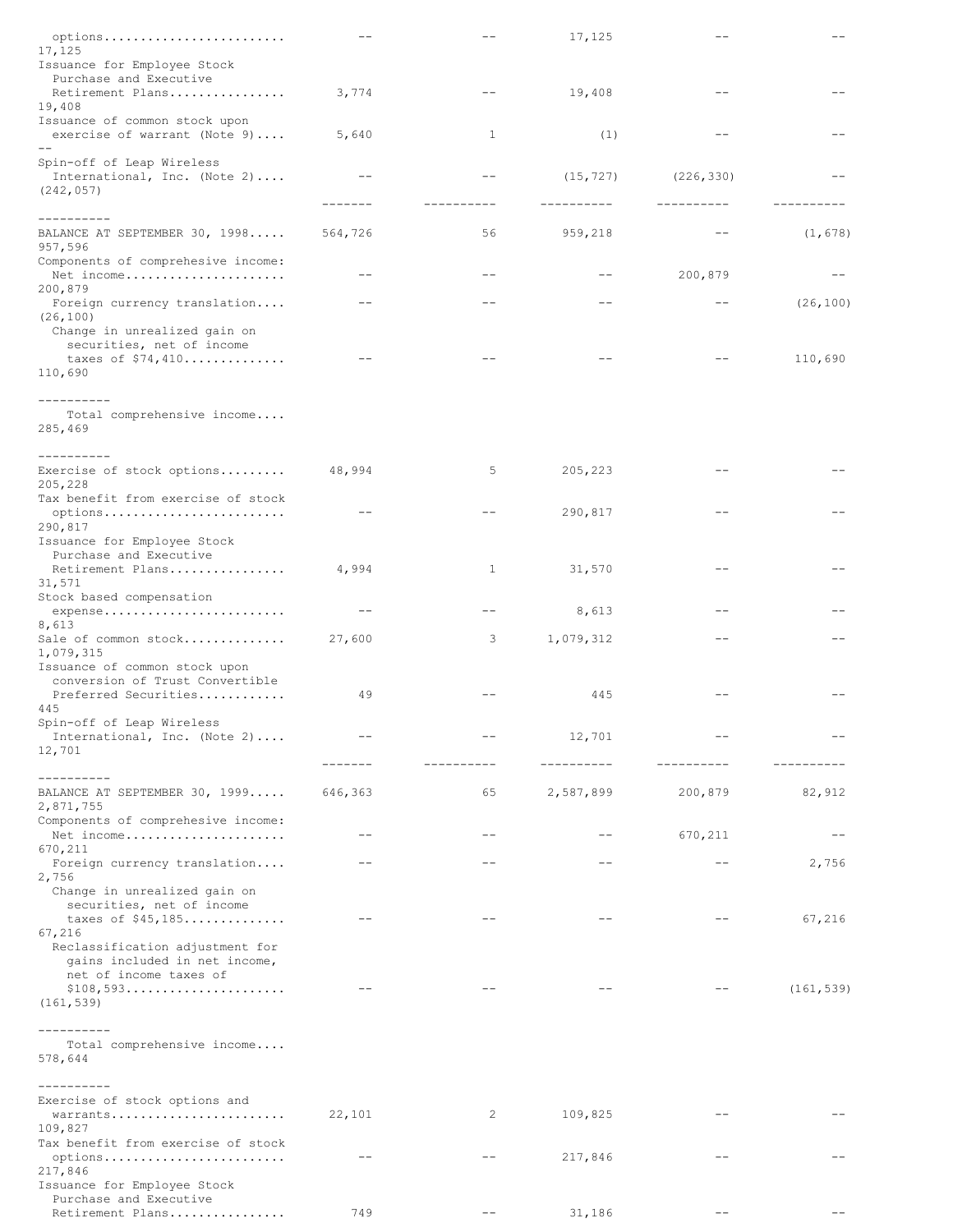| 31,186                                                           |         |    |    |             |           |   |          |
|------------------------------------------------------------------|---------|----|----|-------------|-----------|---|----------|
| Stock based compensation                                         |         |    |    |             |           |   |          |
| expense                                                          |         |    | -- | 25,400      |           |   |          |
| 25,400                                                           |         |    |    |             |           |   |          |
| Shares issued for business                                       |         |    |    |             |           |   |          |
| acquisitions                                                     | 5,815   |    |    | 1,036,940   |           |   |          |
| 1,036,941                                                        |         |    |    |             |           |   |          |
| Issuance of common stock upon<br>conversion of Trust Convertible |         |    |    |             |           |   |          |
| Preferred Securities                                             | 72,623  |    |    | 644,722     |           |   |          |
| 644.729                                                          |         |    |    |             |           |   |          |
|                                                                  |         |    |    |             |           |   |          |
|                                                                  |         |    |    |             |           |   |          |
| BALANCE AT SEPTEMBER 30, 2000                                    | 747,651 | -S | 75 | \$4,653,818 | \$871.090 | S | (8, 655) |
| \$5,516,328                                                      |         |    |    |             |           |   |          |
|                                                                  |         |    |    |             |           |   |          |

========== </TABLE>

#### See accompanying notes.

19

# QUALCOMM INCORPORATED

#### NOTES TO CONSOLIDATED FINANCIAL STATEMENTS

### NOTE 1. THE COMPANY AND ITS SIGNIFICANT ACCOUNTING POLICIES

#### THE COMPANY

QUALCOMM Incorporated (the Company or QUALCOMM), a Delaware corporation, designs, develops, manufactures, and markets digital wireless communications products and services based on its Code Division Multiple Access (CDMA) technology. The Company licenses and receives royalty payments on its CDMA technology from major domestic and international telecommunications suppliers. In addition, the Company designs, manufactures and distributes products and provides services for its OmniTRACS system. The Company has contracts with Globalstar L.P. (Globalstar), a partnership formed to develop, own, and operate a worldwide, low-Earth-orbit satellite-based telecommunications system (the Globalstar System), to design, develop and manufacture consumer and ground communications equipment.

#### PRINCIPLES OF CONSOLIDATION

The Company's consolidated financial statements include the assets, liabilities and results of operations of majority-owned subsidiaries and other subsidiaries controlled by the Company. The ownership of the other interest holders of consolidated subsidiaries is reflected as minority interest. All significant intercompany accounts and transactions have been eliminated.

# FINANCIAL STATEMENT PREPARATION

The preparation of financial statements in conformity with accounting principles generally accepted in the United States requires management to make estimates and assumptions that affect the reported amounts and the disclosure of contingent amounts in the Company's financial statements and the accompanying notes. Actual results could differ from those estimates. Certain prior year amounts have been reclassified to conform with the current year presentation.

# FISCAL YEAR

The Company operates and reports using a fiscal year ending on the last Sunday in September. For presentation purposes, the Company has indicated its fiscal year as ending on September 30.

### REVENUES

Revenues from hardware product sales are recorded upon shipment, or when risk of loss passes to the customer, if later. Revenue from services are recorded when earned. Revenue from long-term contracts, including technology development agreements, is recognized using the percentage-of-completion method, based on costs incurred to date compared with total estimated costs. Billings on uncompleted contracts in excess of incurred cost and accrued profits are classified as unearned revenue. Estimated contract losses are recognized when determined.

License fees are recognized when delivery requirements have been met and collection is probable. Royalty revenue is recorded as earned in accordance with the specific terms of each license agreement when reasonable estimates of such amounts can be made. Beginning with the second quarter of fiscal 1998, the Company began to accrue its estimate of certain royalty revenues earned that previously could not be reasonably estimated prior to being reported by its licensees.

The Company recognizes software license revenue when all of the following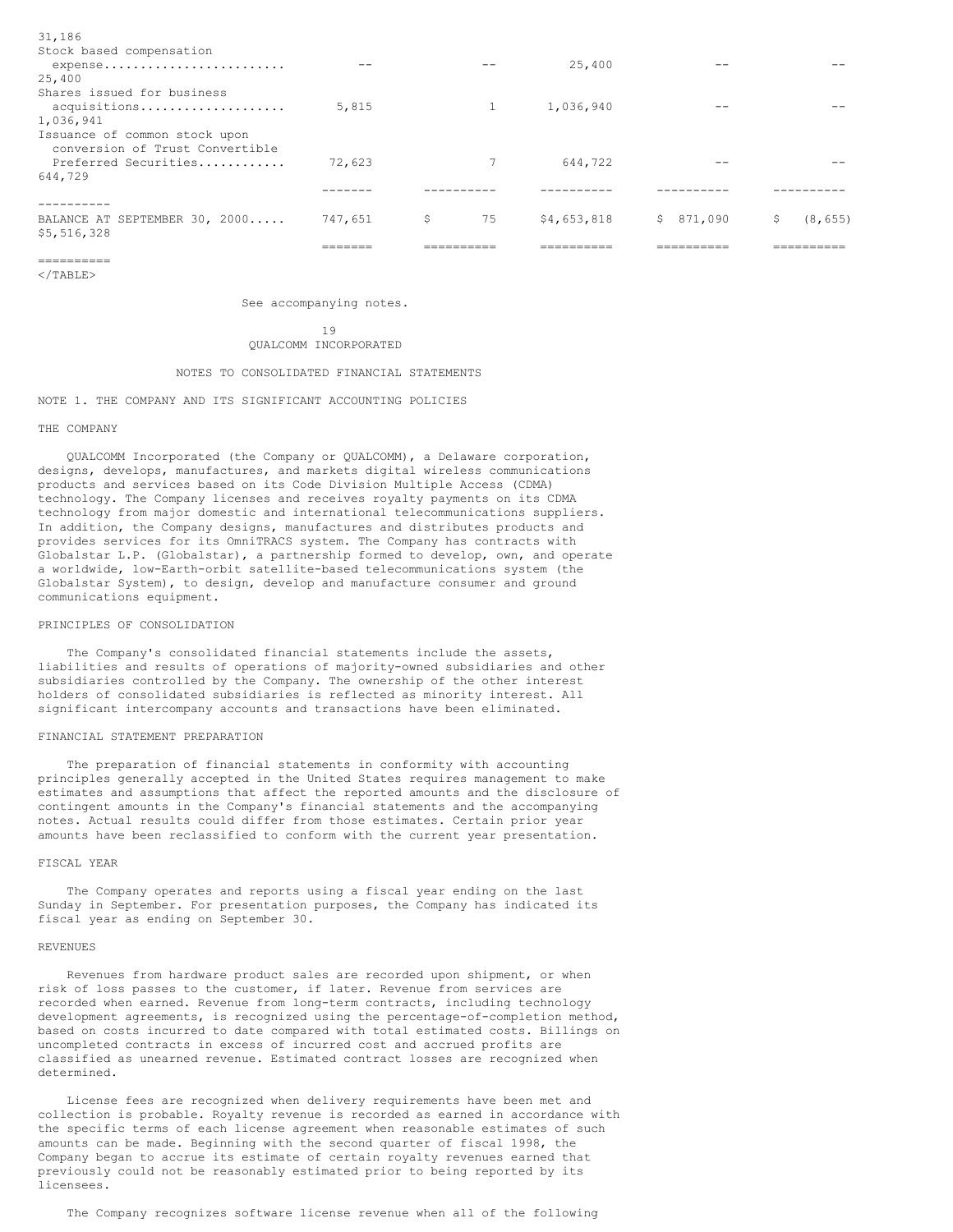criteria are met: execution of a written agreement; delivery of software; the license fee is fixed and determinable;

> $20$ QUALCOMM INCORPORATED

#### NOTES TO CONSOLIDATED FINANCIAL STATEMENTS (CONTINUED)

NOTE 1. THE COMPANY AND ITS SIGNIFICANT ACCOUNTING POLICIES (CONTINUED) collectibility of the proceeds is assessed as being probable; and vendor-specific objective evidence exists to allocate the total fee to elements of multiple-element arrangements. Vendor-specific objective evidence is based on the price charged when an element is sold separately, or if not yet sold separately, the price established by authorized management or a substantive renewal rate for post-contract customer support. Unearned revenue consists primarily of fees related to software licenses under which the Company has not met delivery requirements or fulfilled other contractual obligations.

# CONCENTRATIONS

A significant portion of the Company's revenues are concentrated with a limited number of customers as the worldwide market for wireless telephone systems and products is dominated by a small number of large corporations and government agencies. The Company also derives significant revenues from the North American trucking industry, particularly providers of long-haul transportation of goods and equipment.

Revenues from international customers, consisting of export sales and license and royalty fees, were approximately 47%, 38% and 34% of total revenues in fiscal 2000, 1999 and 1998, respectively. During fiscal 2000, 1999 and 1998, sales to one South Korean customer by the QCT and QTL segments (Note 16) comprised 11%, 9% and 11% of consolidated revenues, respectively. During fiscal 2000, 1999 and 1998, revenues from Globalstar (Note 12) accounted for 7%, 11% and 11% of revenues, respectively.

# CASH EQUIVALENTS

The Company considers all highly liquid investments with original maturities of three months or less to be cash equivalents. Cash equivalents are comprised of money market funds, certificates of deposit, commercial paper, loan participations, medium-term notes, U.S. treasuries and government agencies' securities. The carrying amounts approximate fair value due to the short maturities of these instruments.

The Company's policy is to place its cash, cash equivalents and investments with high quality financial institutions, government agencies and corporate entities to limit the amount of credit exposure.

## MARKETABLE SECURITIES

Management determines the appropriate classification of marketable securities at the time of purchase and reevaluates such designation as of each balance sheet date. Held-to-maturity securities are carried at amortized cost, which approximates fair value. Available-for-sale securities are stated at fair value as determined by the most recently traded price of each security at the balance sheet date. The net unrealized gains or losses on available-for-sale securities are reported as a component of comprehensive income, net of tax. The specific identification method is used to compute the realized gains and losses on debt and equity securities.

#### WARRANTS

The Company holds warrants to purchase equity interests in certain other companies related to its strategic investment and financing activities. Warrants are not held for trading purposes. Warrants to purchase equity interests in publicly traded companies that will be accounted for as available-for-sale securities are stated at fair value. All other warrants are carried at cost.

# 21 QUALCOMM INCORPORATED

#### NOTES TO CONSOLIDATED FINANCIAL STATEMENTS (CONTINUED)

NOTE 1. THE COMPANY AND ITS SIGNIFICANT ACCOUNTING POLICIES (CONTINUED) INVENTORIES

Inventories are valued at the lower of cost or market using the first-in, first-out method.

### PROPERTY, PLANT AND EQUIPMENT

Property, plant and equipment are recorded at cost and depreciated or amortized using the straight-line method over their estimated useful lives. Direct external and internal computer software development costs subsequent to the preliminary stage of development are capitalized. Buildings and building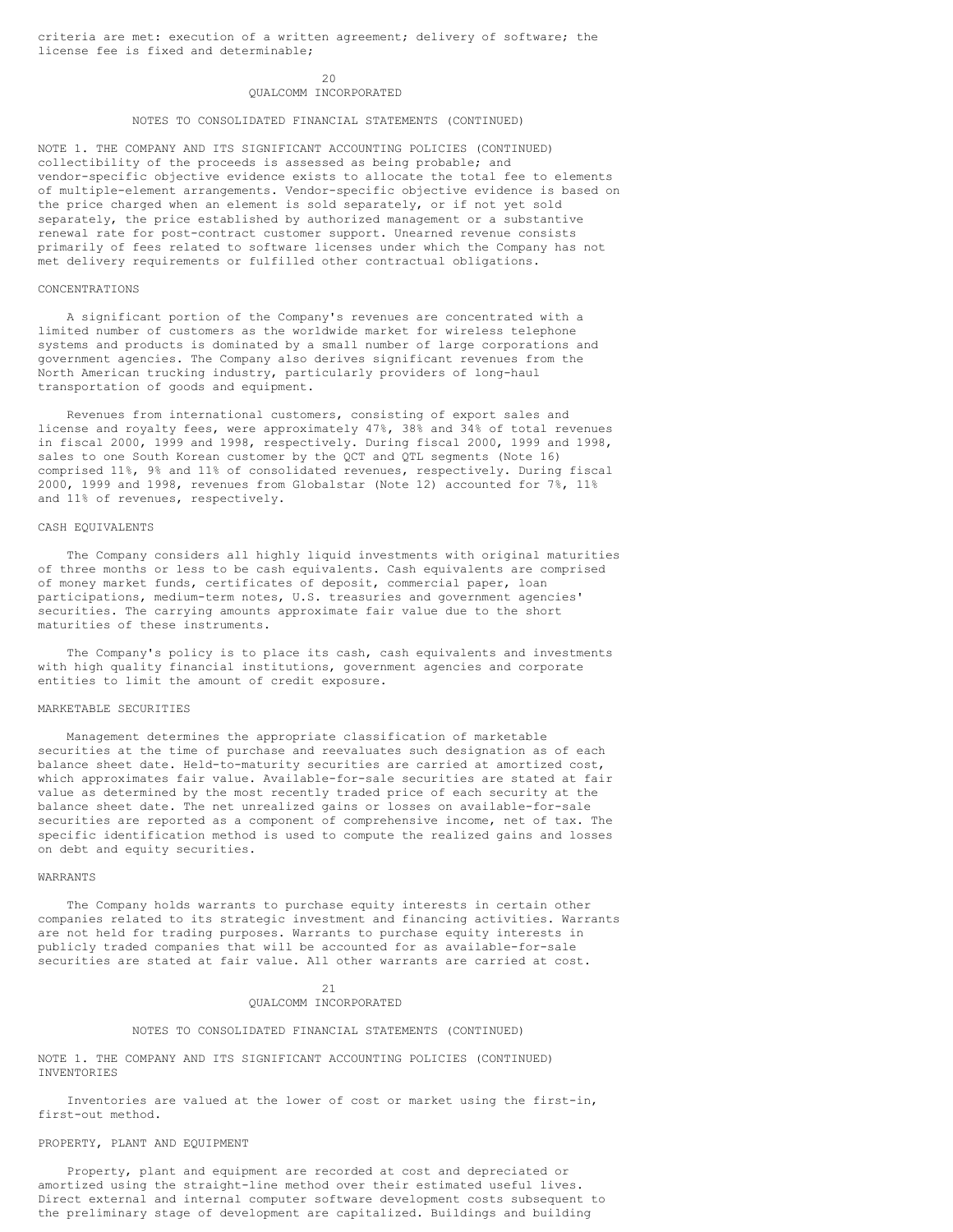improvements are depreciated over thirty years and fifteen years, respectively. Leasehold improvements are amortized over the shorter of their estimated useful lives or the remaining term of the related lease. Other property, plant and equipment have useful lives ranging from two to five years. Maintenance, repairs, and minor renewals and betterments are charged to expense.

## INVESTMENTS IN OTHER ENTITIES

Investments in corporate entities with less than a 20% voting interest are generally accounted for under the cost method. The Company uses the equity method to account for investments in corporate entities in which it has a voting interest of 20% to 50%, or in which it otherwise has the ability to exercise significant influence, and for 50% or less ownership interests in partnerships and limited liability corporations. Under the equity method, the investment is originally recorded at cost and adjusted to recognize the Company's share of net earnings or losses of the investee, limited to the extent of the Company's investment in, advances to and financial guarantees that create additional basis in the investee.

### GOODWILL AND OTHER INTANGIBLE ASSETS

Goodwill represents the excess of purchase price and related costs over the value assigned to the net tangible and identifiable intangible assets of businesses acquired. Goodwill is amortized on a straight-line basis over its useful life, ranging from three to four years. Other intangible assets are amortized on a straight-line basis over their useful lives, ranging from three to twenty years.

# LONG-LIVED AND INTANGIBLE ASSETS

The Company assesses potential impairments to its long-lived assets and intangible assets when there is evidence that events or changes in circumstances indicate that the carrying amount of an asset may not be recovered. An impairment loss is recognized when the undiscounted cash flows expected to be generated by an asset (or group of assets) is less than its carrying amount. Any required impairment loss would be measured as the amount by which the asset's carrying value exceeds its fair value, and would be recorded as a reduction in the carrying value of the related asset and a charge to results of operations.

#### WARRANTY

Estimated future warranty obligations related to certain products are provided by charges to operations in the period in which the related revenue is recognized.

# 22 QUALCOMM INCORPORATED

#### NOTES TO CONSOLIDATED FINANCIAL STATEMENTS (CONTINUED)

NOTE 1. THE COMPANY AND ITS SIGNIFICANT ACCOUNTING POLICIES (CONTINUED) STOCK-BASED COMPENSATION

The Company measures compensation expense for its stock-based employee compensation using the intrinsic value method and provides pro forma disclosures of net income and net earnings per common share as if the fair value method had been applied in measuring compensation expense.

Equity instruments issued to non-employees for goods or services are accounted for at fair value and are marked to market until service is complete or a performance commitment date is reached.

# FOREIGN CURRENCY

Foreign subsidiaries operating in a local currency environment use the local currency as the functional currency. Assets and liabilities are translated to U.S. dollars at year-end exchange rates; revenues, expenses, gains and losses are translated at rates of exchange that approximate the rates in effect at the transaction date. Resulting remeasurement gains or losses are recognized as a component of other comprehensive income. During fiscal 1999, a significant devaluation of the Brazilian real resulted in a \$25 million translation loss that was recorded as a component of other comprehensive income. The functional currency of the Company's foreign investees that do not use local currencies is the U.S. dollar. Where the U.S. dollar is the functional currency, the monetary assets and liabilities are translated into U.S. dollars at the exchange rate in effect at the balance sheet date. Revenues, expenses, gains and losses associated with the monetary assets and liabilities are translated at the rates of exchange that approximate the rates in effect at the transaction date. Non-monetary assets and liabilities and related elements of expense, gains and losses are translated at historical rates. Resulting remeasurement gains or losses of these foreign investees are recognized in the statement of income.

The Company enters into foreign currency forward contracts to hedge certain foreign currency transactions and probable anticipated foreign currency transactions. Gains and losses arising from foreign currency forward contracts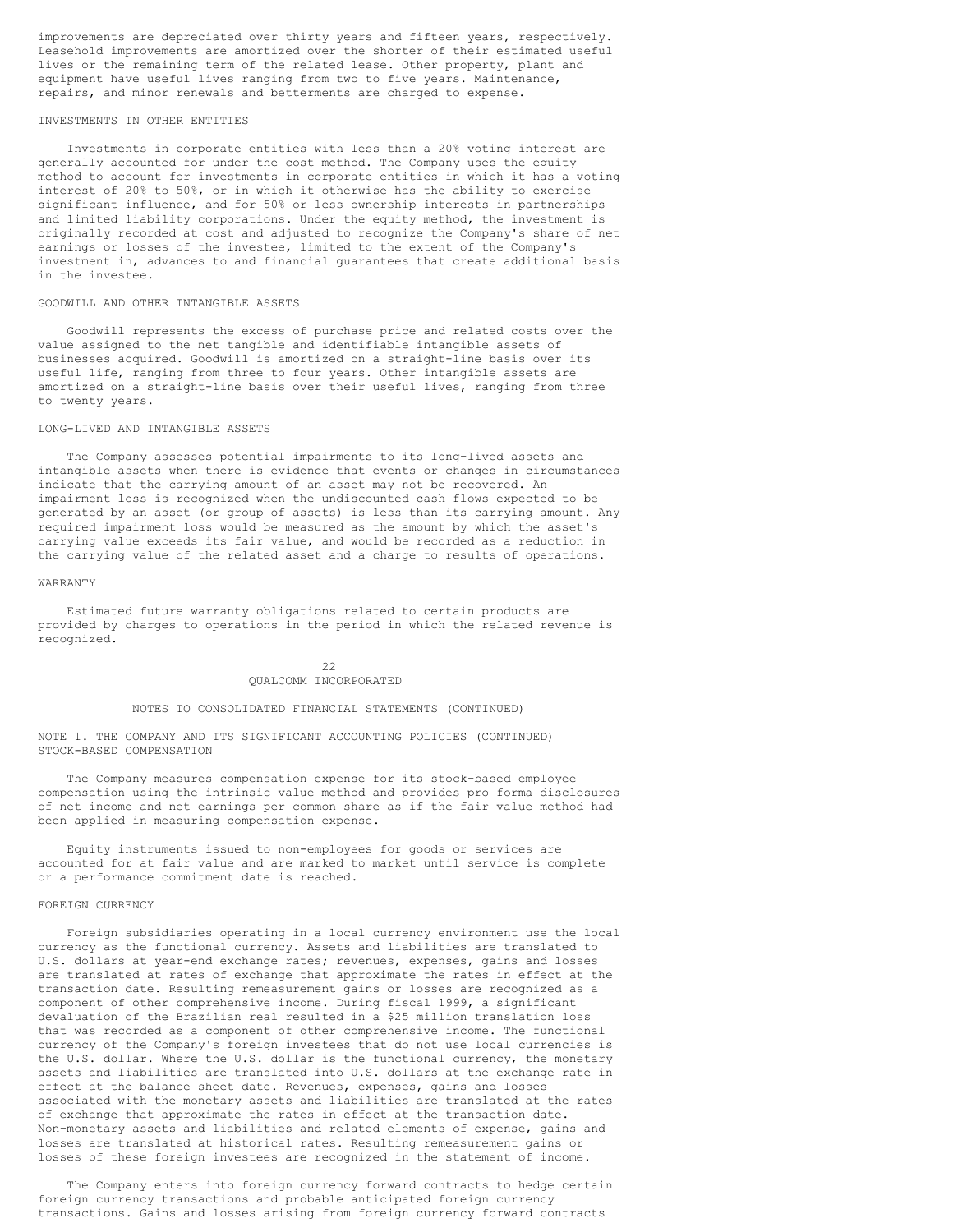offset gains and losses resulting from the underlying hedged transaction. The Company had no foreign currency forward contracts outstanding as of September 30, 2000 or 1999. During fiscal 2000 and 1998, net foreign currency transaction gains and (losses) included in the Company's statements of income totaled approximately \$(1) million and \$6 million, respectively. During fiscal 1999, net foreign currency transaction gains were not material.

# INCOME TAXES

Current income tax expense is the amount of income taxes expected to be payable for the current year, prior to the recognition of benefits from stock option deductions. The asset and liability approach is used to recognize deferred tax assets and liabilities for the expected future tax consequences of temporary differences between the carrying amounts and the tax bases of assets and liabilities. Valuation allowances are established when necessary to reduce deferred tax assets to the amount expected to more likely than not be realized in future tax returns. Tax law and rate changes are reflected in income in the period such changes are enacted.

## 23 QUALCOMM INCORPORATED

#### NOTES TO CONSOLIDATED FINANCIAL STATEMENTS (CONTINUED)

NOTE 1. THE COMPANY AND ITS SIGNIFICANT ACCOUNTING POLICIES (CONTINUED) COMPREHENSIVE INCOME

Components of accumulated other comprehensive income (loss) consist of the following (in thousands):

#### $<$ TABLE> <CAPTION>

|                                                                                | SEPTEMBER 30,       |                                       |                     |  |
|--------------------------------------------------------------------------------|---------------------|---------------------------------------|---------------------|--|
|                                                                                | 2000                | 1999                                  | 1998                |  |
| $<$ S><br>Foreign currency translation $$(25, 022)$ $$(27, 778)$ \$ $(1, 678)$ | $\langle C \rangle$ | $\langle C \rangle$                   | $\langle C \rangle$ |  |
| Unrealized gain on securities, net of income                                   |                     | 16,367 110,690                        |                     |  |
|                                                                                |                     | \$ (8, 655) \$ \$ 82, 912 \$ (1, 678) |                     |  |

# $\langle$ /TABLE>

## STOCK SPLIT

On April 14, 1999, the Company's Board of Directors declared a two-for-one stock split of the Company's common stock in the form of a stock dividend. The stock dividend was distributed on May 10, 1999 to stockholders of record on April 21, 1999. On November 2, 1999, the Company's Board of Directors declared a four-for-one stock split of the Company's common stock and an increase in the number of authorized shares of common stock to three billion shares. The stock was distributed on December 30, 1999 to stockholders of record on December 20, 1999. All references to per share amounts have been restated to reflect these stock splits.

# NET EARNINGS PER COMMON SHARE

Basic earnings per common share are calculated by dividing net income by the weighted average number of common shares outstanding during the reporting period. Diluted earnings per common share (diluted EPS) reflect the potential dilutive effect, calculated using the treasury stock method, of additional common shares that are issuable upon exercise of outstanding stock options and warrants and the potential dilutive effect for the period prior to conversion of shares issuable upon conversion of Trust Convertible Preferred Securities, determined on an if-converted basis, as follows (in thousands):

#### $<$ TABLE> <CAPTION>

|                                        | YEAR ENDED SEPTEMBER 30, |               |                     |  |
|----------------------------------------|--------------------------|---------------|---------------------|--|
|                                        | 2000                     | 1999          | 1998                |  |
| $\langle$ S>                           | $\langle C \rangle$      | < <sub></sub> | $\langle C \rangle$ |  |
|                                        |                          | 64,802 55,175 | 32,996<br>5,078     |  |
| Trust Convertible Preferred Securities | 18.114                   |               |                     |  |
|                                        |                          |               |                     |  |
|                                        | 82,916                   | 55,175        | 38,074              |  |
|                                        |                          |               |                     |  |

# $\langle$ /TABLE>

Options outstanding during the years ended September 30, 2000, 1999 and 1998 to purchase approximately 2,625,000, 13,494,000, and 28,643,000 shares of common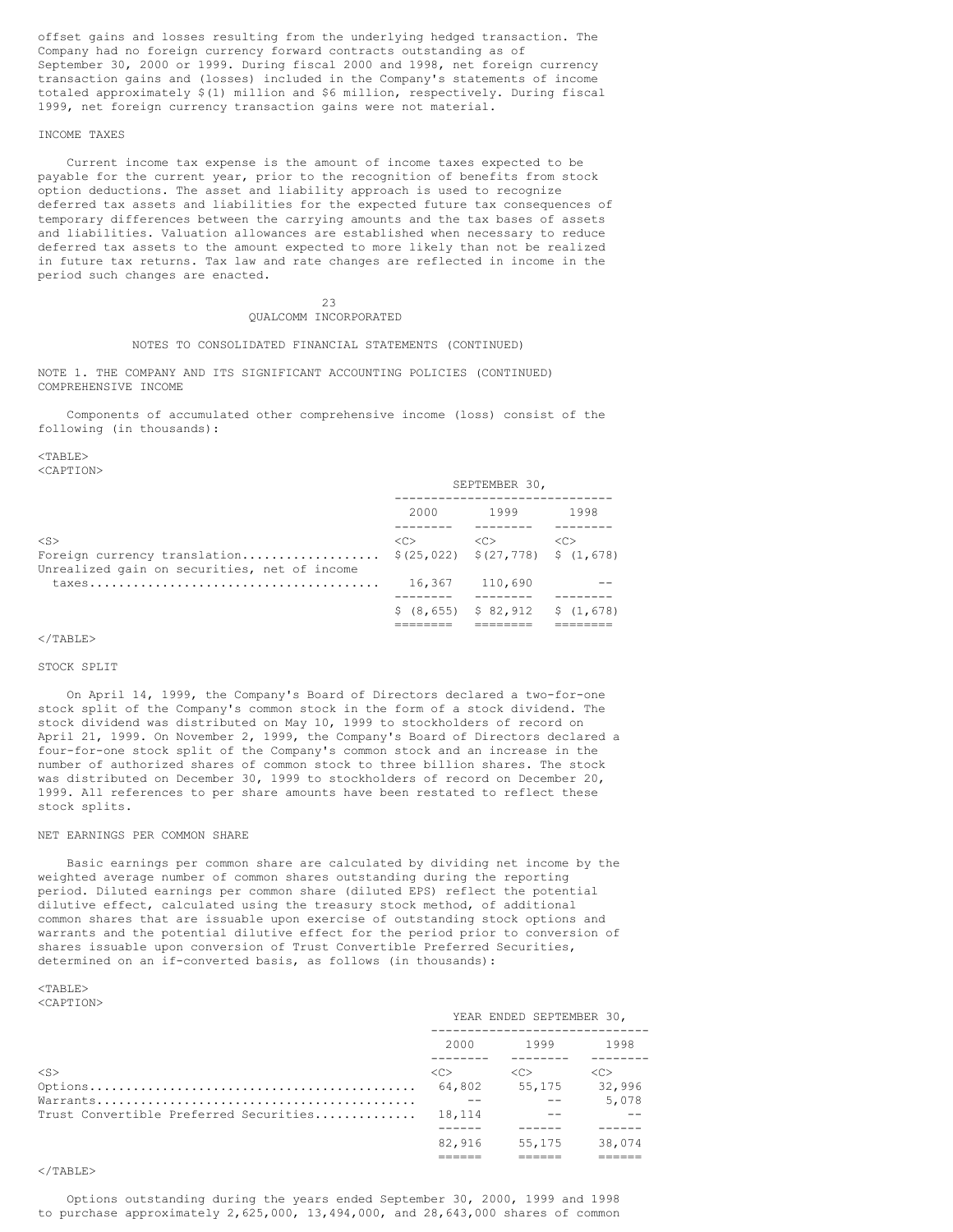stock, respectively, were not included in the computation of diluted EPS because the options' exercise prices were greater than the average market prices of the common stock during the period and, therefore, the effect would be anti-dilutive. Net income in the computation of diluted EPS for fiscal 2000 is increased by \$7 million, representing the assumed savings of distributions, net of taxes, on the Trust Convertible Preferred Securities. The additional common shares assuming the conversion of the Trust Convertible Preferred

# 24 QUALCOMM INCORPORATED

#### NOTES TO CONSOLIDATED FINANCIAL STATEMENTS (CONTINUED)

NOTE 1. THE COMPANY AND ITS SIGNIFICANT ACCOUNTING POLICIES (CONTINUED) Securities (Note 8) are not included for purposes of computing diluted EPS for fiscal 1999 and 1998 because the effect would have been anti-dilutive.

# FUTURE ACCOUNTING REQUIREMENTS

In June 1998, the Financial Accounting Standards Board (FASB) issued Statement of Financial Accounting Standards No. 133 (FAS 133), "Accounting for Derivative Instruments and Hedging Activities." In May 1999, the FASB delayed the effective date of FAS 133 by one year. The Company will be required to adopt FAS 133 for fiscal year 2001. This statement establishes a new model for accounting for derivatives and hedging activities. Under FAS 133, certain derivatives must be recognized as assets and liabilities and measured at fair value. The Company is not currently engaged in hedging activities. The Company will record certain derivative assets and liabilities at fair value as a result of the adoption of this standard. Upon adoption, the Company expects to record a gain on derivative instruments of approximately \$217 million as a cumulative effect of a change in accounting principle. Future gains and losses on these instruments will be recorded in the income statement.

In December 1999, the Securities and Exchange Commission (SEC) issued Staff Accounting Bulletin No. 101 (SAB 101), "Revenue Recognition in Financial Statements." In June 2000, the SEC staff amended SAB 101 to provide registrants with additional time to implement SAB 101. The Company will be required to adopt SAB 101 by the fourth quarter of fiscal 2001. The Company does not expect the adoption of SAB 101 to have a material effect on its consolidated financial position or results of operation.

#### NOTE 2. SPIN-OFF OF LEAP WIRELESS INTERNATIONAL, INC.

On September 23, 1998, the Company completed the spin-off and distribution (the Distribution or Leap Wireless Spin-off) to its stockholders of shares of Leap Wireless International, Inc., a Delaware corporation (Leap Wireless). In connection with the Distribution, the Company transferred to Leap Wireless its joint venture and equity interests in certain domestic and international emerging terrestrial-based wireless telecommunications operating companies and recorded a \$17 million liability in connection with its agreement to transfer its ownership interest in Telesystems of Ukraine (TOU), a wireless telecommunications company in Ukraine, and its working capital loan receivable from TOU (TOU assets) to Leap Wireless if certain events occurred within 18 months of the Leap Wireless Spin-off. During the first six months of fiscal 1999, the Company provided an additional \$2 million working capital loan to TOU and recorded 100% of the losses of TOU, net of eliminations, because the other investors' equity interests were depleted. In March 1999, the Company reassessed the recoverability of TOU assets in light of certain developments affecting the TOU business and the disposition of other assets related to the terrestrial CDMA wireless infrastructure business (Note 13). As a result, the Company recorded a \$15 million non-operating charge to write off the TOU assets, as well as a \$12 million charge to operations to write off other assets related to the TOU contract, and the adjusted liability to transfer TOU to Leap Wireless of \$15 million was reversed against equity as an adjustment to the Distribution. As of September 30, 1999, all TOU assets were written off.

In connection with the Distribution, Leap Wireless issued to QUALCOMM a warrant to purchase 5,500,000 shares of Leap Wireless common stock at \$6.10625 per share. The Company recorded the warrant at its predecessor basis of \$24 million net of the related deferred tax liability. In March 1999, the Company agreed to reduce the number of shares under warrant to 4,500,000 in exchange for \$3 million in consideration from Leap Wireless, resulting in a pre-tax loss of \$3 million. The Company agreed to the

# 25 QUALCOMM INCORPORATED

### NOTES TO CONSOLIDATED FINANCIAL STATEMENTS (CONTINUED)

NOTE 2. SPIN-OFF OF LEAP WIRELESS INTERNATIONAL, INC. (CONTINUED) cancellation to enable Leap Wireless to meet Federal Communications Commission regulatory requirements. The estimated fair values of the warrant at September 30, 2000 and 1999 are \$250 million and \$90 million, respectively, as calculated using the Black-Scholes option-pricing model.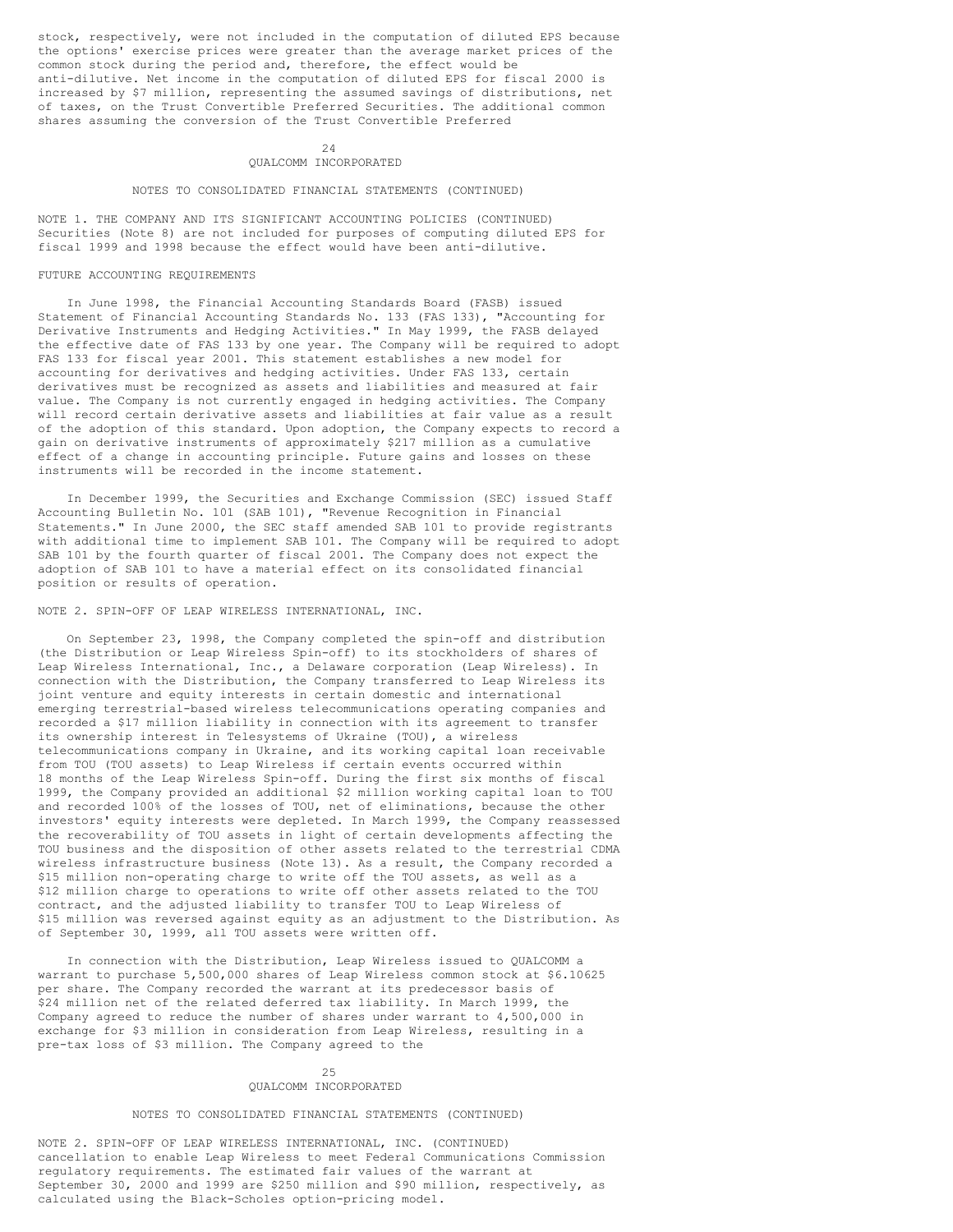### NOTE 3. ACQUISITIONS

#### SNAPTRACK, INC.

In March 2000, the Company completed the acquisition of all of the outstanding capital stock of SnapTrack, Inc. (SnapTrack), a developer of wireless position location technology, in a transaction accounted for as a purchase. The purchase price was approximately \$1 billion, representing the value of QUALCOMM shares issued to effect the purchase, the value of vested and unvested options and warrants exchanged at the closing date and estimated transaction costs of \$2 million. The preliminary allocation of purchase price, based on the estimated fair values of the acquired assets and assumed liabilities, reflects acquired goodwill of \$948 million, purchased in-process technology of \$60 million and other intangible assets of \$34 million. Tangible assets acquired and liabilities assumed were not material to the Company's financial statements. The Company expects to finalize the purchase price allocation within one year and does not anticipate material adjustments to the preliminary purchase price allocation. Amounts allocated to goodwill and other intangible assets are amortized on a straight-line basis over their estimated useful lives of four years. The acquisition has been treated as a non-cash transaction in the statement of cash flows.

Purchased in-process technology was expensed upon acquisition because technological feasibility had not been established and no future alternative uses existed. The fair values for each of the in-process technologies were determined by estimating the resulting net cash flows from such products after their completion and commercialization, discounting the net cash flows to present value, and applying the percentage completion of the projects thereto. The fair value of in-process technology was determined to be \$60 million, including Multimedia ASIC (\$27 million), Server Release 2.0 (\$23 million), DSP Release 2.0 (\$8 million) and the pager product (\$2 million). Net cash flow projections were made based on an assessment of customer needs and the expected pricing and cost structure. If these projects are not developed, future revenue and profitability of QUALCOMM may be adversely affected. Additionally, the value of other intangible assets acquired may become impaired.

The consolidated financial statements include the operating results of SnapTrack from the date of acquisition. Unaudited pro forma operating results for the Company, assuming the acquisition of SnapTrack had been made at the beginning of the years ended September 30, are as follows (in thousands, except per share data):

<TABLE> <CAPTION>

|                                                                                  |             |                     | 2000 1999 |  |
|----------------------------------------------------------------------------------|-------------|---------------------|-----------|--|
|                                                                                  |             |                     |           |  |
|                                                                                  | (UNAUDITED) |                     |           |  |
| $<$ S $>$                                                                        |             | $\langle C \rangle$ | < <c></c> |  |
|                                                                                  |             |                     |           |  |
|                                                                                  |             |                     |           |  |
| Basic earnings (loss) per common share $\frac{1}{2}$ 0.86 $\frac{2}{3}$ (0.08)   |             |                     |           |  |
| Diluted earnings (loss) per common share $\frac{1}{2}$ 0.78 $\frac{1}{2}$ (0.08) |             |                     |           |  |
|                                                                                  |             |                     |           |  |

 $<$ /TABLE>

# 26 QUALCOMM INCORPORATED

# NOTES TO CONSOLIDATED FINANCIAL STATEMENTS (CONTINUED)

#### NOTE 3. ACQUISITIONS (CONTINUED)

These pro forma results have been prepared for comparative purposes only and may not be indicative of the results of operations which actually would have occurred had the combination been in effect at the beginning of the respective periods or of future results of operations of the consolidated entities.

#### TECHNOLOGY DEVELOPMENT GROUP OF TELLIT COMMUNICATIONS LTD.

In February 2000, the Company purchased the Technology Development Group of Tellit Communications Limited (Tellit), a U.K.-based company. The initial purchase price of \$12 million was paid in cash. An additional \$9 million in consideration is payable in cash through March 31, 2001 if certain performance and other milestones are reached. The preliminary allocation of purchase price, based on the estimated fair values of acquired assets and liabilities assumed, reflects acquired goodwill of \$11 million and assembled workforce of \$1 million. The Company expects to finalize the purchase price allocation within one year and does not anticipate material adjustments to the preliminary purchase price allocation. Any adjustments to the purchase price related to contingent consideration are expected to increase goodwill. Amounts allocated to goodwill and assembled workforce are amortized on a straight-line basis over their estimated useful lives of three years. The consolidated financial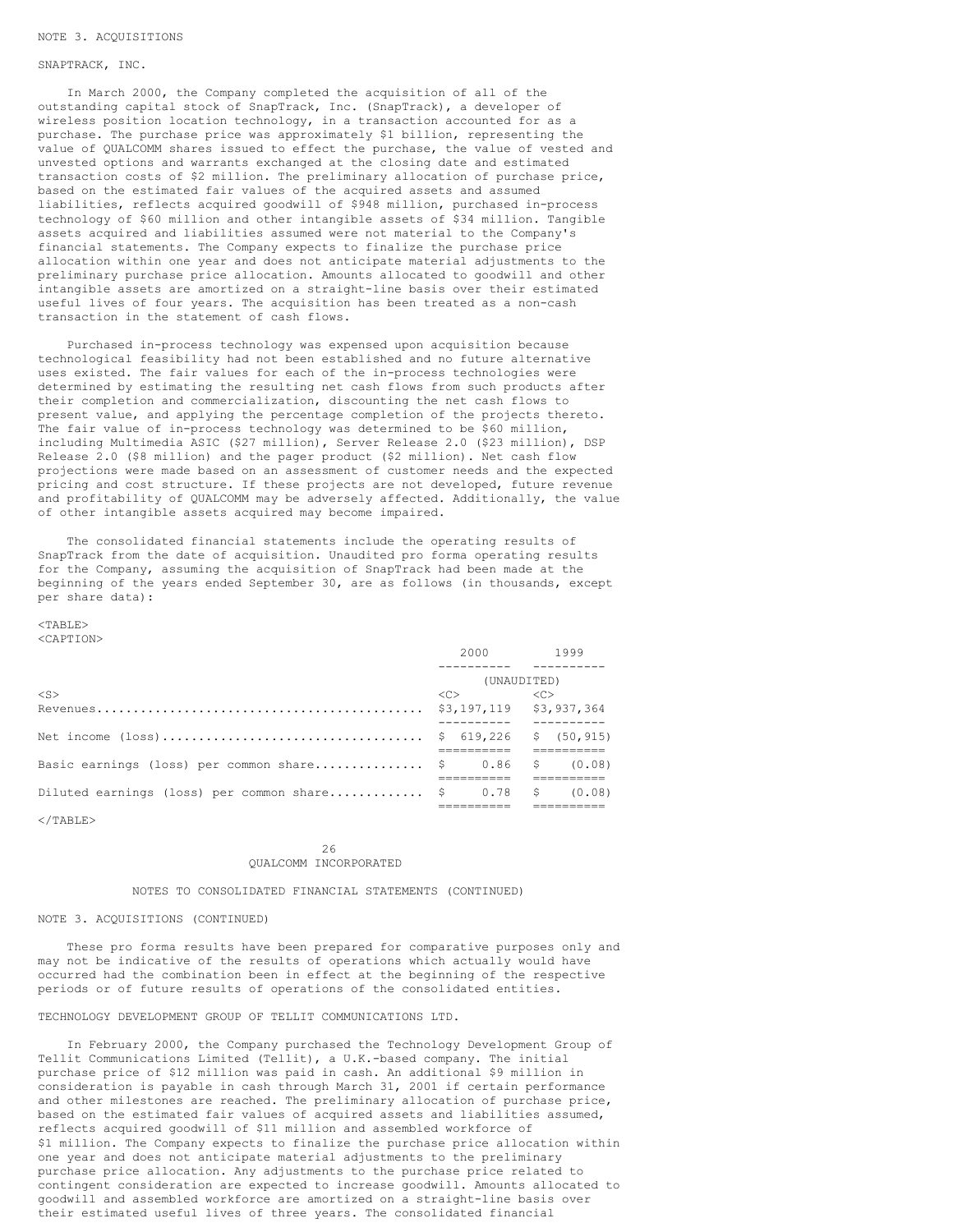statements include the operating results of the Technology Development Group of Tellit from the date of acquisition. Pro forma results of operations have not been presented because the effect of this acquisition is not material.

# NOTE 4. MARKETABLE SECURITIES

Marketable securities are comprised as follows (in thousands):

# <TABLE> <CAPTION>

|                                                         |                           | CURRENT<br>_____________________              | NONCURRENT                                         |                     |
|---------------------------------------------------------|---------------------------|-----------------------------------------------|----------------------------------------------------|---------------------|
|                                                         | ------------------------  |                                               | SEPTEMBER 30, SEPTEMBER 30,<br>___________________ |                     |
|                                                         | ----------                | 2000 1999 1991<br>___________                 | __________                                         | 2000 1999           |
| $<$ S $>$                                               | $\langle C \rangle$       | $\langle$ C>                                  | $\langle C \rangle$                                | $\langle C \rangle$ |
| Held-to-maturity:                                       |                           |                                               |                                                    |                     |
| Certificates of deposit $$ 201,338$<br>Commercial paper |                           | \$193,534<br>289,761 465,953                  | $S \t - - S$                                       | 10,000              |
| U.S. government securities                              | and the second control of |                                               | $-- 10,000$                                        |                     |
| Corporate medium-term notes                             |                           | 194,576 107,662 312,791 57,564<br>----------- | ___________                                        |                     |
|                                                         |                           | 685,675 767,149 322,791                       |                                                    | 67,564              |
| Available-for-sale:                                     |                           |                                               |                                                    |                     |
| Commercial paper                                        | 2,956                     |                                               |                                                    |                     |
| U.S. government securities                              | 110,256                   |                                               |                                                    |                     |
| Corporate medium-term notes                             | 108,748                   |                                               |                                                    |                     |
| Mortgage-backed securities                              | 28,347                    |                                               |                                                    |                     |
| Asset-backed securities                                 | 119,540                   |                                               |                                                    |                     |
| Equity securities                                       |                           | 187,266 425,730                               |                                                    | 2,931               |
|                                                         |                           | 369,847 187,266 425,730                       |                                                    | 2,931               |
|                                                         | \$1,055,522               | \$954.415                                     | \$748.521                                          | 70,495<br>S.        |
|                                                         | ==========                | ==========                                    | -----------                                        | -----------         |

 $<$ /TABLE>

# 27 QUALCOMM INCORPORATED

NOTES TO CONSOLIDATED FINANCIAL STATEMENTS (CONTINUED)

# NOTE 4. MARKETABLE SECURITIES (CONTINUED) As of September 30, 2000, the contractual maturities of debt securities are as follows (in thousands):

<TABLE> <CAPTION>

|                    | YEARS TO MATURITY |                     |               |
|--------------------|-------------------|---------------------|---------------|
|                    |                   |                     |               |
|                    | LESS THAN         | ONE TO              | NO SINGLE     |
|                    | ONE YEAR          | FTVE YEARS          | MATURITY DATE |
|                    |                   |                     |               |
| $<$ S>             | < <sub></sub>     | $\langle C \rangle$ | < <sub></sub> |
| Held-to-Maturity   | \$685,675         | \$322,791           | \$            |
| Available-for-sale | 15,550            | 206,410             | 147,887       |
|                    |                   |                     |               |
|                    | \$701,225         | \$529,201           | \$147,887     |
|                    |                   |                     |               |

</TABLE>

Securities with no single maturity date include mortgage-backed securities and asset-backed securities.

Available-for-sale securities are comprised as follows at September 30 (in thousands):

#### <TABLE> <CAPTION>

 $<$ /TABLE>

|                                      | COST                 | UNREALIZED<br>GATN | <b>UNREALIZED</b><br><b>TOSS</b> | FAIR VALUE           |
|--------------------------------------|----------------------|--------------------|----------------------------------|----------------------|
| $<$ S $>$<br>2000                    | < <sub></sub>        | < <sub></sub>      | < <sub></sub>                    | < <sub></sub>        |
| Equity securities<br>Debt securities | \$400,114<br>368,095 | \$180,787<br>2,446 | \$(155, 171)<br>(694)            | \$425,730<br>369,847 |
| $Total$                              | \$768, 209           | \$183,233          | \$(155, 865)                     | \$795,577            |
| 1999<br>Equity securities \$         | 5,097                | \$185,100          | \$                               | \$190,197            |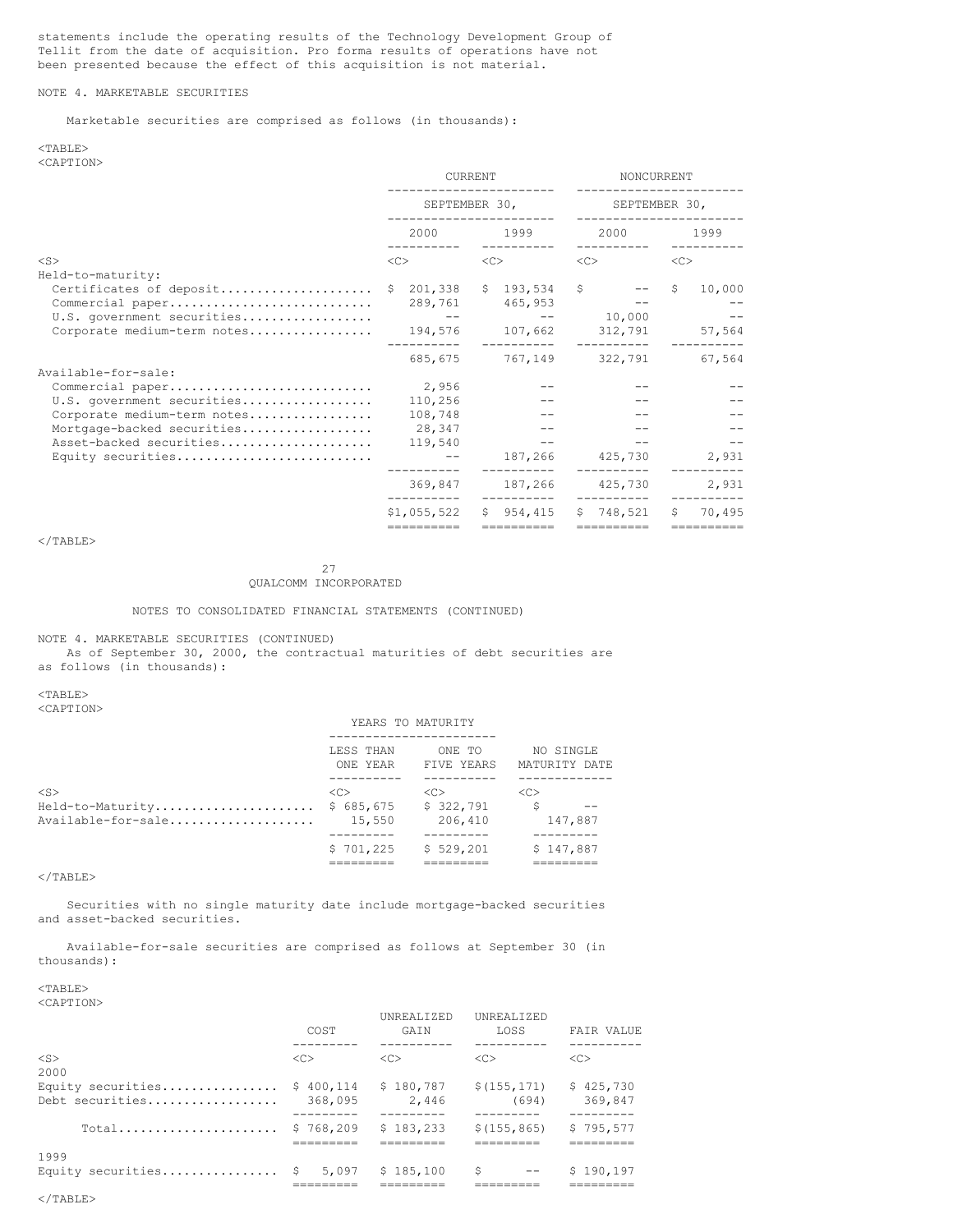The fair values of held-to-maturity debt securities at September 30, 2000 and 1999 approximate cost.

In April 2000, the Company purchased approximately 11,500,000 shares of the common stock of NetZero, Inc. (NetZero), representing a 9.9% interest, for \$144 million in cash. NetZero is a publicly traded company that provides Internet access and services to consumers and on-line direct marketing services to advertisers. The fair value of the NetZero investment is \$35 million at September 30, 2000.

In February 2000, the Company purchased 308,000 units of Leap Wireless' senior discount notes with warrants for \$150 million. The notes mature in April 2010 and bear interest at 14.5%. The warrants are detachable and entitle each holder to purchase 2.503 common shares per each senior discount note unit held. The exercise price is \$96.80 per common share. Leap Wireless used \$227 million of the proceeds from the issuance of senior discount notes and senior notes to pay down its credit facility with the Company. The credit facility was cancelled in the second quarter of fiscal 2000. The fair value of the senior discount notes with warrants is \$136 million at September 30, 2000.

In November 1999, the Company purchased 2,565,000 common shares of Korea Telecom Freetel (KT Freetel), representing a 1.9% interest, for \$110 million and an \$86 million zero coupon bond with warrants to purchase approximately 1,851,000 additional shares. If KT Freetel meets certain obligations related to the commercial deployment of 1xEV technology, the Company will be required to exercise the warrants. The exercise price of the warrants is expected to be paid by tendering the bond as payment in full. If KT Freetel does not meet such obligations, the Company will have the right to redeem the bond at face value plus a premium equal to 10% per year. The Company uses the cost method to account for 1,924,000 of the common shares and approximately 1,388,000 shares under warrant as those shares are restricted through

> 28 QUALCOMM INCORPORATED

#### NOTES TO CONSOLIDATED FINANCIAL STATEMENTS (CONTINUED)

## NOTE 4. MARKETABLE SECURITIES (CONTINUED)

June 1, 2002; the recorded value of the restricted securities is \$147 million. The remaining shares and warrants, with a cost basis of \$49 million, are recorded at fair value and classified as marketable securities; the fair value of these marketable securities is \$38 million at September 30, 2000.

NOTE 5. COMPOSITION OF CERTAIN FINANCIAL STATEMENT CAPTIONS

ACCOUNTS RECEIVABLE

 $<$ TABLE> <CAPTION>

|                                                  | SEPTEMBER 30,           |               |
|--------------------------------------------------|-------------------------|---------------|
|                                                  | 2000                    | 1999          |
|                                                  | (IN THOUSANDS)          |               |
| $<$ S $>$                                        | < <sub></sub>           | < <sub></sub> |
| Trade, net of allowance for doubtful accounts of |                         |               |
| \$9,610 and \$22,276, respectively               | $$542, 288$ $$674, 211$ |               |
| Long-term contracts:                             |                         |               |
| $Billed$                                         | 38,059                  | 128,208       |
|                                                  | 21,185                  | 69,409        |
|                                                  | 5,447                   | 11,812        |
|                                                  |                         |               |
|                                                  | \$606.979               | \$883,640     |
|                                                  |                         |               |

 $\langle$ /TABLE>

Unbilled receivables represent costs and profits recorded in excess of amounts billable pursuant to contract provisions and are expected to be realized within one year.

# FINANCE RECEIVABLES

Finance receivables result from arrangements in which the Company has agreed to provide its customers or certain Code Division Multiple Access (CDMA) customers of Telefonaktiebolaget LM Ericsson (Ericsson) (Note 13) with long-term interest bearing debt financing for the purchase of equipment and/or services. Such financing is generally collateralized by the related equipment. Finance receivables are comprised as follows:

 $<$ TABLE> <CAPTION>

| SEPTEMBER 30, |      |
|---------------|------|
|               |      |
| 2000          | 1999 |
|               |      |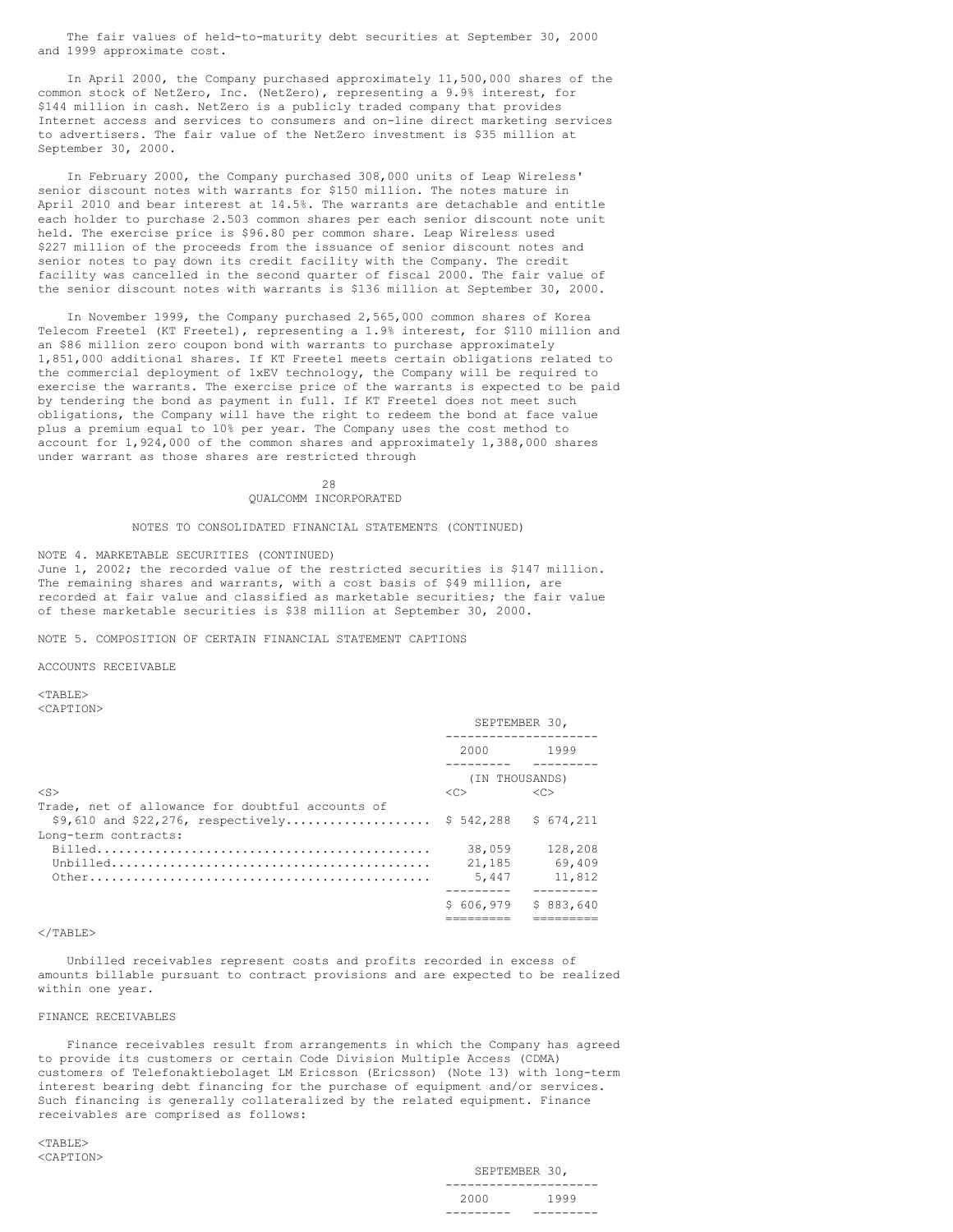|                                                          | (IN THOUSANDS)        |           |  |
|----------------------------------------------------------|-----------------------|-----------|--|
| $<$ S $>$                                                | $\langle C \rangle$   | <<        |  |
| Finance receivables                                      | $$939,063$ $$585,482$ |           |  |
| Allowance for doubtful receivables $(11,144)$ $(10,623)$ |                       |           |  |
|                                                          |                       |           |  |
|                                                          | 927,919               | 574,859   |  |
|                                                          | 128,515               | 26.377    |  |
|                                                          |                       |           |  |
| Non-current finance receivables, net \$ 799,404          |                       | \$548,482 |  |
|                                                          |                       |           |  |

 $<$ /TABLE>

At September 30, 2000 and 1999, the fair value of finance receivables approximated \$826 million and \$541 million, respectively. The fair value of finance receivables is estimated by discounting the future cash flows using current interest rates at which similar financing would be provided to similar customers for the same remaining maturities.

# 29 QUALCOMM INCORPORATED

# NOTES TO CONSOLIDATED FINANCIAL STATEMENTS (CONTINUED)

NOTE 5. COMPOSITION OF CERTAIN FINANCIAL STATEMENT CAPTIONS (CONTINUED)

Maturities of finance receivables at September 30, 2000 are as follows (in thousands):

#### <TABLE> <CAPTION>

| FISCAL YEAR ENDING SEPTEMBER 30, |                     |
|----------------------------------|---------------------|
| $<$ S $>$                        | $\langle C \rangle$ |
| $2001$ \$ 128,515                |                     |
|                                  | 151,517             |
|                                  | 323,928             |
|                                  | 110,326             |
|                                  | 77,818              |
|                                  | 146,959             |
|                                  |                     |
|                                  | \$939,063           |
|                                  |                     |

# $<$ /TABLE>

At September 30, 2000, commitments to extend long-term financing to CDMA customers of Ericsson (Note 13) totaled approximately \$255 million, which the Company expects to fund over the next two years. Such commitments are subject to the customers meeting certain conditions established in the financing arrangements and, in most cases, to Ericsson also financing a portion of such sales. Commitments represent the estimated amounts to be financed under these arrangements; actual financing may be in lesser amounts.

## INVENTORIES

<TABLE> <CAPTION>

|        | SEPTEMBER 30, |                |                                   |
|--------|---------------|----------------|-----------------------------------|
|        |               | 2000 -         | 1999                              |
| $<$ S> | < <sub></sub> | (IN THOUSANDS) | <<                                |
|        | \$            |                | 47,952 \$ 161,481<br>8,370 51,003 |
|        |               | 29,044         | 45.457                            |
|        |               |                | 85,366 \$257,941                  |

### $<$ /TABLE>

# PROPERTY, PLANT AND EQUIPMENT

 $<$ TABLE> <CAPTION>

|                                                                                                               |                                               | SEPTEMBER 30,                                               |
|---------------------------------------------------------------------------------------------------------------|-----------------------------------------------|-------------------------------------------------------------|
|                                                                                                               | 2000                                          | 1999                                                        |
|                                                                                                               | (IN THOUSANDS)                                |                                                             |
| $<$ S>                                                                                                        | $\langle C \rangle$                           | <<                                                          |
| Buildings and improvements<br>Computer equipment<br>Machinery and equipment<br>Furniture and office equipment | S.<br>279,265<br>254,675<br>193,194<br>14,424 | 37,953 \$ 36,310<br>285,762<br>244,605<br>274,353<br>16,515 |
|                                                                                                               |                                               |                                                             |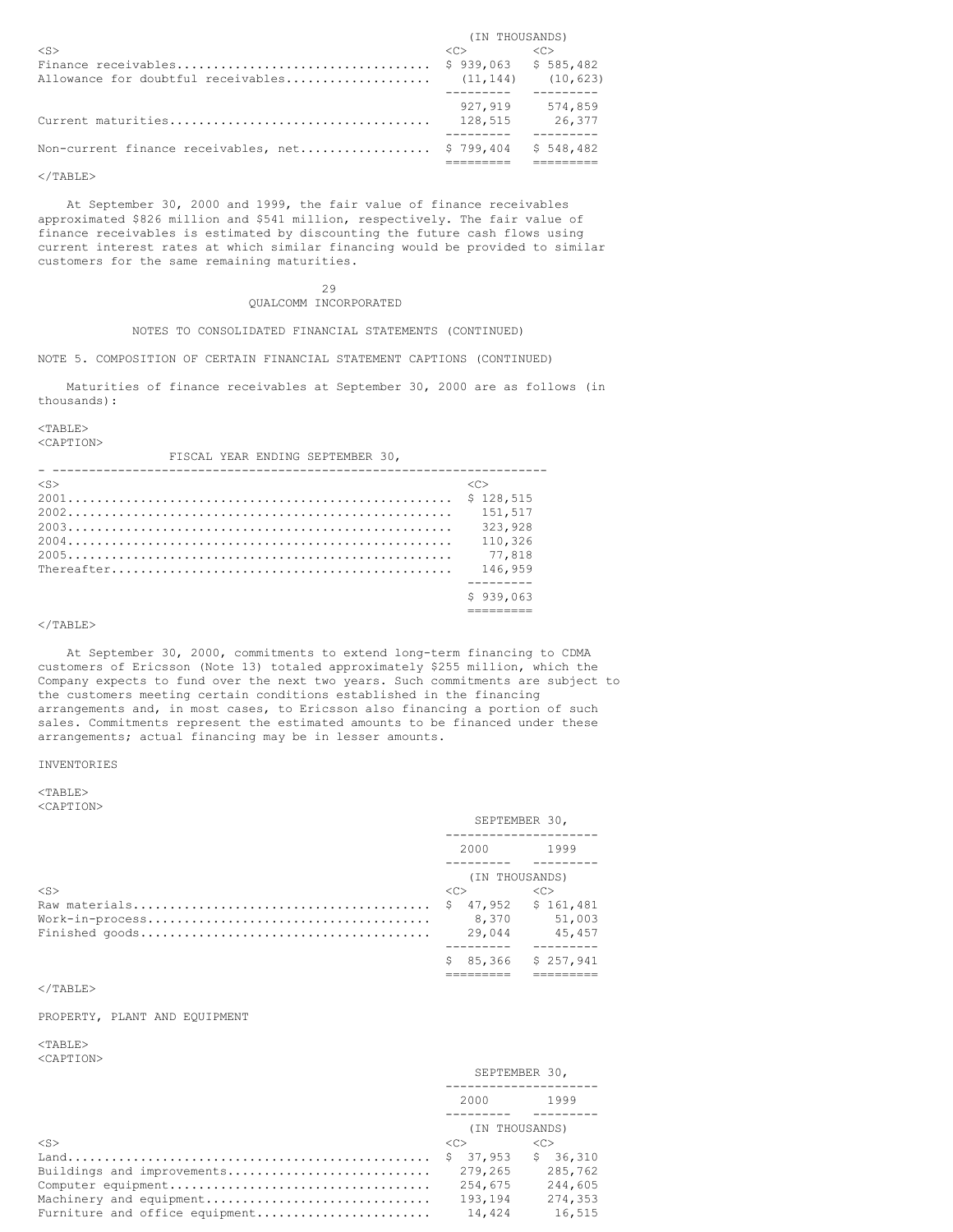| Leasehold improvements                         | 33,798                | 33,207                |
|------------------------------------------------|-----------------------|-----------------------|
| Less accumulated depreciation and amortization | 813,309<br>(381, 604) | 890.752<br>(334, 761) |
|                                                | $$431,705$ $$555,991$ |                       |

 $<$ /TABLE>

## $30$ QUALCOMM INCORPORATED

# NOTES TO CONSOLIDATED FINANCIAL STATEMENTS (CONTINUED)

NOTE 5. COMPOSITION OF CERTAIN FINANCIAL STATEMENT CAPTIONS (CONTINUED) At September 30, 2000, buildings and leasehold improvements with a net book value of \$145 million, including accumulated depreciation of \$36 million, are leased or held for lease to third parties.

#### INTANGIBLE ASSETS

At September 30, 2000 and 1999, goodwill is presented net of \$144 million and \$2 million in accumulated amortization, respectively. At September 30, 2000 and 1999, intangible assets totaling \$45 million and \$17 million, respectively, are presented net of \$8 million and \$3 million in accumulated amortization, respectively.

# NOTE 6. INVESTMENT INCOME (EXPENSE), NET

Investment income (expense), net for the years ended September 30 is comprised as follows (in thousands):

 $<$ TABLE> <CAPTION>

|                                                          | 2000      | 1999                     | 1998          |
|----------------------------------------------------------|-----------|--------------------------|---------------|
|                                                          |           |                          |               |
|                                                          |           | (IN THOUSANDS)           |               |
| $<$ S $>$                                                | <<        | <<                       | < <sub></sub> |
|                                                          | \$245,440 | 50.392<br>$\mathfrak{S}$ | 39,484<br>S.  |
| Realized gains on marketable securities                  | 270,132   | 5,663                    | 2,950         |
| Loss on cancellation of warrants (Note 2)                |           | (3, 273)                 |               |
| Write-off of investment in other entity                  |           |                          | (20, 000)     |
| Minority interest in income of consolidated subsidiaries | (6, 264)  | (13,066)                 | (48, 366)     |
| Equity in losses of investees                            | (15, 117) | (15, 140)                | (20, 731)     |
|                                                          |           |                          |               |
|                                                          | \$494.191 | \$24,576                 | \$(46, 663)   |
|                                                          |           |                          |               |

 $<$ /TABLE>

#### NOTE 7. DEBT AND CREDIT FACILITIES

The Company has an unsecured credit facility under which banks are committed to make up to \$400 million in revolving loans to the Company. The credit facility expires in March 2001. The facility may be extended on an annual basis upon maturity. The Company is currently obligated to pay commitment fees equal to 0.175% per year on the unused amount of the credit facility. The credit facility includes certain restrictive financial and operating covenants. At September 30, 2000 and 1999, there were no amounts or letters of credit issued or outstanding under the credit facility.

Under terms of two identical revolving credit agreements, cancelled in February 2000 as a condition of the sale of the Company's terrestrial-based CDMA wireless consumer phone business (Note 13), QUALCOMM Personal Electronics (QPE) (Note 12) could borrow a total of \$150 million. Borrowings under the facilities totaled \$112 million at September 30, 1999. The interest under the facilities was at the applicable LIBOR rate plus 0.5%. The weighted average interest rate on outstanding borrowings was 6.4%, 5.9% and 6.2% during fiscal 2000, 1999 and 1998, respectively, and 6.0% at September 30, 1999.

The fair value of the Company's bank lines of credit are estimated based on comparison with similar issues or current rates offered to the Company for debt of the same remaining maturities. At September 30, 1999, the estimated fair value of the Company's bank lines of credit approximated their carrying value.

## 31 QUALCOMM INCORPORATED

### NOTES TO CONSOLIDATED FINANCIAL STATEMENTS (CONTINUED)

NOTE 7. DEBT AND CREDIT FACILITIES (CONTINUED) Cash amounts paid for interest were \$5 million in fiscal 2000 and \$11 million in each of fiscal years 1999 and 1998.

NOTE 8. TRUST CONVERTIBLE PREFERRED SECURITIES OF SUBSIDIARY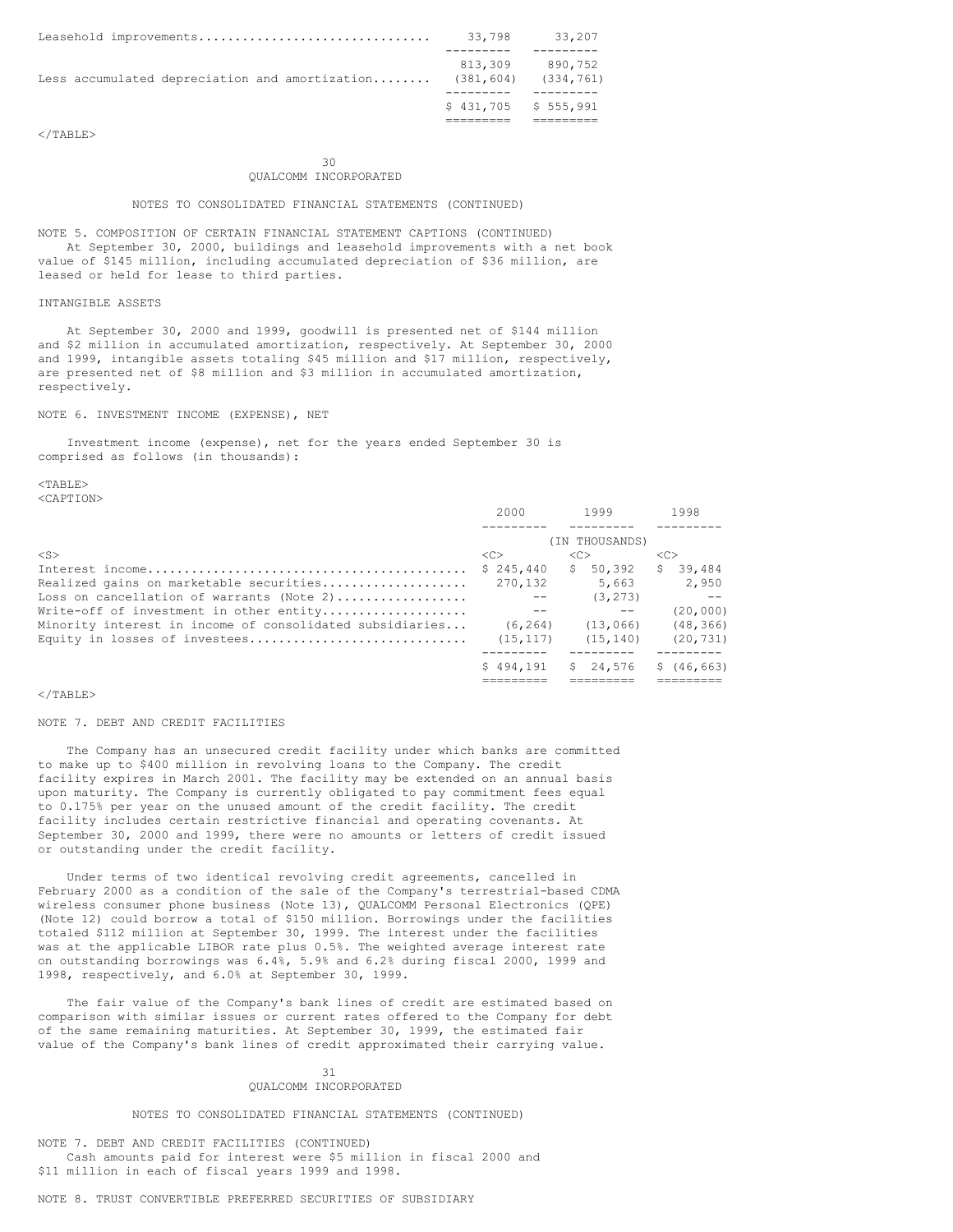In February 1997, QUALCOMM Financial Trust I (the Trust), the Company's wholly-owned subsidiary trust created under the laws of the State of Delaware, completed a private placement of \$660 million of 5 3/4% Trust Convertible Preferred Securities. The sole assets of the Trust were QUALCOMM Incorporated 5 3/4% Convertible Subordinated Debentures due February 24, 2012. The obligations of the Trust related to the Trust Convertible Preferred Securities were fully and unconditionally guaranteed by the Company. The Trust Convertible Preferred Securities were convertible into Company common stock at the rate of 5.5056 shares of Company common stock for each Trust Convertible Preferred Security (equivalent to a conversion price of \$9.082054 per share of common stock). Distributions on the Trust Convertible Preferred Securities were payable quarterly by the Trust. The Trust Convertible Preferred Securities were subject to mandatory redemption on February 24, 2012, at a redemption price of \$50 per preferred security. The Company had the right to convert the Trust Convertible Preferred Securities, in whole or in part, on or after March 4, 2000. The Company was required to pay a premium over the initial conversion price if securities were converted prior to March 4, 2002. As a result of the Leap Wireless Spin-off, and pursuant to a resolution of the Board of Directors of QUALCOMM, each QUALCOMM Trust Convertible Preferred Security was convertible, subject and pursuant to the terms of the Convertible Subordinated Debentures, into both QUALCOMM common stock and Leap Wireless common stock at the rate of 5.5056 and 0.17205 shares, respectively, for each QUALCOMM Trust Convertible Preferred Security.

During fiscal 2000 and 1999, approximately 13,191,000 and 8,910 Trust Convertible Preferred Securities were converted into approximately 72,623,000 and 49,000 shares of common stock, respectively. All Trust Convertible Preferred Securities have been converted into common stock.

## NOTE 9. CAPITAL STOCK

#### COMMON STOCK WARRANTS

In November 1991, the Company issued seven-year warrants to purchase 6,252,000 shares of common stock at \$0.6875 per share to a company for the relinquishment of all its claims to participate in certain future royalties, license fees and profits. During August 1998, the Company issued 5,640,000 shares of common stock upon the full net exercise of the warrants.

In March 2000, the Company assumed warrants to purchase 11,000, 68,000, and 7,000 shares of common stock at \$10.21, \$2.91, and \$6.56 per share, respectively, as a result of the acquisition of SnapTrack. In April 2000, the Company issued 86,000 shares of common stock upon the full cash exercise of the warrants.

## PREFERRED STOCK

The Company has 8,000,000 shares of preferred stock authorized for issuance in one or more series, at a par value of \$0.0001 per share. In conjunction with the distribution of Preferred Share Purchase Rights, the Company's Board of Directors designated 1,500,000 shares of preferred stock as Series A Junior Participating Preferred Stock and reserved such shares for issuance upon exercise of the Preferred Share Purchase Rights. At September 30, 2000 and 1999, no shares of preferred stock were outstanding.

## 32 QUALCOMM INCORPORATED

#### NOTES TO CONSOLIDATED FINANCIAL STATEMENTS (CONTINUED)

#### NOTE 9. CAPITAL STOCK (CONTINUED) PREFERRED SHARE PURCHASE RIGHTS PLAN

During fiscal 1996, the Board of Directors implemented a Preferred Share Purchase Rights Plan (Rights Plan) to protect stockholders' rights in the event of a proposed takeover of the Company. Under the Rights Plan, the Company declared a dividend of one preferred share purchase right (a Right) for each share of the Company's common stock outstanding. Pursuant to the Rights Plan, each Right entitles the registered holder to purchase from the Company a one one-hundredth share of Series A Junior Participating Preferred Stock, \$0.0001 par value per share, at a purchase price of \$250. In November 1999, the Rights Plan was amended to provide that the purchase price be set at \$400. The Rights are exercisable only if a person or group (an Acquiring Person) acquires beneficial ownership of 15% or more of the Company's outstanding shares of common stock. Upon exercise, holders, other than an Acquiring Person, will have the right, subject to termination, to receive the Company's common stock or other securities, cash or other assets having a market value, as defined, equal to twice such purchase price. The Rights, which expire on September 25, 2005, are redeemable in whole, but not in part, at the Company's option at any time for a price of \$0.005 per Right.

# NOTE 10. INCOME TAXES

The components of income tax provision for the years ended September 30 are as follows (in thousands):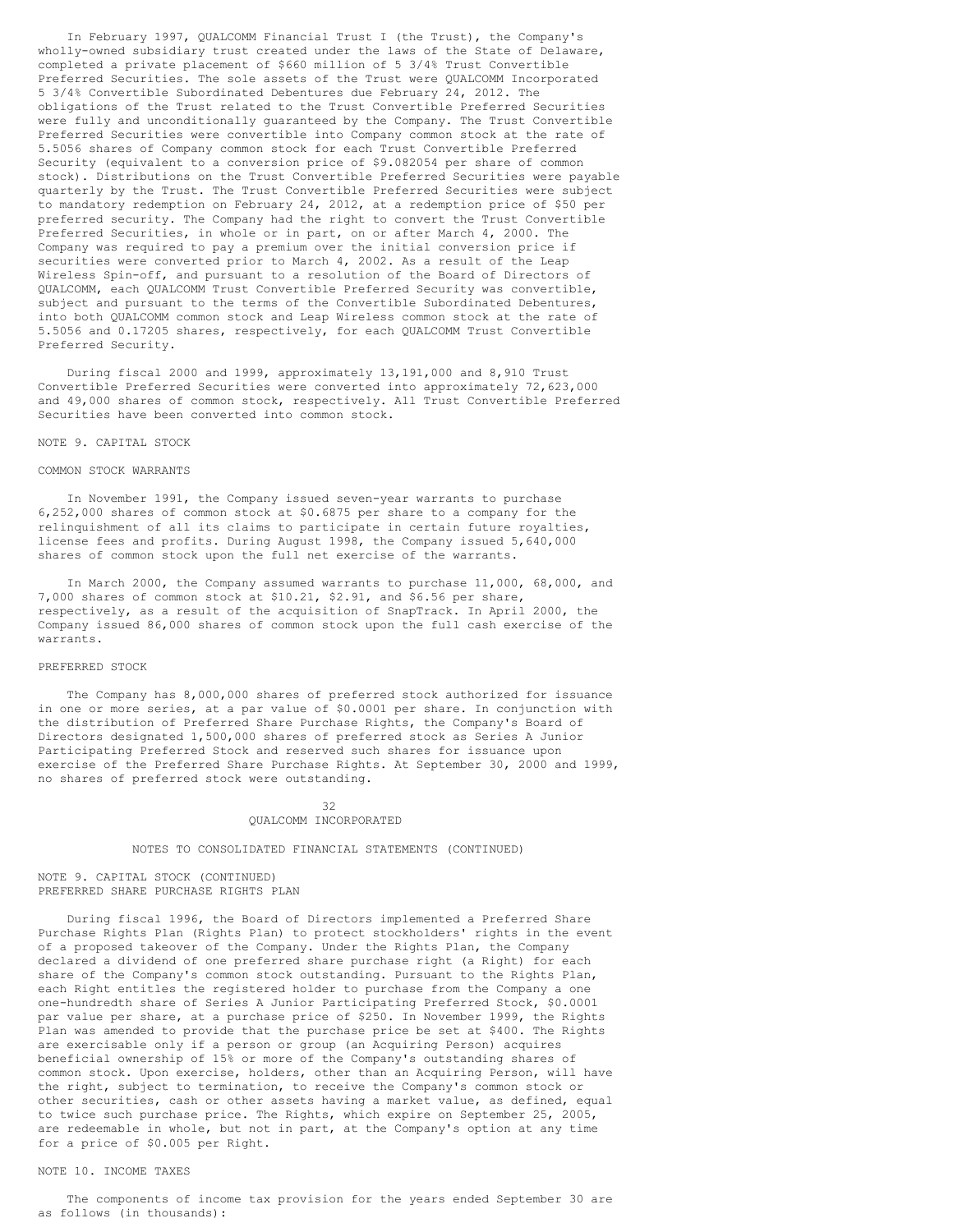| NUILLIUIV                                                                                                             | 2000                          | 1999                                       | 1998                           |
|-----------------------------------------------------------------------------------------------------------------------|-------------------------------|--------------------------------------------|--------------------------------|
| $<$ S $>$                                                                                                             | <<                            | < <sub></sub>                              | <<                             |
| Current provision:<br>Federal<br>Foreign                                                                              | \$289,135<br>54,423<br>62,385 | \$143,534<br>22,211<br>36,657<br>--------- | S.<br>86,488<br>1,916<br>7,319 |
|                                                                                                                       | 405,943                       | 202,402                                    | 95,723                         |
| Deferred provision (benefit):<br>$\texttt{Federal} \dots \dots \dots \dots \dots \dots \dots \dots \dots \dots \dots$ | 23,129                        | 97,522 (86,996) (46,862)                   | $(9, 599)$ $(8, 719)$          |
|                                                                                                                       | 120.651                       | (96, 595)                                  | (55, 581)                      |
|                                                                                                                       | \$526.594                     | \$105,807                                  | 40.142<br>S.                   |

 $\langle$ /TABLE $>$ 

# 33 QUALCOMM INCORPORATED

# NOTES TO CONSOLIDATED FINANCIAL STATEMENTS (CONTINUED)

# NOTE 10. INCOME TAXES (CONTINUED)

The following is a reconciliation from the expected statutory federal income tax provision to the Company's actual income tax provision for the years ended September 30 (in thousands):

<TABLE> <CAPTION>

|                                                        | 2000          | 1999          | 1998          |
|--------------------------------------------------------|---------------|---------------|---------------|
|                                                        |               |               |               |
| $<$ S>                                                 | < <sub></sub> | < <sub></sub> | < <sub></sub> |
| Expected income tax provision at federal statutory tax |               |               |               |
|                                                        | \$418.881     | \$107.363     | 52,036<br>S.  |
| State income tax provision, net of federal benefit     | 62,234        | 15,951        | 7.732         |
|                                                        | 62,385        | 36,657        | 7.075         |
|                                                        | 16,278        | 2,108         | 5,754         |
| Goodwill amortization and purchased in-process         |               |               |               |
|                                                        | 79.811        |               |               |
|                                                        | (104, 497)    | (56, 800)     | (34, 015)     |
|                                                        | (8, 498)      | 528           | 1.560         |
|                                                        |               |               |               |
|                                                        | \$526.594     | \$105,807     | 40.142<br>S.  |
|                                                        |               |               |               |

 $<$ /TABLE $>$ 

U.S. income taxes and foreign withholding taxes were not provided for on a cumulative total of approximately \$13 million of undistributed earnings for certain non-U.S. subsidiaries. The Company intends to reinvest these earnings indefinitely in operations outside the United States. At September 30, 2000 and 1999, the Company had net deferred tax assets as follows (in thousands):

<TABLE>

<CAPTION>

| $<$ S $>$<br>< <sub><br/>&lt;<sub><br/>\$144,095<br/>\$232,397<br/>62,658<br/>Unrealized loss on marketable securities<br/>289,613<br/>73,962<br/>214,349<br/>51,864<br/>710,715<br/>358,223<br/>(584, 001)<br/><math>- - - - - - - - -</math><br/>---------<br/>126,714<br/>358,223<br/>(11, 496)<br/><math>(73, 659)</math> <math>(74, 409)</math><br/>Unrealized gain on marketable securities<br/><math>(41, 559)</math> <math>(41, 809)</math><br/>---------<br/>----------</sub></sub> |                            | 2000       | 1999       |
|----------------------------------------------------------------------------------------------------------------------------------------------------------------------------------------------------------------------------------------------------------------------------------------------------------------------------------------------------------------------------------------------------------------------------------------------------------------------------------------------|----------------------------|------------|------------|
|                                                                                                                                                                                                                                                                                                                                                                                                                                                                                              |                            |            |            |
|                                                                                                                                                                                                                                                                                                                                                                                                                                                                                              |                            |            |            |
|                                                                                                                                                                                                                                                                                                                                                                                                                                                                                              |                            |            |            |
|                                                                                                                                                                                                                                                                                                                                                                                                                                                                                              |                            |            |            |
|                                                                                                                                                                                                                                                                                                                                                                                                                                                                                              |                            |            |            |
|                                                                                                                                                                                                                                                                                                                                                                                                                                                                                              |                            |            |            |
|                                                                                                                                                                                                                                                                                                                                                                                                                                                                                              |                            |            |            |
|                                                                                                                                                                                                                                                                                                                                                                                                                                                                                              |                            |            |            |
|                                                                                                                                                                                                                                                                                                                                                                                                                                                                                              |                            |            |            |
|                                                                                                                                                                                                                                                                                                                                                                                                                                                                                              |                            |            |            |
|                                                                                                                                                                                                                                                                                                                                                                                                                                                                                              |                            |            |            |
|                                                                                                                                                                                                                                                                                                                                                                                                                                                                                              |                            |            |            |
|                                                                                                                                                                                                                                                                                                                                                                                                                                                                                              |                            |            |            |
|                                                                                                                                                                                                                                                                                                                                                                                                                                                                                              |                            |            |            |
|                                                                                                                                                                                                                                                                                                                                                                                                                                                                                              | Total deferred liabilities | (126, 714) | (116, 218) |
| Ŝ<br>and the state of the state of                                                                                                                                                                                                                                                                                                                                                                                                                                                           |                            |            |            |
| \$242,005<br>========<br>=========                                                                                                                                                                                                                                                                                                                                                                                                                                                           |                            |            |            |

 $<$ /TABLE>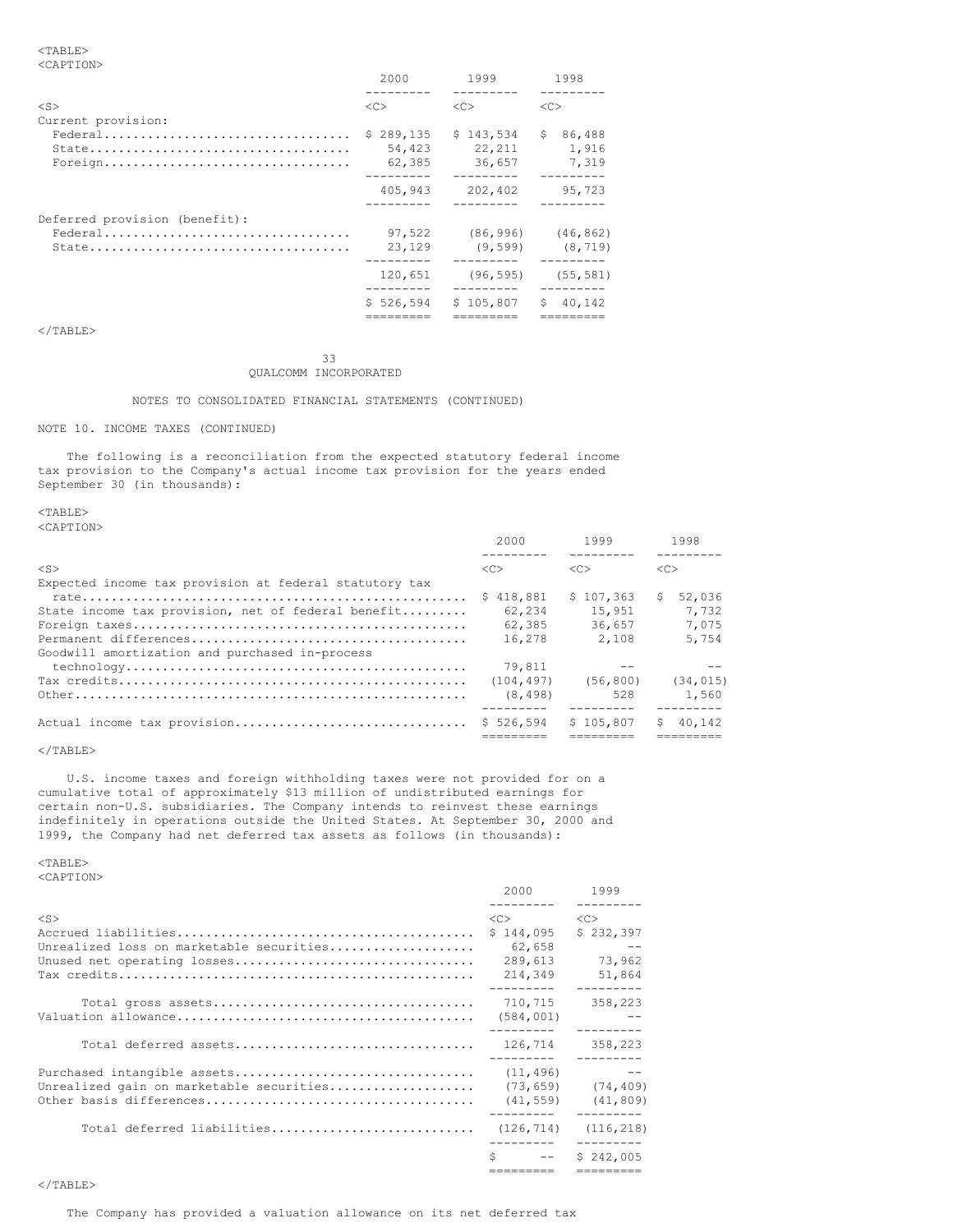assets because of uncertainty regarding their realizability due to the expectation that deductions from future employee stock option exercises and related deductions will exceed future taxable income. If or when recognized, the tax benefit of these deferred assets will be accounted for as a credit to shareholders' equity rather than as a reduction of the income tax provision.

At September 30, 2000, the Company had unused net operating losses, manufacturing, research, foreign tax and alternative minimum tax credits expiring from 2002 through 2019. The unused net operating tax losses were generated by the exercise of non-qualified employee stock options.

> 34 QUALCOMM INCORPORATED

#### NOTES TO CONSOLIDATED FINANCIAL STATEMENTS (CONTINUED)

NOTE 10. INCOME TAXES (CONTINUED) Cash amounts paid for income taxes were \$44 million, \$68 million and \$58 million for fiscal 2000, 1999 and 1998, respectively.

NOTE 11. EMPLOYEE BENEFIT PLANS

EMPLOYEE SAVINGS AND RETIREMENT PLAN

The Company has a 401(k) plan that allows eligible employees to contribute up to 15% of their salary, subject to annual limits. The Company matches a portion of the employee contributions and may, at its discretion, make additional contributions based upon earnings. The Company's contribution expense for fiscal 2000, 1999 and 1998 was \$17 million, \$17 million and \$10 million, respectively.

# STOCK OPTION PLANS

The Board of Directors may grant options to selected employees, directors and consultants to the Company to purchase shares of the Company's common stock at a price not less than the fair market value of the stock at the date of grant. The 1991 Stock Option Plan (the Plan), as amended, authorizes up to 295,200,000 shares to be granted no later than August 2001. The Plan provides for the grant of both incentive stock options and non-qualified stock options. Generally, options outstanding vest over periods not exceeding six years and are exercisable for up to ten years from the grant date. At September 30, 2000, options for 46,124,000 shares were exercisable at prices ranging from \$2.19 to \$147.87 for an aggregate exercise price of \$336 million.

The Company has a Non-Employee Directors' Stock Option Plan that authorizes 8,560,000 shares to be granted no later than February 2013. This plan provides for non-qualified stock options to be granted to non-employee directors at fair market value, vesting over periods not exceeding five years and are exercisable for up to ten years from the grant date. At September 30, 2000, options for 2,555,000 shares were exercisable at prices ranging from \$2.78 to \$133.00 per share for an aggregate exercise price of \$12 million.

In March 2000, the Company assumed 1,560,000 outstanding stock options under the SnapTrack, Inc. 1995 Stock Option Plan (the SnapTrack Plan), as amended with respect to the acquisition. The SnapTrack Plan expired on the date of acquisition, and no additional shares may be granted under that plan. The SnapTrack Plan provided for the grant of both incentive stock options and non-qualified stock options. Generally, options outstanding vest over periods not exceeding four years and are exercisable for up to ten years from the grant date. At September 30, 2000, options for 171,000 shares were exercisable at prices ranging from \$0.02 to \$5.30 for an aggregate exercise price of \$0.2 million.

### 35 QUALCOMM INCORPORATED

#### NOTES TO CONSOLIDATED FINANCIAL STATEMENTS (CONTINUED)

NOTE 11. EMPLOYEE BENEFIT PLANS (CONTINUED)

A summary of stock option transactions for the plans follows (number of shares in thousands):

 $<$ TABLE> <CAPTION>

|                               |                        |                     | OPTIONS OUTSTANDING      |                     |  |  |
|-------------------------------|------------------------|---------------------|--------------------------|---------------------|--|--|
|                               | OPTIONS                |                     | EXERCISE PRICE PER SHARE |                     |  |  |
|                               | AVAILABLE<br>FOR GRANT | NUMBER OF<br>SHARES | RANGE                    | WEIGHTED<br>AVERAGE |  |  |
| $<$ S>                        | < <sub></sub>          | < <sub></sub>       | < <sub></sub>            | < <sub></sub>       |  |  |
| BALANCE AT SEPTEMBER 30, 1997 | 31,104                 | 147.849             | \$0.63 to \$7.80         | \$4.50              |  |  |
| Additional shares reserved    | 43,760                 |                     |                          |                     |  |  |
| Options granted $(49, 232)$   |                        | 49.232              | 5.57 to 8.75             | 7.28                |  |  |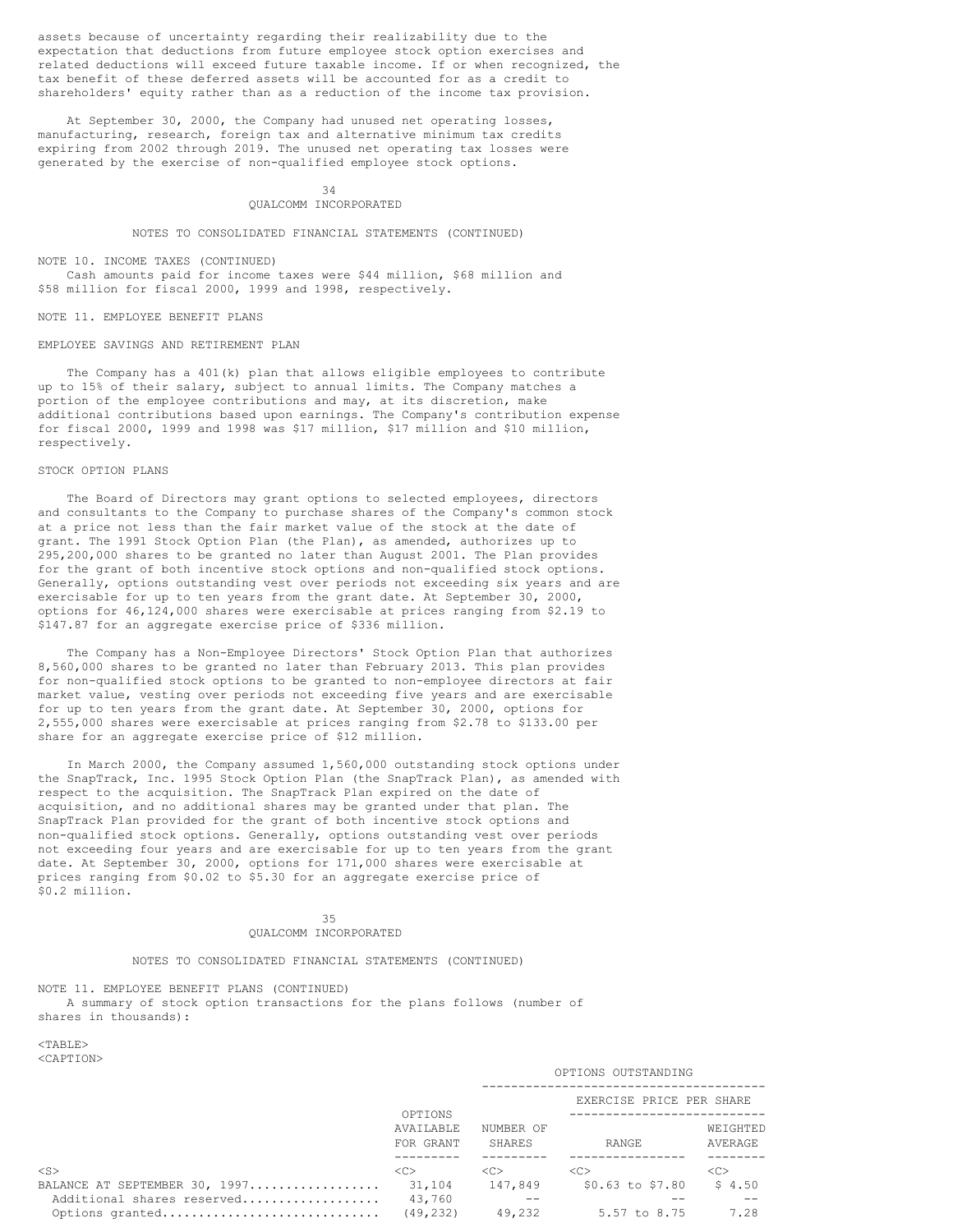| Options canceled<br>Options exercised                                                                                                                | 6,472<br>$- -$                                            | (6, 472)<br>(10, 317)<br>-------                                 | 1.94 to 8.75<br>$0.85$ to $7.22$                                                                   | 5.40<br>3.12                                      |
|------------------------------------------------------------------------------------------------------------------------------------------------------|-----------------------------------------------------------|------------------------------------------------------------------|----------------------------------------------------------------------------------------------------|---------------------------------------------------|
| BALANCE AT SEPTEMBER 23, 1998 (A)<br>Options granted<br>Options canceled                                                                             | 32,104<br>(384)<br>104                                    | 180,292<br>384<br>(104)                                          | $$0.63$ to $$8.75$<br>$2.25$ to $8.56$<br>5.11 to 7.80                                             | \$5.30<br>6.11<br>6.73                            |
| BALANCE AT SEPTEMBER 30, 1998<br>Additional shares reserved<br>Options granted<br>Options canceled<br>Options exercised                              | 31,824<br>28,000<br>(18, 964)<br>25,336<br>$\sim$ $-$     | 180,572<br>$- -$<br>18,964<br>(25, 336)<br>(48, 994)             | $$0.61$ to $$8.56$<br>4.95 to 48.10<br>$0.61$ to 29.39<br>$0.61$ to $8.56$                         | \$5.19<br>13.03<br>5.85<br>4.39                   |
| BALANCE AT SEPTEMBER 30, 1999<br>Additional shares reserved (b)<br>Options exchanged (b)<br>Options granted<br>Options canceled<br>Options exercised | 66,196<br>1,560<br>(1, 560)<br>(9, 523)<br>4,306<br>$- -$ | 125,206<br>$\sim$ $-$<br>1,560<br>9,523<br>(4, 306)<br>(22, 015) | $$1.09$ to $$48.10$<br>$0.02$ to $5.30$<br>46.93 to 172.38<br>2.06 to 140.00<br>$0.02$ to $112.50$ | \$6.56<br>$- -$<br>1.32<br>84.30<br>13.94<br>4.96 |
| BALANCE AT SEPTEMBER 30, 2000                                                                                                                        | 60,979<br>=======                                         | 109,968<br>=======                                               | \$0.02 to \$172.38                                                                                 | \$13.25                                           |

### $<$ /TABLE>

- ------------------------

- (a) On September 23, 1998, in connection with the Leap Wireless Spin-off, the Company adjusted the option exercise prices to maintain the economic value of the options that existed at the time of the Spin-off. The range and weighted average exercise prices of options outstanding at September 23, 1998 were \$0.61 to \$8.56 and \$5.19, respectively, as adjusted in connection with the Leap Wireless Spin-off.
- (b) Represents activity related to options that were assumed as a result of the acquisition of SnapTrack in March 2000.

36 QUALCOMM INCORPORATED

NOTES TO CONSOLIDATED FINANCIAL STATEMENTS (CONTINUED)

NOTE 11. EMPLOYEE BENEFIT PLANS (CONTINUED)

The following table summarizes information about fixed stock options outstanding at September 30, 2000 (number of shares in thousands):

 $<$ TABLE>

<CAPTION>

|                             | OI LLOND OUIDIANDING       |                                                                 | OPTIONS EXERCISABLE                   |                     |                                       |
|-----------------------------|----------------------------|-----------------------------------------------------------------|---------------------------------------|---------------------|---------------------------------------|
| RANGE OF<br>EXERCISE PRICES | NUMBER OF<br><b>SHARES</b> | WEIGHTED AVERAGE<br>REMAINING<br>CONTRACTUAL LIFE<br>(IN YEARS) | WEIGHTED<br>AVERAGE<br>EXERCISE PRICE | NUMBER OF<br>SHARES | WEIGHTED<br>AVERAGE<br>EXERCISE PRICE |
| $<$ S $>$                   | <<                         | <<                                                              | <<                                    | <<                  | <<                                    |
| $$0.02$ to $$3.38$          | 11,380                     | 4.23                                                            | \$2.84                                | 10,546              | \$2.95                                |
| \$3.39 to $$6.05$           | 40,301                     | 5.48                                                            | 4.95                                  | 23,271              | 4.75                                  |
| $$6.06$ to $$8.02$          | 41.016                     | 7.40                                                            | 7.10                                  | 12,060              | 7.02                                  |
| $$8.09$ to $$19.25$         | 6.367                      | 8.42                                                            | 16.08                                 | 1,506               | 16.85                                 |
| \$23.83 to $$51.82$         | 4,075                      | 8.94                                                            | 44.05                                 | 746                 | 42.57                                 |
| \$53.31 to \$83.50          | 4,089                      | 8.96                                                            | 80.15                                 | 568                 | 83.01                                 |
| \$86.63 to \$172.38         | 2,740                      | 9.49                                                            | 118.35                                | 153                 | 115.41                                |
|                             | -------                    |                                                                 |                                       |                     |                                       |
|                             | 109,968                    | 6.59                                                            | 13.25                                 | 48,850              | 7.13                                  |
|                             |                            |                                                                 |                                       |                     |                                       |

OPTIONS OUTSTANDING

# $<$ /TABLE>

#### EMPLOYEE STOCK PURCHASE PLANS

The Company has employee stock purchase plans for all eligible employees to purchase shares of common stock at 85% of the lower of the fair market value on the first or the last day of each six-month offering period. Employees may authorize the Company to withhold up to 15% of their compensation during any offering period, subject to certain limitations. The 1991 Employee Stock Purchase Plan, as amended, authorizes up to 33,600,000 shares to be granted no later than August 2001. The 1996 Non-Qualified Employee Stock Purchase Plan authorizes up to 200,000 shares to be granted at anytime. During fiscal 2000, 1999 and 1998, shares totaling 749,000, 4,774,000 and 3,511,000 were issued under the plans at an average price of \$37.75, \$5.44 and \$5.52 per share, respectively. At September 30, 2000, 12,998,000 shares were reserved for future issuance.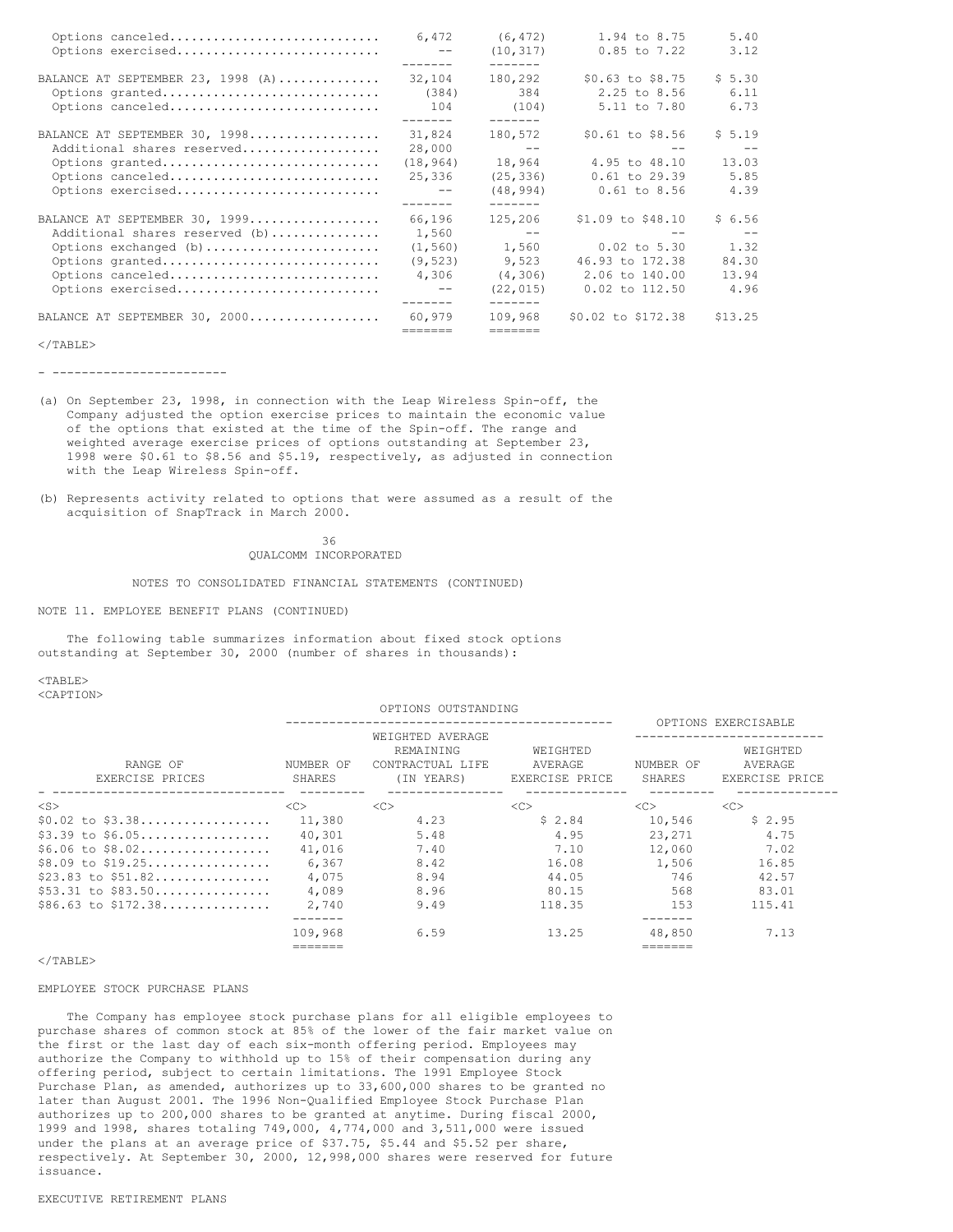The Company has voluntary retirement plans that allow eligible executives to defer up to 100% of their income on a pretax basis. On a quarterly basis, the Company matches up to 10% of the participants' deferral in Company common stock based on the then-current market price, to be distributed to the participant upon eligible retirement. The income deferred and the Company match held in trust are unsecured and subject to the claims of general creditors of the Company. Company contributions begin vesting based on certain minimum participation or service requirements, and are fully vested at age 65. Participants who terminate employment forfeit their unvested shares. All shares forfeited are used to reduce the Company's future matching contributions. The plans authorize up to 800,000 shares to be allocated to participants at anytime. During fiscal 2000 no shares, and during fiscal 1999 and 1998, 220,000 and 263,000 shares net of forfeitures, respectively, were issued under the plans. The Company's matching contribution net of amounts forfeited during fiscal 2000, 1999 and 1998 amounted to \$2 million, \$1 million and \$2 million, respectively. At September 30, 2000, 341,000 shares, including 163,000 issued and unallocated forfeited shares, were reserved for future allocation.

# 37 QUALCOMM INCORPORATED

#### NOTES TO CONSOLIDATED FINANCIAL STATEMENTS (CONTINUED)

NOTE 11. EMPLOYEE BENEFIT PLANS (CONTINUED) ACCOUNTING FOR STOCK-BASED COMPENSATION

Pro forma information regarding net income and net earnings per common share has been estimated at the date of grant using the Black-Scholes option-pricing model based on the following assumptions:

 $<$ TABLE> <CAPTION>

|                                                     |               | STOCK OPTION PLANS |               | EMPLOYEE STOCK<br>PURCHASE PLANS |               |       |  |  |
|-----------------------------------------------------|---------------|--------------------|---------------|----------------------------------|---------------|-------|--|--|
|                                                     | 2000          | 1999               | 1998          | 2000                             | 1999          | 1998  |  |  |
|                                                     |               |                    |               |                                  |               |       |  |  |
| $<$ S>                                              | < <sub></sub> | < <sub></sub>      | < <sub></sub> | < <sub></sub>                    | < <sub></sub> | <<>   |  |  |
| Risk-free interest rate                             | 6.3%          | 5.2%               | 5.5%          | 5.7%                             | 4.7%          | 5.1%  |  |  |
| Volatility                                          | 57.0%         | 51.0%              | 50.0%         | 72.0%                            | 51.0%         | 50.0% |  |  |
| Dividend yield                                      | 0.0%          | 0.0%               | 0.0%          | 0.0%                             | 0.0%          | 0.0%  |  |  |
| Expected life (years)<br>$\langle$ /TABLE $\rangle$ | 5.5           | 6.0                | 6.0           | 0.5                              | 0.5           | 0.5   |  |  |

The Black-Scholes option-pricing model was developed for use in estimating the fair value of traded options that have no vesting restrictions and are fully transferable and negotiable in a free trading market. In addition, option valuation models require the input of highly subjective assumptions, including the expected stock price volatility. Because the Company's options have characteristics significantly different from those of traded options, and because changes in the subjective input assumptions can materially affect the fair value estimate, in the opinion of management, the existing models do not necessarily provide a reliable single measure of the fair value of its options. The weighted average estimated fair values of stock options granted during fiscal years 2000, 1999 and 1998 were \$48.62, \$7.14 and \$3.97 per share, respectively. The weighted average estimated fair values of shares granted under the Employee Stock Purchase Plans during fiscal years 2000, 1999 and 1998 were \$31.95, \$2.80 and \$1.99, respectively.

For purposes of pro forma disclosures, the estimated fair value of the options is assumed to be amortized to expense over the options' vesting periods. The pro forma effects of recognizing compensation expense under the fair value method on net income and net earnings per common share for the years ended September 30 are as follows (in thousands, except for net earnings per share):

# $<$ TABLE>

<CAPTION>

|                                                 | 2000               |              | 1999          |              |               | 1998         |               |              |               |              |               |              |
|-------------------------------------------------|--------------------|--------------|---------------|--------------|---------------|--------------|---------------|--------------|---------------|--------------|---------------|--------------|
|                                                 |                    | AS REPORTED  |               | PRO FORMA    |               | AS REPORTED  |               | PRO FORMA    |               | AS REPORTED  |               | PRO FORMA    |
| $<$ S $>$                                       | < <sub></sub>      |              | < <sub></sub> |              | < <sub></sub> |              | < <sub></sub> |              | < <sub></sub> |              | < <sub></sub> |              |
| Net income<br>Net earnings per common<br>share: |                    | \$670,211    |               | \$570,044    |               | \$200,879    |               | \$149,100    |               | \$108,532    |               | \$57,747     |
| Basic<br>Diluted<br>$\langle$ /TARLE $\rangle$  | $\mathsf{S}$<br>S. | 0.93<br>0.85 | S.<br>Ŝ.      | 0.79<br>0.71 | S.<br>S.      | 0.34<br>0.31 | S.<br>S.      | 0.25<br>0.23 | S.            | 0.20<br>0.18 | S<br>Ŝ.       | 0.10<br>0.10 |

The effects on pro forma disclosures of applying the fair value method are not likely to be representative of the effects on pro forma disclosures of future years because the fair value method is applicable only to options granted subsequent to September 30, 1995.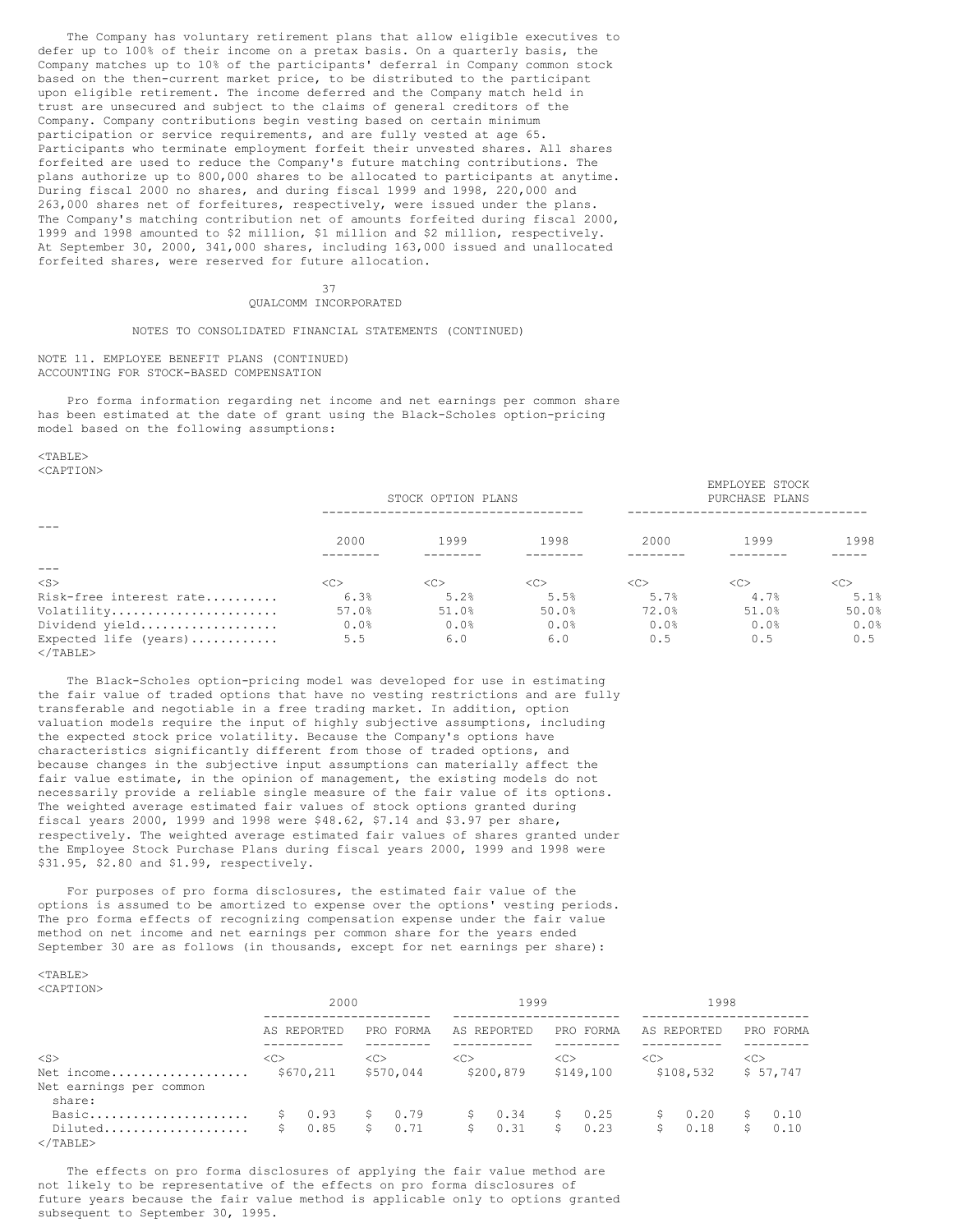GLOBALSTAR L.P.

Through partnership interests held in certain intermediate limited partnerships and other indirect interests, the Company owns an approximate 6.3% interest in Globalstar, a limited partnership formed to

# 38 QUALCOMM INCORPORATED

## NOTES TO CONSOLIDATED FINANCIAL STATEMENTS (CONTINUED)

NOTE 12. INVESTMENTS IN OTHER ENTITIES (CONTINUED) develop, own and operate the Globalstar System. The Company accounts for its investment under the equity method. As a result of the intermediate limited partnership agreements, Globalstar profits and losses are allocated to the Company in accordance with its percentage ownership interest, provided that no loss shall be allocated to the Company if such allocation would create negative balances in the Company's intermediate partnership adjusted capital accounts. For financial reporting purposes, the Company's investment in the intermediate partnerships had no basis during each of fiscal 2000, 1999 and 1998, and, as a result, the Company has not recorded any equity losses during those respective fiscal years.

The Company continues to provide services and sell products under a number of development and production contracts involving the Globalstar System. Revenues resulting from the agreements with Globalstar for fiscal 2000, 1999 and 1998 were \$219 million, \$435 million and \$373 million, respectively.

At September 30, 2000 and 1999, \$504 million and \$349 million in interest bearing financed amounts and \$37 million and \$171 million in accounts receivable, respectively, were outstanding from Globalstar. In May 2000, the Company and Globalstar signed definitive agreements to finance current and future contract payments. The financing bears interest at 6% and is payable in quarterly installments beginning January 15, 2001 through August 15, 2003. The Company received warrants to purchase 3,450,000 ordinary partnership interests in Globalstar as part of the financing arrangement for \$42.25 per unit, which approximates the market value of the common shares of Globalstar Telecommunications Ltd. (GTL) on the transaction date assuming a just over one-to-four relationship. GTL is a publicly traded company that owns an approximate 40% interest in Globalstar. Seventy-five percent of the warrants are vested and the remaining twenty-five percent of the warrants vest on September 1, 2001. The vested warrants were recorded at an estimated fair value of \$36 million, resulting in a corresponding discount to the finance receivables. The Company changed its estimate of amounts collectible under Globalstar contracts and recorded previously unrecognized revenue of \$8 million and interest income of \$10 million during fiscal 2000. At September 30, 2000, \$18 million in future contract billings, including unbilled receivables at September 30, 2000, are expected to be eligible for financing under the financing agreement with Globalstar.

On June 30, 2000, Globalstar defaulted on a \$250 million bank facility that QUALCOMM partially guaranteed in 1996. As a result of this default, QUALCOMM's guaranty was called, and QUALCOMM paid \$22 million to the subject banks in full satisfaction of this guaranty. Pursuant to an agreement entered into in 1996, with respect to the original provision of this guaranty, Globalstar caused QUALCOMM to accept, in satisfaction of QUALCOMM's subrogation rights, a subordinated promissory note issued by Globalstar with a principal amount equal to the amount QUALCOMM paid under its guaranty (the Globalstar Promissory Note). The Globalstar Promissory Note bears interest at LIBOR plus 3%, and principal and interest are due and payable in full on June 30, 2003.

In September 2000, Globalstar announced that five of its founding partners and a sixth partner will provide the company with additional equity financing. Under the terms of their subscription agreements, QUALCOMM, Loral Space & Communications, Vodafone, Elsacom, T.E.S.A.M., and ChinaSat will invest \$68 million in GTL common shares. GTL will use all proceeds to purchase partnership interests in Globalstar, which, in turn, will use the proceeds for general corporate purposes including capital expenditures, operations and interest payments. In the first quarter of fiscal 2001, QUALCOMM funded its \$12 million commitment and received 1,120,187 shares of GTL common stock.

The value of the Company's investment in and future business with Globalstar, as well as its ability to collect outstanding receivables from Globalstar, depends on the success of Globalstar and the Globalstar

> 39 QUALCOMM INCORPORATED

## NOTES TO CONSOLIDATED FINANCIAL STATEMENTS (CONTINUED)

NOTE 12. INVESTMENTS IN OTHER ENTITIES (CONTINUED) System. If Globalstar fails to generate sufficient cash flow from operations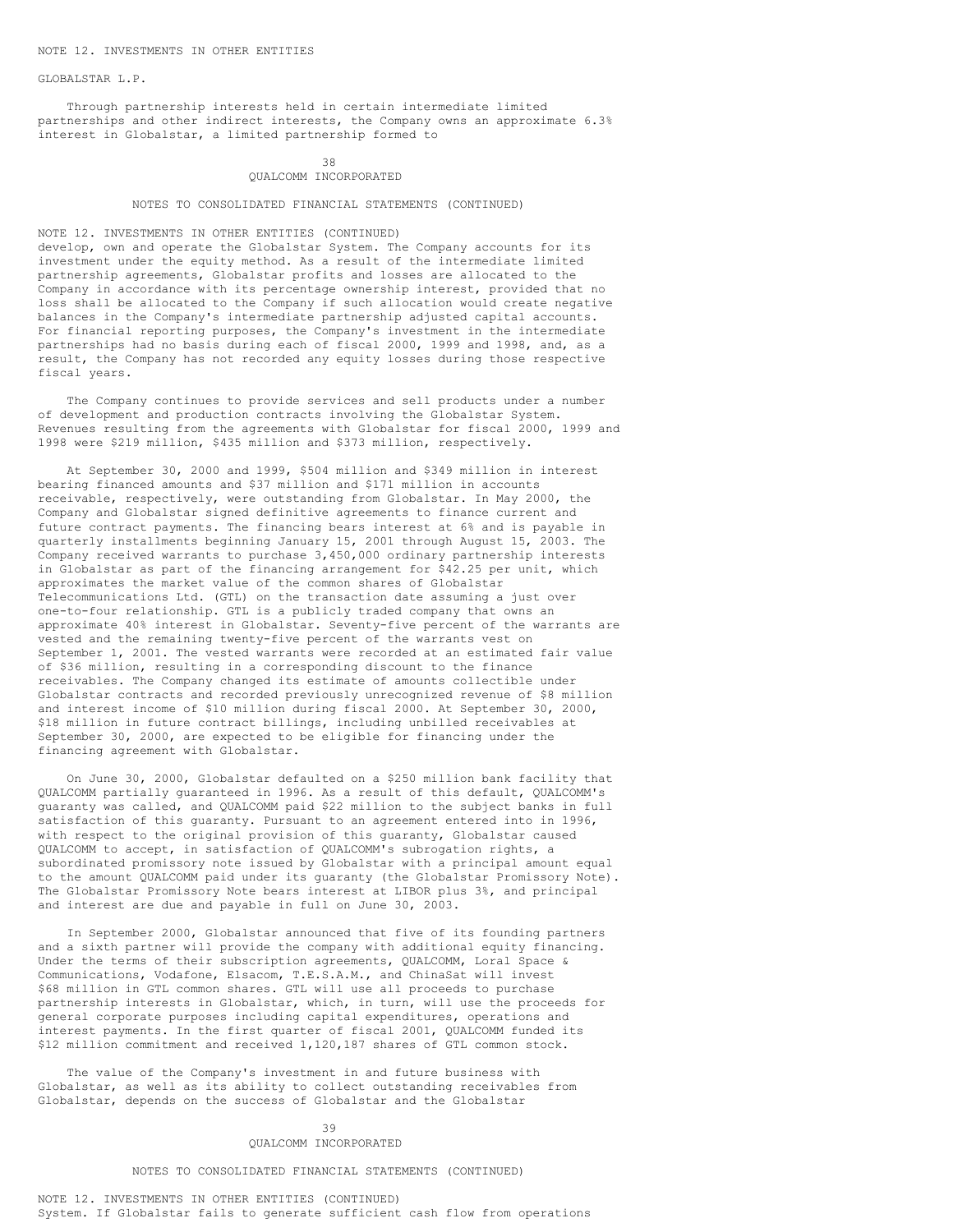through the marketing efforts of its service providers, it might be unable to fund its operating costs or service its debt.

### IGNITION, LLC

In March 2000, the Company purchased 42 million Series B Preferred units, representing an approximate 13% undiluted interest, in Ignition, LLC (Ignition), a venture firm formed to fund, mentor and build wireless Internet start-up companies. The Company also received a warrant to purchase four million common units at \$0.46 per unit. The Company made capital contributions of \$17 million during fiscal 2000 and will be required to provide \$25 million in additional equity contributions over five years.

## WINGCAST, LLC

In July 2000, Ford Motor Company and QUALCOMM announced the creation of a new company, Wingcast, LLC (Wingcast), that will develop and deliver wireless mobility services, including safety and security, information and communications, and entertainment and mobile commerce, into cars and trucks. QUALCOMM committed to contribute \$125 million to the initial capital of Wingcast, of which \$75 million is payable in cash and \$50 million is payable in non-cash consideration. QUALCOMM may be further committed to fund an additional \$75 million in cash upon vehicle manufacturers committing to enable certain volumes of vehicles to use Wingcast's services. QUALCOMM holds a 15% interest in Wingcast.

#### QUALCOMM PERSONAL ELECTRONICS

In fiscal 1994, a subsidiary of the Company and a subsidiary of Sony Electronics Inc. (Sony Electronics) entered into a general partnership, QUALCOMM Personal Electronics (QPE), to manufacture CDMA consumer equipment for cellular, PCS and other wireless applications. The Company owns 51% of the venture and consolidates QPE in its financial statements. Sony Electronics' 49% general partnership share in QPE is presented as a minority interest in the Company's financial statements. In February 2000, the Company sold its terrestrial-based CDMA wireless consumer phone business (Note 13). As a result, QPE has no on-going operations.

During fiscal 2000, 1999 and 1998, QPE sales to Sony Electronics amounted to \$6 million, \$249 million and \$684 million, respectively. Purchases of inventory and capital equipment from Sony Electronics and other Sony affiliates during fiscal 2000, 1999 and 1998 amounted to \$3 million, \$80 million and \$138 million, respectively. At September 30, 2000 and 1999, outstanding accounts receivable from Sony Electronics amounted to \$2 million and \$26 million, respectively. The \$2 million receivable at September 30, 2000 is the result of on-going business unrelated to QPE. At September 30, 1999, accounts payable to all Sony Electronics affiliated companies amounted to \$14 million.

#### NEXTWAVE TELECOM INC.

In November 1995, the Company paid \$5 million to purchase 1,666,666 shares of Series B Common Stock and provided a \$25 million short-term note receivable to NextWave Telecom Inc. (NextWave), a privately held company. As part of the share purchase, the Company also received warrants to buy 1,111,111 additional shares of Series B Common Stock at \$3 per share. During March 1996, the Company converted \$15 million of the note receivable into 5,000,000 shares of Series B Common Stock. The conversion was treated as a non-cash transaction for the consolidated statement of cash flows. In June 1998, the Company recorded a \$20 million non-cash charge to write-off its investment in NextWave.

# 40 QUALCOMM INCORPORATED

#### NOTES TO CONSOLIDATED FINANCIAL STATEMENTS (CONTINUED)

# NOTE 12. INVESTMENTS IN OTHER ENTITIES (CONTINUED) Subsidiaries of NextWave filed for bankruptcy protection in June 1998 under Chapter 11 of the U.S. Bankruptcy Code. There is significant uncertainty as to the outcome of the bankruptcy proceedings.

#### OTHER INVESTMENTS

The Company makes strategic investments in companies that have developed or are developing innovative wireless data applications and wireless carriers that promote the worldwide deployment of CDMA and high data rate, 1xEV, systems. Other strategic investments as of September 30, 2000 and 1999, amounted to \$148 million and \$51 million, respectively. At September 30, 2000, effective ownership interests in the investees ranged from 1% to 50%. Funding commitments related to these investments total \$66 million at September 30, 2000, which the Company expects to fund in fiscal 2001. Such commitments are subject to the investees meeting certain conditions; actual equity funding may be in lesser amounts. It is not practicable to estimate the fair value of these investments as the investments are predominantly closely held and not publicly traded. An investee's failure to successfully develop and provide competitive products and services due to lack of financing, market demand or unfavorable economic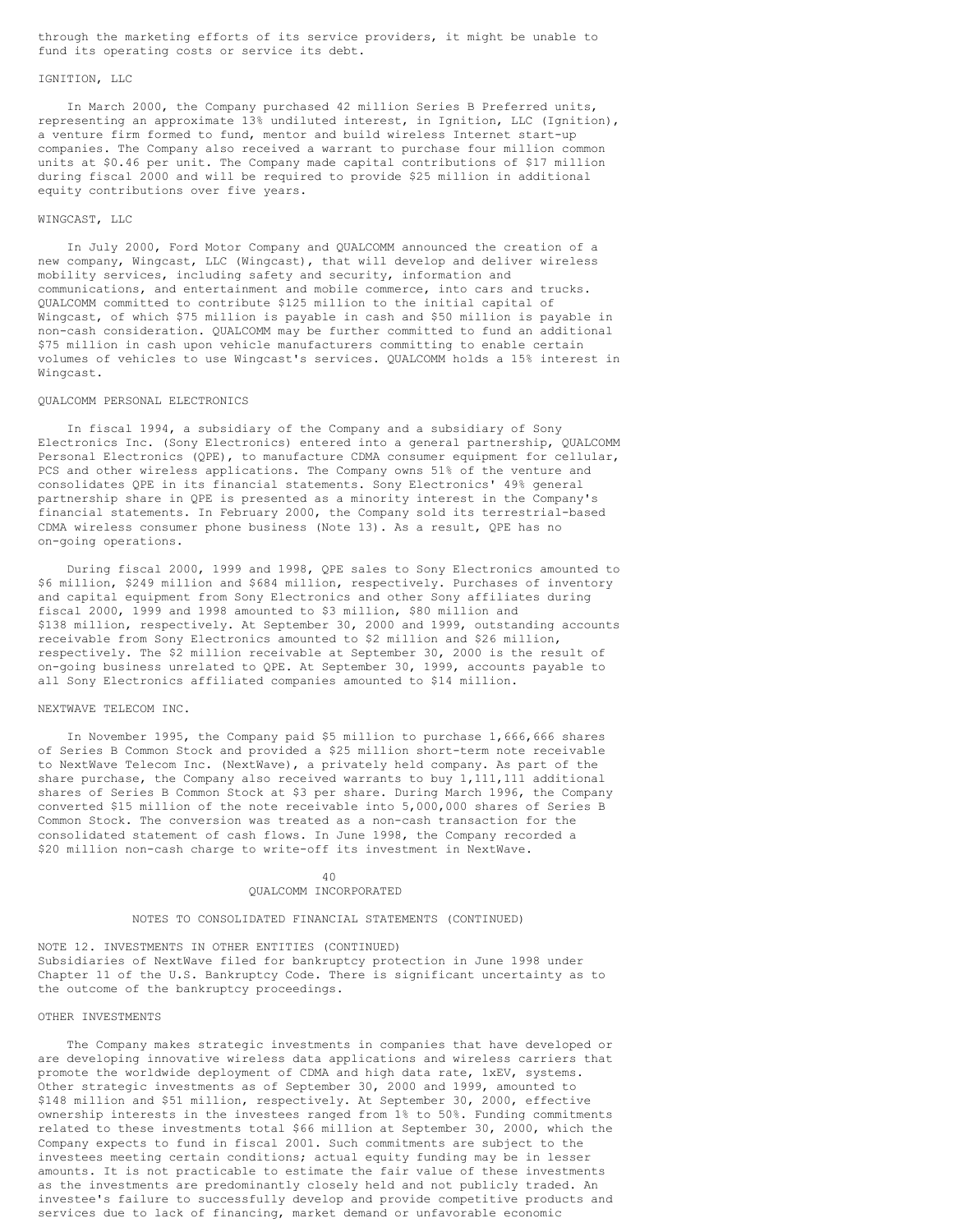environment could adversely affect the value of the Company's investment in the investee. There can be no assurance that the investees will be successful in their efforts.

NOTE 13. DISPOSITION OF ASSETS AND OTHER CHARGES

In February 2000, the Company sold its terrestrial-based CDMA wireless consumer phone business, including its phone inventory, manufacturing equipment and customer commitments, to Kyocera Wireless (Kyocera). Under the agreement with Kyocera, Kyocera agreed to purchase a majority of its CDMA integrated circuit sets and system software requirements from QUALCOMM for a period of five years. Kyocera will continue its existing royalty-bearing CDMA license agreement with QUALCOMM. QUALCOMM received \$242 million, including interest, during fiscal 2000 for the net assets sold.

As part of the agreement with Kyocera, QUALCOMM formed a new subsidiary that has a substantial number of employees from QUALCOMM Consumer Products business to provide services to Kyocera on a cost-plus basis to support Kyocera's phone business for up to three years. In addition, selected employees of QPE were transferred to Kyocera. As a condition of the purchase, QPE paid down and cancelled its two revolving credit agreements. QUALCOMM recorded \$83 million in charges during fiscal 2000 to reflect the estimated difference between the carrying value of the net assets and the consideration received from Kyocera, less costs to sell, and employee termination costs.

In May 1999, the Company sold certain of its assets related to its terrestrial CDMA wireless infrastructure business to Ericsson and entered into various license and settlement agreements with Ericsson. Pursuant to the Company's agreement with Ericsson, the Company has and will extend financing for possible future sales by Ericsson of infrastructure equipment and related services to specific customers in certain geographic areas, including Brazil, Chile, Mexico, and Russia or in other areas selected by Ericsson (Note 5). The Company recorded charges of \$251 million during fiscal 1999 related to the sales of its terrestrial CDMA wireless infrastructure business. Ericsson has notified the Company that it is disputing the purchase price (Note 15).

The Company leases certain facilities to Ericsson and Kyocera under noncancelable operating leases, with provisions for cost-of-living increases. The leases expire on various dates through May 31, 2004 and February 20, 2005, respectively, and generally provide for renewal options thereafter. Future minimum

# 41 QUALCOMM INCORPORATED

# NOTES TO CONSOLIDATED FINANCIAL STATEMENTS (CONTINUED)

NOTE 13. DISPOSITION OF ASSETS AND OTHER CHARGES (CONTINUED) rentals in each of the next five years from fiscal 2001 to 2005 are \$22 million, \$22 million, \$23 million, \$19 million and \$5 million, including \$1 million in fiscal 2001 and 2002 related to subleases.

On July 25, 2000, QUALCOMM announced that it intends to spin-off its integrated circuits and system software solutions business. In connection with this announcement, QUALCOMM filed a Current Report on Form 8-K dated July 25, 2000.

# NOTE 14. RESTRUCTURING

During January 1999, the Company completed a review of its operating structure to identify opportunities to improve operating effectiveness in connection with the Company's plan to exit certain activities in its infrastructure equipment business. As a result of this review, management approved a formal restructuring plan that eliminated 651 positions. The Company recorded charges to operations of \$15 million during the second quarter of fiscal 1999, including \$10 million in employee termination costs, \$3 million in asset impairments and \$1 million in estimated net losses on subleases or lease cancellation penalties. The activities related to the restructuring have been completed. The following table presents the roll forward from the initial provision during fiscal 1999 to September 30, 2000 (in thousands):

#### <TABLE> <CAPTION>

|                                                                        |            |             |               | SEPTEMBER 30, |         |            |         | SEPTEMBER 30, |
|------------------------------------------------------------------------|------------|-------------|---------------|---------------|---------|------------|---------|---------------|
|                                                                        | PROVISIONS | DEDUCTIONS  |               | 1999          |         | DEDUCTIONS |         | 2000          |
|                                                                        |            |             |               |               |         |            |         |               |
| $<$ S>                                                                 |            |             | < <sub></sub> |               | <c></c> |            | <c></c> |               |
| Employee termination costs $\frac{1}{2}$ 10,162                        |            | \$(10, 162) |               | $- -$         |         | $- -$      |         | --            |
| Facility exit costs $4,397$                                            |            | (3, 866)    |               | 531           |         | (531)      |         | --            |
|                                                                        |            |             |               |               |         |            |         |               |
| $\texttt{Total} \dots \dots \dots \dots \dots \dots \dots \dots \dots$ | \$14.559   | \$(14, 028) |               | 531           |         | (531)      |         |               |
|                                                                        |            |             |               |               |         |            |         |               |

 $\langle$ /TABLE>

NOTE 15. COMMITMENTS AND CONTINGENCIES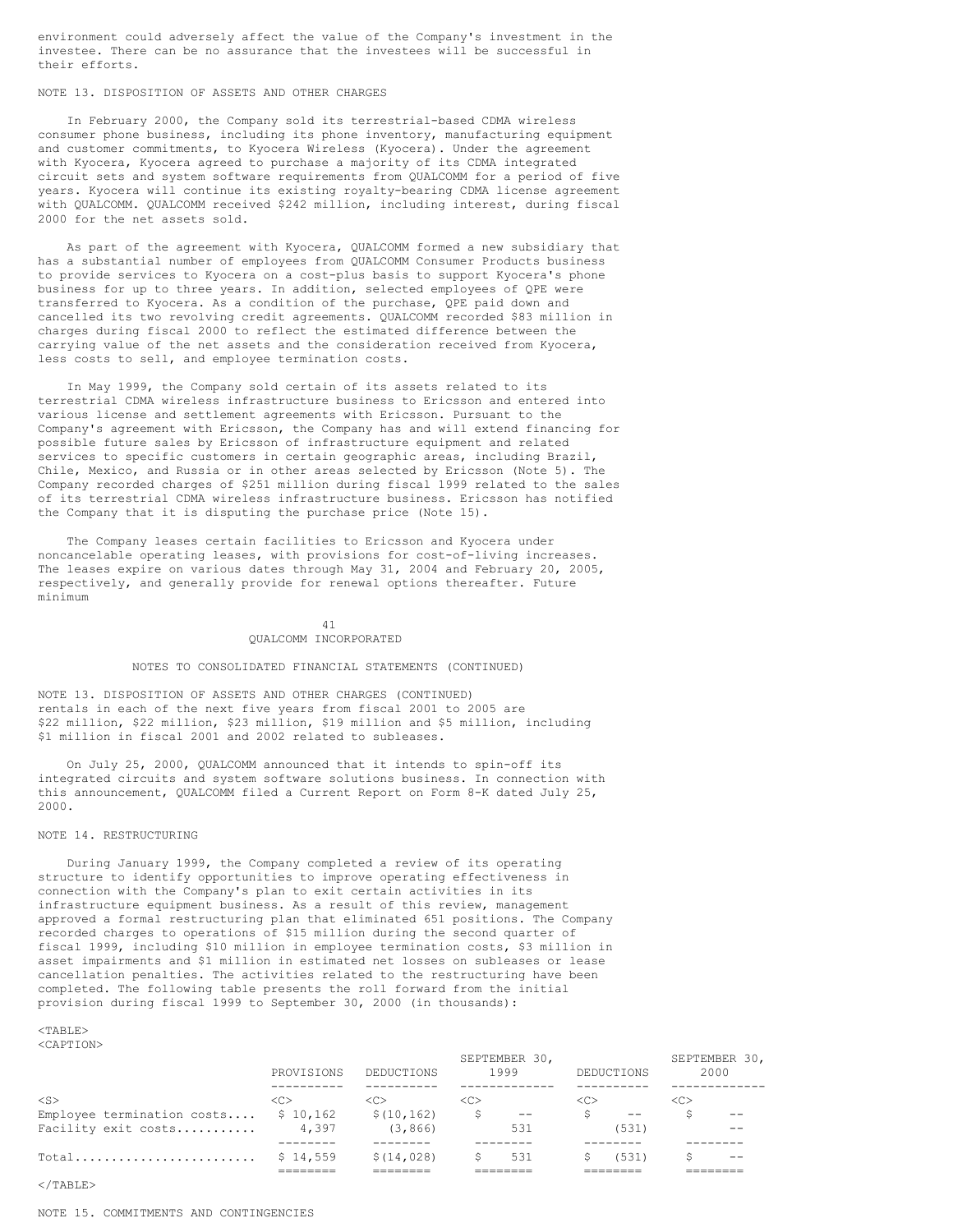#### LITIGATION

On or about June 5, 1997, Elisra Electronic Systems Ltd. (Elisra) submitted to the International Chamber of Commerce a Request for Arbitration of a dispute with the Company based upon a Development and Supply Agreement (DSA) entered into between the parties effective November 15, 1995, alleging that the Company wrongfully terminated the DSA, seeking monetary damages. The Company thereafter submitted a Reply and Counterclaim, alleging that Elisra breached the DSA, seeking monetary damages. Subsequently, the parties stipulated that the dispute be heard before an arbitrator under the jurisdiction of the American Arbitration Association, and to bifurcate the resolution of liability issues from damage issues. To date, the arbitrator has heard testimony regarding the liability or non-liability of the parties, post-hearing briefs have been filed, and the parties have submitted oral argument. Although there can be no assurance that the resolution of these claims will not have a material adverse effect on the Company's results of operations, liquidity or financial position, the Company believes that the claims made by Elisra are without merit and will vigorously defend against the claims.

On October 27, 1998, the Electronics and Telecommunications Research Institute of Korea (ETRI) submitted to the International Chamber of Commerce a Request for Arbitration (the Request) of a dispute with the Company arising out of a Joint Development Agreement (JDA) dated April 30, 1992, between ETRI and the Company. In the Request, ETRI alleged that the Company breached certain provisions of the JDA and sought monetary damages and an accounting. The Company filed an answer and counterclaims denying the allegations, seeking a declaration establishing the termination of the JDA

# 42 QUALCOMM INCORPORATED

## NOTES TO CONSOLIDATED FINANCIAL STATEMENTS (CONTINUED)

NOTE 15. COMMITMENTS AND CONTINGENCIES (CONTINUED) and monetary damages and injunctive relief against ETRI. The arbitration hearing has concluded, and all argument has been submitted to the arbitral panel. A decision is pending. Although there can be no assurance that the resolution of these claims will not have a material adverse effect on the Company's results of operations, liquidity or financial position, the Company believes that the claims are without merit and will vigorously defend the action.

On May 6, 1999, Thomas Sprague, a former employee of the Company, filed a putative class action against the Company, ostensibly on behalf of himself and those of the Company's former employees who were offered employment with Ericsson in conjunction with the sale to Ericsson of certain of the Company's infrastructure division assets and liabilities and who elected not to participate in a Retention Bonus Plan being offered to such former employees. The complaint was filed in California Superior Court in and for the County of San Diego and purports to state eight causes of action arising primarily out of alleged breaches of the terms of the Company's 1991 Stock Option Plan, as amended from time to time. The putative class sought to include former employees of the Company whom, among other things, "have not or will not execute the Bonus Retention Plan and accompanying full and complete release of QUALCOMM." The complaint seeks an order accelerating all unvested stock options for the members of the class. Of the 1,053 transitioning former employees who had unvested stock options, 1,016 elected to participate in the Retention Bonus Plan offered by QUALCOMM and Ericsson, which provides several benefits including cash compensation based upon a portion of the value of their unvested options, and includes a written release of claims against the Company. On July 30, 1999, plaintiffs filed a First Amended Complaint incorporating the allegations set forth in the original complaint, adding two new causes of action and expanding the putative class to also include those former employees who chose to participate in the Bonus Retention Plan. In October 1999, the court sustained the Company's demurrer to the plaintiffs' cause of action for breach of fiduciary duty. Counsel for the putative class filed a Second Amended Complaint, including substantially the same allegations as the First Amended Complaint, on November 1, 1999. On March 10, 2000, counsel for plaintiffs and QUALCOMM filed a Stipulation of Settlement with the court that would allocate a settlement payment of \$9 million, which will be funded by third parties, to all plaintiffs who do not elect to opt out of the settlement on or before April 17, 2000. The number of employees electing to opt out exceeded the limit, and the Company elected to void the settlement. On September 15, 2000, the Court certified the case as a class action. Although there can be no assurance that an unfavorable outcome of the dispute would not have a material adverse effect on the Company's results of operations, liquidity or financial position, the Company believes the claims are without merit and will vigorously defend the action.

On June 29, 1999, GTE Wireless, Incorporated (GTE) filed an action in the U.S. District Court for the Eastern District of Virginia asserting that wireless telephones sold by the Company infringe a single patent allegedly owned by GTE. On September 15, 1999, the court granted the company's motion to transfer the action to the U.S. District Court for the Southern District of California. Trial is scheduled to commence in this case on February 27, 2001. Although there can be no assurance that an unfavorable outcome of the dispute would not have a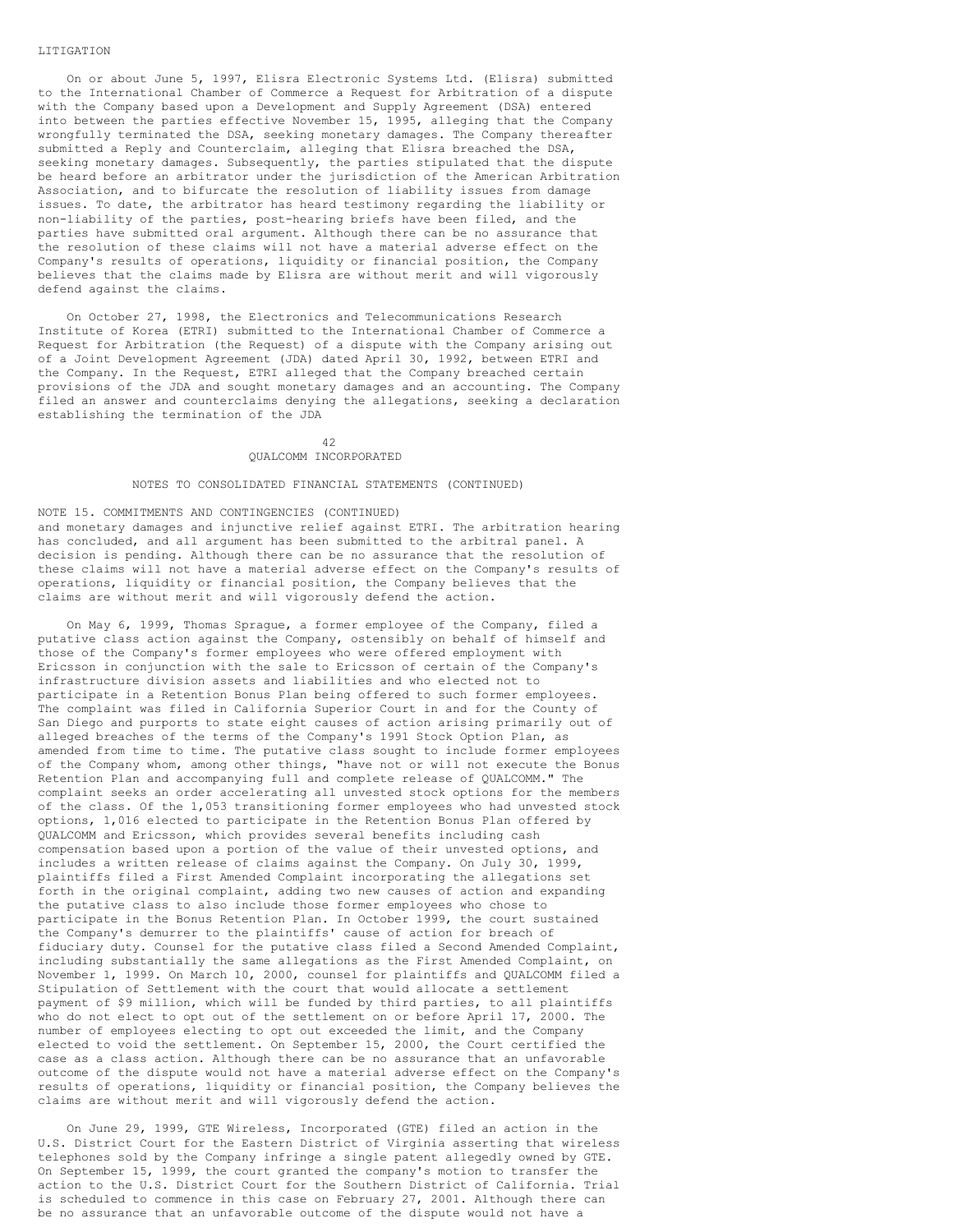material adverse effect on the Company's results of operations, liquidity or financial position, the Company believes the action is without merit and will vigorously defend the action.

> $43$ QUALCOMM INCORPORATED

# NOTES TO CONSOLIDATED FINANCIAL STATEMENTS (CONTINUED)

#### NOTE 15. COMMITMENTS AND CONTINGENCIES (CONTINUED)

QUALCOMM and Ericsson are currently participating in an arbitration in which Ericsson is disputing the determination of the purchase price under the asset purchase agreement pursuant to which Ericsson acquired certain assets related to the Company's terrestrial wireless infrastructure business in May 1999. QUALCOMM has also received notice from Ericsson that Ericsson intends to assert claims for indemnification under the subject asset purchase agreement. QUALCOMM and Ericsson are having on-going discussions aimed at potentially resolving these claims. In the event the parties are unable to otherwise resolve these claims, the pending arbitration with respect to the purchase price determination shall continue to proceed forward and Ericsson's claims for indemnification will be subject to resolution pursuant to the dispute resolution procedures set forth in the asset purchase agreement. Although there can be no assurance that the resolution of these claims will not have a material adverse effect on the Company's results of operations, liquidity or financial position, the Company believes the claims are without merit and will vigorously defend them.

On February 2, 2000, Thomas Durante, James Curley, Curtis Parker and Joseph Edwards, filed a putative class action against the Company, ostensibly on behalf of themselves and those former employees of the Company whose employment was terminated in April 1999. Virtually all of the purported class of plaintiffs received severance packages at the time of the termination of their employment, in exchange for a release of claims, other than federal age discrimination claims, against the Company. The complaint was filed in California Superior Court in and for the County of Los Angeles and purports to state ten causes of action including breach of contract, age discrimination, violation of Labor Code ss. 200, violation of Labor Code ss. 970, unfair business practices, intentional infliction of emotional distress, unjust enrichment, breach of the covenant of good faith and fair dealing, declaratory relief and undue influence. The complaint seeks an order accelerating all unvested stock options for the members of the class. On June 27, 2000, the case was ordered transferred from Los Angeles County Superior Court to San Diego County Superior Court. On July 3, 2000, the Company removed the case to the United States District Court for the Southern District of California. Although there can be no assurance that an unfavorable outcome of the dispute would not have a material adverse effect on the Company's results of operations, liquidity or financial position, the Company believes the claims are without merit and will vigorously defend the action.

On June 13, 2000, Van May, Ruth Ann Feldman, Jeffrey Alan MacGuire and Maurice Clark filed a putative class action lawsuit in San Diego County Superior Court against the Company and against QUALCOMM Personal Electronics (QPE), ostensibly on behalf of themselves and other former employees of QPE who were offered benefits in QPE's Performance Unit Plan. The complaint purports to state seven causes of action, including breach of contract, violation of California Labor Code Section. 970, fraud, unfair business practices, unjust enrichment, breach of the covenant of good faith and fair dealing and declaratory relief. Although there can be no assurance that an unfavorable outcome of the dispute would not have a material adverse effect on the Company's results of operations, liquidity or financial position, the Company believes the claims are without merit and will vigorously defend the action.

The Company is engaged in other legal actions arising in the ordinary course of its business and believes that the ultimate outcome of these actions will not have a material adverse effect on its results of operations, liquidity or financial position.

# OPERATING LEASES

The Company leases certain of its facilities and equipment under noncancelable operating leases, with terms ranging from two to ten years and with provisions for cost-of-living increases. Rental expense for

### 44 QUALCOMM INCORPORATED

# NOTES TO CONSOLIDATED FINANCIAL STATEMENTS (CONTINUED)

NOTE 15. COMMITMENTS AND CONTINGENCIES (CONTINUED) these facilities and equipment for fiscal 2000, 1999 and 1998 was \$19 million, \$17 million and \$11 million, respectively. Future minimum lease payments in each of the next five years from fiscal 2001 through 2005 are \$20 million, \$16 million, \$10 million, \$7 million and \$5 million, respectively, and \$5 million thereafter.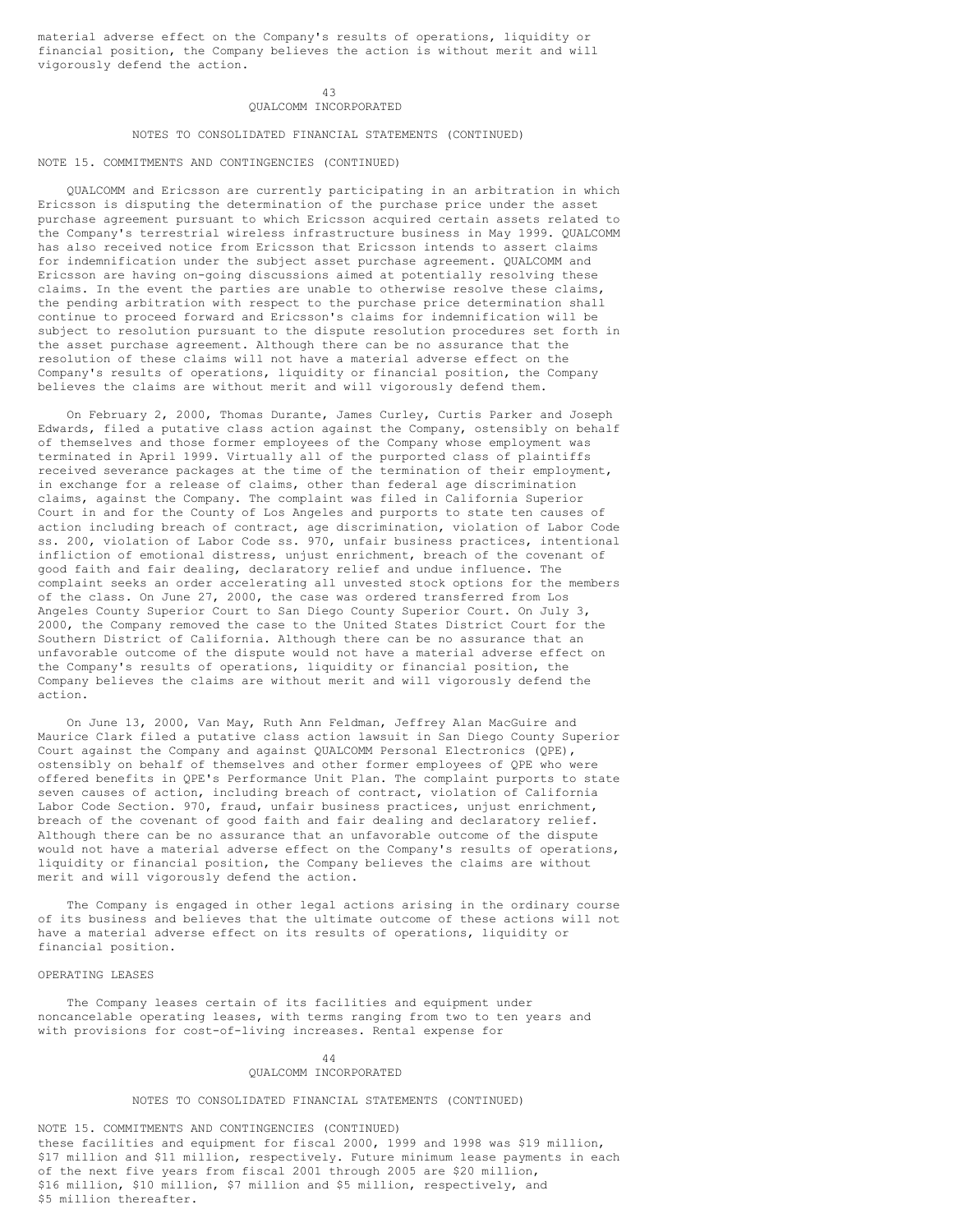The Company has agreements with certain suppliers to purchase certain components, and estimates its noncancelable obligations under these agreements to be approximately \$30 million through fiscal 2003. The Company also has a commitment to purchase communications services for approximately \$25 million in fiscal 2001, \$26 million in fiscal 2002, \$21 million in fiscal 2003 and \$15 million in each of the subsequent fiscal years through 2006.

#### LETTERS OF CREDIT, FINANCIAL GUARANTEES AND OTHER FINANCIAL COMMITMENTS

On December 22, 1999 and April 25, 2000, the Company and Pegaso Telecomunicaciones, S.A. de C.V. (Pegaso), a wireless telecommunications operating company investee of Leap Wireless, executed commitment letters, in which the Company agreed to underwrite up to \$500 million of debt financing to Pegaso and its wholly owned subsidiary, Pegaso Comunicaciones y Sistemas, a CDMA wireless operating company in Mexico. The debt financing would consist of a \$250 million senior secured facility and a \$250 million unsecured facility. The debt facilities are expected to have final maturities of seven to eight years. The Company currently has approximately \$206 million in interest-bearing receivables from Pegaso and has guaranteed a \$175 million bridge facility. The Company is negotiating an amendment to the \$175 million facility to increase the amount available to \$300 million and to extend the term from November 2000 to June 2001. The bridge facility will be prepaid and cancelled upon funding of either the \$250 million senior secured facility or the \$250 million unsecured facility.

In addition to the debt financing commitment to Pegaso, the Company has \$6 million of letters of credit and \$16 million of other financial guarantees outstanding as of September 30, 2000, none of which are collateralized.

#### METROSVYAZ LTD.

In fiscal 1999, the Company recorded \$51 million in charges to reflect the impairment of assets related to Metrosvyaz Ltd. (Metrosvyaz), a company formed to develop and manage investments in wireless operating companies in Russia, as a result of Leap Wireless' announcement of its intention to withdraw its support for Metrosvyaz. In February 2000, as a result of ongoing discussions and QUALCOMM's continued interest in promoting CDMA in Russia, the Company signed a Memorandum of Understanding (MOU) with Metrosvyaz, pursuant to which, the Company advanced \$6 million under a previously existing loan facility. The amount advanced was deemed to be nonrecoverable, and the \$6 million charge was recorded as other non-operating expense. In March 2000, the parties agreed to accelerate certain provisions of the MOU, and as a result, QUALCOMM will receive a 30% interest in Metrosvyaz before Metrosvyaz meets additional funding milestones. The MOU provides specific milestones that Metrosvyaz must meet to obtain an additional \$10 million in funding. If the additional funding occurs, QUALCOMM will receive an additional 5% interest in Metrosvyaz. The Company also has a commitment to provide up to approximately \$30 million in vendor financing to Metrosvyaz related to potential future sales made by Ericsson to Metrosvyaz (Note 5).

> 45 QUALCOMM INCORPORATED

#### NOTES TO CONSOLIDATED FINANCIAL STATEMENTS (CONTINUED)

# NOTE 15. COMMITMENTS AND CONTINGENCIES (CONTINUED) PERFORMANCE GUARANTEES

Certain of the Company's contracts provide for performance guarantees to protect customers against late delivery of its products or a failure to perform. These performance guarantees generally provide for contract offsets to the extent the products are not delivered by scheduled delivery dates or the systems fail to meet specified performance criteria. The Company is dependent in part on the performance of its suppliers and strategic partners to provide products and services for the various systems that are the subject of the guarantees. Thus, the Company's ability to deliver such products and services in a timely manner may be outside of its control. If the Company is unable to meet its performance obligations, the performance guarantees could amount to a significant portion of the contract value and would have a material adverse effect on product margins and on the Company's results of operations, liquidity and financial position.

# NOTE 16. SEGMENT INFORMATION

The Company is organized on the basis of products and services. Reportable segments are as follows: QUALCOMM CDMA Technologies (QCT) is a leading developer and supplier worldwide of CDMA-based wireless communication integrated circuits and system and applications software solutions for voice and data communications products and services; QUALCOMM Technology Licensing (QTL) licenses third parties to design, manufacture, and sell products incorporating the Company's technologies; and QUALCOMM Wireless Systems (QWS) designs, manufactures, markets, and deploys infrastructure and handset products for use in terrestrial and non-terrestrial CDMA wireless and satellite networks and provides satellite-based two-way data messaging, position reporting equipment and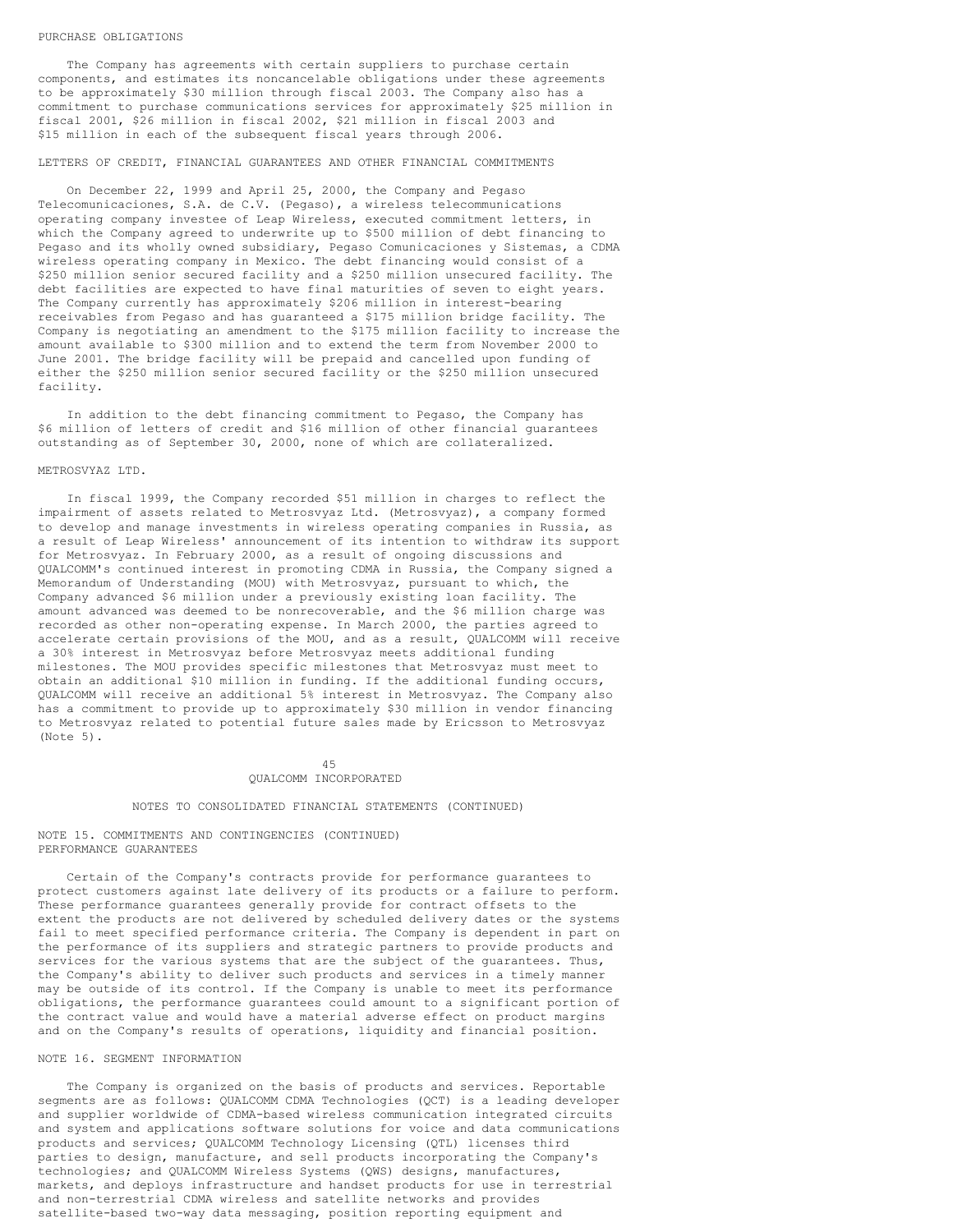services to transportation companies. The Company sold its terrestrial-based CDMA wireless consumer phone business, the former operating segment, QUALCOMM Consumer Products (QCP), to Kyocera in February 2000 (Note 13).

The Company evaluates the performance of its segments based on earnings before income taxes (EBT). EBT includes the allocation of certain corporate expenses to the segments, including depreciation and amortization expense related to unallocated corporate assets. Segment data includes intersegment revenues. Segment assets are comprised of accounts receivable, finance receivables and inventory. Total segment assets differ from total assets on a consolidated basis as a result of unallocated corporate assets.

# 46 QUALCOMM INCORPORATED

# NOTES TO CONSOLIDATED FINANCIAL STATEMENTS (CONTINUED)

# NOTE 16. SEGMENT INFORMATION (CONTINUED)

The table below presents information about reported segments for the years ended September 30 (in thousands):

<TABLE>

<CAPTION>

|                        | OCT           | OTL           | OWS           | RECONCILING ITEMS | TOTAL       |
|------------------------|---------------|---------------|---------------|-------------------|-------------|
| $<$ S $>$              | < <sub></sub> | < <sub></sub> | <<            | < <sub></sub>     | <<          |
| 2000                   |               |               |               |                   |             |
| Revenues               | \$1,238,702   | 705,484<br>S. | 720,907<br>S. | 531,687<br>\$.    | \$3,196,780 |
|                        | 391,519       | 633.336       | 272,202       | (100, 252)        | 1,196,805   |
| Total assets           | 296,054       | 160,604       | 1.118.644     | 4,487,680         | 6,062,982   |
| 1999                   |               |               |               |                   |             |
| Revenues               | \$1,133,422   | 454,163<br>S. | 939,780<br>S. | \$1,409,934       | \$3,937,299 |
|                        | 427,994       | 404,947       | 20,220        | (546, 475)        | 306,686     |
| Total assets           | 187,517       | 91,368        | 868,143       | 3.387.922         | 4,534,950   |
| 1998                   |               |               |               |                   |             |
| Revenues $\frac{1}{2}$ | 879,858       | 289,934<br>S. | \$1,048,957   | \$1,129,121       | \$3,347,870 |
|                        | 258,369       | 256,401       | (53, 054)     | (313, 042)        | 148,674     |
| Total assets           | 156,626       | 49.728        | 599,166       | 1,761,193         | 2,566,713   |
| $.1mm+$                |               |               |               |                   |             |

 $<$ /TABLE>

Other reconciling items for the years ended September 30 are comprised as follows (in thousands):

# <TABLE>

<CAPTION>

|                                                                                                                                                                                            | 2000                                             | 1999                                                                                                        | 1998                                             |
|--------------------------------------------------------------------------------------------------------------------------------------------------------------------------------------------|--------------------------------------------------|-------------------------------------------------------------------------------------------------------------|--------------------------------------------------|
| $<$ S $>$<br><b>REVENUES</b>                                                                                                                                                               | <<                                               | <<                                                                                                          | < <sub></sub>                                    |
| Revenues from external customers of OCP segment $\text{solid} \dots$<br>Elimination of intersegment revenue                                                                                | \$541,856<br>(190, 950)<br>180,781<br>---------- | \$1,469,637<br>$(382, 796)$ $(458, 259)$<br>323,093<br>__________                                           | \$855,101<br>732,279<br>----------               |
|                                                                                                                                                                                            | \$531,687                                        | \$1,409,934                                                                                                 | \$1,129,121                                      |
| EARNINGS BEFORE INCOME TAXES                                                                                                                                                               |                                                  |                                                                                                             |                                                  |
| Unallocated corporate expenses<br>EBT of QCP seqment sold<br>Unallocated interest expense<br>Unallocated investment income, net<br>Distributions on Trust Convertible Preferred Securities | \$ (337,456)                                     | \$(337, 723)<br>$(70, 073)$ $(39, 983)$ $(168, 714)$<br>$(2, 204)$ $(11, 595)$ $(4, 579)$<br>391,749 26,610 | \$(19, 413)<br>22,434                            |
|                                                                                                                                                                                            | 4,619<br>---------                               | $(13, 039)$ $(39, 297)$<br>$(73, 848)$ $(130, 676)$ $(102, 418)$                                            | (39, 270)<br>$(13, 811)$ $(1, 082)$<br>--------- |
|                                                                                                                                                                                            | \$(100, 252)<br>__________                       | -----------<br>\$(546, 475)                                                                                 | \$ (313, 042)                                    |

 $<$ /TABLE>

Generally, revenues between operating segments are based on prevailing market rates or an approximation thereof. Unallocated corporate expenses for fiscal 2000 include \$83 million in charges related to the sale of the terrestrial-based CDMA phone business, \$60 million for in-process technology related to the SnapTrack acquisition, and \$146 million for amortization of goodwill and other acquisition-related intangible assets. Unallocated corporate expenses for fiscal 1999 include \$331 million related to the sale of certain assets of the Company's terrestrial CDMA wireless infrastructure business (Note 13), restructuring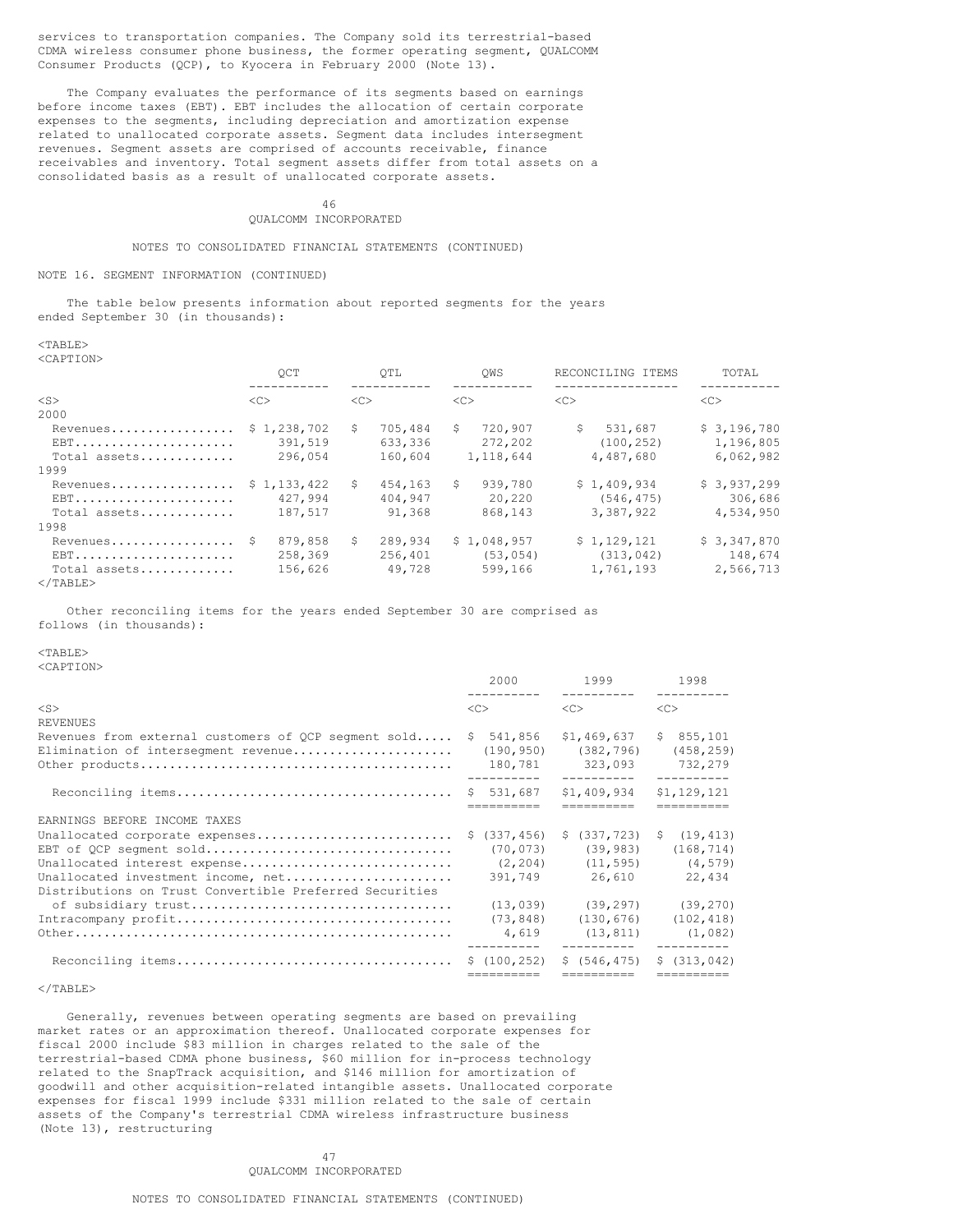NOTE 16. SEGMENT INFORMATION (CONTINUED) charges (Note 14), and the impairment of assets in connection with Leap Wireless' decision to withdraw its support of Metrosvyaz (Note 2).

Specified items included in segment EBT for years ended September 30 are as follows (in thousands):

<TABLE>

<CAPTION>

|                                  | OCT           | OTL<br>__________ | OWS         |
|----------------------------------|---------------|-------------------|-------------|
| $<$ S $>$                        | < <sub></sub> | $<<$ $>$          | <<          |
| 2000                             |               |                   |             |
| Revenues from external customers | \$1,130,216   | S.<br>628,766     | \$715.161   |
| Intersegment revenues            | 108,486       | 76.718            | 5,746       |
|                                  |               |                   | 110,419     |
| Equity in losses of investees    |               |                   | (1, 206)    |
| 1999                             |               |                   |             |
| Revenues from external customers | 896.484       | \$343.242         | \$928,696   |
| Intersegment revenues            | 236,938       | 110,921           | 11,084      |
|                                  |               |                   | 16,889      |
| Equity in losses of investees    |               |                   | (7.074)     |
| 1998                             |               |                   |             |
| Revenues from external customers | 583,111<br>-S | \$ 218,480        | \$1,012,344 |
|                                  | 296.747       | 71,454            | 36,613      |
| Equity in losses of investees    |               |                   | (20, 551)   |
| $<$ /TABLE>                      |               |                   |             |

Sales information by geographic area for the years ended September 30 is as follows (in thousands):

### <TABLE>

<CAPTION>

|              | 2000                   | 1999                                | 1998                |  |
|--------------|------------------------|-------------------------------------|---------------------|--|
|              |                        |                                     |                     |  |
| $\langle$ S> | $\langle \cap \rangle$ | $\langle C \rangle$                 | $\langle C \rangle$ |  |
|              | \$1,681,104            | \$2,459,838                         | \$2,213,738         |  |
|              | 711,588                | 881,494                             | 633,142             |  |
|              | 804,088                | 595.967                             | 500,990             |  |
|              |                        |                                     |                     |  |
|              |                        | \$3,196,780 \$3,937,299 \$3,347,870 |                     |  |
|              |                        |                                     |                     |  |

# $<$ /TABLE>

The Company distinguishes revenues from external customers by geographic areas based on customer location.

The net book value of long-lived assets located outside of the United States was \$10 million, \$16 million and \$15 million at September 30, 2000, 1999 and 1998, respectively.

## NOTE 17. SUBSEQUENT EVENTS

In October 2000, the Company agreed to invest \$200 million in the convertible preferred shares of Inquam Limited (Inquam). Inquam is a venture fund formed to acquire, own, develop and manage wireless telecommunication systems, either directly or indirectly, with the primary intent of deploying CDMA-based technology. In October 2000, the Company funded \$40 million of this investment and advanced an additional \$10 million under a promissory note that matures on October 31, 2001 and bears interest at 10%. The Company expects to fund its remaining equity commitment over three years.

### 48 QUALCOMM INCORPORATED

# NOTES TO CONSOLIDATED FINANCIAL STATEMENTS (CONTINUED)

# NOTE 18. SUMMARIZED QUARTERLY DATA (UNAUDITED)

The following financial information reflects all normal recurring adjustments that are, in the opinion of management, necessary for a fair statement of the results of the interim periods. Summarized quarterly data for fiscal 2000 and 1999 is as follows (in thousands, except per share data):

<TABLE> <CAPTION>

|                                              | 1ST OUARTER<br>2ND OUARTER                 |           | 3RD OUARTER | 4TH OUARTER   |  |
|----------------------------------------------|--------------------------------------------|-----------|-------------|---------------|--|
|                                              |                                            |           |             |               |  |
| $<$ S>                                       | $\langle C \rangle$<br>$\langle C \rangle$ |           |             | <c></c>       |  |
| 2000                                         |                                            |           |             |               |  |
|                                              |                                            | \$727.741 | \$713,521   | 635,445<br>S. |  |
|                                              |                                            | 377.345   | 438.569     | 402,419       |  |
| Operating income                             | 259,921                                    | 71,791    | 217.434     | 173,492       |  |
|                                              | 177,119                                    | 199.716   | 154.701     | 138,675       |  |
| Basic net earnings per common share $(3)$ \$ | 0.27                                       | 0.28      | 0.21        | 0.19          |  |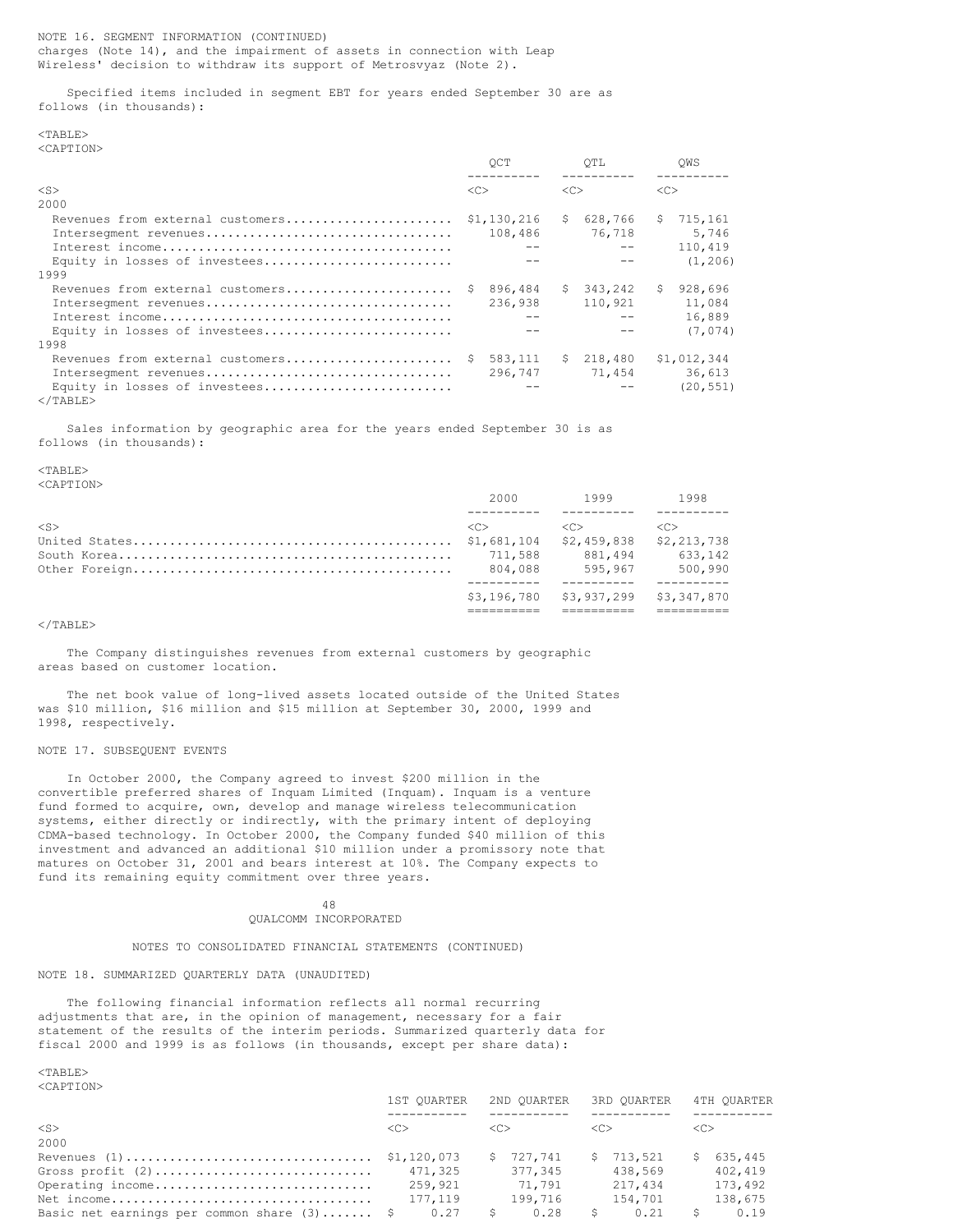| Diluted net earnings per common share $(3)$ $\frac{2}{3}$ 0.23 $\frac{2}{3}$ 0.25 $\frac{2}{3}$ 0.19 |         |               |             |                    | S. | 0.17        |
|------------------------------------------------------------------------------------------------------|---------|---------------|-------------|--------------------|----|-------------|
| 1999                                                                                                 |         |               |             |                    |    |             |
|                                                                                                      | 941,223 | S.            | 932,395     | \$1,004,066        |    | \$1,059,615 |
| Gross $\text{profit}(2) \ldots \ldots \ldots \ldots \ldots \ldots \ldots \ldots \ldots$              | 298,833 |               | 308,620     | 406,399            |    | 438.375     |
| Operating income                                                                                     | 77.948  |               | 5,189       | 98,379             |    | 223,624     |
| Net income $(\text{loss}) \dots \dots \dots \dots \dots \dots \dots \dots \dots$                     | 48,530  |               | (42, 620)   | 58,948             |    | 136,021     |
| Basic net earnings (loss) per common share                                                           |         |               |             |                    |    |             |
|                                                                                                      | 0.09    | $\mathcal{S}$ |             | $(0.07)$ \$ $0.10$ | S. | 0.21        |
| Diluted net earnings (loss) per common share                                                         |         |               |             |                    |    |             |
|                                                                                                      | 0.08    | $\mathcal{S}$ | $(0.07)$ \$ | 0.09               | S. | 0.18        |
| $<$ /TABLE>                                                                                          |         |               |             |                    |    |             |

- ------------------------

- (1) The decrease in revenues from the first quarter to the second quarter of fiscal 2000 was primarily due to a decrease in the terrestrial-based CDMA consumer product revenue as a result of the sale of the business in February 2000.
- (2) Gross profit is calculated by subtracting cost of revenues from total revenues.
- (3) Earnings per share are computed independently for each quarter and the full year based upon respective average shares outstanding. Therefore, the sum of the quarterly net earnings per share amounts may not equal the annual amounts reported.

49

# QUALCOMM INCORPORATED 2001 STOCK OPTION PLAN

# 1. ESTABLISHMENT, PURPOSE AND TERM OF PLAN.

1.1 ESTABLISHMENT. The QUALCOMM Incorporated 2001 Stock Option Plan (the "PLAN") is hereby established effective as of February 27, 2001 (the "EFFECTIVE DATE"), subject to the approval by Company shareholders.

1.2 PURPOSE. The purpose of the Plan is to advance the interests of the Participating Company Group and its stockholders by providing an incentive to attract and retain persons eligible to receive Options under the Plan and by motivating such persons to contribute to the growth and profitability of the Participating Company Group.

1.3 TERM OF PLAN. The Plan shall continue in effect until the earlier of its termination by the Board or the date on which all of the shares of Stock available for issuance under the Plan have been issued and all restrictions on such shares under the terms of the Plan and the agreements evidencing Options granted under the Plan have lapsed. However, all Incentive Stock Options shall be granted, if at all, within ten (10) years from the earlier of the date the Plan is adopted by the Board or the date the Plan is duly approved by the stockholders of the Company.

2. DEFINITIONS AND CONSTRUCTION.

2.1 DEFINITIONS. Whenever used herein, the following terms shall have their respective meanings set forth below:

(a) "AFFILIATE" means (i) an entity, other than a Parent Corporation, that directly, or indirectly through one or more intermediary entities, controls the Company or (ii) an entity, other than a Subsidiary Corporation, that is controlled by the Company directly, or indirectly through one or more intermediary entities, or (iii) an entity which the Board designates as an Affiliate. For this purpose, the term "control" (including the term "controlled by") means the possession, direct or indirect, of the power to direct or cause the direction of the management and policies of the relevant entity, whether through the ownership of voting securities, by contract or otherwise; or shall have such other meaning assigned such term for the purposes of registration on Form S-8 under the Securities Act.

(b) "BOARD" means the Board of Directors of the Company. If one or more Committees have been appointed by the Board to administer the Plan, "BOARD" also means such Committee(s).

(c) A "CHANGE IN CONTROL" shall mean an Ownership Change Event or a series of related Ownership Change Events (collectively, a "TRANSACTION") wherein the stockholders of the Company immediately before the Transaction do not retain immediately after the Transaction, in substantially the same proportions as their ownership of shares of the Company's voting stock immediately before the Transaction, direct or indirect beneficial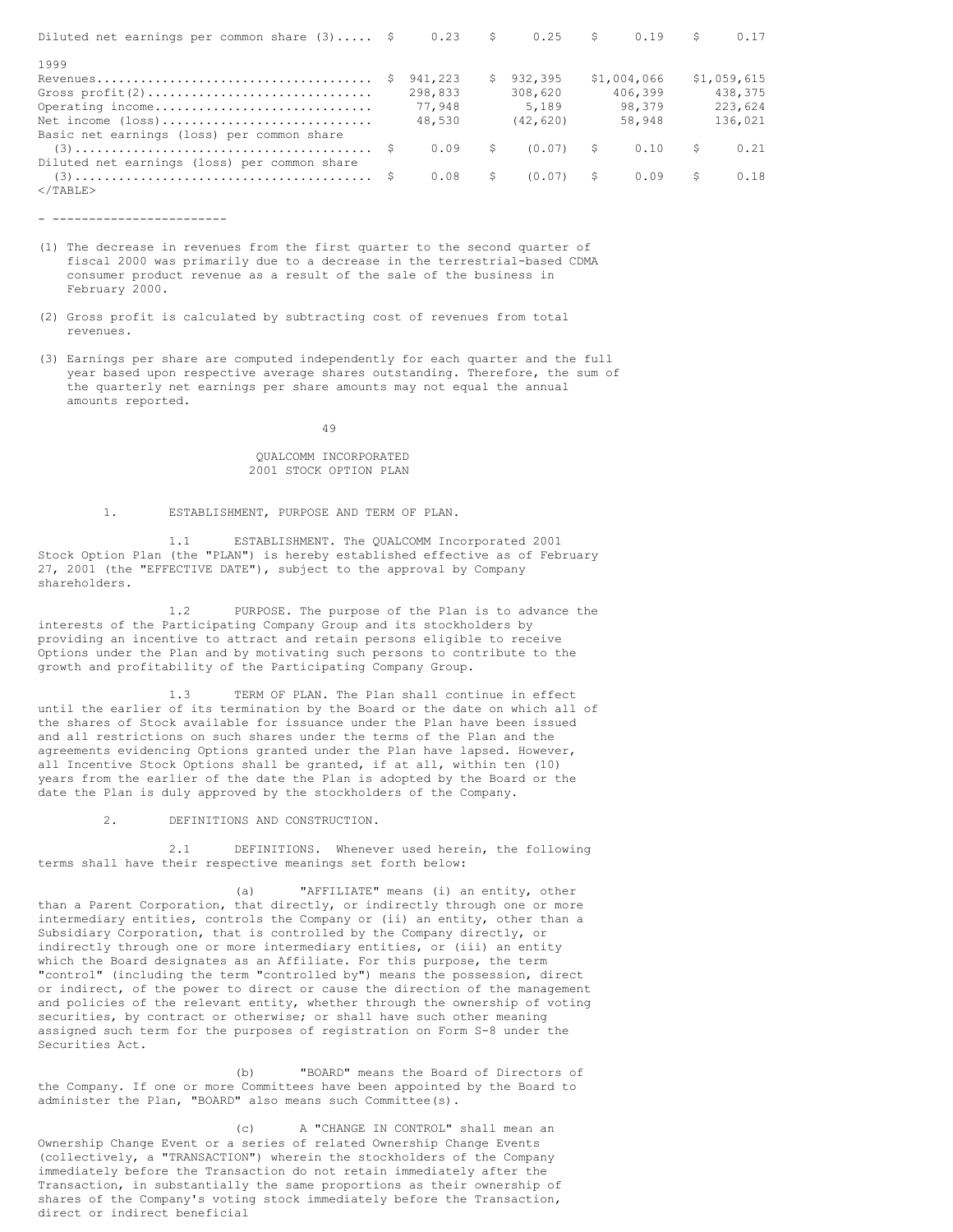ownership of more than fifty percent (50%) of the total combined voting power of the outstanding voting securities of the Company or, in the case of a Transaction described in Section  $2.1(u)$  (iii), the corporation or other business entity to which the assets of the Company were transferred (the "TRANSFEREE"), as the case may be. The Board shall determine in its discretion whether multiple sales or exchanges of the voting securities of the Company or multiple Ownership Change Events are related. Notwithstanding the preceding sentence, a Change in Control shall not include a Spinoff Transaction.

(d) "CODE" means the Internal Revenue Code of 1986, as amended, and any applicable regulations promulgated thereunder.

(e) "COMMITTEE" means the Compensation Committee or other committee of the Board duly appointed to administer the Plan and having such powers as shall be specified by the Board. Unless the powers of the Committee have been specifically limited, the Committee shall have all of the powers of the Board granted herein, including, without limitation, the power to amend or terminate the Plan at any time, subject to the terms of the Plan and any applicable limitations imposed by law.

(f) "COMPANY" means QUALCOMM Incorporated, a Delaware corporation, or any Successor.

(g) "CONSULTANT" means a person engaged to provide consulting or advisory services (other than as an Employee or a Director) to a Participating Company.

(h) "DIRECTOR" means a member of the Board or of the board of directors of any other Participating Company.

(i) "DISABILITY" means the Participant has been determined by the long-term disability insurer of the Participating Company Group as eligible for disability benefits under the long-term disability plan of the Participating Company Group or the Participant has been determined eligible for Supplemental Security Income benefits by the Social Security Administration of the United States of America.

(j) "EMPLOYEE" means any person treated as an employee (including an Officer or a Director who is also treated as an employee) in the records of a Participating Company and, with respect to any Incentive Stock Option granted to such person, who is an employee for purposes of Section 422 of the Code; provided, however, that neither Service as a Director nor payment of a Director's fee shall be sufficient to constitute employment for purposes of the Plan. The Company shall determine in good faith and in the exercise of its discretion whether an individual has become or has ceased to be an Employee and the effective date of such individual's employment or termination of employment, as the case may be.

(k) "EXCHANGE ACT" means the Securities Exchange Act of 1934, as amended.

(l) "FAIR MARKET VALUE" means, as of any date, the value of the Stock determined as follows:

2

(i) If the Stock is listed on any established stock exchange or traded on the Nasdaq National Market or the Nasdaq SmallCap Market, the Fair Market Value of a share of Stock shall be the closing sales price for such stock (or the closing bid, if no sales were reported) as quoted on such exchange or market (or if the stock is traded on more than one exchange or market, the exchange or market with the greatest volume of trading in the Stock) on the last market trading day prior to the day of determination, as reported in THE WALL STREET JOURNAL or such other source as the Board deems reliable.

(ii) In the absence of such markets for the Stock, the Fair Market Value shall be determined in good faith by the Board.

(m) "INCENTIVE STOCK OPTION" means an Option intended to be (as set forth in the Option Agreement) and which qualifies as an incentive stock option within the meaning of Section 422(b) of the Code.

(n) "INSIDER" means an Officer, a Director of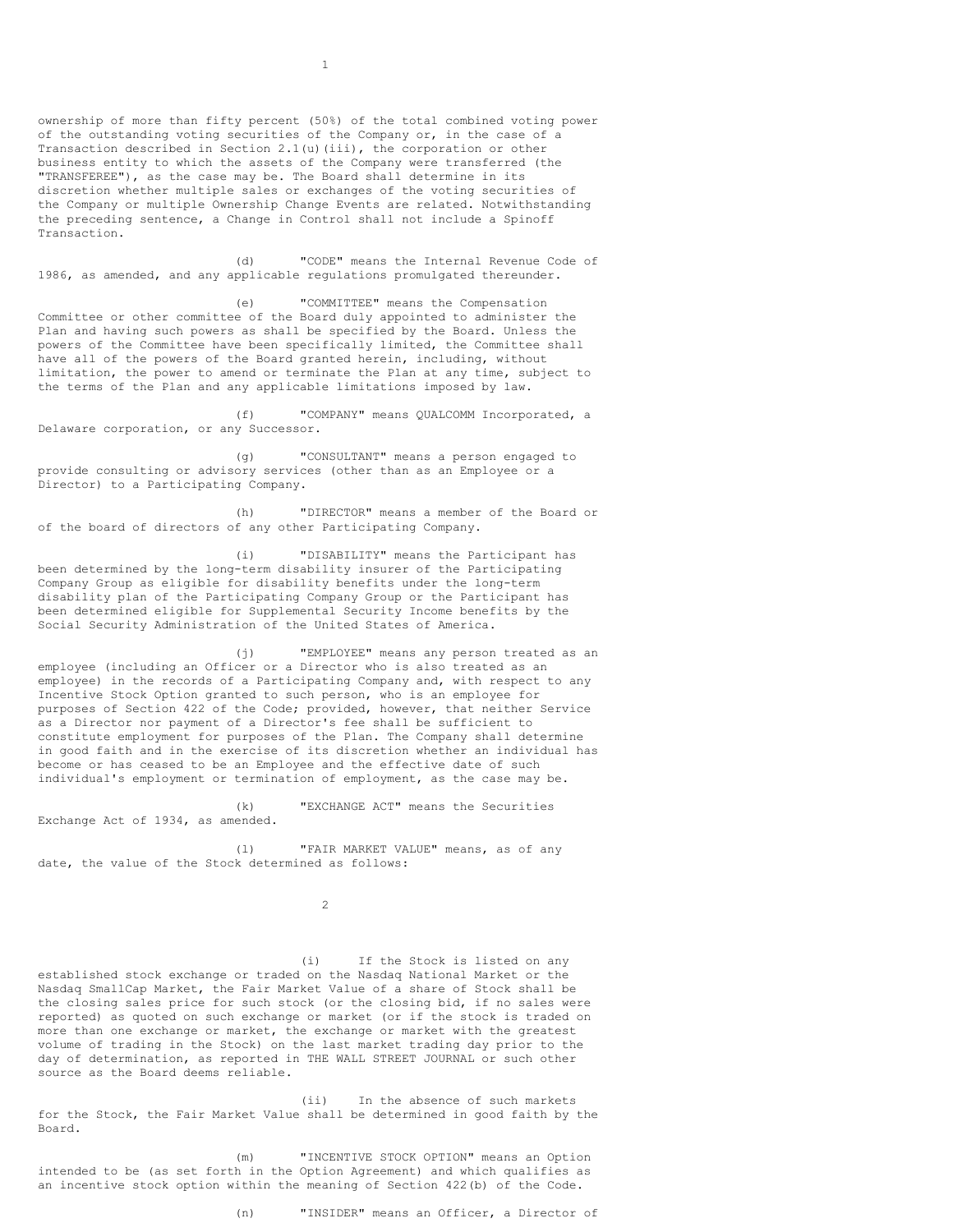the Company or other person whose transactions in Stock are subject to Section 16 of the Exchange Act.

(o) "NON-CONTROL AFFILIATE" means any entity in which any Participating Company has an ownership interest and which the Board shall designate as a Non-Control Affiliate.

(p) "NONSTATUTORY STOCK OPTION" means an Option not intended to be (as set forth in the Option Agreement) or which does not qualify as an Incentive Stock Option.

(q) "NORMAL RETIREMENT AGE" means the date on which a Participant has attained the age of sixty (60) years and has completed ten years of continuous Service.

(r) "OFFICER" means any person designated by the Board as an officer of the Company.

(s) "OPTION" means a right to purchase Stock pursuant to the terms and conditions of the Plan. An Option may be either an Incentive Stock Option or a Nonstatutory Stock Option.

(t) "OPTION AGREEMENT" means an agreement, in such form as the Board may approve, between the Company and a Participant setting forth the terms, conditions and restrictions of an Option granted to the Participant and any shares acquired upon the exercise thereof.

(u) An "OWNERSHIP CHANGE EVENT" shall be deemed to have occurred if any of the following occurs with respect to the Company: (i) the direct or indirect sale or exchange in a single or series of related transactions by the stockholders of the Company of more than fifty percent (50%) of the voting stock of the Company; (ii) a merger or consolidation in which the Company is a party; (iii) the sale, exchange, or transfer of all or substantially all, as determined by the Board in its discretion, of the assets of the Company; or (iv) a liquidation or dissolution of the Company.

3

(v) "PARENT CORPORATION" means any present or future "parent corporation" of the Company, as defined in Section 424(e) of the Code.

(w) "PARTICIPANT" means any eligible person who has been granted one or more Options.

(x) "PARTICIPATING COMPANY" means the Company or any Parent Corporation or Subsidiary Corporation or Affiliate.

(y) "PARTICIPATING COMPANY GROUP" means, at any point in time, all entities collectively which are then Participating Companies.

(z) "PRIOR PLAN OPTION" means, any option granted pursuant to the Company's 1991 Stock Option Plan which is outstanding on or after the date on which the Board adopts the Plan or which is granted thereafter and prior to the Effective Date.

(aa) "RULE 16b-3" means Rule 16b-3 under the Exchange Act, as amended from time to time, or any successor rule or regulation.

(bb) "SECTION 162(m)" means Section 162(m) of the Code. (cc) "SECURITIES ACT" means the Securities Act of 1933, as amended.

(dd) "SERVICE" means

(i) a Participant's employment or service with the Participating Company Group, whether in the capacity of an Employee, a Director or a Consultant. A Participant's Service shall not be deemed to have terminated merely because of a change in the capacity in which the Participant renders Service to the Participating Company Group or a change in the Participating Company for which the Participant renders such Service, provided that there is no interruption or termination of the Participant's Service. Furthermore, only to such extent as may be provided by the Company's leave policy, a Participant's Service with the Participating Company Group shall not be deemed to have terminated if the Participant takes any military leave, sick leave, or other leave of absence approved by the Company. Notwithstanding the foregoing, a leave of absence shall be treated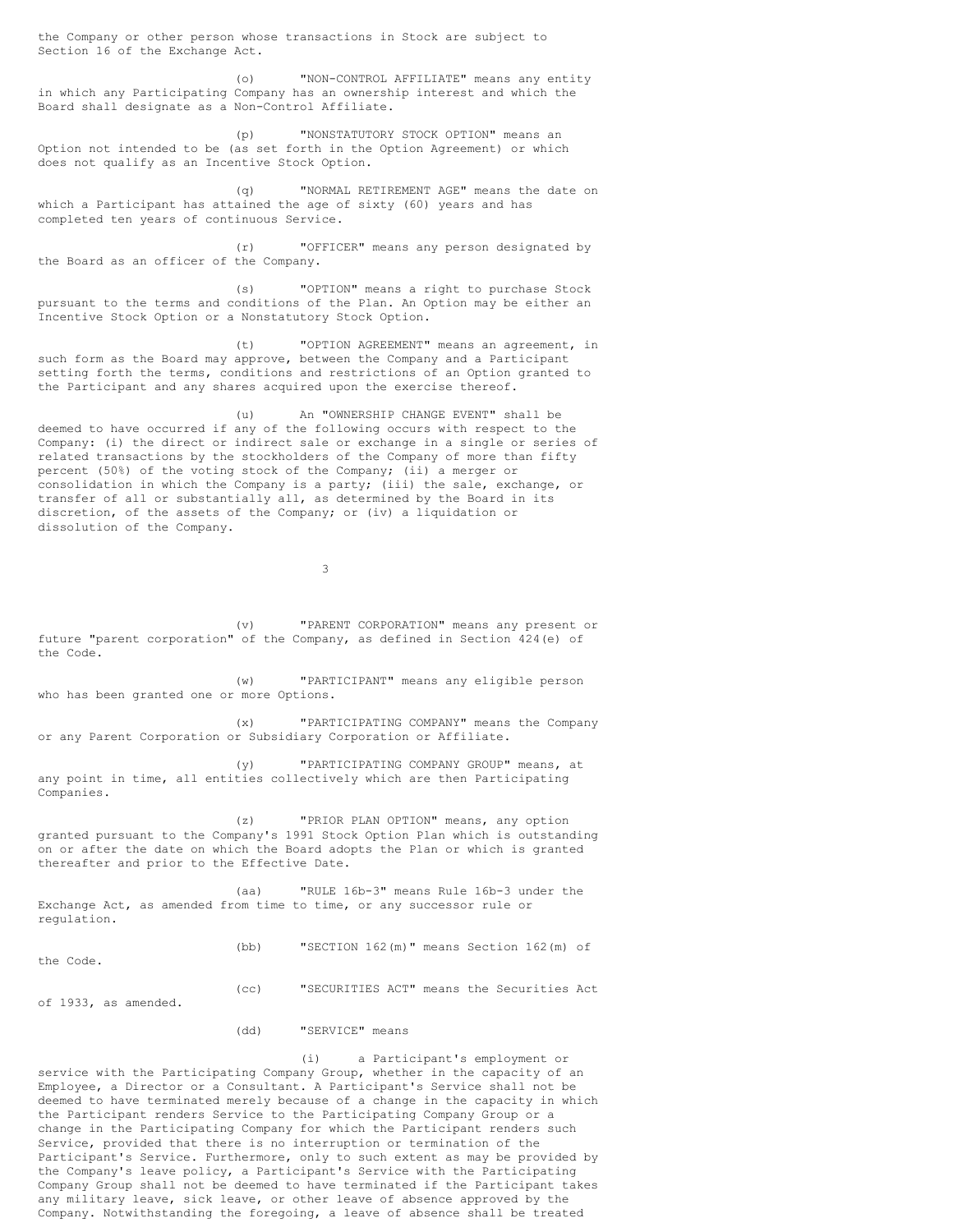as Service for purposes of vesting only to such extent as may be provided by the Company's leave policy. The Participant's Service shall be deemed to have terminated either upon an actual termination of Service or upon the entity for which the Participant performs Service ceasing to be a Participating Company; except that if the entity for which Participant performs Service is a Subsidiary Corporation and ceases to be a Participating Company as a result of the distribution of the voting stock of such Subsidiary Corporation to the shareholders of the Company, Service shall not be deemed to have terminated as a result of such distribution. Subject to the foregoing, the Company, in its discretion, shall determine whether the Participant's Service has terminated and the effective date of such termination.

(ii) Notwithstanding any other

provision of this Section, a Participant's Service shall not be deemed to have terminated merely because the Participating Company for which the Participant renders Service ceases to be a member of the Participating

4

Company Group by reason of a Spinoff Transaction, nor shall Service be deemed to have terminated upon resumption of Service from the Spinoff Company to a Participating Company. For all purposes under this Plan, a Participant's Service shall include Service, whether in the capacity of an Employee, Director or a Consultant, for the Spinoff Company provided a Participant was employed by the Participating Company Group immediately prior to the Spinoff Transaction. Notwithstanding the foregoing, if the Company's auditors determine that the provisions or operation of the preceding two sentences would cause the Company to incur a compensation expense and provided further that in the absence of the preceding two sentences no such compensation expense would be incurred, then the two preceding sentences shall be without force or effect, and the vesting and exercisability of each outstanding Option and any shares acquired upon the exercise thereof shall be determined under any other applicable provision of the Plan or the Option Agreement evidencing such Option.

(ee) "SPINOFF COMPANY" means a Participating Company which ceases to be such as a result of a Spinoff Transacton.

(ff) "SPINOFF TRANSACTION" means a transaction in which the voting stock of an entity in the Participating Company Group is distributed to the shareholders of a parent corporation as defined by Section 424(e) of the Code, of such entity.

(gg) "STOCK" means the common stock of the Company, as adjusted from time to time in accordance with Section 4.2.

(hh) "SUBSIDIARY CORPORATION" means any present or future "subsidiary corporation" of the Company, as defined in Section 424(f) of the Code.

(ii) "SUCCESSOR" means a corporation into or with which the Company is merged or consolidated or which acquires all or substantially all of the assets of the Company and which is designated by the Board as a Successor for purposes of the Plan.

(jj) "TEN PERCENT STOCKHOLDER" means a person who, at the time an Option is granted to such person, owns stock possessing more than ten percent (10%) of the total combined voting power of all classes of stock of a Participating Company within the meaning of Section 422(b)(6) of the Code.

2.2 CONSTRUCTION. Captions and titles contained herein are for convenience only and shall not affect the meaning or interpretation of any provision of the Plan. Except when otherwise indicated by the context, the singular shall include the plural and the plural shall include the singular. Use of the term "or" is not intended to be exclusive, unless the context clearly requires otherwise.

# 3. ADMINISTRATION.

3.1 ADMINISTRATION BY THE BOARD. The Plan shall be administered by the Board and its designees.

3.2 AUTHORITY OF OFFICERS. Any Officer shall have the authority to act on behalf of the Company with respect to any matter, right, obligation, determination or election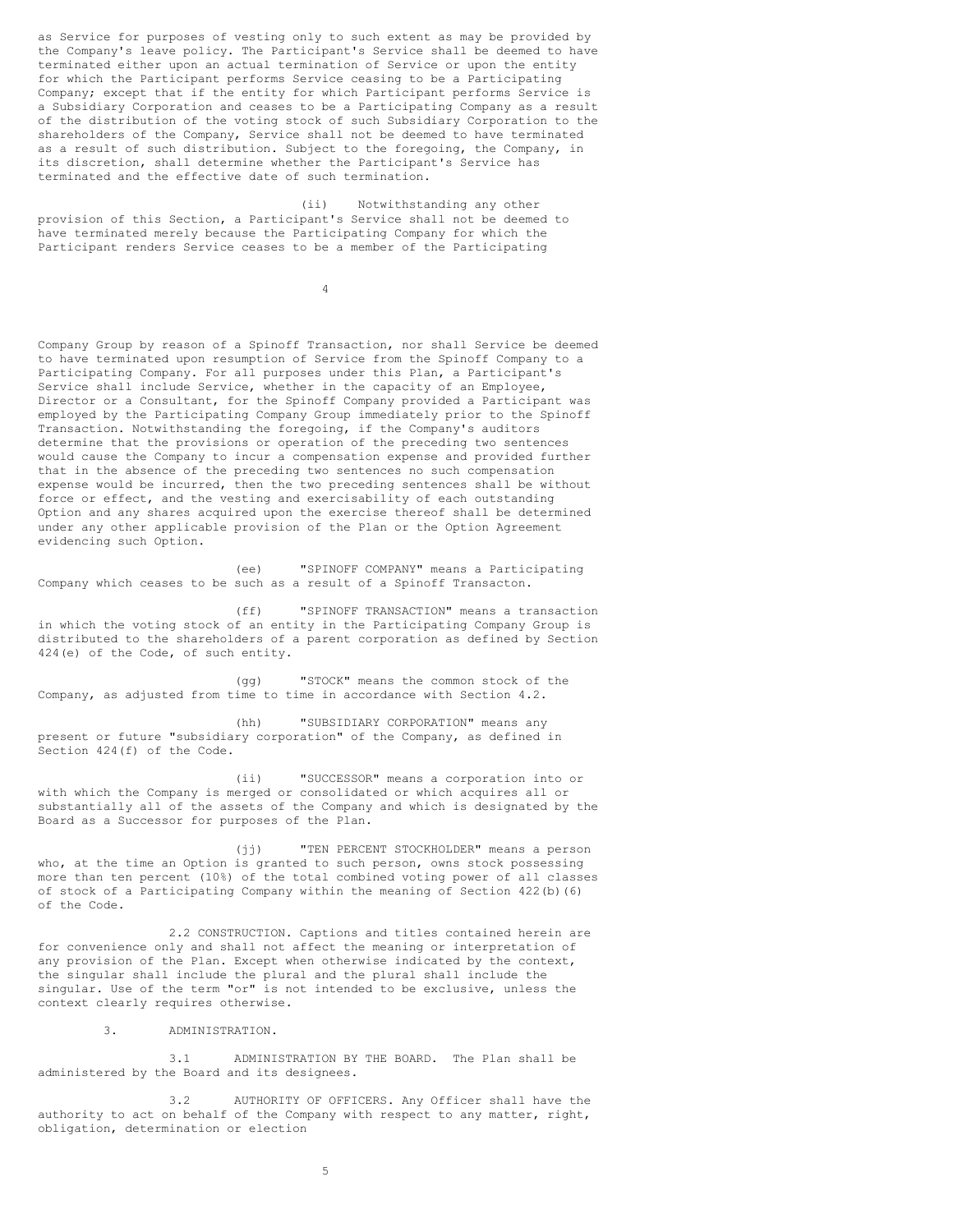which is the responsibility of or which is allocated to the Company herein, provided the Board has delegated such authority to the Officer with respect to such matter, right, obligation, determination or election.

3.3 POWERS OF THE BOARD. In addition to any other powers set forth in the Plan and subject to the provisions of the Plan, the Board shall have the power and authority:

(a) to determine the persons to whom, and the time or times at which, Options shall be granted and the number of shares of Stock to be subject to each Option;

(b) to designate Options as Incentive Stock Options or Nonstatutory Stock Options;

(c) to determine the terms, conditions and restrictions applicable to each Option (which need not be identical) and any shares acquired upon the exercise thereof, including, without limitation, (i) the exercise price of the Option, (ii) the method of payment for shares purchased upon the exercise of the Option, (iii) the method for satisfaction of any tax withholding obligation arising in connection with the Option or such shares, including by the withholding or delivery of shares of Stock, (iv) the timing, terms and conditions of the exercisability of the Option or the vesting of any shares acquired upon the exercise thereof, (v) the time of the expiration of the Option, (vi) the effect of the Participant's termination of Service on any of the foregoing, and (vii) all other terms, conditions and restrictions applicable to the Option or such shares not inconsistent with the terms of the Plan;

#### Agreement;

(d) to approve one or more forms of Option

(e) to amend, modify, extend, cancel (subject to the limitations in Section 11) or renew any Option or to waive any restrictions or conditions applicable to any Option or any shares acquired upon the exercise thereof;

(f) to accelerate, continue, extend or defer the exercisability of any Option or the vesting of any shares acquired upon the exercise thereof, including with respect to the period following a Participant's termination of Service;

(g) to delegate to any proper Officer the authority to grant one or more Options, without further approval of the Board, to any person eligible pursuant to Section 5, other than a person who, at the time of such grant, is an Insider; provided, however, that (i) the exercise price per share of each such Option shall be equal to the Fair Market Value per share of the Stock on the effective date of grant, and (ii) each such Option shall be subject to the terms and conditions of the appropriate standard form of Option Agreement approved by the Board and shall conform to the provisions of the Plan and such other guidelines as shall be established from time to time by the Board;

(h) to determine the Fair Market Value of shares of Stock or other property;

(i) to construe, interpret and apply the provisions of the Plan and Options granted under it, in its discretion; to establish, amend and revoke rules and regulations

6

for its administration; and to take all such actions and make all such decisions as may be necessary or appropriate for the operation and administration of the Plan, including, without limitation, all such decisions and determinations as may be expressly delegated to the Board by the terms of the Plan. The Board, in the exercise of this power, may correct any defect, omission or inconsistency in the Plan or in any Option Agreement, in a manner and to the extent it shall deem, in its discretion, necessary, desirable, appropriate or expedient to make the Plan fully effective.

# 3.4 SCOPE OF REVIEW OF BOARD ACTION.

(a) The Board's action taken pursuant to the authority set forth in Sections 3.3(a) through (g) above, and any action, decision or determination with respect to any matter reserved to the Board in its sole and absolute discretion under the terms of this Plan shall be final, binding, and conclusive on the Participating Company Group, any Participant and any person having an interest in the Plan or any Option granted hereunder.

(b) Except as otherwise provided in Section 3.4(a), the Board's determination of the construction and interpretation of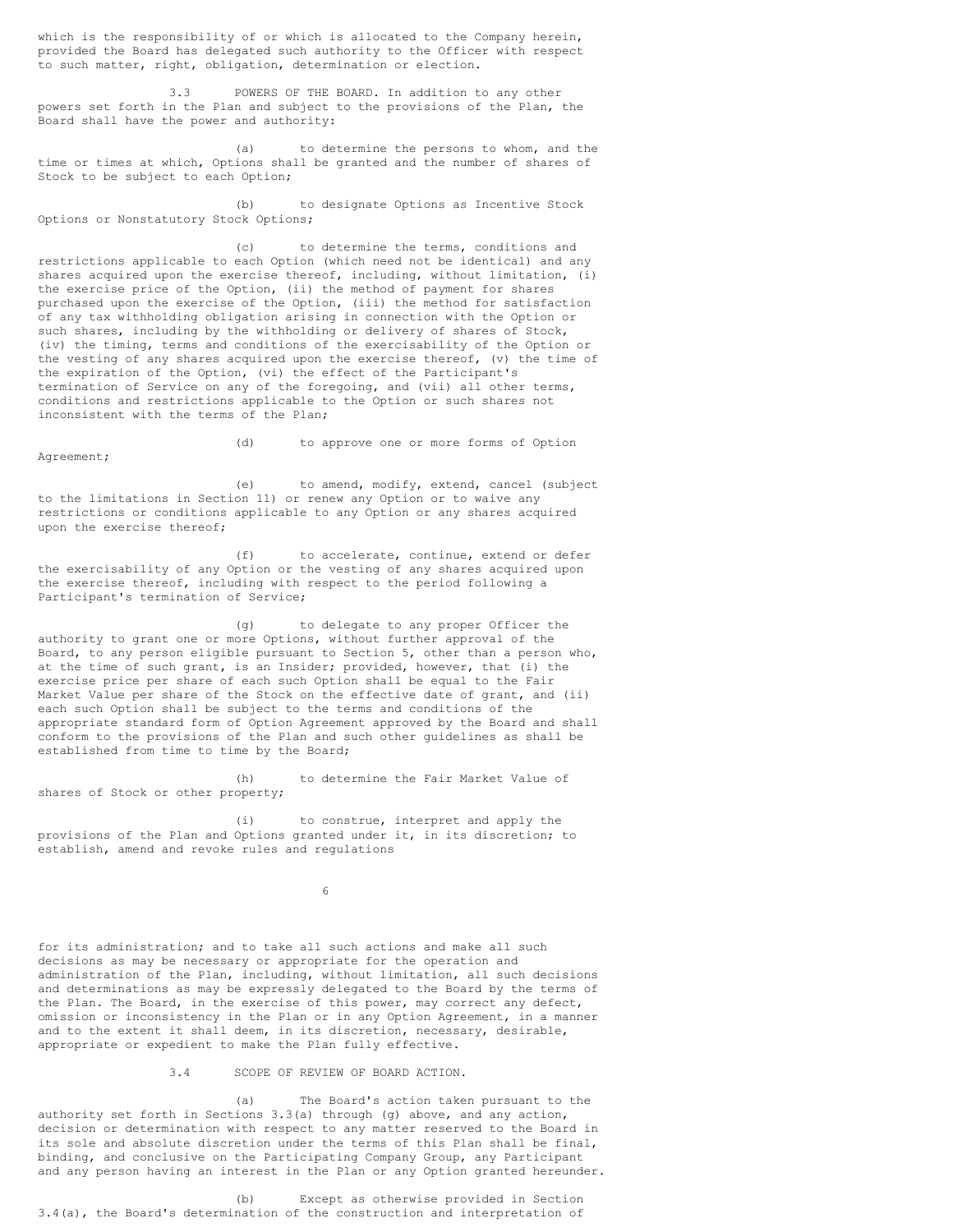any provision of the Plan and any actions, decisions or determinations reserved to the Board in its discretion which are made in good faith shall be final, binding and conclusive on the Participating Company Group, any Participant, and any person having an interest in the Plan or any Option granted hereunder.

3.5 ADMINISTRATION WITH RESPECT TO INSIDERS. With respect to participation by Insiders in the Plan, at any time that any class of equity security of the Company is registered pursuant to Section 12 of the Exchange Act, the Plan shall be administered in compliance with the requirements, if any, of Rule 16b-3.

3.6 COMMITTEE COMPLYING WITH SECTION 162(m). If the Company is a "publicly held corporation" within the meaning of Section 162(m), the Board may establish a Committee of "outside directors" within the meaning of Section 162(m) to approve the grant of any Option which might reasonably be anticipated to result in the payment of employee remuneration that would otherwise exceed the limit on employee remuneration deductible for income tax purposes pursuant to Section 162(m).

3.7 INDEMNIFICATION. In addition to such other rights of indemnification as they may have as members of the Board or Officers or Employees of the Participating Company Group, members of the Board and any Officers or Employees of the Participating Company Group to whom authority to act for the Board or the Company is delegated shall be indemnified by the Company against all reasonable expenses, including attorneys' fees, actually and necessarily incurred in connection with the defense of any action, suit or proceeding, or in connection with any appeal therein, to which they or any of them may be a party by reason of any action taken or failure to act under or in connection with the Plan, or any right granted hereunder, and against all amounts paid by them in settlement thereof (provided such settlement is approved by independent legal counsel selected by the Company) or paid by them in satisfaction of a judgment in any such action, suit or proceeding, except in relation to matters as to which it shall be adjudged in such action, suit or proceeding that such person is liable for gross negligence, bad faith or intentional misconduct in duties; provided, however, that within sixty

7

(60) days after the institution of such action, suit or proceeding, such person shall offer to the Company, in writing, the opportunity at its own expense to handle and defend the same, and to retain complete control over the litigation and/or settlement of such suit, action or proceeding.

3.8 ARBITRATION. Any dispute or claim concerning any Options granted (or not granted) pursuant to this Plan and any other disputes or claims relating to or arising out of the Plan shall be fully, finally and exclusively resolved by binding arbitration conducted pursuant to the Commercial Arbitration Rules of the American Arbitration Association in San Diego, California. By accepting an Option, Participants and the Company waive their respective rights to have any such disputes or claims tried by a judge or jury.

4. SHARES SUBJECT TO PLAN.

4.1 MAXIMUM NUMBER OF SHARES ISSUABLE. Subject to adjustment as provided in Section 4.2, the maximum aggregate number of shares of Stock that may be issued under the Plan shall be One Hundred Fifty Nine Million, Five Hundred and Forty Thousand, Five Hundred and Seventeen (159,540,517). The share reserve shall consist of authorized but unissued or reacquired shares of Stock or any combination thereof. However, the share reserve, determined at any time, shall be reduced by the number of shares subject to the Prior Plan Options. If an outstanding Option, including a Prior Plan Option, for any reason expires or is terminated or canceled or if shares of Stock are acquired upon the exercise of an Option subject to a Company repurchase option and are repurchased by the Company at the Participant's exercise or purchase price, the shares of Stock allocable to the unexercised portion of such Option or Prior Plan Option or such repurchased shares of Stock shall again be available for issuance under the Plan.

4.2 ADJUSTMENTS FOR CHANGES IN CAPITAL STRUCTURE. In the event of any stock dividend, stock split, reverse stock split, recapitalization, combination, reclassification or similar change in the capital structure of the Company, appropriate adjustments shall be made in the number and class of shares subject to the Plan and to any outstanding Options, in the ISO Share Issuance Limit set forth in Section 4.1, in the Section 162(m) Grant Limit set forth in Section 5.3, and in the exercise price per share of any outstanding Options. If a majority of the shares which are of the same class as the shares that are subject to outstanding Options are exchanged for, converted into, or otherwise become (whether or not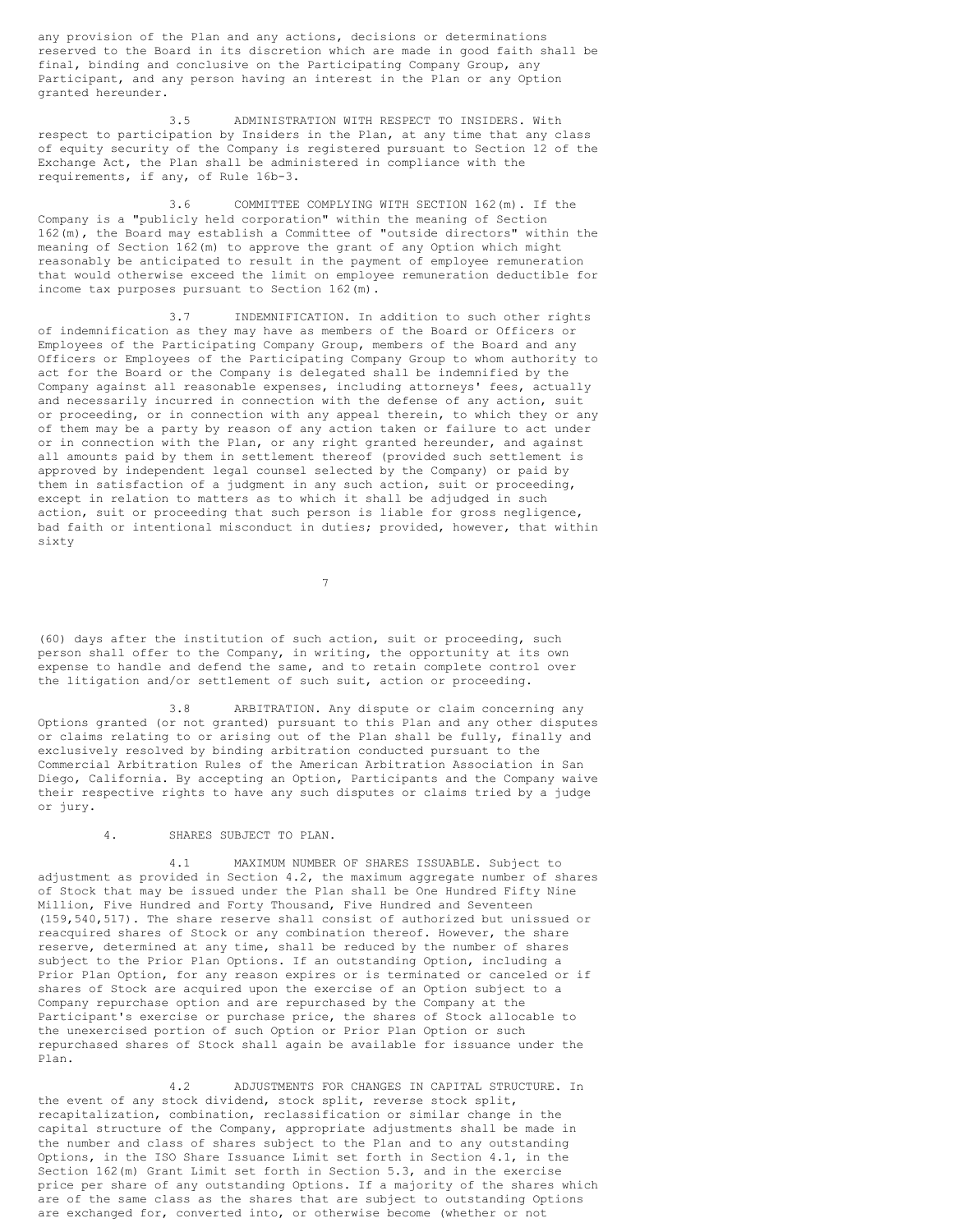pursuant to an Ownership Change Event, as defined in Section 2.1(u) shares of another corporation (the "NEW SHARES"), the Board may unilaterally amend the outstanding Options to provide that such Options are exercisable for New Shares. In the event of any such amendment, the number of shares subject to, and the exercise price per share of, the outstanding Options shall be adjusted in a fair and equitable manner as determined by the Board, in its discretion. Notwithstanding the foregoing, any fractional share resulting from an adjustment pursuant to this Section shall be rounded down to the nearest whole number, and in no event may the exercise price of any Option be decreased to an amount less than the par value, if any, of the Stock subject to the Option.

8

#### 5. ELIGIBILITY AND OPTION LIMITATIONS.

# 5.1 PERSONS ELIGIBLE FOR OPTIONS.

(a) Except as otherwise provided in this Section 5.1, Options may be granted only to Employees, Consultants, and Directors. Options are granted in the sole and absolute discretion of the Board and eligibility in accordance with this Section shall not entitle any person to be granted an Option, or, having been granted an Option, to be granted an additional Option.

(b) INCENTIVE STOCK OPTIONS. An Incentive Stock Option may be granted only to a person who, on the effective date of grant, is an Employee of the Company, a Parent Corporation or a Subsidiary Corporation (each being an "ISO-QUALIFYING CORPORATION"). Any person who is not an Employee of an ISO-Qualifying Corporation on the effective date of the grant of an Option to such person may be granted only a Nonstatutory Stock Option.

(c) CONSULTANT OPTIONS. A Consultant shall not be eligible for the grant of an Option if, at the time of grant, a Form S-8 Registration Statement under the Securities Act ( "FORM S-8") is not available to register either the offer or the sale of the Company's securities to such Consultant because of the nature of the services that the Consultant is providing to the Company, or because the Consultant is not a natural person, or as otherwise provided by the rules governing the use of Form S-8, unless the Company determines both (i) that such grant (A) shall be registered in another manner under the Securities Act (E.G., on a Form S-3 Registration Statement) or (B) does not require registration under the Securities Act in order to comply with the requirements of the Securities Act, if applicable, and (ii) that such grant complies with the securities laws of all other relevant jurisdictions.

5.2 FAIR MARKET VALUE LIMITATION. To the extent that Options designated as Incentive Stock Options (granted under all stock plans of the ISO-Qualifying Corporation, including the Plan) become exercisable by a Participant for the first time during any calendar year for stock having a Fair Market Value greater than One Hundred Thousand Dollars (\$100,000), the portions of such Options which exceed such amount shall be treated as Nonstatutory Stock Options. For purposes of this Section, Options designated as Incentive Stock Options shall be taken into account in the order in which they were granted, and the Fair Market Value of stock shall be determined as of the time the Option with respect to such stock is granted. If the Code is amended to provide for a different limitation from that set forth in this Section, such different limitation shall be deemed incorporated herein effective as of the date and with respect to such Options as required or permitted by such amendment to the Code. If an Option is treated as an Incentive Stock Option in part and as a Nonstatutory Stock Option in part by reason of the limitation set forth in this Section, the Participant may designate which portion of such Option the Participant is exercising. In the absence of such designation, the Participant shall be deemed to have exercised the Incentive Stock Option portion of the Option first.

5.3 SECTION 162(m) GRANT LIMIT. Subject to adjustment as provided in Section 4.2, at any such time as the Company is a "publicly held corporation" within the meaning of Section 162(m), no Employee or prospective Employee shall be granted one or more Options within any fiscal year of the Company which in the aggregate are for the purchase of

9

more than Three Million (3,000,000) shares (the "SECTION 162(m) GRANT LIMIT"). An Option which is canceled in the same fiscal year of the Company in which it was granted shall continue to be counted against the Section 162(m) Grant Limit for such period.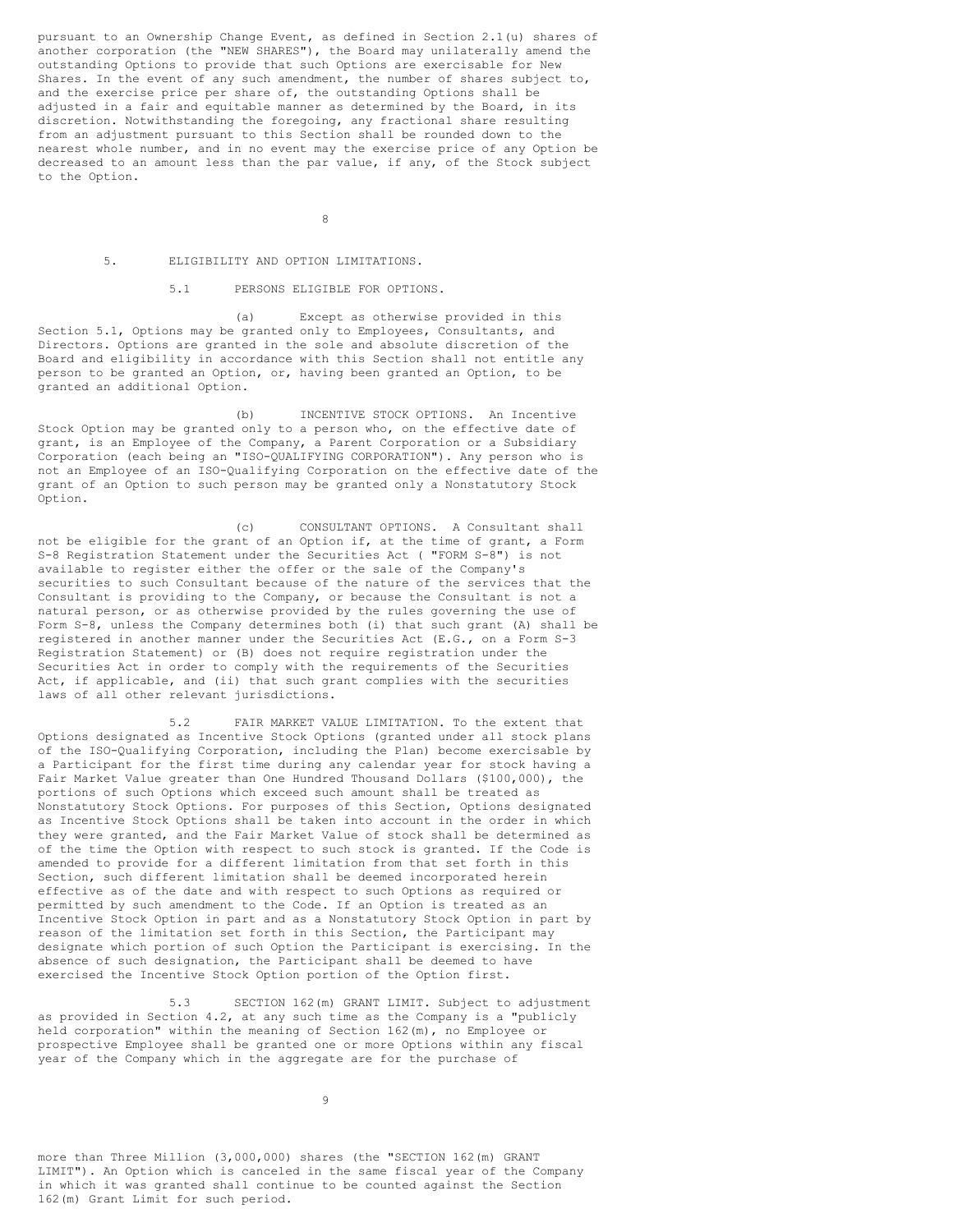#### 6. TERMS AND CONDITIONS OF OPTIONS.

Options shall be evidenced by Option Agreements specifying, among other things, the number of shares of Stock covered thereby, in such form as the Board shall from time to time establish. No Option or purported Option shall be a valid and binding obligation of the Company unless evidenced by a fully executed Option Agreement or by communicating with the Company in such other manner as the Company may authorize. Option Agreements may incorporate all or any of the terms of the Plan by reference and shall comply with and be subject to the following terms and conditions:

6.1 EXERCISE PRICE. The exercise price for each Option shall be established in the discretion of the Board; provided, however, that (A) the exercise price per share for an Option shall be not less than the Fair Market Value of a share of Stock on the effective date of grant of the Option, and (B) no Incentive Stock Option granted to a Ten Percent Stockholder shall have an exercise price per share less than one hundred ten percent (110%) of the Fair Market Value of a share of Stock on the effective date of grant of the Option. Notwithstanding the foregoing, an Option (whether an Incentive Stock Option or a Nonstatutory Stock Option) may be granted with an exercise price lower than the minimum exercise price set forth above if such Option is granted pursuant to an assumption or substitution for another option in a manner qualifying under the provisions of Section 424(a) of the Code.

6.2 EXERCISABILITY AND TERM OF OPTIONS.

(a) OPTION EXERCISABILITY. Options shall be exercisable at such time or times, or upon such event or events, and subject to such terms, conditions, performance criteria and restrictions as shall be determined by the Board and set forth in the Option Agreement evidencing such Option; provided, however, that (A) no Incentive Stock Option shall be exercisable after the expiration of ten (10) years after the effective date of grant of such Option, and (B) no Incentive Stock Option granted to a Ten Percent Stockholder shall be exercisable after the expiration of five (5) years after the effective date of grant of such Option. Subject to the foregoing, unless otherwise specified by the Board in the grant of an Option, any Option granted hereunder shall terminate ten (10) years after the effective date of grant of the Option, unless earlier terminated in accordance with its provisions, or the terms of the Plan.

(b) PARTICIPANT RESPONSIBILITY FOR EXERCISE OF OPTION. Each Participant is responsible for taking any and all actions as may be required to exercise any Option in a timely manner, and for properly executing any documents as may be required for the exercise of an Option in accordance with such rules and procedures as may be established from time to time. By signing an Option Agreement each Participant acknowledges that information regarding the procedures and requirements for the exercise of any Option is available upon such Participant's request. The Company shall have no duty or obligation to notify any Participant of the expiration date of any Option.

10

#### 6.3 PAYMENT OF EXERCISE PRICE.

(a) FORMS OF CONSIDERATION AUTHORIZED. Except as otherwise provided below, payment of the exercise price for the number of shares of Stock being purchased pursuant to any Option shall be made (i) in cash, by check or cash equivalent, (ii) by tender to the Company, or attestation to the ownership, of shares of Stock owned by the Participant having a Fair Market Value not less than the exercise price, (iii) by delivery of a properly executed notice together with irrevocable instructions to a broker providing for the assignment to the Company of the proceeds of a sale or loan with respect to some or all of the shares being acquired upon the exercise of the Option (including, without limitation, through an exercise complying with the provisions of Regulation T as promulgated from time to time by the Board of Governors of the Federal Reserve System) (a "CASHLESS EXERCISE"), (iv) provided that the Participant is an Employee (unless otherwise not prohibited by law, including, without limitation, any regulation promulgated by the Board of Governors of the Federal Reserve System) and in the Company's sole and absolute discretion at the time the Option is exercised, by delivery of the Participant's promissory note in a form approved by the Company for the aggregate exercise price, provided that, if the Company is incorporated in the State of Delaware, the Participant shall pay in cash that portion of the aggregate exercise price not less than the par value of the shares being acquired, (v) by such other consideration as may be approved by the Board from time to time to the extent permitted by applicable law, or (vi) by any combination thereof. The Board may at any time or from time to time, by approval of or by amendment to the standard forms of Option Agreement described in Section 7, or by other means, grant Options which do not permit all of the foregoing forms of consideration to be used in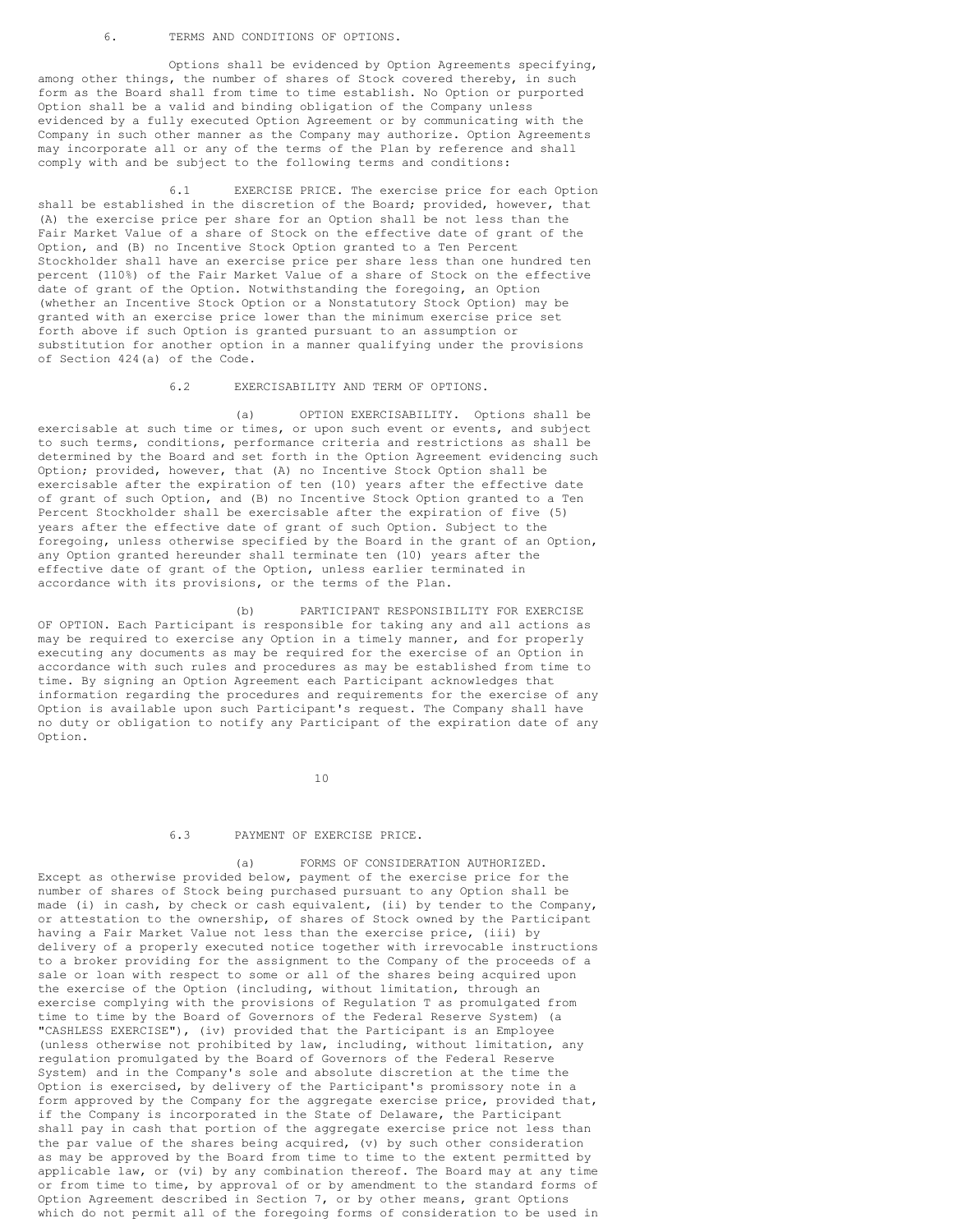payment of the exercise price or which otherwise restrict one or more forms of consideration.

#### (b) LIMITATIONS ON FORMS OF CONSIDERATION.

(i) TENDER OF STOCK. Notwithstanding the foregoing, an Option may not be exercised by tender to the Company, or attestation to the ownership, of shares of Stock to the extent such tender or attestation would constitute a violation of the provisions of any law, regulation or agreement restricting the redemption of the Company's stock. Unless otherwise provided by the Board, an Option may not be exercised by tender to the Company, or attestation to the ownership, of shares of Stock unless such shares either have been owned by the Participant for more than six (6) months (and were not used for another Option exercise by attestation during such period) or were not acquired, directly or indirectly, from the Company.

(ii) CASHLESS EXERCISE. The Company reserves, at any and all times, the right, in the Company's sole and absolute discretion, to establish, decline to approve or terminate any program or procedures for the exercise of Options by means of a Cashless Exercise.

(iii) PAYMENT BY PROMISSORY NOTE. No promissory note shall be permitted if the exercise of an Option using a promissory note would be a violation of any law. Any permitted promissory note shall be on such terms as the Board shall determine. The Board shall have the authority to permit or require the Participant to secure any promissory note used to exercise an Option with the shares of Stock acquired upon the exercise of the Option or with other collateral acceptable to the Company. Unless otherwise provided by the Board, if the

11

Company at any time is subject to the regulations promulgated by the Board of Governors of the Federal Reserve System or any other governmental entity affecting the extension of credit in connection with the Company's securities, any promissory note shall comply with such applicable regulations, and the Participant shall pay the unpaid principal and accrued interest, if any, to the extent necessary to comply with such applicable regulations.

6.4 TRANSFERABILITY. An Incentive Stock Option shall not be transferable except by will or by the laws of descent and distribution, and shall be exercisable during the lifetime of the person to whom the Incentive Stock Option is granted only by such person. A Nonstatutory Stock Option shall not be transferable in any manner (including without limitation, sale, alienation, anticipation, pledge, encumbrance, or assignment) other than, (i) by will or by the laws of descent and distribution, (ii) by written designation of a beneficiary, in a form acceptable to the Company, with such designation taking effect upon the death of a Participant, (iii) by delivering written notice to the Company, in a form acceptable to the Company (including such representations, warranties and indemnifications as the Company shall require a Participant to make to protect the Company's interests and ensure that this Nonstatutory Stock Option has been transferred under the circumstances approved by the Company), by gift to a Participant's spouse, former spouse, children, stepchildren, grandchildren, parent, stepparent, grandparent, sibling, niece, nephew, mother-in-law, father-in-law, son-in-law, daughter-in-law, brother-in-law, or sister-in-law, persons having one of the foregoing types of relationship with a Participant due to adoption, any person sharing a Participant's household (other than a tenant or employee), a foundation in which these persons or the Participant control the management of assets, and any other entity in which these persons (or the Participant) own more than fifty percent of the voting interests. A transfer to an entity in which more than fifty percent of the voting interests are owned by these persons (or the Participant) in exchange for an interest in that entity is specifically included as a permissible type of transfer. In addition, a transfer to a trust created solely for the benefit (i.e., a Participant and/or any or all of the foregoing persons hold more than 50 percent of the beneficial interest in the trust) of a Participant and/or any or all of the foregoing persons is also a permissible transferee, or (iv) such other transferees as may be authorized by the Board in its sole and absolute discretion. During a Participant's life this Nonstatutory Stock Option is exercisable only by the Participant or a transferee satisfying the above conditions. Except in the event of a Participant's death, upon transfer of a Nonstatutory Stock Option to any or all of the foregoing persons, the Participant, as the Optionee, is liable for any and all taxes due upon exercise of those transferred Nonstatutory Stock Options. At no time will a transferee who is considered an affiliate under Rule 144(a)(1) be able to sell any or all such Stock without complying with Rule 144. The right of a transferee to exercise the transferred portion of this Nonstatutory Stock Option shall terminate in accordance with the Participant's right of exercise under this Nonstatutory Stock Option and is further subject to such representations, warranties and indemnifications from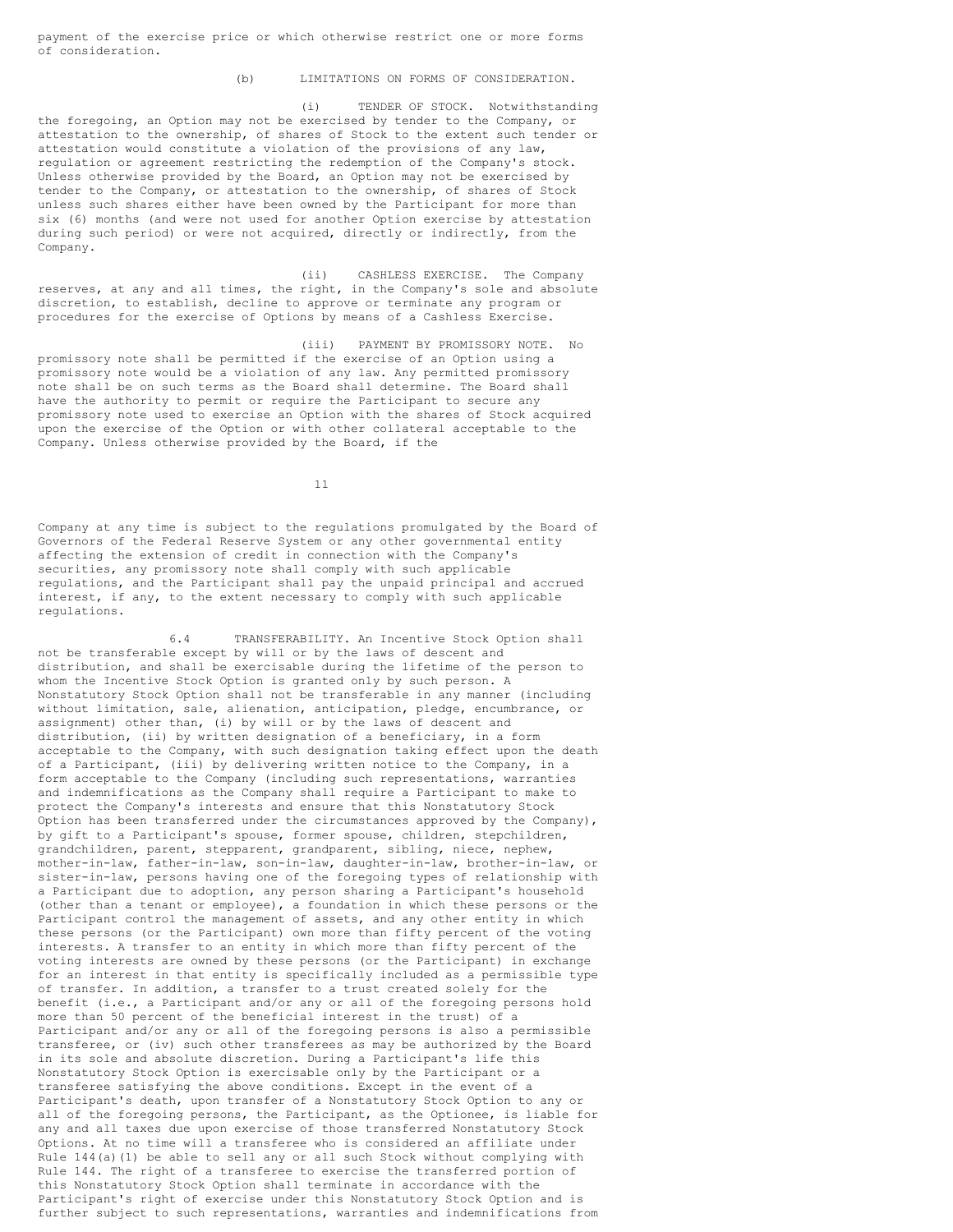the transferee that the Company requires the transferee to make to protect the Company's interests and ensure that this Nonstatutory Stock Option has been transferred under the circumstances approved by the Company. Once a portion of a Nonstatutory Stock Option is transferred, no further transfer may be made of that portion of the Nonstatutory Stock Option.

12

# 6.5 EFFECT OF TERMINATION OF SERVICE.

(a) OPTION EXERCISABILITY. Subject to earlier termination of the Option as otherwise provided herein and unless otherwise provided by the Board in the grant of an Option and set forth in the Option Agreement, an Option shall be exercisable after a Participant's termination of Service only during the applicable time period determined in accordance with this Section and thereafter shall terminate.

(i) DISABILITY. If the Participant's Service terminates because of the Disability of the Participant, the Option shall continue for the period of such Disability under the terms and conditions of the Option Agreement and may be exercised by the Participant at any time during the period of Disability but in any event no later than the date of expiration of the Option's term as set forth in the Option Agreement evidencing such Option (the "OPTION EXPIRATION DATE").

(ii) DEATH. If the Participant's Service terminates because of the death or because of the Disability of the Participant and such termination is subsequently followed by the death of the Participant, (A) the exercisability and vesting of the Option and, in the case of an immediately exercisable Option, any Shares acquired upon exercise thereof shall be accelerated effective upon the Participant's death, and (B) the Option, to the extent unexercised and exercisable on the date of the Participant's death, may be exercised by the Participant's legal representative or other person who acquired the right to exercise the Option by reason of the Participant's death at any time prior to the expiration of twelve (12) months after the date of the Participant's death, but in any event no later than the Option Expiration Date.

(iii) NORMAL RETIREMENT AGE. If the Participant's Service terminates at or after Normal Retirement Age of the Participant, the Option, to the extent unexercised and exercisable on the date on which the Participant's Service terminated, may be exercised by the Participant at any time prior to the expiration of twelve (12) months after the date on which the Participant's Service terminated, but in any event no later than the Option Expiration Date.

(iv) TERMINATION AFTER LAYOFF. If the Participant's Service ceases as a result of "Layoff" (as defined below), then, subject to the Participant's execution of a general release of claims satisfactory to the Company, (A) the exercisability and vesting of the Option and, in the case of an immediately exercisable Option, any shares acquired upon the exercise thereof shall be accelerated effective as of the date on which the Participant's Service terminated by ten percent (10%) of the shares which would otherwise be unvested on such date, and (B) the Option, to the extent unexercised and exercisable on the date on which the Participant's Service terminated, may be exercised by the Participant (or the Participant's guardian or legal representative) at any time prior to the expiration of six (6) months after the date on which the Participant's Service terminated, but in any event no later than the Option Expiration Date. Notwithstanding the foregoing, if the Company's auditors determine that the provisions or operation of the preceding sentence would cause the Company to incur a compensation expense and provided further that in the absence of the preceding sentence no such compensation expense would be incurred, then the preceding sentence shall be without force or effect, and the vesting and exercisability of each outstanding Option and any shares acquired

13

upon the exercise thereof shall be determined under any other applicable provision of the Plan or the Option Agreement evidencing such Option.

(v) TERMINATION UPON TRANSFER TO NON-CONTROL AFFILIATE. If at the request of the Company, Participant transfers Service to a Non-Control Affiliate and the Participant's Service ceases as a result, then, subject to the Participant's execution of a general release of claims form reasonably satisfactory to the Company, the Option, to the extent unexercised and exercisable on the date on which the Participant's Service terminated, may be exercised by the Participant (or the Participant's guardian or legal representative) at any time prior to the expiration of twelve (12) months after the date on which the Participant's Service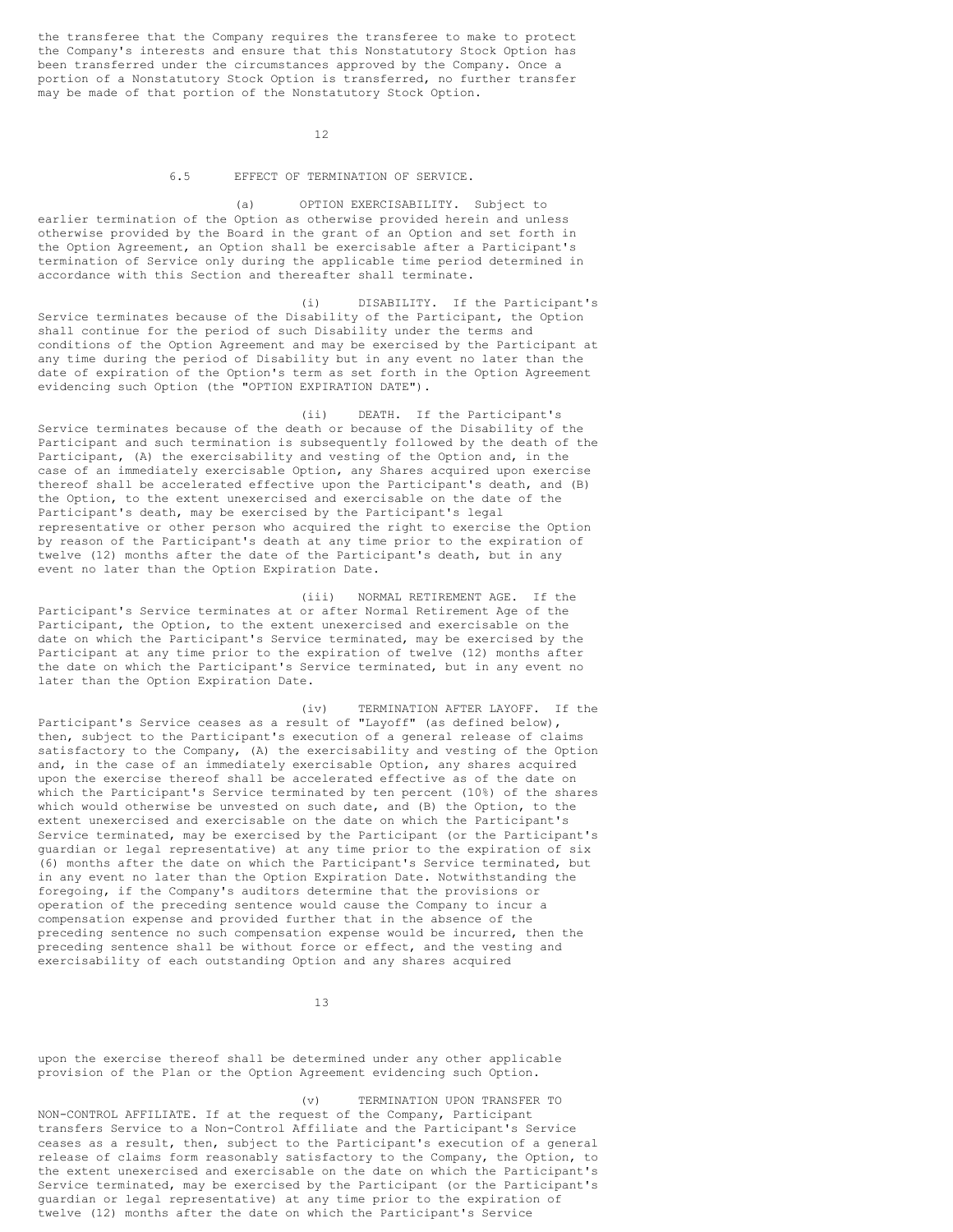terminated, but in any event no later than the Option Expiration Date.

(vi) TERMINATION AFTER CHANGE IN CONTROL. If the Participant's Service ceases as a result of Termination After Change in Control (as defined below), then (A) the exercisability and vesting of the Option and, in the case of an immediately exercisable Option, any shares acquired upon the exercise thereof shall be accelerated effective as of the date on which the Participant's Service terminated, and (B) the Option, to the extent unexercised and exercisable on the date on which the Participant's Service terminated, may be exercised by the Participant (or the Participant's guardian or legal representative) at any time prior to the expiration of six (6) months after the date on which the Participant's Service terminated, but in any event no later than the Option Expiration Date.

(vii) OTHER TERMINATION OF SERVICE. If the Participant's Service with the Participating Company Group terminates prior to Normal Retirement Age for any reason except Disability, death, Layoff, Transfer to a Non-Control Affiliate, or Termination after Change in Control, the Option, to the extent unexercised and exercisable by the Participant on the date on which the Participant's Service terminates, may be exercised by the Participant at any time prior to the expiration of thirty (30) days after the date on which the Participant's Service terminates, but in any event no later than the Option Expiration Date.

(b) EXTENSION IF EXERCISE PREVENTED BY LAW. Notwithstanding the foregoing, other than termination for Cause, if the exercise of an Option within the applicable time periods set forth in Section 6.5(a) is prevented by the provisions of Section 10 below, the Option shall remain exercisable until three (3) months after the date the Participant is notified by the Company that the Option is exercisable, but in any event no later than the Option Expiration Date.

(c) EXTENSION IF PARTICIPANT SUBJECT TO SECTION 16(b). Notwithstanding the foregoing, other than termination for Cause, if a sale within the applicable time periods set forth in Section 6.5(a) of shares acquired upon the exercise of the Option would subject the Participant to suit under Section 16(b) of the Exchange Act, the Option shall remain exercisable until the earliest to occur of (i) the tenth (10th) day following the date on which a sale of such shares by the Participant would no longer be subject to such suit, (ii) the one hundred and ninetieth (190th) day after the Participant's termination of Service, or (iii) the Option Expiration Date.

14

### (d) CERTAIN DEFINITIONS.

(i) "CAUSE" shall mean any of the following: (1) the Participant's theft, dishonesty, or falsification of any Participating Company documents or records; (2) the Participant's improper use or disclosure of a Participating Company's confidential or proprietary information; (3) any action by the Participant which has a detrimental effect on a Participating Company's reputation or business; (4) the Participant's failure or inability to perform any reasonable assigned duties after written notice from a Participating Company of, and a reasonable opportunity to cure, such failure or inability; (5) any material breach by the Participant of any employment or service agreement between the Participant and a Participating Company, which breach is not cured pursuant to the terms of such agreement; (6) the Participant's conviction (including any plea of guilty or nolo contendere) of any criminal act which impairs the Participant's ability to perform his or her duties with a Participating Company; or (7) violation of a material Company policy.

or more of the following:

(ii) "GOOD REASON" shall mean any one

(1) without the

Participant's express written consent, the assignment to the Participant of any duties, or any limitation of the Participant's responsibilities, substantially inconsistent with the Participant's positions, duties, responsibilities and status with the Participating Company Group immediately prior to the date of the Change in Control;

(2) without the Participant's express written consent, the relocation of the principal place of the Participant's employment or service to a location that is more than fifty (50) miles from the Participant's principal place of employment or service immediately prior to the date of the Change in Control, or the imposition of travel requirements substantially more demanding of the Participant than such travel requirements existing immediately prior to the date of the Change in Control: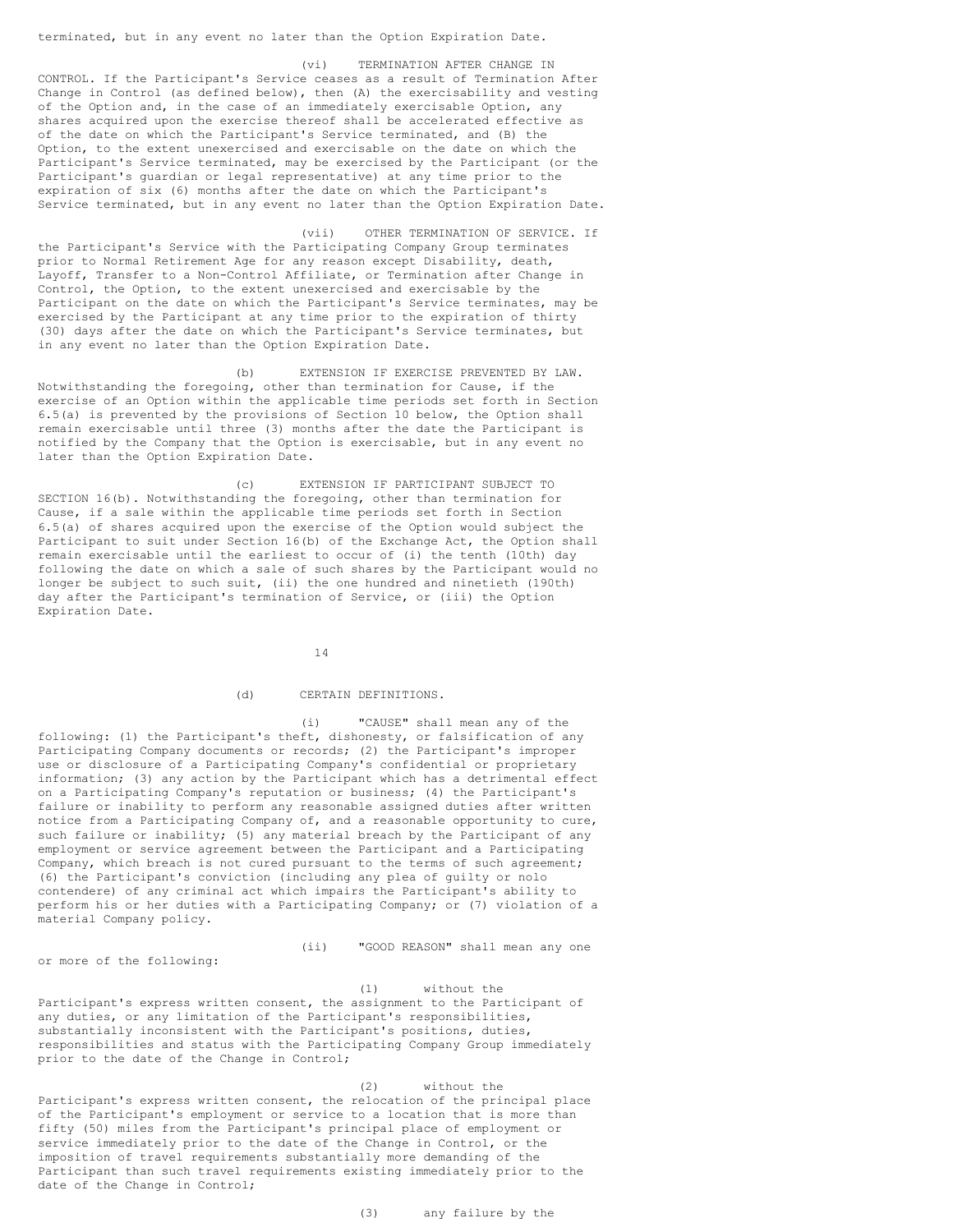Participating Company Group to pay, or any material reduction by the Participating Company Group of, (A) the Participant's base salary in effect immediately prior to the date of the Change in Control (unless reductions comparable in amount and duration are concurrently made for all other employees of the Participating Company Group with responsibilities, organizational level and title comparable to the Participant's), or (B) the Participant's bonus compensation, if any, in effect immediately prior to the date of the Change in Control (subject to applicable performance requirements with respect to the actual amount of bonus compensation earned by the Participant);

(4) any failure by the Participating Company Group to (A) continue to provide the Participant with the opportunity to participate, on terms no less favorable than those in effect for the benefit of any employee or service provider group which customarily includes a person holding the employment or service provider position or a comparable position with the Participating Company Group then held by the Participant, in any benefit or compensation plans and programs, including, but not limited to, the Participating Company Group's life, disability, health, dental, medical, savings, profit sharing, stock purchase

15

and retirement plans, if any, in which the Participant was participating immediately prior to the date of the Change in Control, or their equivalent, or (B) provide the Participant with all other fringe benefits (or their equivalent) from time to time in effect for the benefit of any employee group which customarily includes a person holding the employment or service provider position or a comparable position with the Participating Company Group then held by the Participant;

(5) any breach by the Participating Company Group of any material agreement between the Participant and a Participating Company concerning Participant's employment; or

(6) any failure by the Company to obtain the assumption of any material agreement between Participant and the Company concerning Participant's employment by a successor or assign of the Company.

(iii) "LAYOFF" shall mean the involuntary termination of the Participant's Service for reasons other than Cause, constructive termination, death, or Disability.

(iv) "TERMINATION AFTER CHANGE IN CONTROL" shall mean either of the following events occurring within twenty-four (24) months after a Change in Control:

(1) termination by the Participating Company Group of the Participant's Service with the Participating Company Group for any reason other than for Cause; or

(2) the Participant's resignation for Good Reason from all capacities in which the Participant is then rendering Service to the Participating Company Group within a reasonable period of time following the event constituting Good Reason.

Notwithstanding any provision herein to the contrary, Termination After Change in Control shall not include any termination of the Participant's Service with the Participating Company Group which (1) is for Cause; (2) is a result of the Participant's death or Disability; (3) is a result of the Participant's voluntary termination of Service other than for Good Reason; or (4) occurs prior to the effectiveness of a Change in Control.

7. STANDARD FORMS OF AGREEMENTS.

7.1 OPTION AGREEMENT. Unless otherwise provided by the Board at the time the Option is granted, an Option shall comply with and be subject to the terms and conditions set forth in the form of Option Agreement approved by the Board concurrently with its adoption of the Plan and as amended from time to time.

7.2 AUTHORITY TO VARY TERMS. The Board shall have the authority from time to time to vary the terms of any standard form of agreement described in this Section either in connection with the grant or amendment of an individual Option or in connection with the authorization of a new standard form or forms; provided, however, that the terms and conditions of any such new, revised or amended standard form or forms of agreement are not inconsistent with the terms of the Plan.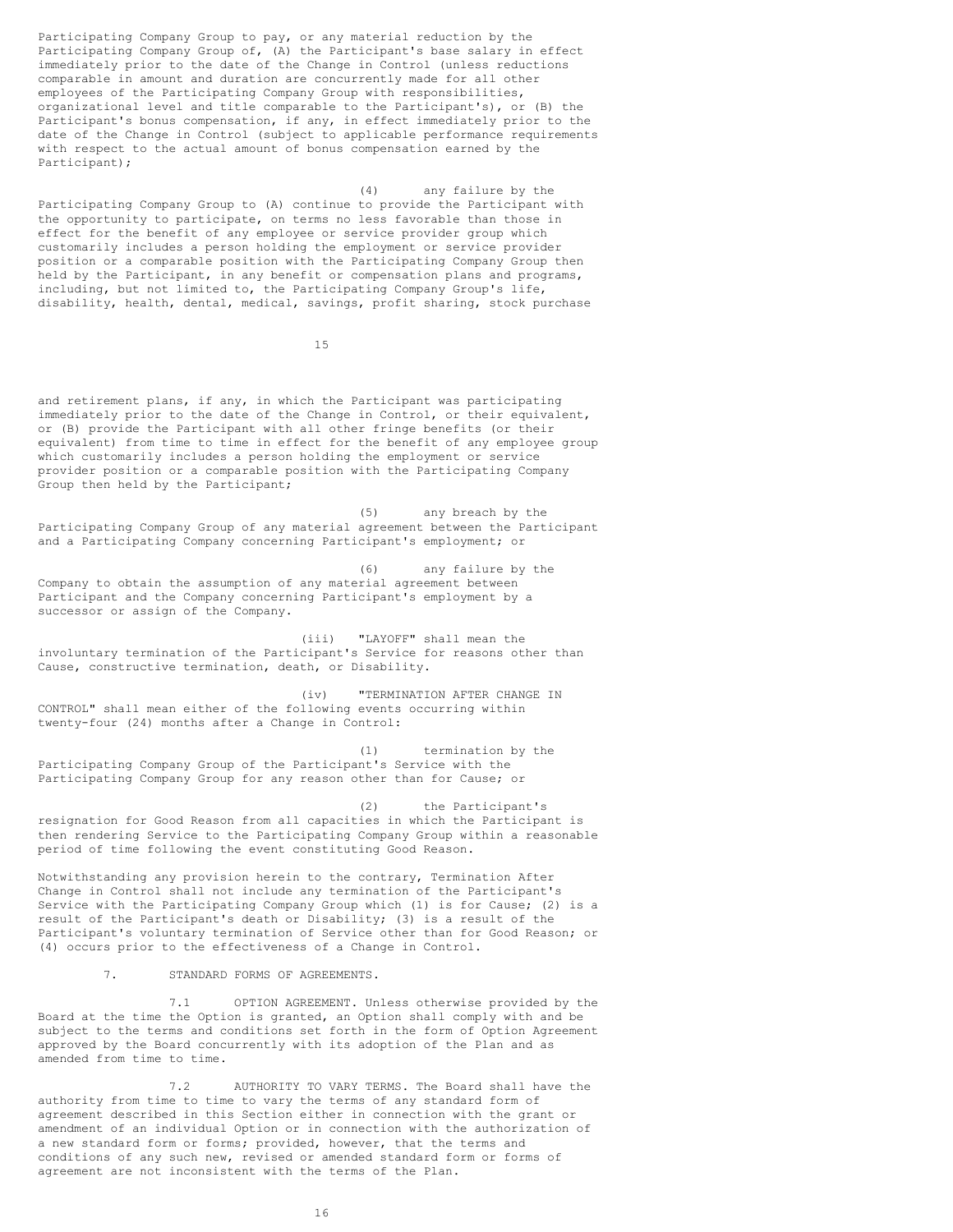8. CHANGE IN CONTROL. In the event of a Change in Control, the surviving, continuing, successor, or purchasing corporation or other business entity or parent thereof, as the case may be (the "ACQUIRING CORPORATION"), may, without the consent of any Participant, either assume the Company's rights and obligations under outstanding Options or substitute for outstanding Options substantially equivalent options for the Acquiring Corporation's stock. In the event the Acquiring Corporation elects not to assume or substitute for outstanding Options in connection with a Change in Control, the exercisability and vesting of each such outstanding Option and any shares acquired upon the exercise thereof held by Participants whose Service has not terminated prior to such date shall be accelerated, effective as of the date ten (10) days prior to the date of the Change in Control. The exercise or vesting of any Option and any shares acquired upon the exercise thereof that was permissible solely by reason of this Section and the provisions of such Option Agreement shall be conditioned upon the consummation of the Change in Control. Any Options which are neither assumed or substituted for by the Acquiring Corporation in connection with the Change in Control nor exercised as of the date of the Change in Control shall terminate and cease to be outstanding effective as of the date of the Change in Control. Notwithstanding the foregoing, shares acquired upon exercise of an Option prior to the Change in Control and any consideration received pursuant to the Change in Control with respect to such shares shall continue to be subject to all applicable provisions of the Option Agreement evidencing such Option except as otherwise provided in such Option Agreement. Furthermore, notwithstanding the foregoing, if the corporation the stock of which is subject to the outstanding Options immediately prior to an Ownership Change Event described in Section 2.1(u)(i) constituting a Change in Control is the surviving or continuing corporation and immediately after such Ownership Change Event less than fifty percent (50%) of the total combined voting power of its voting stock is held by another corporation or by other corporations that are members of an affiliated group within the meaning of Section 1504(a) of the Code without regard to the provisions of Section 1504(b) of the Code, the outstanding Options shall not terminate unless the Board otherwise provides in its discretion.

### 9. TAX WITHHOLDING.

9.1 TAX WITHHOLDING IN GENERAL. The Company shall have the right to deduct from any and all payments made under the Plan, or to require the Participant, through cash payment or otherwise, including by means of a Cashless Exercise of an Option, to make adequate provision for, the federal, state, local and foreign taxes, if any, required by law to be withheld by the Participating Company Group with respect to an Option or the shares acquired pursuant thereto. The Company shall have no obligation to deliver shares of Stock or to release shares of Stock from an escrow established pursuant to an Option Agreement until the Participating Company Group's tax withholding obligations have been satisfied by the Participant.

9.2 WITHHOLDING IN SHARES. The Company shall have the right, but not the obligation, to deduct from the shares of Stock issuable to a Participant upon the exercise of an Option, or to accept from the Participant the tender of, a number of whole shares of Stock having a Fair Market Value, as determined by the Company, equal to all or any part of the tax withholding obligations of the Participating Company Group. The Fair Market Value of any shares of Stock withheld or tendered to satisfy any such tax withholding obligations shall not exceed the amount determined by the applicable minimum statutory withholding rates.

17

#### 10. COMPLIANCE WITH SECURITIES LAW.

The grant of Options and the issuance of shares of Stock upon exercise of Options shall be subject to compliance with all applicable requirements of federal, state and foreign law with respect to such securities. Options may not be exercised if the issuance of shares of Stock upon exercise would constitute a violation of any applicable federal, state or foreign securities laws or other law or regulations or the requirements of any stock exchange or market system upon which the Stock may then be listed. In addition, no Option may be exercised unless (A) a registration statement under the Securities Act shall at the time of exercise of the Option be in effect with respect to the shares issuable upon exercise of the Option or (B) in the opinion of legal counsel to the Company, the shares issuable upon exercise of the Option may be issued in accordance with the terms of an applicable exemption from the registration requirements of the Securities Act. The inability of the Company to obtain from any regulatory body having jurisdiction the authority, if any, deemed by the Company's legal counsel to be necessary to the lawful issuance and sale of any shares hereunder shall relieve the Company of any liability in respect of the failure to issue or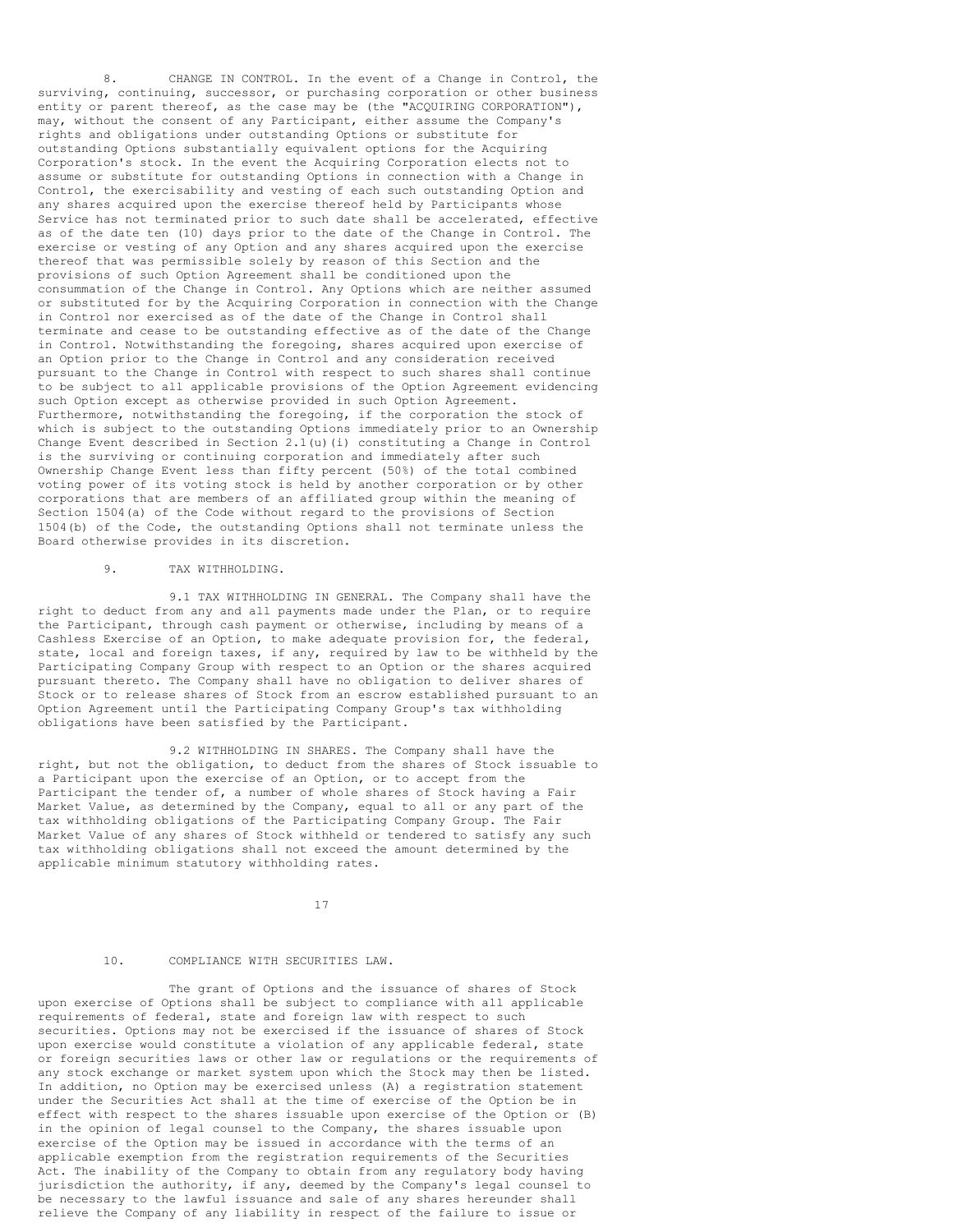sell such shares as to which such requisite authority shall not have been obtained. As a condition to the exercise of any Option, the Company may require the Participant to satisfy any qualifications that may be necessary or appropriate, to evidence compliance with any applicable law or regulation and to make any representation or warranty with respect thereto as may be requested by the Company.

### 11. TERMINATION OR AMENDMENT OF PLAN.

The Board may terminate or amend the Plan at any time. However, subject to changes in applicable law, regulations or rules that would permit otherwise, without the approval of the Company's stockholders, there shall be (A) no increase in the maximum aggregate number of shares of Stock that may be issued under the Plan (except by operation of the provisions of Section 4.2), (B) no change in the class of persons eligible to receive Incentive Stock Options, and (C) no other amendment of the Plan that would require approval of the Company's stockholders under any applicable law, regulation or rule. No termination or amendment of the Plan shall affect any then outstanding Option unless expressly provided by the Board. In any event, no termination or amendment of the Plan may adversely affect any then outstanding Option without the consent of the Participant, unless such termination or amendment is required to enable an Option designated as an Incentive Stock Option to qualify as an Incentive Stock Option or is necessary to comply with any applicable law, regulation or rule.

#### 12. MISCELLANEOUS PROVISIONS.

12.1 REPURCHASE RIGHTS. Shares issued under the Plan may be subject to a right of first refusal, one or more repurchase options, or other conditions and restrictions as determined by the Board in its sole and absolute discretion at the time the Option is granted. The Company shall have the right to assign at any time any repurchase right it may have, whether or not such right is then exercisable, to one or more persons as may be selected by the Company. Upon request by the Company, each Participant shall execute any agreement evidencing such transfer restrictions prior to the receipt of shares of Stock hereunder and shall promptly present to the Company any and all certificates representing shares of Stock acquired hereunder for the placement on such certificates of appropriate legends evidencing any such transfer restrictions.

18

12.2 PROVISION OF INFORMATION. Each Participant shall be given access to information concerning the Company equivalent to that information generally made available to the Company's common stockholders.

#### 19

### PLAN HISTORY

December 11, 2000 Board adopts Plan, with an initial reserve of 159,540,517 shares.

\_\_\_\_\_\_\_\_\_\_\_, 2001 Stockholders approve Plan.

#### QUALCOMM INCORPORATED 2001 EMPLOYEE STOCK PURCHASE PLAN

### 1. ESTABLISHMENT, PURPOSE AND TERM OF PLAN.

1.1 ESTABLISHMENT. The QUALCOMM Incorporated 2001 Employee Stock Purchase Plan (the "PLAN") is hereby established effective as of February 27, 2001 (the "EFFECTIVE DATE"), subject to the approval by Company shareholders.

1.2 PURPOSE. The purpose of the Plan is to advance the interests of Company and its stockholders by providing an incentive to attract, retain and reward Eligible Employees of the Participating Company Group and by motivating such persons to contribute to the growth and profitability of the Participating Company Group. The Plan provides such Eligible Employees with an opportunity to acquire a proprietary interest in the Company through the purchase of Stock. The Company intends that the Plan qualify as an "employee stock purchase plan" under Section 423 of the Code (including any amendments or replacements of such section), and the Plan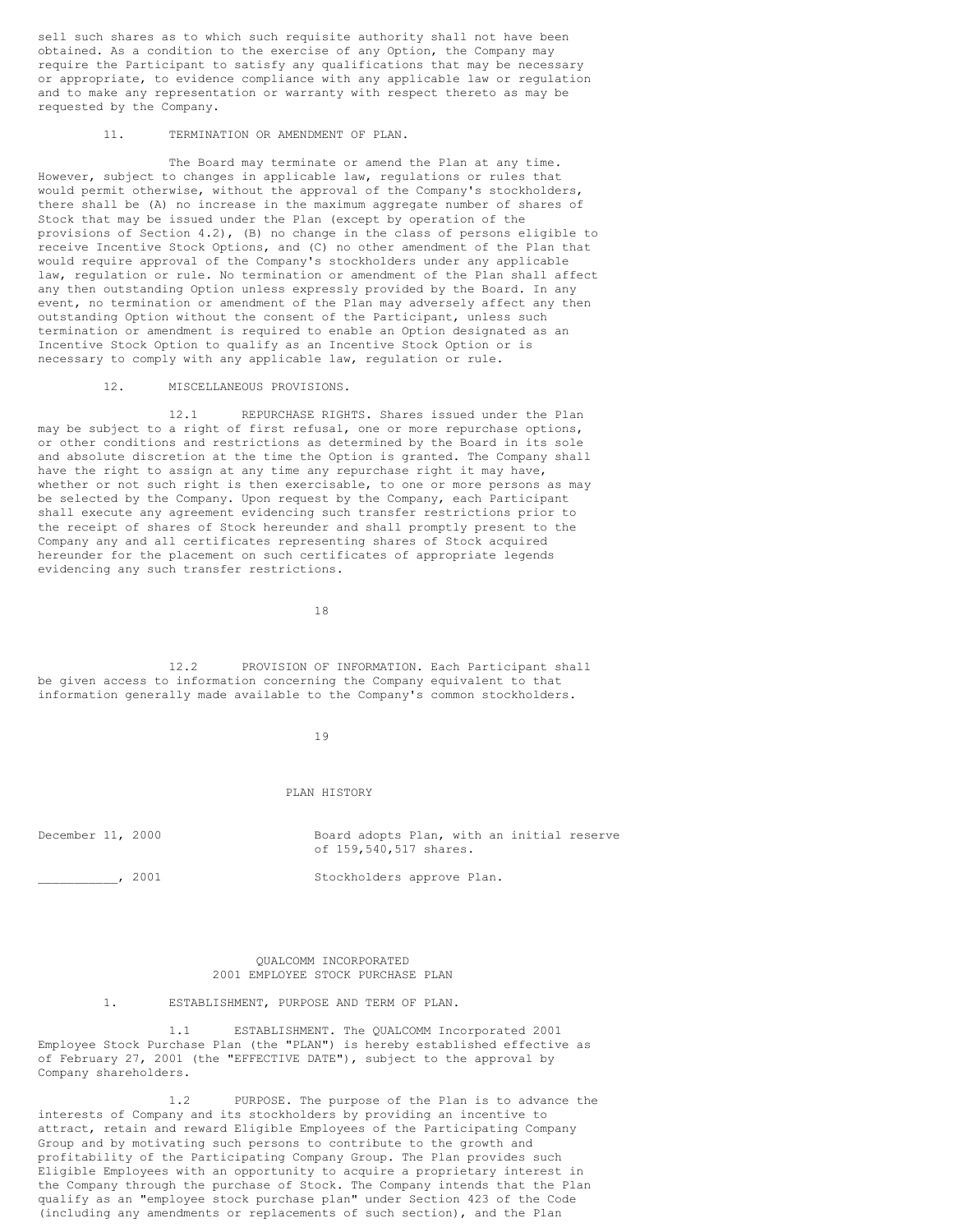shall be so construed.

1.3 TERM OF PLAN. The Plan shall continue in effect until the earlier of its termination by the Board or the date on which all of the shares of Stock available for issuance under the Plan have been issued.

2. DEFINITIONS AND CONSTRUCTION.

2.1 DEFINITIONS. Any term not expressly defined in the Plan but defined for purposes of Section 423 of the Code shall have the same definition herein. Whenever used herein, the following terms shall have their respective meanings set forth below:

(a) "BOARD" means the Board of Directors of the Company. If one or more Committees have been appointed by the Board to administer the Plan, "BOARD" also means such Committee(s).

(b) "CODE" means the Internal Revenue Code of 1986, as amended, and any applicable regulations promulgated thereunder.

(c) "COMMITTEE" means the Compensation Committee or other committee of the Board duly appointed to administer the Plan and having such powers as shall be specified by the Board. Unless the powers of the Committee have been specifically limited, the Committee shall have all of the powers of the Board granted herein, including, without limitation, the power to amend or terminate the Plan at any time, subject to the terms of the Plan and any applicable limitations imposed by law.

(d) "COMPANY" means QUALCOMM Incorporated, a Delaware corporation, or any Successor.

(e) "COMPENSATION" means, with respect to any Offering Period, all salary, wages (including amounts elected to be deferred by the employee, that would otherwise

1

have been paid, under any cash or deferred arrangement established by the Company) and overtime pay, but excluding commissions, bonuses, payments under the 2-for1 vacation program, profit sharing, the cost of employee benefits paid for by the Company, education or tuition reimbursements, imputed income arising under any Company group insurance or benefit program, traveling expenses, business and moving expense reimbursements, income received in connection with stock options, contributions made by the Company under any employee benefit plan, and similar items of compensation. Compensation shall also include payments while on a leave of absence during which participation continues pursuant to Section  $2.1(q)$  to such extent as may be provided by the Company's leave policy.

(f) "ELIGIBLE EMPLOYEE" means an Employee who meets the requirements set forth in Section 5 for eligibility to participate in the Plan.

(g) "EMPLOYEE" means a person treated as an employee of a Participating Company for purposes of Section 423 of the Code. A Participant shall be deemed to have ceased to be an Employee either upon an actual termination of employment or upon the corporation employing the Participant ceasing to be a Participating Company. For purposes of the Plan, an individual shall not be deemed to have ceased to be an Employee while on any military leave or other leave of absence approved by the Company of ninety (90) days or less. If an individual's leave of absence exceeds ninety (90) days, the individual shall be deemed to have ceased to be an Employee on the ninety-first (91st) day of such leave unless the individual's right to reemployment with the Participating Company Group is guaranteed either by statute or by contract.

(h) "FAIR MARKET VALUE" means, as of any date:

(i) If the Stock is listed on any established stock exchange or traded on the Nasdaq National Market or the Nasdaq SmallCap Market, the Fair Market Value of a share of Stock shall be the closing sales price for such stock (or the closing bid, if no sales were reported) as quoted on such exchange or market (or if the stock is traded on more than one exchange or market, the exchange or market with the greatest volume of trading in the Stock) on the last market trading day prior to the day of determination, as reported in THE WALL STREET JOURNAL or such other source as the Board deems reliable. In the absence of such markets for the Stock, the Fair Market Value shall be determined in good faith by the Board.

(ii) For purposes of this Plan, if the date as of which the Fair Market Value is to be determined is not a market trading day, then solely for the purpose of determining Fair Market Value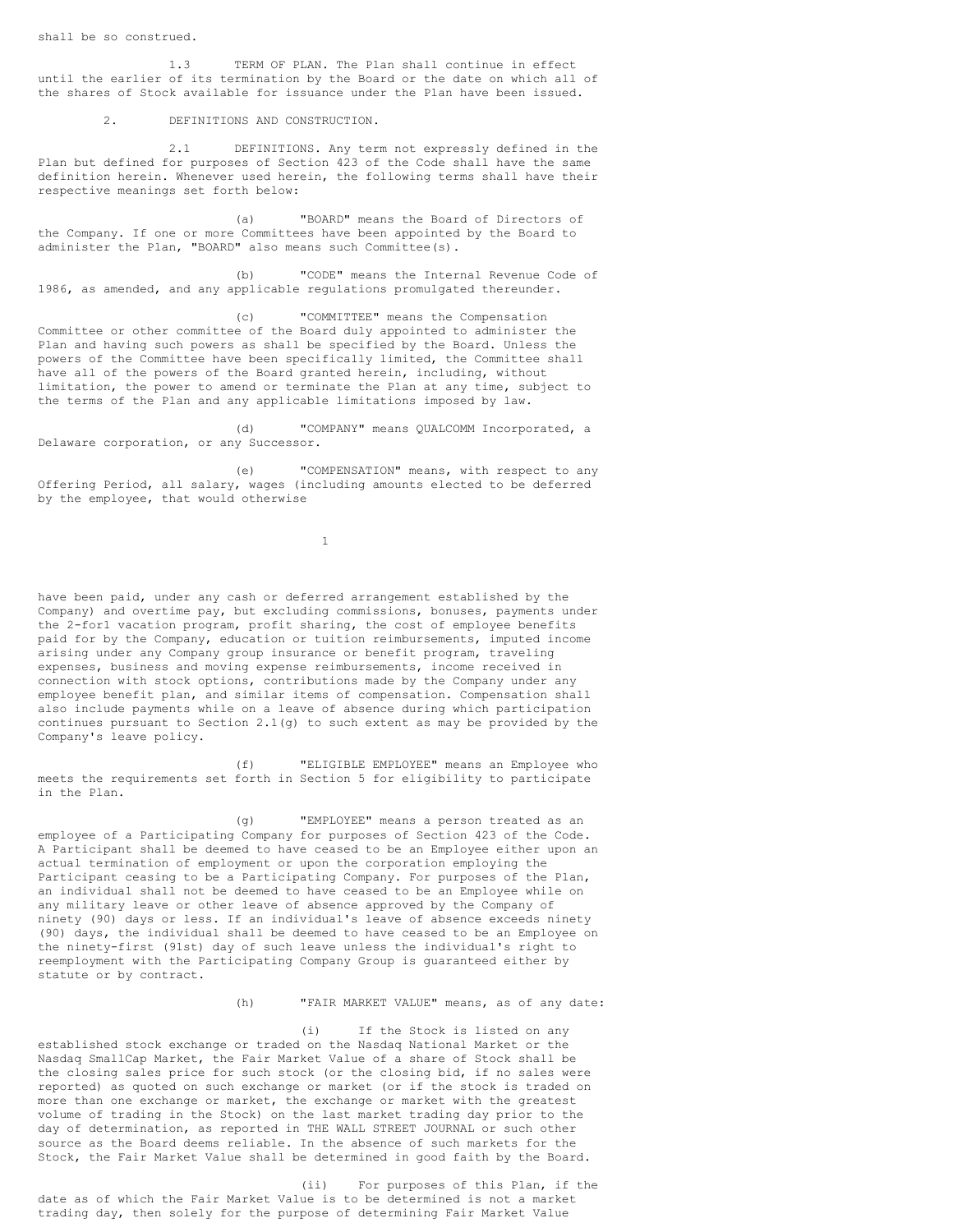such date shall be: (A) in the case of the Offering Date, the first market trading day following the Offering Date; (B) in the case of the Purchase Date, the last market trading day prior to the Purchase Date. (i) "OFFERING" means an offering of Stock as provided in Section 6. (j) "OFFERING DATE" means, for any Offering, the first day of the Offering Period. (k) "OFFERING PERIOD" means a period established in accordance with Section 6.  $\mathfrak{D}$ (l) "PARENT CORPORATION" means any present or future "parent corporation" of the Company, as defined in Section 424(e) of the Code. (m) "PARTICIPANT" means an Eligible Employee who has become a participant in an Offering Period in accordance with Section 7 and remains a participant in accordance with the Plan. (n) "PARTICIPATING COMPANY" means the Company and any Parent Corporation or Subsidiary Corporation designated by the Board as a corporation the Employees of which may, if Eligible Employees, participate in the Plan. The Board shall have the sole and absolute discretion to determine from time to time which Parent Corporations or Subsidiary Corporations shall be Participating Companies. (o) "PARTICIPATING COMPANY GROUP" means, at any point in time, the Company and all other corporations collectively which are then Participating Companies. (p) "PRIOR PLAN PURCHASE RIGHT" means, a purchase right granted under the Company's 1991 Employee Stock Purchase Plan which is outstanding on or after the date on which the Board adopts the Plan.

(q) "PURCHASE DATE" means, for any Offering, the last day of the Offering Period; provided, however, that the Board in its discretion may establish one or more additional Purchase Dates during any Offering Period.

(r) "PURCHASE PRICE" means the price at which a share of Stock may be purchased under the Plan, as determined in accordance with Section 9.

(s) "PURCHASE RIGHT" means an option granted to a Participant pursuant to the Plan to purchase such shares of Stock as provided in Section 8, which the Participant may or may not exercise during the Offering Period in which such option is outstanding. Such option arises from the right of a Participant to withdraw any accumulated payroll deductions of the Participant not previously applied to the purchase of Stock under the Plan and to terminate participation in the Plan during an Offering Period, in accordance with such rules and procedures as may be established by Board.

(t) "SPINOFF TRANSACTION" means a transaction in which the voting stock of an entity in the Participating Company Group is distributed to the shareholders of a parent corporation as defined by Section 424(e) of the Code, of such entity.

(u) "STOCK" means the common stock of the Company, as adjusted from time to time in accordance with Section 4.2.

(v) "SUBSCRIPTION AGREEMENT" means an agreement in such form as specified by the Company which is delivered in written form or by communicating with the Company in such other manner as the Company may authorize, stating an Employee's election to participate in the Plan and authorizing payroll deductions under the Plan from the Employee's Compensation.

3

(w) "SUBSCRIPTION DATE" means the Offering Date of an Offering Period, or such earlier date as the Company shall establish.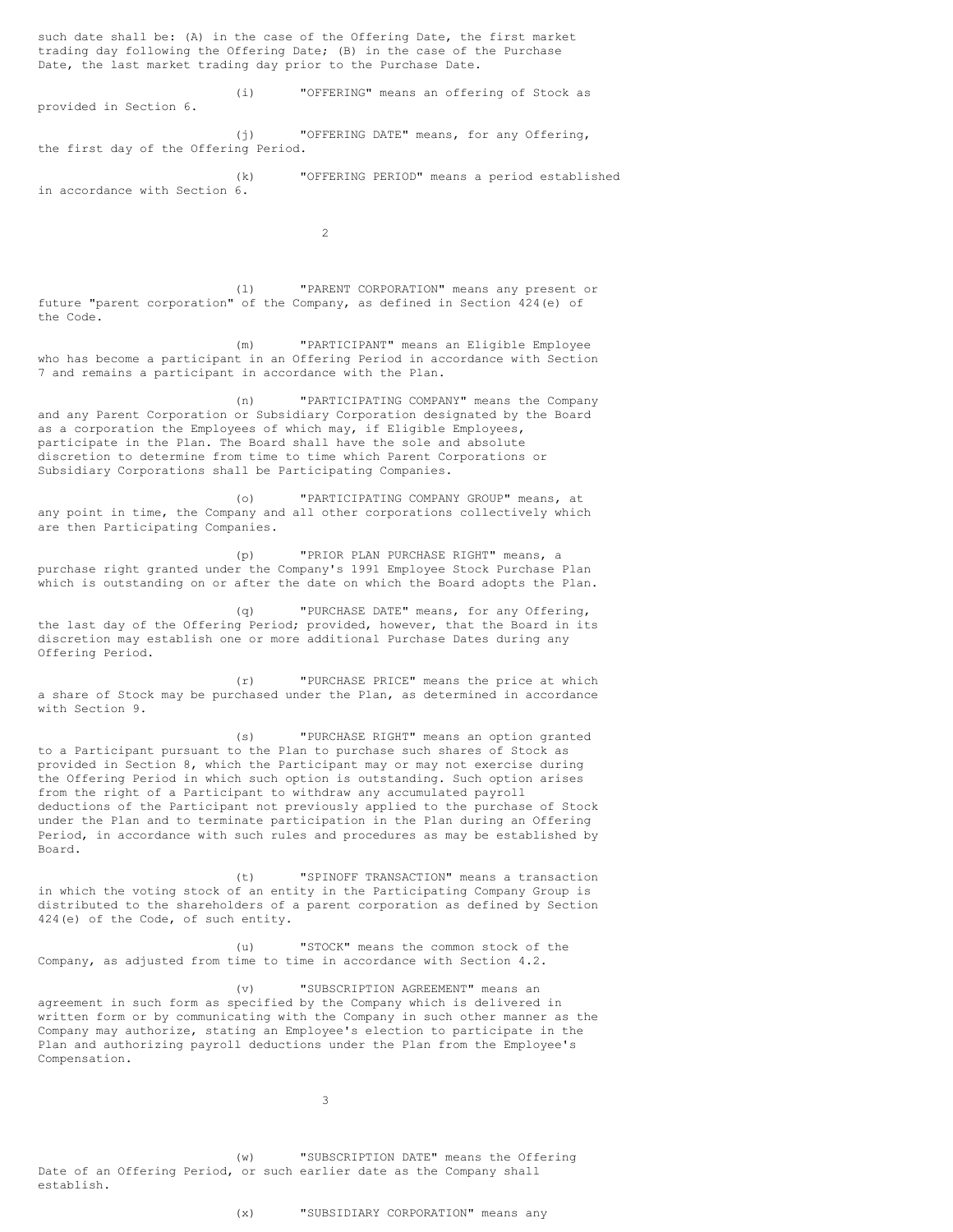present or future "subsidiary corporation" of the Company, as defined in Section 424(f) of the Code.

(y) "SUCCESSOR" means a corporation into or with which the Company is merged or consolidated or which acquires all or substantially all of the assets of the Company and which is designated by the Board as a Successor for purpose of the Plan.

2.2 CONSTRUCTION. Captions and titles contained herein are for convenience only and shall not affect the meaning or interpretation of any provision of the Plan. Except when otherwise indicated by the context, the singular shall include the plural and the plural shall include the singular. Use of the term "or" is not intended to be exclusive, unless the context clearly requires otherwise.

## 3. ADMINISTRATION.

3.1 ADMINISTRATION BY THE BOARD. The Plan shall be administered by the Board and its designees. Subject to the provisions of the Plan, the Board shall determine all of the relevant terms and conditions of Purchase Rights; provided, however, that all Participants granted Purchase Rights pursuant to an Offering shall have the same rights and privileges within the meaning of Section 423(b)(5) of the Code in such Offering. All expenses incurred in connection with the administration of the Plan shall be paid by the Company.

3.2 AUTHORITY OF OFFICERS. Any officer of the Company shall have the authority to act on behalf of the Company with respect to any matter, right, obligation, determination or election that is the responsibility of or that is allocated to the Company herein, provided that the officer has actual authority with respect to such matter, right, obligation, determination or election. Any decision or determination of the Company made by an Officer having actual authority with respect thereto, shall be final, binding and conclusive on the Participating Company Group, any Participant, and all persons having an interest in the Plan, or any Option granted hereunder, unless such Officer's decision or determination is arbitrary or capricious, fraudulent, or made in bad faith.

3.3 POLICIES AND PROCEDURES ESTABLISHED BY THE COMPANY. The Company may, from time to time, consistent with the Plan and the requirements of Section 423 of the Code, establish, interpret change or terminate such rules, guidelines, policies, procedures, limitations, or adjustments as deemed advisable by the Company, in its discretion, for the proper administration of the Plan, including, without limitation, (a) a minimum payroll deduction amount required for participation in an Offering, (b) a limitation on the frequency or number of changes permitted in the rate of payroll deduction during an Offering, (c) an exchange ratio applicable to amounts withheld in a currency other than United States dollars, (d) a payroll deduction greater than or less than the amount designated by a Participant in order to adjust for the Company's delay or mistake in processing a Subscription Agreement or in otherwise effecting a Participant's election under the Plan or as advisable to comply with the requirements

4

of Section 423 of the Code, and (e) determination of the date and manner by which the Fair Market Value of a share of Stock is determined for purposes of administration of the Plan.

The Board's determination of the construction and interpretation of any provision of the Plan, and any actions taken, and any decisions or determinations made pursuant to the terms of the Plan, shall be final, binding and conclusive on the Participating Company Group, any Participant, and any person having an interest in the Plan or any Option granted hereunder unless the Board's action, decision or determination is arbitrary or capricious, fraudulent, or made in bad faith.

3.4 INDEMNIFICATION. In addition to such other rights of indemnification as they may have as members of the Board or Officers or Employees of the Participating Company Group, members of the Board and any Officers or Employees of the Participating Company Group to whom authority to act for the Board or the Company is delegated shall be indemnified by the Company against all reasonable expenses, including attorneys' fees, actually and necessarily incurred in connection with the defense of any action, suit or proceeding, or in connection with any appeal therein, to which they or any of them may be a party by reason of any action taken or failure to act under or in connection with the Plan, or any right granted hereunder, and against all amounts paid by them in settlement thereof (provided such settlement is approved by independent legal counsel selected by the Company) or paid by them in satisfaction of a judgment in any such action, suit or proceeding, except in relation to matters as to which it shall be adjudged in such action, suit or proceeding that such person is liable for gross negligence,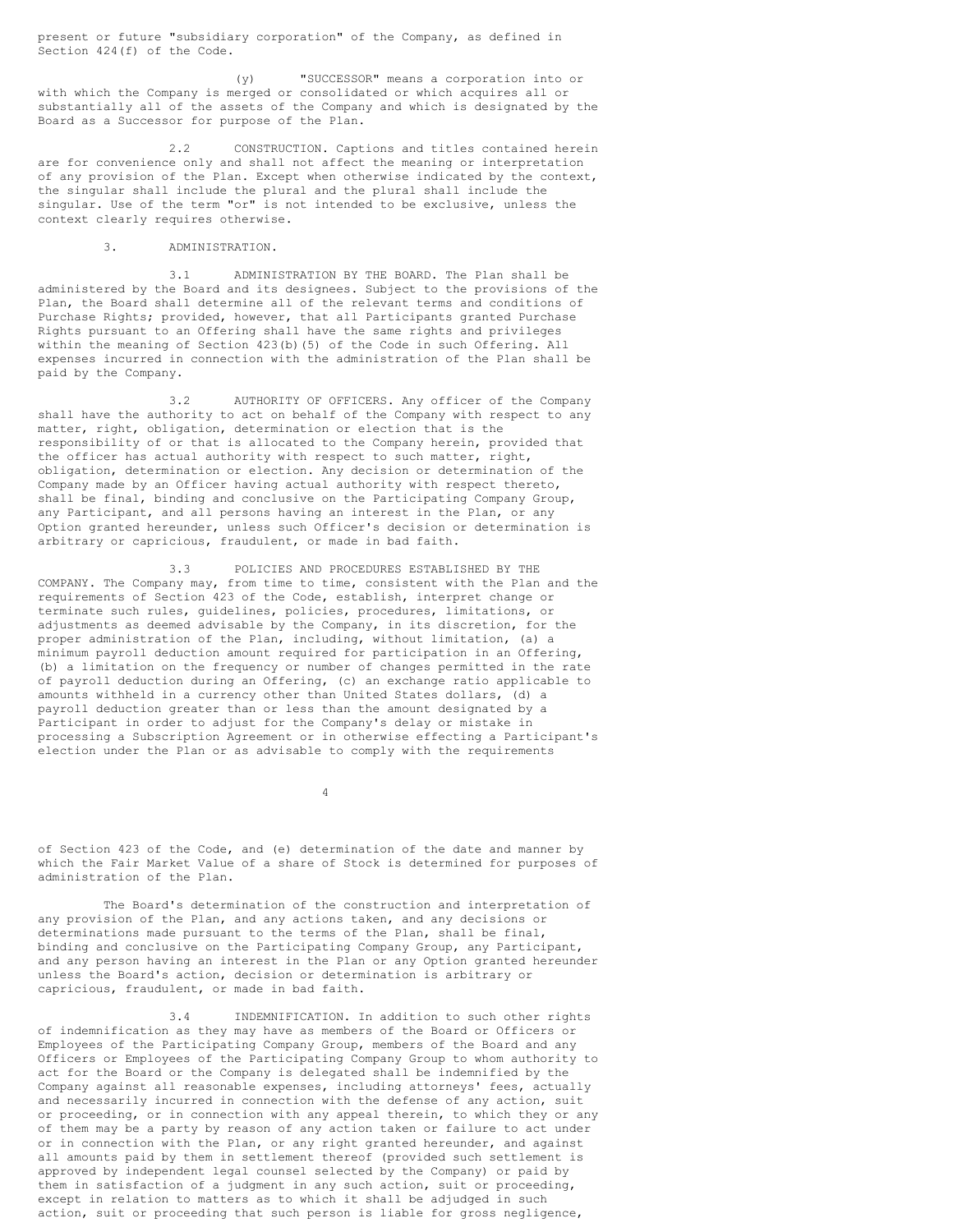bad faith or intentional misconduct in duties; provided, however, that within sixty (60) days after the institution of such action, suit or proceeding, such person shall offer to the Company, in writing, the opportunity at its own expense to handle and defend the same and to retain complete control over the litigation and/or settlement of such suit, action or proceeding.

### 4. SHARES SUBJECT TO PLAN.

4.1 MAXIMUM NUMBER OF SHARES ISSUABLE. Subject to adjustment as provided in Section 4.2, the maximum aggregate number of shares of Stock that may be issued under the Plan shall be Twelve Million, Nine Hundred and Eight Thousand, Three Hundred and Nine (12,908,309), less the number of shares issued pursuant to exercise of a Prior Plan Purchase Right, and shall consist of authorized but unissued or reacquired shares of Stock, or any combination thereof. If an outstanding Purchase Right or Prior Plan Purchase Right for any reason expires or is terminated or canceled, the shares of Stock allocable to the unexercised portion of that Purchase Right or Prior Plan Purchase Right shall again be available for issuance under the Plan.

4.2 ADJUSTMENTS FOR CHANGES IN CAPITAL STRUCTURE. In the event of any stock dividend, stock split, reverse stock split, recapitalization, combination, reclassification or similar change in the capital structure of the Company, or in the event of any merger (including a merger effected for the purpose of changing the Company's domicile), sale of assets or other reorganization in which the Company is a party, appropriate adjustments shall be made in the number and class of shares subject to the Plan, each Purchase Right, and in the Purchase Price. If a majority of the shares of the same class as the shares subject to outstanding Purchase Rights are exchanged for, converted into, or otherwise become (whether or not pursuant to an

5

Ownership Change Event) shares of another corporation (the "NEW SHARES"), the Board may unilaterally amend the outstanding Purchase Rights to provide that such Purchase Rights are exercisable for New Shares. In the event of any such amendment, the number of shares subject to, and the Purchase Price of, the outstanding Purchase Rights shall be adjusted in a fair and equitable manner, as determined by the Board, in its discretion. Notwithstanding the foregoing, any fractional share resulting from an adjustment pursuant to this Section 4.2 shall be rounded down to the nearest whole number, and in no event may the Purchase Price be decreased to an amount less than the par value, if any, of the stock subject to the Purchase Right.

# 5. ELIGIBILITY.

5.1 EMPLOYEES ELIGIBLE TO PARTICIPATE. Each Employee of a Participating Company is eligible to participate in the Plan and shall be deemed an Eligible Employee, except any Employee who is either: (a) customarily employed by the Participating Company Group for twenty (20) hours or less per week (b) customarily employed by the Participating Company Group for not more than five (5) months in any calendar year or (c) has not completed thirty (30) days of service with a Participating Company, or such other service requirement, up to a maximum of 2 years, which the Board may require.

5.2 EXCLUSION OF CERTAIN STOCKHOLDERS. Notwithstanding any provision of the Plan to the contrary, no Employee shall be treated as an Eligible Employee and granted a Purchase Right under the Plan if, immediately after such grant, the Employee would own or hold options to purchase stock of the Company or of any Parent Corporation or Subsidiary Corporation possessing five percent (5%) or more of the total combined voting power or value of all classes of stock of such corporation, as determined in accordance with Section 423(b)(3) of the Code. For purposes of this Section 5.2, the attribution rules of Section 424(d) of the Code shall apply in determining the stock ownership of such Employee.

5.3 DETERMINATION BY COMPANY. The Company shall determine in good faith and in the exercise of its discretion whether an individual has become or has ceased to be an Employee or an Eligible Employee and the effective date of such individual's attainment or termination of such status, as the case may be. For purposes of an individual's eligibility to participate in or other rights, if any, under the Plan as of the time of the Company's determination, all such determinations by the Company shall be final, binding and conclusive, unless the Company's determination is arbitrary or capricious, fraudulent, or made in bad faith notwithstanding that the Company or any court of law or governmental agency subsequently makes a contrary determination.

6. OFFERINGS.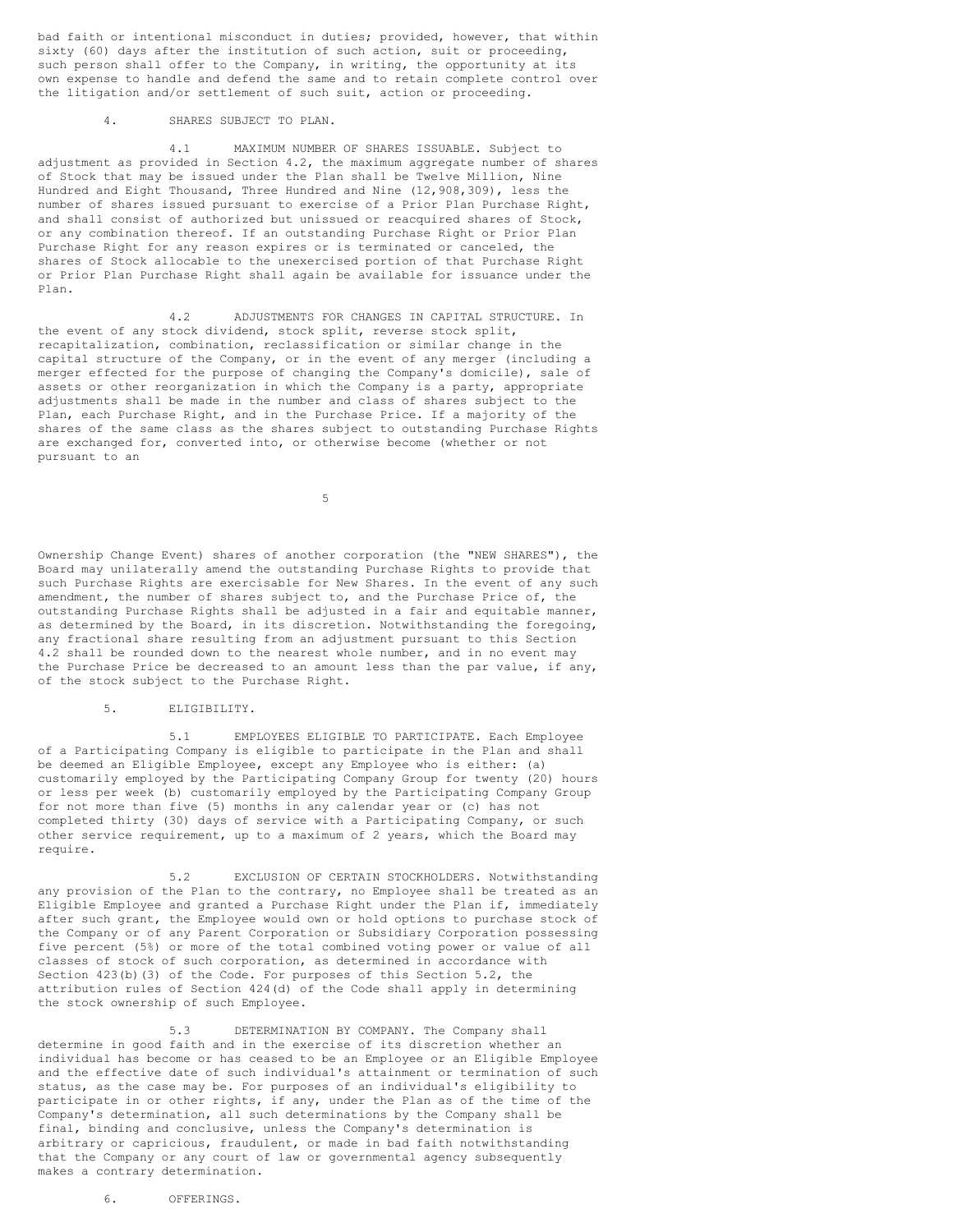The Plan shall be implemented by sequential Offerings of approximately six (6) months duration or such other duration as the Board shall determine (an "OFFERING PERIOD"); provided, however, that the first Offering Period (the "INITIAL OFFERING PERIOD") shall commence on July 1, 2001 and end on March 31, 2002. Subsequent Offering Periods shall commence on or about April 1 and October 1 of each year and end on or about the next September 30 and March 31, respectively, occurring thereafter. Notwithstanding the foregoing, the Board, in its sole and absolute discretion, may establish a different duration for one or more Offering Periods

6

or different commencing or ending dates for such Offering Periods including the Initial Offering Period; provided, however, that no Offering Period may have a duration exceeding twenty-seven (27) months.

## 7. PARTICIPATION IN THE PLAN.

7.1 INITIAL PARTICIPATION. An Eligible Employee may become a Participant in an Offering Period by delivering a properly completed Subscription Agreement, in accordance with such rules and procedures as may be specified by the Company. An Eligible Employee who does not deliver a properly completed Subscription Agreement to the Company in the required time period shall not participate in the Plan for that Offering Period. Furthermore, the Eligible Employee may not participate in a subsequent Offering Period unless a properly completed Subscription Agreement is delivered to the Company on or before the Subscription Date for such subsequent Offering Period.

7.2 CONTINUED PARTICIPATION. A Participant shall automatically participate in the next Offering Period commencing immediately after the Purchase Date of each Offering Period in which the Participant participates provided that the Participant remains an Eligible Employee on the Offering Date of the new Offering Period and has not either (a) withdrawn from the Plan pursuant to Section 12.1 or (b) terminated employment as provided in Section 13. A Participant who may automatically participate in a subsequent Offering Period, as provided in this Section, is not required to deliver any additional Subscription Agreement for the subsequent Offering Period in order to continue participation in the Plan. However, a Participant may deliver a new Subscription Agreement for a subsequent Offering Period in accordance with the procedures set forth in Section 7.1 if the Participant desires to change any of the elections contained in the Participant's then effective Subscription Agreement.

8. RIGHT TO PURCHASE SHARES.

8.1 GRANT OF PURCHASE RIGHT.

(i) Except as set forth below (or as otherwise specified by the Board prior to the Offering Date), on the Offering Date of each Offering Period, each Participant in that Offering Period shall be granted automatically a Purchase Right consisting of an option to purchase that number of whole shares of Stock determined by either dividing fifteen percent (15%) of such Participant's Compensation during the Offering Period by the Purchase Price of a share of Stock for such Offering Period or by dividing Twelve Thousand Five Hundred Dollars (\$12,500) by the Fair Market Value of a share of Stock on such Offering Date, whichever is less. In connection with any Offering made under this Plan, the Board or the Committee may specify a maximum number of shares of Common Stock which may be purchased by any employee as well as a maximum aggregate number of shares of Common Stock which may be purchased by all eligible employees pursuant to such Offering. In addition, in connection with any Offering which contains more than one Purchase Date, the Board or the Committee may specify a maximum aggregate number of shares which may be purchased by all eligible employees on any given Purchase Date under the Offering.

7

(ii) Notwithstanding the foregoing, the aggregate number of shares for which Purchase Rights may be granted in any Offering Period may not exceed the maximum number of shares which have been, prior to the Offering Date for such Offering Period, reserved for the Plan and approved by the stockholders of the Company and not previously been purchased upon the exercise of Purchase Rights in any prior Offering Period.

(iii) If the aggregate purchase of shares of Common Stock upon exercise of rights granted under the Offering would exceed any such maximum aggregate number, the Board or the Committee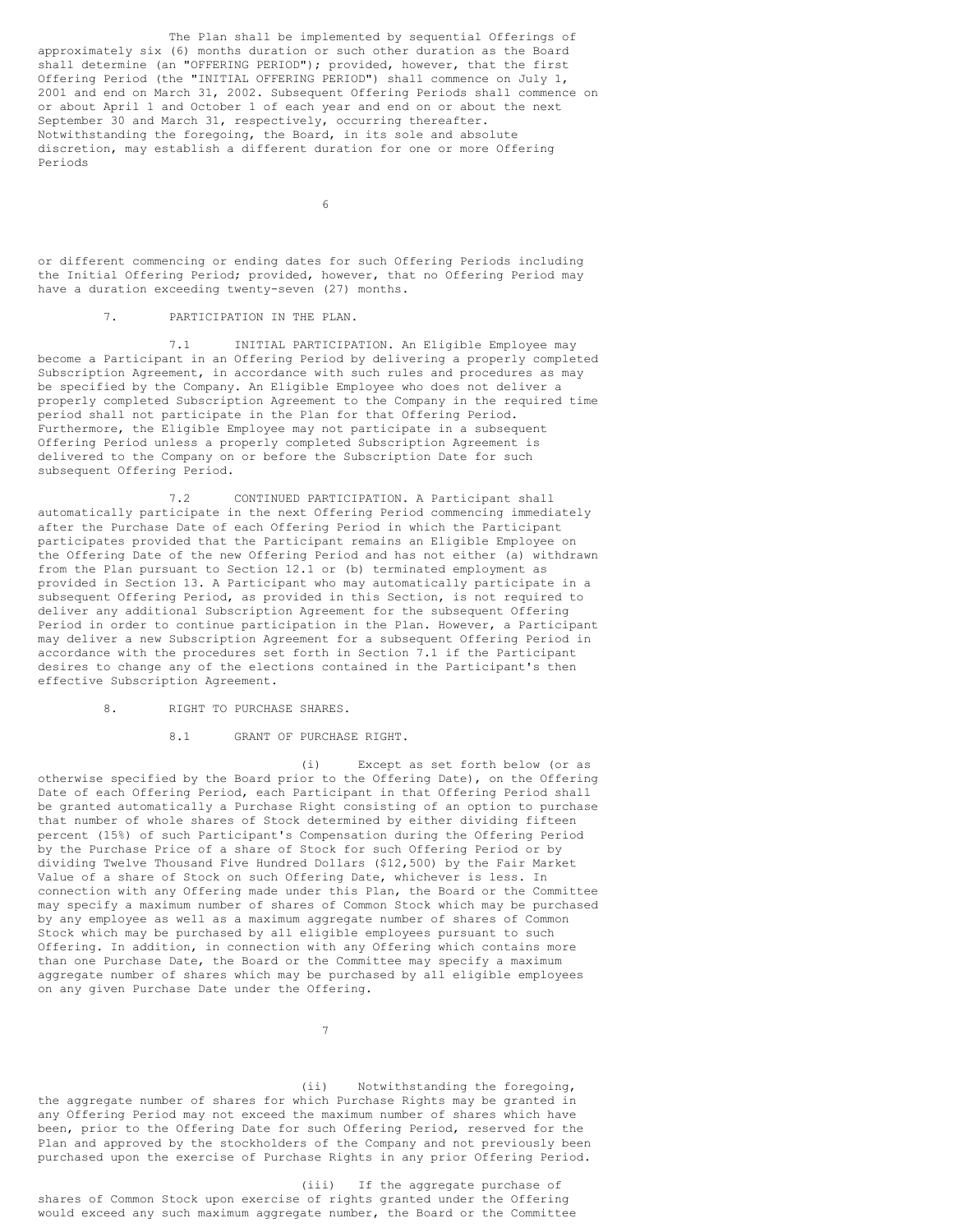shall make a pro rata allocation of the shares of Common Stock available in as nearly a uniform manner as shall be practicable and as it shall deem to be equitable. No Purchase Right shall be granted on an Offering Date to any person who is not, on such Offering Date, an Eligible Employee.

8.2 SUBSTITUTION OF RIGHTS. The grant of rights under an Offering may be done to carry out the substitution of rights under the Plan for pre-existing rights granted under another employee stock purchase plan, if such substitution is pursuant to a transaction described in Section 424(a) of the Code (or any successor provision thereto) and the characteristics of such substitute rights conform to the requirements of Section 424(a) of the Code (or any successor provision thereto) and will not cause the disqualification of this Plan under Section 423 of the Code. Notwithstanding the other terms of the Plan, such substitute rights shall have the same characteristics as the characteristics associated with such pre-existing rights, including, but not limited to, the following:

(i) the date on which such pre-existing right was granted shall be the "Offering Date" of such substitute right for purposes of determining the date of grant of the substitute right;

(ii) the Offering (as defined below) for such substitute right shall begin on its Offering Date and end coincident on the applicable Purchase Date, but no later than the end of the offering (as determined under the terms of such offering) under which the pre-existing right was granted.

8.3 PRO RATA ADJUSTMENT OF PURCHASE RIGHT. If the Board establishes an Offering Period of any duration other than six months, then any limitation on the number of shares of Stock subject to each Purchase Right granted on the Offering Date of such Offering Period set forth in Section 8.1(i) shall be prorated based upon the ratio which the number of months in such Offering Period bears to six (6).

8.4 CALENDAR YEAR PURCHASE LIMITATION. Notwithstanding any provision of the Plan to the contrary, no Participant shall be granted a Purchase Right which permits his or her right to purchase shares of Stock under the Plan to accrue at a rate which, when aggregated with such Participant's rights to purchase shares under all other employee stock purchase plans of a Participating Company intended to meet the requirements of Section 423 of the Code, exceeds Twenty-Five Thousand Dollars (\$25,000) in Fair Market Value (or such other limit, if any, as may be imposed by the Code) for each calendar year in which such Purchase Right is outstanding at any time. For purposes of the preceding sentence, the Fair Market Value of shares purchased during a given Offering Period shall be determined as of the Offering Date for such

8

Offering Period. The limitation described in this Section shall be applied in conformance with applicable regulations under Section 423(b)(8) of the Code.

#### 9. PURCHASE PRICE.

The Purchase Price for an Offering Period shall be eighty-five percent (85%) of the lesser of (a) the Fair Market Value of a share of Stock on the Offering Date of the Offering Period, or (b) the Fair Market Value of a share of Stock on the Purchase Date. Notwithstanding the foregoing, the Board, in its sole discretion, may establish the Purchase Price at which each share of Stock may be acquired in an Offering Period upon the exercise of all or any portion of a Purchase Right; provided, however, that the Purchase Price shall not be less than eighty-five percent (85%) of the lesser of (a) the Fair Market Value of a share of Stock on the Offering Date of the Offering Period or (b) the Fair Market Value of a share of Stock on the Purchase Date.

# 10. ACCUMULATION OF PURCHASE PRICE THROUGH PAYROLL DEDUCTION.

Shares of Stock acquired pursuant to the exercise of all or any portion of a Purchase Right may be paid for only by means of payroll deductions from the Participant's Compensation accumulated during the Offering Period for which such Purchase Right was granted, and, if a payroll deduction is not permitted under a statute, regulation, rule of a jurisdiction, or is not administratively feasible, such other payments as may be approved by the Company, subject to the following:

10.1 AMOUNT OF PAYROLL DEDUCTIONS. Except as otherwise provided herein, the amount to be deducted under the Plan from a Participant's Compensation on each payday during an Offering Period shall be determined by the Participant's Subscription Agreement. The Subscription Agreement shall set forth the percentage of the Participant's Compensation to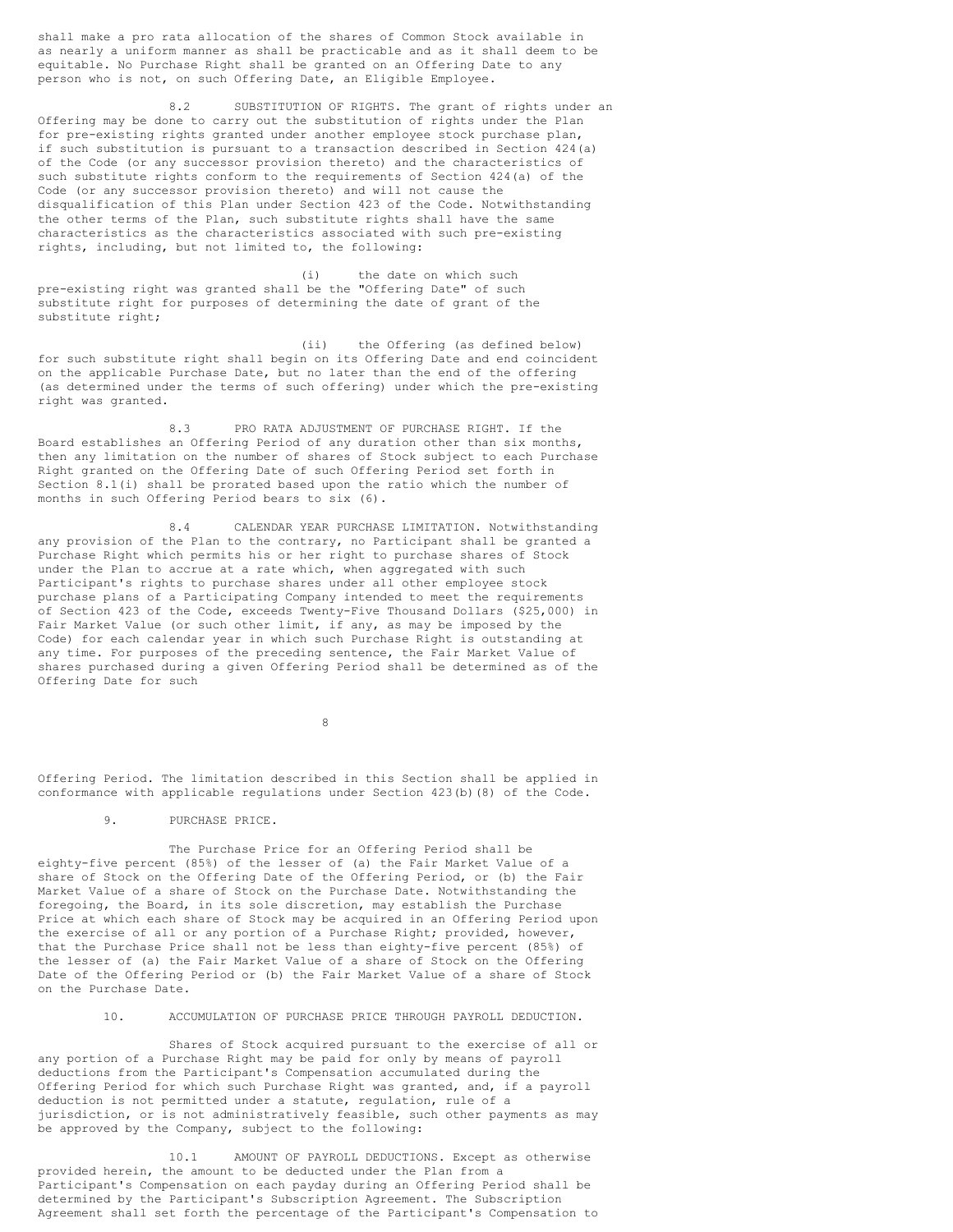be deducted on each payday during an Offering Period in whole percentages, up to fifteen percent (15%). The Board may change the foregoing limits on payroll deductions effective as of any Offering Date.

10.2 COMMENCEMENT OF PAYROLL DEDUCTIONS. Payroll deductions shall commence on the first payday following the Offering Date and shall continue through the last payday prior to the end of the Offering Period unless sooner altered or terminated as provided herein.

10.3 ELECTION TO CHANGE OR STOP PAYROLL DEDUCTIONS. During an Offering Period, to the extent provided for in the Offering, a Participant may elect to decrease the rate of or to stop deductions from his or her Compensation by delivering to the Company an amended Subscription Agreement, in such form and manner as specified by the Company, authorizing such change on or before the Change Notice Date, as defined below. A Participant who elects, effective following the first payday of an Offering Period, to decrease the rate of his or her payroll deductions to zero percent (0%) shall nevertheless remain a Participant in the current Offering Period unless such Participant withdraws from the Plan as provided in Section 12.1. The "CHANGE NOTICE DATE" shall be the day established in accordance with procedures established by the Company.

 $\alpha$ 

10.4 COMPANY'S HOLDING OF DEDUCTION. All payroll deductions from a Participant's Compensation shall be deposited with the general funds of the Company. All payroll deductions received or held by the Company may be used by the Company for any corporate purpose. Interest shall not be paid on sums deducted from a Participant's Compensation pursuant to the Plan.

10.5 VOLUNTARY WITHDRAWAL OF DEDUCTIONS. A Participant may withdraw payroll deductions credited to the Plan and not previously applied toward the purchase of Stock only as provided in Section 12.1.

11. PURCHASE OF SHARES.

11.1 EXERCISE OF PURCHASE RIGHT. On each Purchase Date, each Participant's accumulated payroll deductions and other additional payments specifically permitted by the Plan (without any increase for interest), will be applied to the purchase of whole shares of Stock, up to the maximum number of shares permitted pursuant to the terms of the Plan and the applicable Offering, at the Purchase Price for such Offering. No fractional shares shall be issued upon the exercise of Purchase Rights granted under the Plan. The amount, if any, of each Participant's accumulated payroll deductions remaining after the purchase of shares which is less than the amount required to purchase one share of Stock on the final Purchase Date of an Offering shall be retained in each such Participant's account for the purchase of shares under the next Offering under the Plan, unless such Participant withdraws from such next Offering, as provided in Section 12.1, or is no longer eligible to be granted rights under the Plan, as provided in Section 5, in which case such amount shall be distributed to the Participant after said final Purchase Date, without interest. The amount, if any, of each Participant's accumulated payroll deductions remaining after the purchase of shares which is equal to the amount required to purchase whole shares of Stock on the final Purchase Date of an Offering shall be refunded in full to the Participant after such Purchase Date, without interest.

11.2 PRO RATA ALLOCATION OF SHARES. If the number of shares of Stock which might be purchased by all Participants in the Plan on a Purchase Date exceeds the number of shares of Stock available in the Plan as provided in Section 4.1, the Company shall make a pro rata allocation of the remaining shares in as uniform a manner as practicable and as the Company determines to be equitable. Any fractional share resulting from such pro rata allocation to any Participant shall be disregarded.

11.3 DELIVERY OF SHARES. As soon as practicable after each Purchase Date, the Company shall arrange the delivery to each Participant of the shares acquired by the Participant on such Purchase Date; provided that the Company may deliver such shares to a broker designated by the Company that will hold such shares for the benefit of the Participant. Shares to be delivered to a Participant under the Plan shall be registered, or held in an account, in the name of the Participant, or, if requested by the Participant, such other name or names as the Company may permit under rules established for the operation and administration of the Plan.

11.4 TAX WITHHOLDING. At the time a Participant's Purchase Right is exercised, in whole or in part, or at the time a Participant disposes of some or all of the shares of Stock he or she acquires under the Plan, the Participant shall make adequate provision for the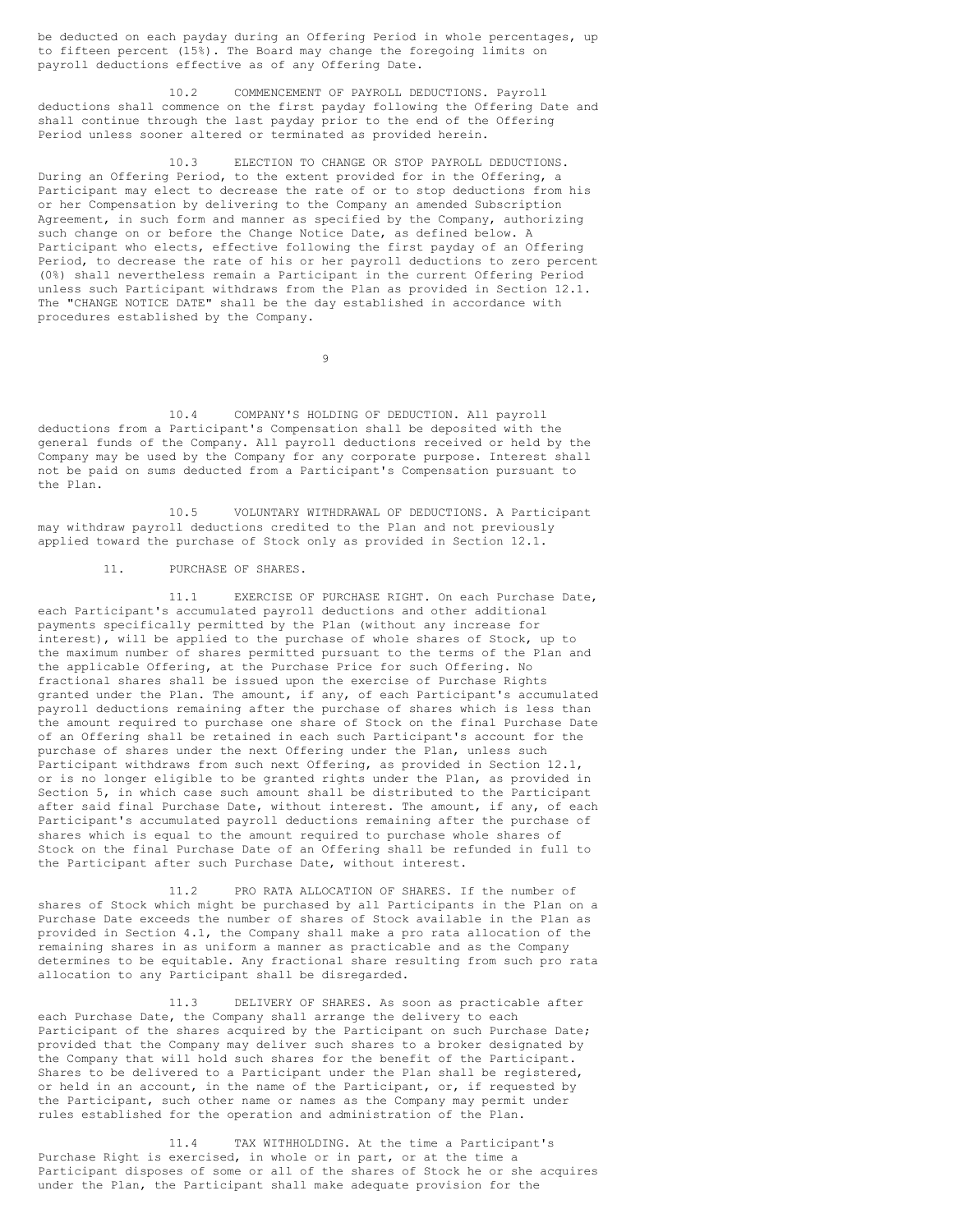federal, state, local and foreign tax withholding obligations, if any, of the Participating Company Group which arise upon exercise of the Purchase Right or upon such disposition of shares, respectively. The Participating Company Group may, but shall not be obligated to, withhold from the Participant's compensation the amount necessary to meet such withholding obligations.

11.5 EXPIRATION OF PURCHASE RIGHT. A Purchase Right shall expire immediately upon the end of the Offering Period to the extent it exceeds the number of shares of Stock which are purchased with a Participant's accumulated payroll deductions or other permitted contribution during any Offering Period.

11.6 PROVISION OF REPORTS AND STOCKHOLDER INFORMATION TO PARTICIPANTS. Each Participant who has exercised all or part of his or her Purchase Right shall receive, as soon as practicable after the Purchase Date, a report of such Participant's account setting forth the total payroll deductions accumulated prior to such exercise, the number of shares of Stock purchased, the Purchase Price for such shares, the date of purchase and the cash balance, if any, remaining immediately after such purchase that is to be refunded or retained on behalf of the Participant pursuant to Section 11.1. The report required by this Section may be delivered in such form and by such means, including by electronic transmission, as the Company may determine. In addition, each Participant shall be given access to information concerning the Company equivalent to that information provided generally to the Company's common stockholders.

#### 12. WITHDRAWAL FROM PLAN.

12.1 VOLUNTARY WITHDRAWAL FROM THE PLAN. A Participant may withdraw from the Plan by signing and delivering to the Company's designated office a written notice of withdrawal on a form provided by the Company for this purpose or by communicating with the Company in such other manner as the Company may authorize. A Participant who voluntarily withdraws from the Plan is prohibited from resuming participation in the Plan in the same Offering from which he or she withdrew, but may participate in any subsequent Offering by again satisfying the requirements of Sections 5 and 7.1. The Company may impose, from time to time, a requirement that the notice of withdrawal from the Plan be on file with the Company's designated office for a reasonable period prior to the effectiveness of the Participant's withdrawal.

12.2 RETURN OF PAYROLL DEDUCTIONS. Upon a Participant's voluntary withdrawal from the Plan pursuant to Section 12.1, the Participant's accumulated payroll deductions which have not been applied toward the purchase of shares shall be refunded to the Participant as soon as practicable after the withdrawal, without the payment of any interest, and the Participant's participation in the Plan shall terminate. Such accumulated payroll deductions to be refunded in accordance with this Section may not be applied to any other Offering under the Plan.

13. TERMINATION OF EMPLOYMENT OR ELIGIBILITY.

13.1 Upon a Participant's ceasing, prior to a Purchase Date, to be an Employee of the Participating Company Group for any reason, or upon the failure of a Participant to remain

11

an Eligible Employee, the Participant's participation in the Plan shall terminate immediately, except as otherwise provided in Section 2.1(g) and Section 13.3.

13.2 Upon termination of participation, the terminated Participant's accumulated payroll deductions which have not been applied toward the purchase of shares shall, as soon as practicable, be returned to the Participant or, in the case of the Participant's death, to the Participant's legal representative, and all of the Participant's rights under the Plan shall terminate. Interest shall not be paid on sums returned pursuant to this Section 13. A Participant whose participation has been so terminated may again become eligible to participate in future Offerings under the Plan by satisfying the requirements of Sections 5 and 7.1.

13.3 Upon a Participant's ceasing, prior to a Purchase Date, to be an Employee of the Participating Company Group for any reason, or upon the failure of a Participant to remain an Eligible Employee, the Participant's participation in the Plan shall continue, subject to the Participant's execution of a general release of claims satisfactory to the Company, for an additional ninety (90) days; provided, however, this Section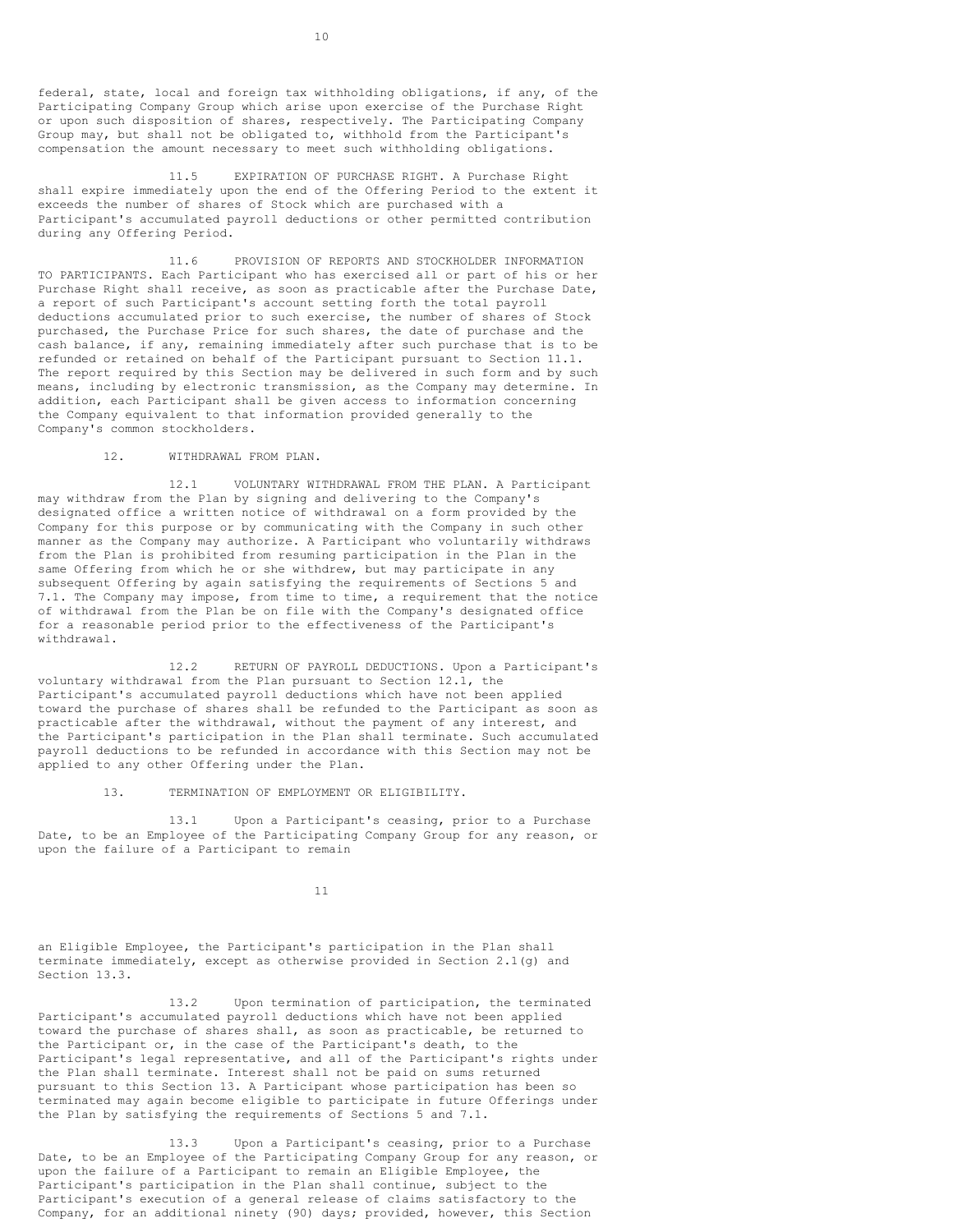shall not apply in the event of the Participant's death, a Spinoff Transaction, or to any Participant on a leave of absence governed by Section  $2.1(q)$ .

### 14. CHANGE IN CONTROL.

#### 14.1 DEFINITIONS.

(a) An "OWNERSHIP CHANGE EVENT" shall be deemed to have occurred if any of the following occurs with respect to the Company: (i) the direct or indirect sale or exchange in a single or series of related transactions by the stockholders of the Company of more than fifty percent (50%) of the voting stock of the Company; (ii) a merger or consolidation in which the Company is a party; (iii) the sale, exchange, or transfer of all or substantially all, as determined by the Board in its sole discretion, of the assets of the Company; or (iv) a liquidation or dissolution of the Company.

(b) A "CHANGE IN CONTROL" shall mean an Ownership Change Event or a series of related Ownership Change Events (collectively, a "TRANSACTION") wherein the stockholders of the Company immediately before the Transaction do not retain immediately after the Transaction, in substantially the same proportions as their ownership of shares of the Company's voting stock immediately before the Transaction, direct or indirect beneficial ownership of more than fifty percent (50%) of the total combined voting power of the outstanding voting securities of the Company or, in the case of a Transaction described in Section  $14.1(a)$  (iii), the corporation or other business entity to which the assets of the Company were transferred (the "TRANSFEREE"), as the case may be. The Board shall determine in its sole discretion whether multiple sales or exchanges of the voting securities of the Company or multiple Ownership Change Events are related. Notwithstanding the preceding sentence, a Change in Control shall not include any Transaction in which the voting stock of an entity in the Participating Company Group is distributed to the shareholders of a parent corporation, as defined in Section 424(e) of the Code, of such entity. Any Ownership Change resulting from an underwritten public offering of the Company's Stock or the stock of any Participating Company shall not be deemed a Change in Control for any purpose hereunder.

12

14.2 EFFECT OF CHANGE IN CONTROL ON PURCHASE RIGHTS. In the event of a Change in Control, the surviving, continuing, successor, or purchasing corporation or parent corporation thereof, as the case may be (the "ACQUIRING CORPORATION"), may assume the Company's rights and obligations under the Plan. If the Acquiring Corporation elects not to assume the Company's rights and obligations under outstanding Purchase Rights, the Purchase Date of the then current Offering Period shall be accelerated to a date before the date of the Change in Control specified by the Board, but the number of shares of Stock subject to outstanding Purchase Rights shall not be adjusted. All Purchase Rights which are neither assumed by the Acquiring Corporation in connection with the Change in Control nor exercised as of the date of the Change in Control shall terminate and cease to be outstanding effective as of the date of the Change in Control.

#### 15. NONTRANSFERABILITY OF PURCHASE RIGHTS.

Neither payroll deductions nor a Participant's Purchase Right may be assigned, transferred, pledged or otherwise disposed of in any manner other than as provided by the Plan or by will or the laws of descent and distribution. Any such attempted assignment, transfer, pledge or other disposition shall be without effect, except that the Company may treat such act as an election to withdraw from the Plan as provided in Section 12.1. A Purchase Right shall be exercisable during the lifetime of the Participant only by the Participant.

# 16. COMPLIANCE WITH SECURITIES LAW.

The issuance of shares under the Plan shall be subject to compliance with all applicable requirements of federal, state and foreign law with respect to such securities. A Purchase Right may not be exercised if the issuance of shares upon such exercise would constitute a violation of any applicable federal, state or foreign securities laws or other law or regulations or the requirements of any securities exchange or market system upon which the Stock may then be listed. In addition, no Purchase Right may be exercised unless (a) a registration statement under the Securities Act of 1933, as amended, shall at the time of exercise of the Purchase Right be in effect with respect to the shares issuable upon exercise of the Purchase Right, or (b) in the opinion of legal counsel to the Company, the shares issuable upon exercise of the Purchase Right may be issued in accordance with the terms of an applicable exemption from the registration requirements of said Act. The inability of the Company to obtain from any regulatory body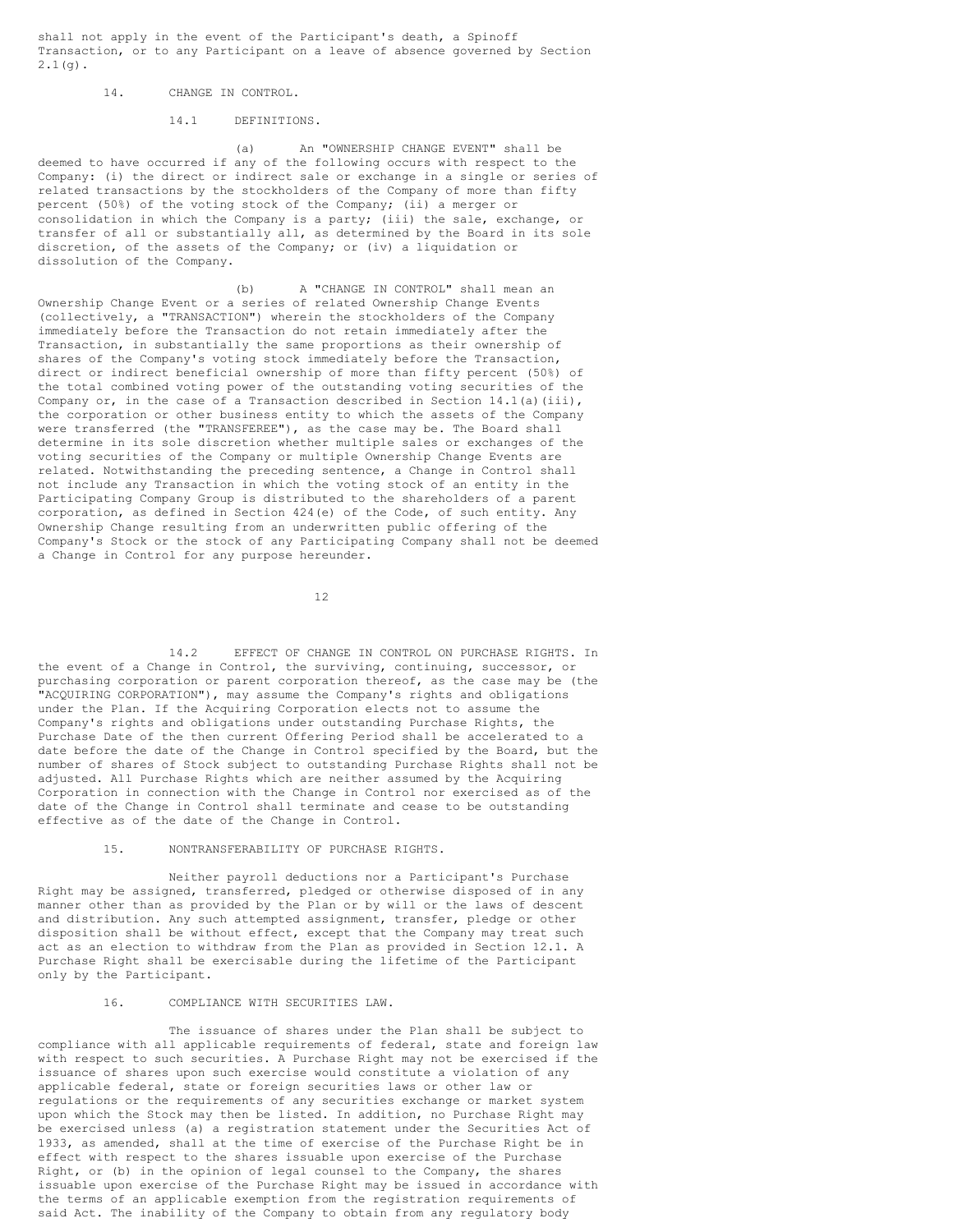having jurisdiction the authority, if any, deemed by the Company's legal counsel to be necessary to the lawful issuance and sale of any shares under the Plan shall relieve the Company of any liability in respect of the failure to issue or sell such shares as to which such requisite authority shall not have been obtained. As a condition to the exercise of a Purchase Right, the Company may require the Participant to satisfy any qualifications that may be necessary or appropriate, to evidence compliance with any applicable law or regulation, and to make any representation or warranty with respect thereto as may be requested by the Company.

17. RIGHTS AS A STOCKHOLDER AND EMPLOYEE.

A Participant shall have no rights as a stockholder by virtue of the Participant's participation in the Plan until the date of the issuance of shares purchased pursuant to the

13

exercise of the Participant's Purchase Right (as evidenced by the appropriate entry on the books of the Company or of a duly authorized transfer agent of the Company). No adjustment shall be made for dividends, distributions or other rights for which the record date is prior to the date such share is issued, except as provided in Section 4.2. Nothing herein shall confer upon a Participant any right to continue in the employ of the Participating Company Group or interfere in any way with any right of the Participating Company Group to terminate the Participant's employment at any time.

18. DISTRIBUTION ON DEATH.

If a Participant dies, the Company shall deliver any shares or cash credited to the Participant to the Participant's legal representative.

19. NOTICES.

All notices or other communications by a Participant to the Company under or in connection with the Plan shall be deemed to have been duly given when received in the form specified by the Company at the location, or by the person, designated by the Company for the receipt thereof.

20. AMENDMENT OR TERMINATION OF THE PLAN.

The Board may at any time amend or terminate the Plan, except that (a) such termination shall not affect Purchase Rights previously granted under the Plan, except as permitted under the Plan, and (b) no amendment may adversely affect a Purchase Right previously granted under the Plan (except to the extent permitted by the Plan or as may be necessary to qualify the Plan as an employee stock purchase plan pursuant to Section 423 of the Code or to obtain qualification or registration of the shares of Stock under applicable federal, state or foreign securities laws). In addition, an amendment to the Plan must be approved by the stockholders of the Company within twelve (12) months of the adoption of such amendment if such amendment would increase the maximum aggregate number of shares of Stock that may be issued under the Plan (except by operation of the provisions of Section 4.1 or Section 4.2) or would change the definition of the corporations that may be designated by the Board as Participating Companies.

14

## PLAN HISTORY

December 11, 2000 Board adopts Plan, with an initial reserve of 12,908,309 shares.

, 2001 Stockholders approve Plan.

## QUALCOMM INCORPORATED 2001 NON-EMPLOYEE DIRECTORS' STOCK OPTION PLAN

1. ESTABLISHMENT, PURPOSE AND TERM OF PLAN.

1.1 ESTABLISHMENT. The QUALCOMM Incorporated 2001 Non-Employee Directors' Stock Option Plan (the "PLAN") is hereby established effective as of February 27, 2001 (the "EFFECTIVE DATE"), subject to the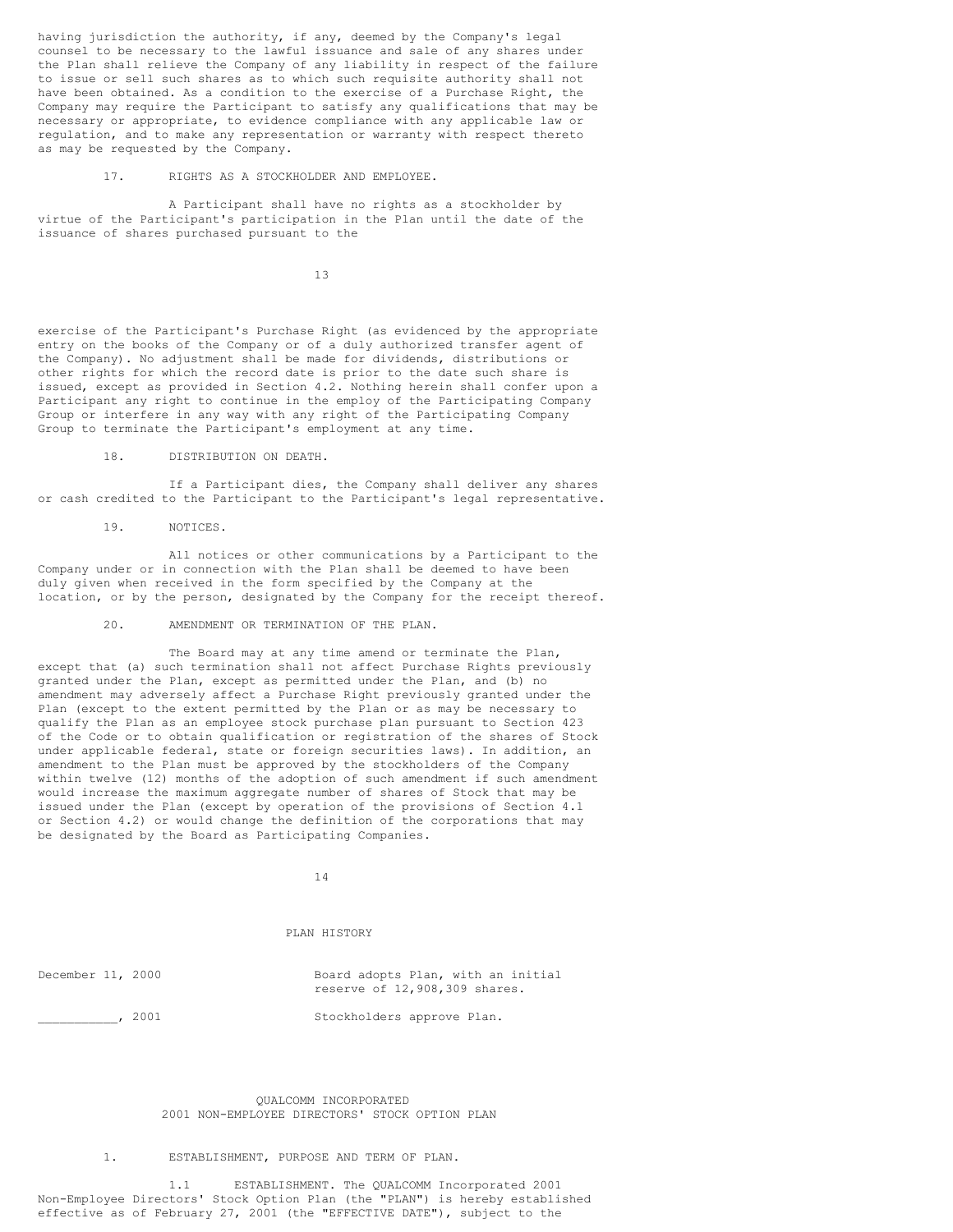approval by Company shareholders.

1.2 PURPOSE. The purpose of the Plan is to advance the interests of the Participating Company Group and its stockholders by providing an incentive to attract, retain and reward Non-Employee Directors of the Company by creating an additional incentive for such persons to contribute to the growth and profitability of the Participating Company Group.

1.3 TERM OF PLAN. The Plan shall continue in effect until the earlier of its termination by the Board or the date on which all of the shares of Stock available for issuance under the Plan have been issued and all restrictions on such shares under the terms of the Plan have lapsed.

2. DEFINITIONS AND CONSTRUCTION.

2.1 DEFINITIONS. Whenever used herein, the following terms shall have their respective meanings set forth below:

(a) "AFFILIATE" means (i) an entity, other than a Parent Corporation, that directly, or indirectly through one or more intermediary entities, controls the Company or (ii) an entity, other than a Subsidiary Corporation, that is controlled by the Company directly, or indirectly through one or more intermediary entities, or (iii) an entity which the Board designates as an Affiliate. For this purpose, the term "control" (including the term "controlled by") means the possession, direct or indirect, of the power to direct or cause the direction of the management and policies of the relevant entity, whether through the ownership of voting securities, by contract or otherwise; or shall have such other meaning assigned such term for the purposes of registration on Form S-8 under the Securities Act.

(b) "BOARD" means the Board of Directors of the Company. If one or more Committees have been appointed by the Board to administer the Plan, "BOARD" also means such Committee(s).

(c) A "CHANGE IN CONTROL" shall mean an Ownership Change Event or a series of related Ownership Change Events (collectively, a "TRANSACTION") wherein the stockholders of the Company immediately before the Transaction do not retain immediately after the Transaction, in substantially the same proportions as their ownership of shares of the Company's voting stock immediately before the Transaction, direct or indirect beneficial ownership of more than fifty percent (50%) of the total combined voting power of the outstanding voting securities of the Company or, in the case of a Transaction described in Section 2.1(u)(iii), the corporation or other business entity to which the assets of the Company

1

were transferred (the "TRANSFEREE"), as the case may be. The Board shall determine in its sole discretion whether multiple sales or exchanges of the voting securities of the Company or multiple Ownership Change Events are related. Notwithstanding the preceding sentence, a Change in Control shall not include a Spinoff Transaction.

(d) "CODE" means the Internal Revenue Code of 1986, as amended, and any applicable regulations promulgated thereunder.

(e) "COMMITTEE" means the Compensation Committee or other committee of the Board duly appointed to administer the Plan and having such powers as shall be specified by the Board. Unless the powers of the Committee have been specifically limited, the Committee shall have all of the powers of the Board granted herein, including, without limitation, the power to amend or terminate the Plan at any time, subject to the terms of the Plan and any applicable limitations imposed by law.

(f) "COMPANY" means QUALCOMM Incorporated, a Delaware corporation, or any Successor.

(g) "CONSULTANT" means a person engaged to provide consulting or advisory services (other than as an Employee or a Director) to a Participating Company.

(h) "DIRECTOR" means a member of the Board or of the board of directors of any other Participating Company.

(i) "DIRECTOR FEES" mean a Non-Employee Director's annual retainer fee, meeting fees and any other compensation payable with respect to such individual's Service as a Director.

(j) "DISABILITY" means the Participant has been determined eligible for supplemental Security Income benefits by the Social Security Administration of the United States of America and also means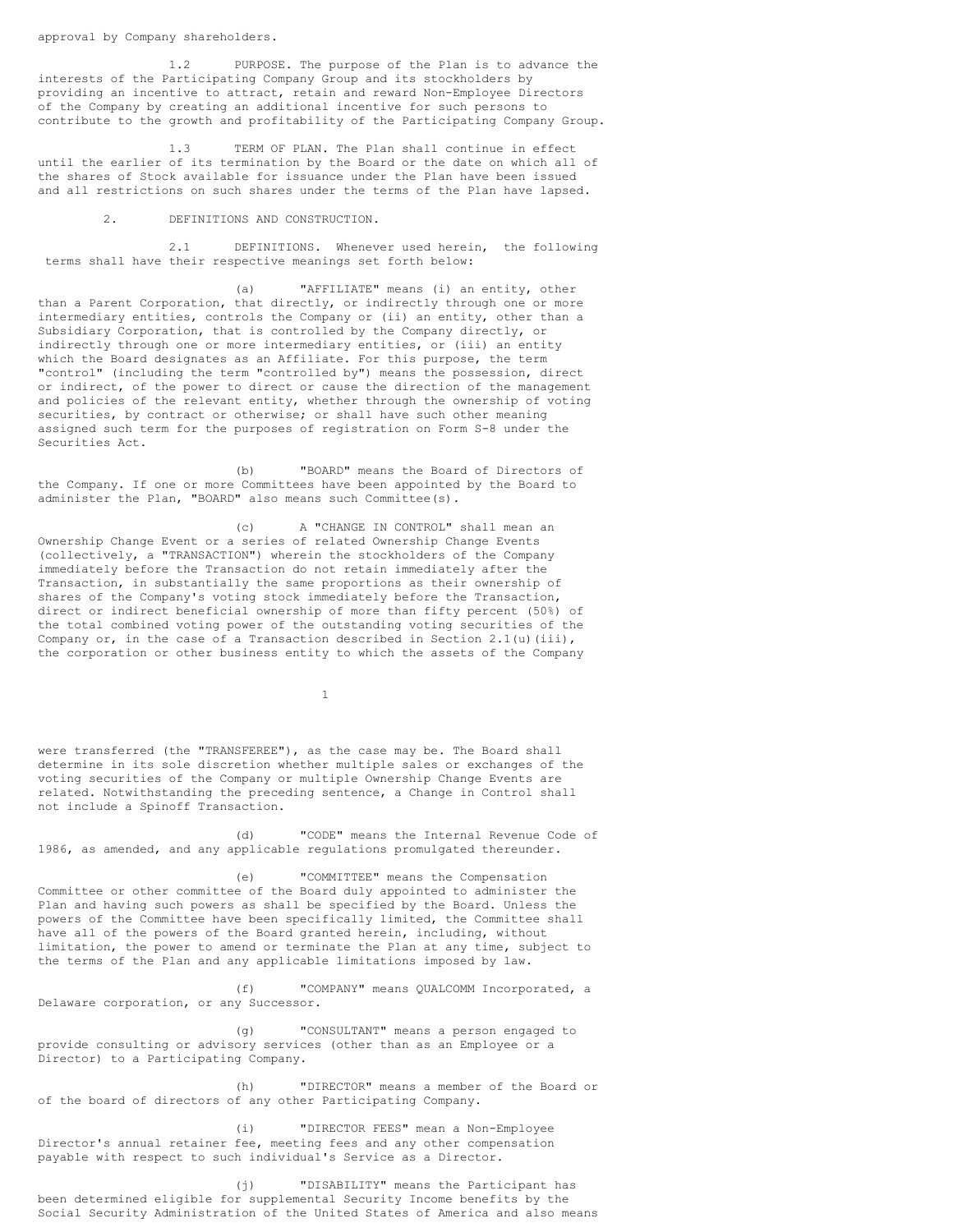the inability of the Participant, in the opinion of a qualified physician acceptable to the Company, to perform the duties of the Participant's position with the Participating Company Group because of sickness or other physical or mental incapacity.

(k) "EMPLOYEE" means any person treated as an employee (including an Officer or a Director who is also treated as an employee) in the records of a Participating Company; provided, however, that neither Service as a Director nor payment of a Director Fee shall be sufficient to constitute employment for purposes of the Plan.

(l) "EXCHANGE ACT" means the Securities Exchange Act of 1934, as amended.

(m) "FAIR MARKET VALUE" means, as of any date, the value of the Common Stock determined as follows:

(i) If the Common Stock is listed on any established stock exchange or traded on the Nasdaq National Market system or the Nasdaq SmallCap Market system of the Nasdaq Stock Market established by the National Association of Securities

2

Dealers, Inc., the Fair Market Value of a share of Common Stock shall be the closing sales price for such stock (or the closing bid, if no sales were reported) as quoted on such exchange or market (or if the stock is traded on more than one exchange or market, the exchange or market with the greatest volume of trading in the Common Stock) on the last market trading day prior to the day of determination, as reported in THE WALL STREET JOURNAL or such other source as the Board deems reliable.

(ii) In the absence of such markets for the Common Stock, the Fair Market Value shall be determined in good faith by the Board.

(n) "NON-CONTROL AFFILIATE" means any entity in which any Participating Company has an ownership interest and which the Board shall designate as a Non-Control Affiliate.

(o) "NON-EMPLOYEE DIRECTOR" means a member of the Board who is not an Employee of a Participating Company Group.

(p) "NONSTATUTORY STOCK OPTION" means an Option not intended to be (as set forth in the Option Agreement) or which does not qualify as an incentive stock option within the meaning of Section 422(b) of the Code.

(q) "NORMAL RETIREMENT AGE" means the date on which a Participant has attained the age of seventy (70) years and has completed nine years of continuous Service.

(r) "OFFICER" means any person designated by the Board as an officer of the Company.

(s) "OPTION" means a right to purchase Stock (subject to adjustment as provided in Section 4.2) pursuant to the terms and conditions of the Plan.

(t) "OPTION AGREEMENT" means an agreement, in such form as the Board may approve, between the Company and a Participant setting forth the terms, conditions and restrictions of an Option granted to the Participant and any shares acquired upon the exercise thereof.

(u) An "OWNERSHIP CHANGE EVENT" shall be deemed to have occurred if any of the following occurs with respect to the Company: (i) the direct or indirect sale or exchange in a single or series of related transactions by the stockholders of the Company of more than fifty percent (50%) of the voting stock of the Company; (ii) a merger or consolidation in which the Company is a party; (iii) the sale, exchange, or transfer of all or substantially all, as determined by the Board in its discretion, of the assets of the Company; or (iv) a liquidation or dissolution of the Company.

(v) "PARENT CORPORATION" means any present or future "parent corporation" of the Company, as defined in Section 424(e) of the Code.

(w) "PARTICIPANT" means any eligible person who has been granted one or more Options.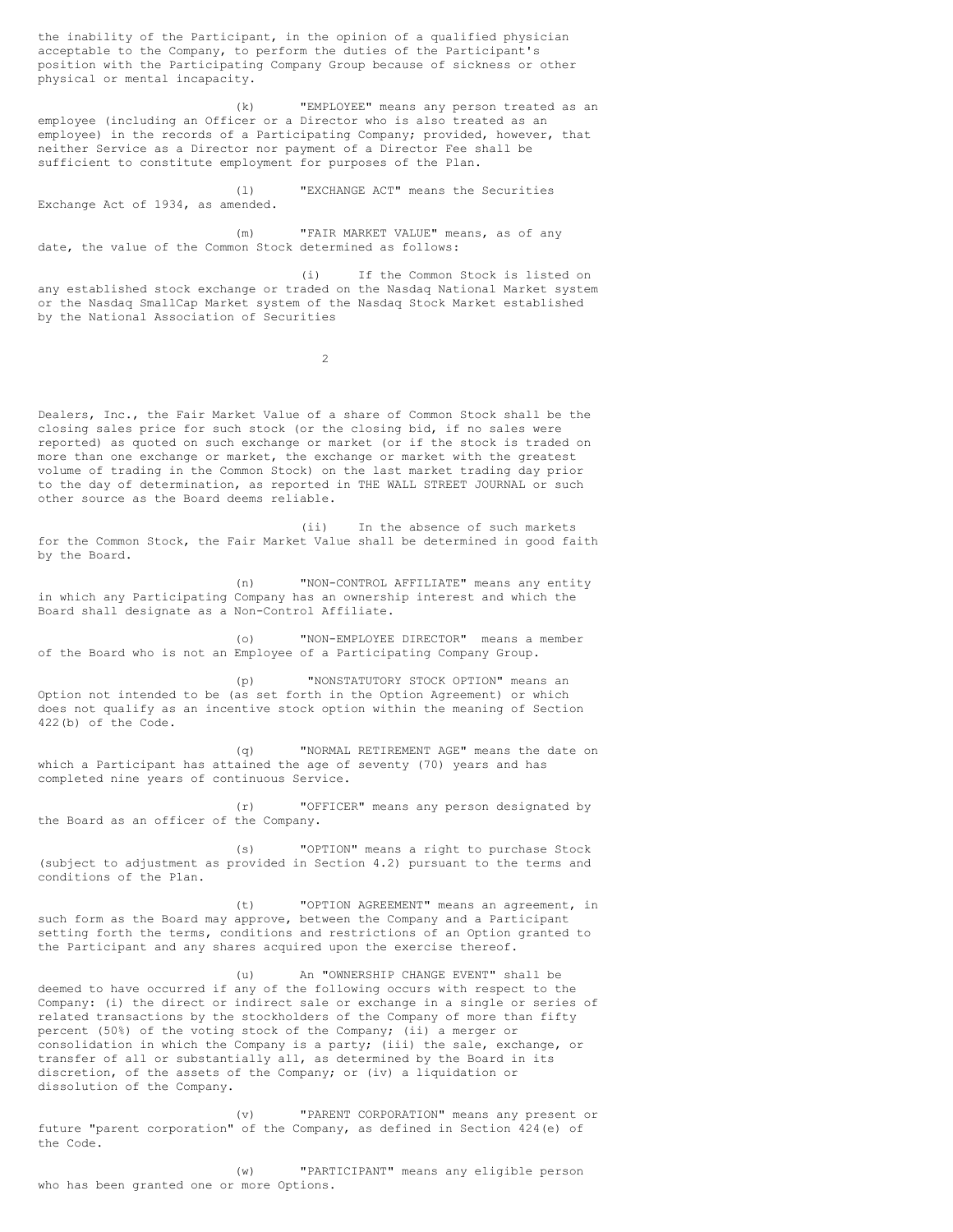(x) "PARTICIPATING COMPANY" means the Company or any Parent Corporation or Subsidiary Corporation or Affiliate.

(y) "PARTICIPATING COMPANY GROUP" means, at any point in time, all entities collectively which are then Participating Companies.

(z) "PRIOR PLAN OPTION" means, any option granted pursuant to the Company's 1998 Non-Employee Directors' Stock Option Plan which is outstanding on or after the date on which the Board adopts the Plan or which is granted thereafter and prior to the Effective Date.

(aa) "RULE 16b-3" means Rule 16b-3 under the Exchange Act, as amended from time to time, or any successor rule or regulation.

of 1933, as amended.

(bb) "SECURITIES ACT" means the Securities Act

# (cc) "SERVICE" means

(i) a Participant's employment or service with the Participating Company Group, whether in the capacity of an Employee, a Director or a Consultant. A Participant's Service shall not be deemed to have terminated merely because of a change in the capacity in which the Participant renders Service to the Participating Company Group or a change in the Participating Company for which the Participant renders such Service, provided that there is no interruption or termination of the Participant's Service. The Participant's Service shall be deemed to have terminated either upon an actual termination of Service or upon the entity for which the Participant performs Service ceasing to be a Participating Company; except that if the entity for which the Participant performs Service is a Subsidiary Corporation and ceases to be a Participating Company as a result of the distribution of the voting stock of such Subsidiary Corporation to the shareholders of the Company or a Parent Corporation, Service shall not be deemed to have terminated as a result of such distribution. Subject to the foregoing, the Company, in its discretion, shall determine whether the Participant's Service has terminated and the effective date of such termination.

(ii) Notwithstanding any other provision of this Section, a Participant's Service shall not be deemed to have terminated merely because the Participating Company for which the Participant renders Service ceases to be a member of the Participating Company Group by reason of a Spinoff Transaction, nor shall Service be deemed to have terminated upon resumption of Service from the Spinoff Company to a Participating Company. For all purposes under this Plan, a Participant's Service shall include Service, whether in the capacity of an Employee, Director or a Consultant, for the Spinoff Company provided a Participant was employed by the Participating Company Group immediately prior to the Spinoff Transaction. Notwithstanding the foregoing, if the Company's auditors determine that the provisions or operation of the preceding two sentences would cause the Company to incur a compensation expense and provided further that in the absence of the preceding two sentences no such compensation expense would be incurred, then the two preceding sentences shall be without force or effect, and the vesting and exercisability of each outstanding Option and any shares

4

acquired upon the exercise thereof shall be determined under any other applicable provision of the Plan or the Option Agreement evidencing such Option.

(dd) "SPINOFF COMPANY" means a Participating Company which ceases to be such as a result of a Spinoff Transacton.

(ee) "SPINOFF TRANSACTION" means a transaction in which the voting stock of an entity in the Participating Company Group is distributed to the shareholders of a parent corporation as defined by Section 424(e) of the Code, of such entity.

(ff) "STOCK" means the common stock of the Company, as adjusted from time to time in accordance with Section 4.2.

(gg) "SUBSIDIARY CORPORATION" means any present or future "subsidiary corporation" of the Company, as defined in Section 424(f) of the Code.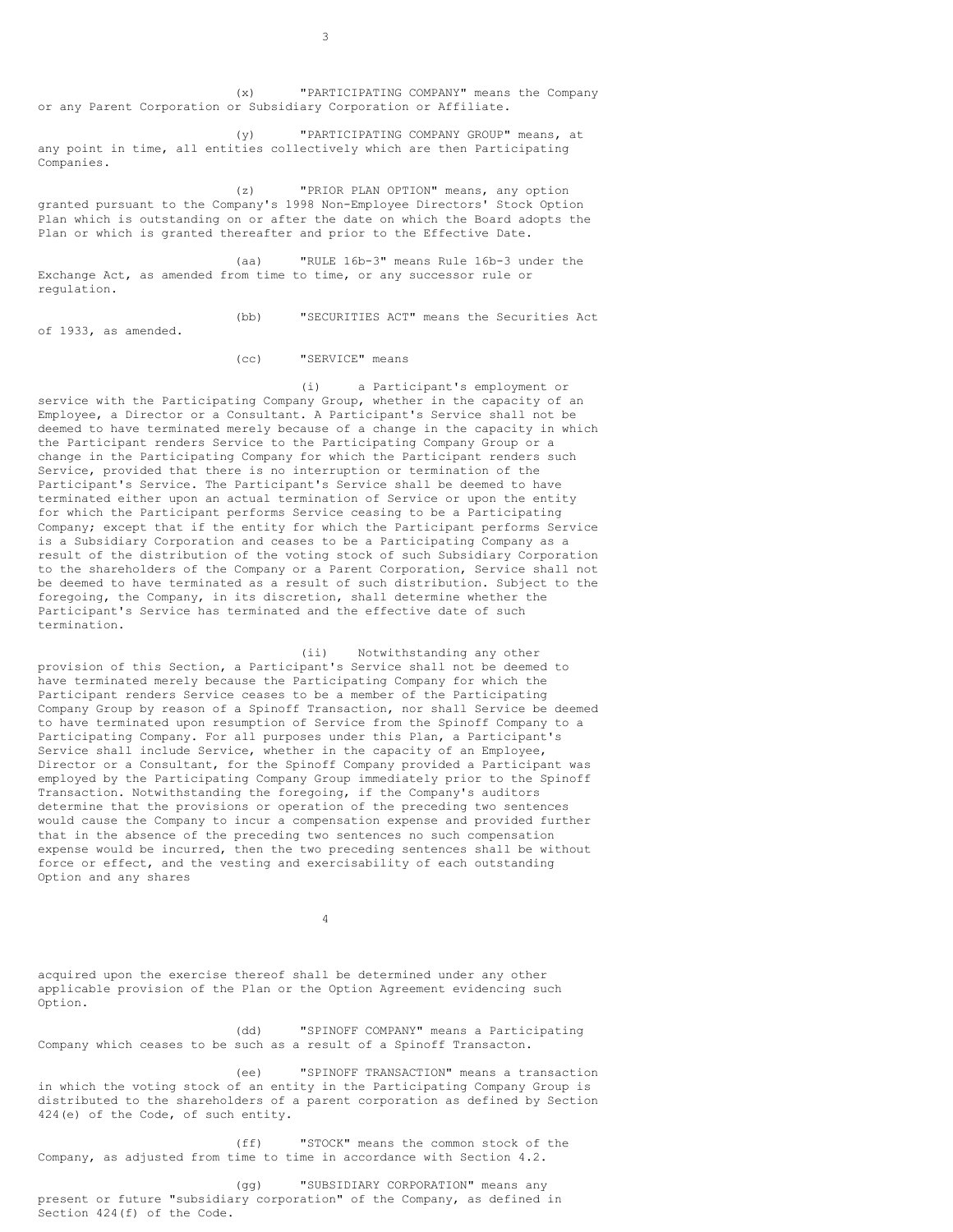(hh) "SUCCESSOR" means a corporation into or with which the Company is merged or consolidated or which acquires all or substantially all of the assets of the Company and which is designated by the Board as a Successor for purposes of the Plan.

2.2 CONSTRUCTION. Captions and titles contained herein are for convenience only and shall not affect the meaning or interpretation of any provision of the Plan. Except when otherwise indicated by the context, the singular shall include the plural and the plural shall include the singular. Use of the term "or" is not intended to be exclusive, unless the context clearly requires otherwise.

#### 3. ADMINISTRATION.

3.1 ADMINISTRATION BY THE BOARD. The Plan shall be administered by the Board and its designees.

3.2 AUTHORITY OF OFFICERS. Any Officer shall have the authority to act on behalf of the Company with respect to any matter, right, obligation, determination or election which is the responsibility of or which is allocated to the Company herein, provided the Officer has actual authority with respect to such matter, right, obligation, determination or election. Any decision or determination of the Company made by an Officer having actual authority with respect thereto, shall be final, binding and conclusive on the Participating Company Group, any Participant, and all persons having an interest in the Plan, or any Option granted hereunder, unless such Officer's decision or determination is arbitrary or capricious, fraudulent, or made in bad faith.

3.3 POWERS OF THE BOARD. In addition to any other powers set forth in the Plan and subject to the provisions of the Plan, the Board shall have the full and final power and authority, in its discretion:

(a) To construe and interpret the provisions of the Plan and Options granted under it, in its discretion; to establish, amend and revoke rules and regulations for its administration, and to take all such actions and make all such decisions as may be necessary or

5

appropriate for the operation and administration of the Plan, including, without limitation, all such decisions and determinations as may be expressly delegated to the Board by the terms of the Plan. The Board, in the exercise of this power, may correct any defect, omission or inconsistency in the Plan or in any Option Agreement, in a manner and to the extent it shall deem, in its discretion, necessary, desirable, appropriate or expedient to make the Plan fully effective.

Section 11.

(b) To amend the Plan or an Option as provided in

(c) Generally, to exercise such powers and to perform such acts as the Board deems necessary, desirable, appropriate or expedient to promote the best interests of the Company which are not in conflict with the provisions of the Plan.

(d) The Board's determination of the construction and interpretation of any provision of the Plan, and any actions taken, and any decisions or determinations made pursuant to the terms of the Plan which are made in good faith shall be final, binding and conclusive on the Participating Company Group, any Participant, and any person having an interest in the Plan or any Option granted hereunder.

3.4 POWERS OF THE COMMITTEE. If administration is delegated to the Committee, then the Committee shall have, in connection with the administration of the Plan, the powers theretofore possessed by the Board (and references in this Plan to the Board shall thereafter be deemed to refer also to such Committee), except as may be expressly limited in the delegation of power or as provided in the next sentence. Notwithstanding the foregoing, the powers of the Committee are limited as follows: (i) construction and interpretation of the Plan by the Committee shall be subject to review by the Board, as determined by the Board in its sole discretion, (ii) the requirements of the Delaware General Corporation Law shall be complied with at all times, and (iii) the Committee cannot make a discretionary grant under the Plan, nor amend the terms of an automatic grant under the Plan unless such grant would still be exempt from the application of Section 16 of the Exchange Act. The Board may abolish, or limit the powers of, the Committee at any time and revest in the Board all or some of the administration of the Plan.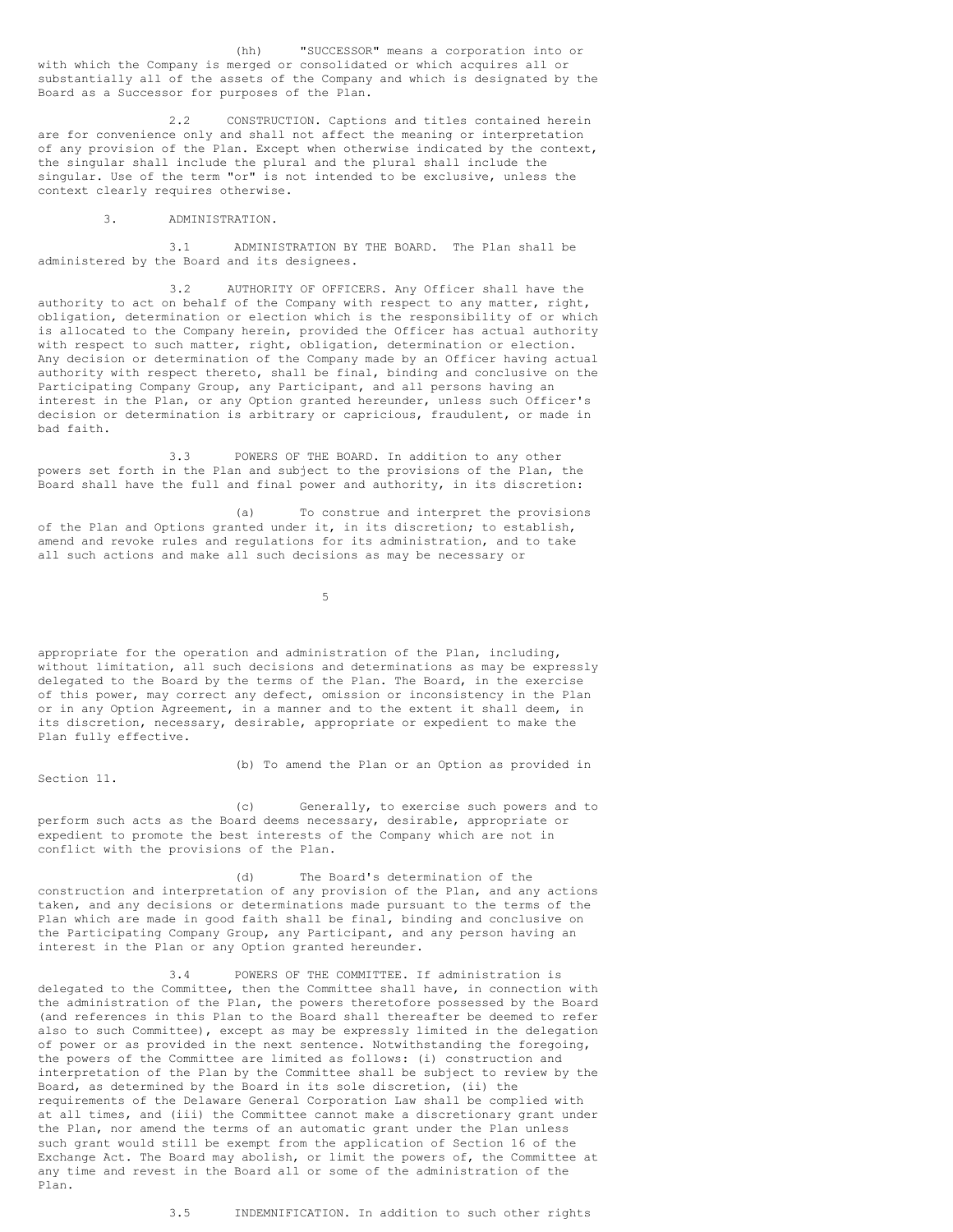of indemnification as they may have as members of the Board or Officers or Employees of the Participating Company Group, members of the Board and any Officers or Employees of the Participating Company Group to whom authority to act for the Board or the Company is delegated shall be indemnified by the Company against all reasonable expenses, including attorneys' fees, actually and necessarily incurred in connection with the defense of any action, suit or proceeding, or in connection with any appeal therein, to which they or any of them may be a party by reason of any action taken or failure to act under or in connection with the Plan, or any right granted hereunder, and against all amounts paid by them in settlement thereof (provided such settlement is approved by independent legal counsel selected by the Company) or paid by them in satisfaction of a judgment in any such action, suit or proceeding, except in relation to matters as to which it shall be adjudged in such action, suit or proceeding that such person is liable for gross negligence, bad faith or intentional misconduct in duties; provided, however, that within sixty (60) days after the institution of such action, suit or proceeding, such person shall offer to the

6

Company, in writing, the opportunity at its own expense to handle and defend the same, and to retain complete control over the litigation and/or settlement of such suit, action or proceeding.

3.6 ARBITRATION. Any dispute or claim concerning any Options granted (or not granted) pursuant to this Plan and any other disputes or claims relating to or arising out of the Plan shall be fully, finally and exclusively resolved by binding arbitration conducted pursuant to the Commercial Arbitration Rules of the American Arbitration Association in San Diego, California. By accepting an Option, Participants and the Company waive their respective rights to have any such disputes or claims tried by a judge or jury.

#### 4. SHARES SUBJECT TO PLAN.

4.1 MAXIMUM NUMBER OF SHARES ISSUABLE. Subject to adjustment as provided in Section 4.2, the maximum aggregate number of shares of Stock that may be issued under the Plan shall be Six Million Three Hundred Thousand (6,300,000). The share reserve shall consist of authorized but unissued or reacquired shares of Stock or any combination thereof. However, the share reserve, determined at any time, shall be reduced by the number of shares subject to the Prior Plan Options. If an outstanding Option, including a Prior Plan Option, for any reason expires or is terminated or canceled or if shares of Stock are acquired upon the exercise of an Option subject to a Company repurchase option and are repurchased by the Company at the Participant's exercise or purchase price, the shares of Stock allocable to the unexercised portion of such Option or Prior Plan Option or such repurchased shares of Stock shall again be available for issuance under the Plan.

4.2 ADJUSTMENTS FOR CHANGES IN CAPITAL STRUCTURE. In the event of any stock dividend, stock split, reverse stock split, recapitalization, combination, reclassification or similar change in the capital structure of the Company, appropriate adjustments shall be made in the number and class of shares subject to the Plan and in the exercise price per share of any outstanding Options. If a majority of the shares which are of the same class as the shares that are subject to outstanding Options are exchanged for, converted into, or otherwise become (whether or not pursuant to an Ownership Change Event, as defined in Section 2.1(u)) shares of another corporation (the "NEW SHARES"), the Board may unilaterally amend the outstanding Options to provide that such Options are exercisable for New Shares. In the event of any such amendment, the number of shares subject to, and the exercise price per share of, the outstanding Options shall be adjusted in a fair and equitable manner as determined by the Board, in its discretion. Notwithstanding the foregoing, any fractional share resulting from an adjustment pursuant to this Section shall be rounded down to the nearest whole number, and in no event may the exercise price of any Option be decreased to an amount less than the par value, if any, of the stock subject to the Option.

### 5. ELIGIBILITY FOR PARTICIPATION.

Only those persons who, at the time of grant, are serving as Non-Employee Directors shall be eligible to become Participants and to be granted an Option.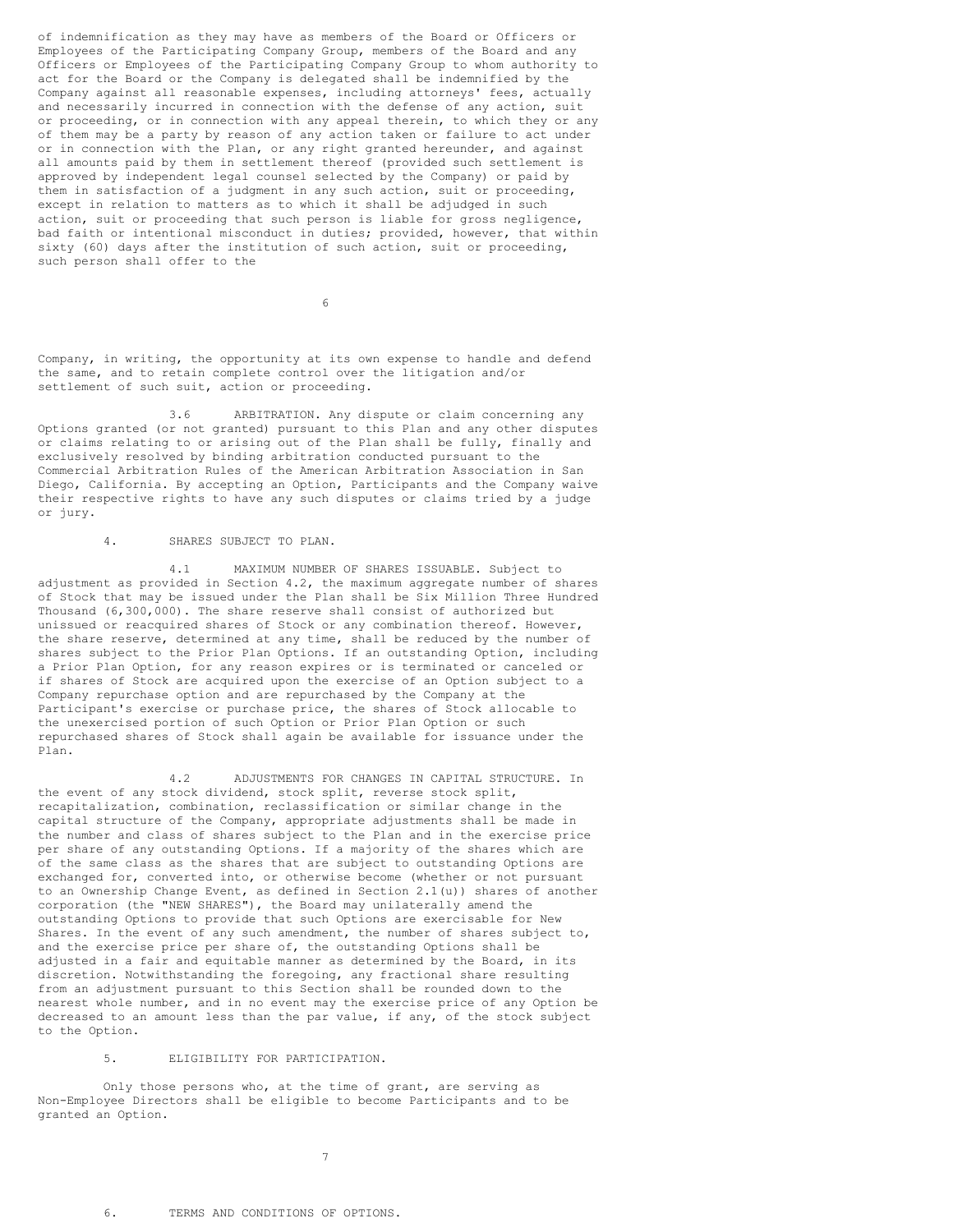Options shall be evidenced by Option Agreements specifying, among other things, the number of shares of Stock covered thereby, in such form as the Board shall from time to time establish. Option Agreements may incorporate all or any of the terms of the Plan by reference and shall comply with and be subject to the following terms and conditions:

6.1 AUTOMATIC GRANT. Subject to the execution by a Non-Employee Director of an appropriate Option Agreement, Options shall be granted automatically and without further action of the Board, as follows:

(a) INITIAL OPTION. Each Non-Employee Director shall be granted an Option to purchase twenty thousand (20,000) shares of Stock (an "INITIAL OPTION") on the date such person first becomes a Non-Employee Director after the Effective Date; provided, however, that an Initial Option shall not be granted to a Director who is an Employee and who subsequently becomes a Non-Employee Director as a result of the termination of his or her status as an Employee.

(b) ANNUAL OPTION. Each Non-Employee Director (including any Non-Employee Director who previously did not qualify as a Non-Employee Director because of his or her status as an Employee) shall be granted on the date of each annual meeting of the stockholders of the Company (an "ANNUAL MEETING") immediately following which such person remains a Non-Employee Director, an Option to purchase ten thousand (10,000) shares of Stock (an "ANNUAL OPTION"); provided, however, that a Non-Employee Director granted an Initial Option on, or within a period of 270 days prior to, the date of an Annual Meeting shall not be granted an Annual Option for such Annual Meeting.

(c) RIGHT TO DECLINE OPTION. Notwithstanding the foregoing, any person may elect not to receive an Option pursuant to this Section by delivering written notice of such election to the Board no later than the day prior to the date such Option would otherwise be granted. A person so declining an Option shall receive no payment or other consideration in lieu of such declined Option. A person who has declined an Option may revoke such election by delivering written notice of such revocation to the Board no later than the day prior to the date such Option would be granted pursuant to Section 6.1(a) or (b), as the case may be.

6.2 EXERCISE PRICE. The exercise price per share of Stock subject to an Option shall be the Fair Market Value of a share of Stock on the date of grant of the Option.

6.3 EXERCISABILITY AND TERM OF OPTIONS. Each Option shall vest and become exercisable as set forth below and shall terminate and cease to be exercisable on the tenth (10) anniversary date of grant of the Option, unless earlier terminated in accordance with the terms of the Plan or the Option Agreement evidencing such Option.

(a) INITIAL OPTIONS. Except as otherwise provided in the Plan or in the Option Agreement evidencing such Option, each Initial Option shall vest and become exercisable as follows: (i) twenty percent (20%) of the Initial Option shall vest and become exercisable on the first anniversary of the date of grant of the Option, and (ii) 1/60th of the Initial Option shall vest and become exercisable each month, beginning on the date thirteen 13 months

8

after the date of grant of the Option, provided the Participant's Service has not been terminated prior to such date.

(b) ANNUAL OPTIONS. Except as otherwise provided in the Plan or in the Option Agreement evidencing such Option, each Annual Option shall vest and become exercisable as follows: (i) ten percent (10%) of the Annual Option shall vest and become exercisable on the date six (6) months after the grant of the Option, and (ii) 1/60th of the Annual Option shall vest and become exercisable each month, beginning on the date seven (7) months after the date of grant of the Option, provided the Participant's Service has not terminated prior to such date.

6.4 EARLY EXERCISE. The Option may, but need not, include a provision whereby the Optionholder may elect at any time while an Employee, Director or Consultant to exercise the Option as to any part or all of the shares subject to the Option prior to the full vesting of the Option. Any unvested shares so purchased shall be subject to a repurchase right in favor of the Company, with the repurchase price to be equal to the original purchase price of the Common Stock, or to any other restriction the Board determines to be appropriate; provided, however, that (i) the right to repurchase at the original purchase price shall lapse at the same rate as the Option vests as described elsewhere in the Plan, and (ii) such right shall be exercisable only within (A) the ninety (90) day period following the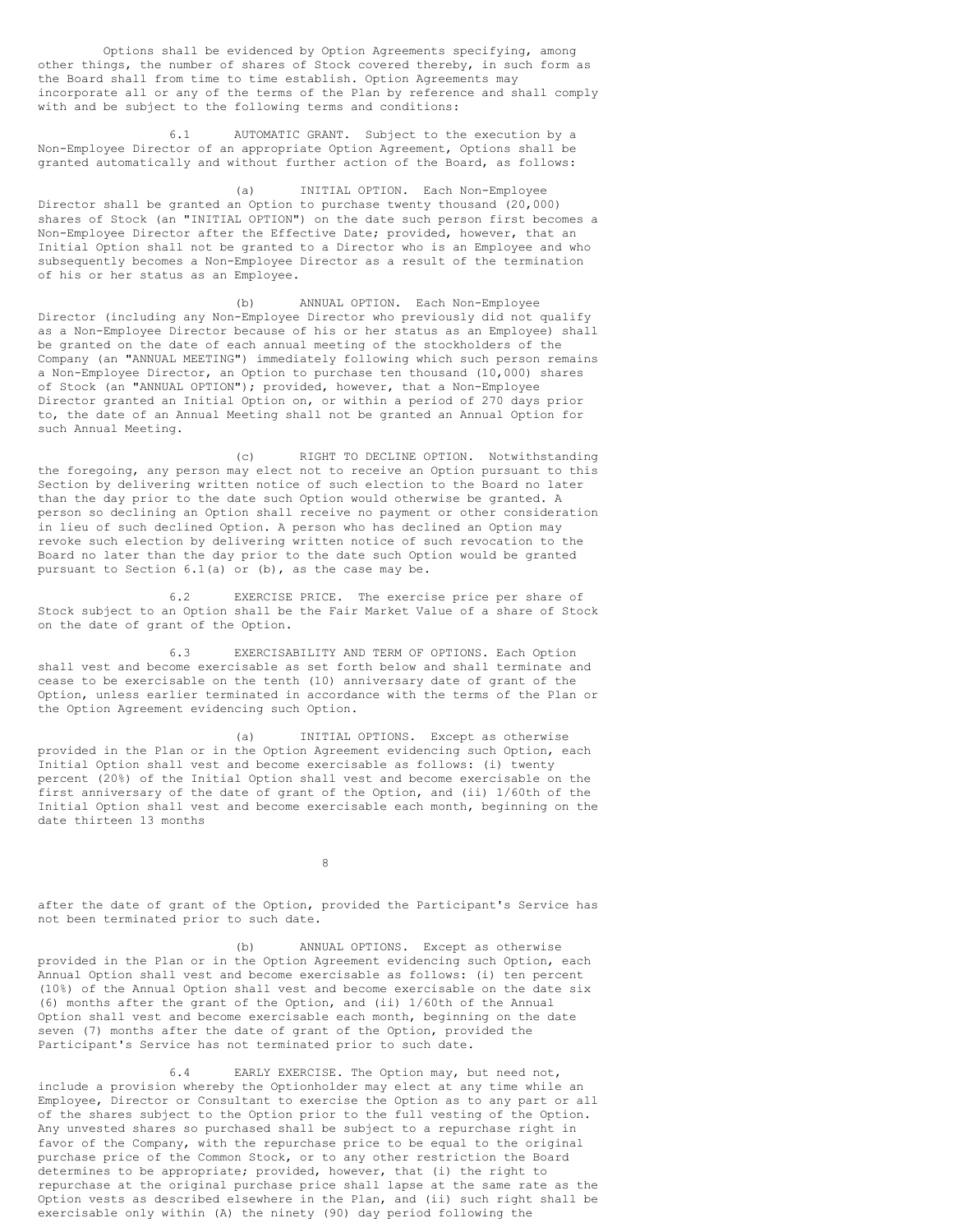termination of the Participant's Service or (B) such longer period as may be agreed to by the Company and the Participant.

6.5 PAYMENT OF EXERCISE PRICE.

(a) FORMS OF CONSIDERATION AUTHORIZED. Except as otherwise provided below, payment of the exercise price for the number of shares of Stock being purchased pursuant to any Option shall be made (i) in cash, by check or cash equivalent, (ii) by tender to the Company, or attestation to the ownership, of shares of Stock owned by the Participant having a Fair Market Value not less than the exercise price, (iii) by delivery of a properly executed notice together with irrevocable instructions to a broker providing for the assignment to the Company of the proceeds of a sale or loan with respect to some or all of the shares being acquired upon the exercise of the Option (including, without limitation, through an exercise complying with the provisions of Regulation T as promulgated from time to time by the Board of Governors of the Federal Reserve System) (a "CASHLESS EXERCISE"), (iv) by such other consideration as may be approved by the Board from time to time to the extent permitted by applicable law, or (v) by any combination thereof. The Board may at any time or from time to time, by approval of or amendment to the standard form of Option Agreement, grant Options which do not permit all of the foregoing forms of consideration to be used in payment of the exercise price or which otherwise restrict one or more forms of consideration.

(b) LIMITATIONS ON FORMS OF CONSIDERATION.

(i) TENDER OF STOCK. Notwithstanding the foregoing, an Option may not be exercised by tender to the Company, or attestation to the ownership, of shares of Stock to the extent such tender or attestation would constitute a violation of the provisions of any law, regulation or agreement restricting the redemption of the Company's stock. Unless otherwise provided by the Board, an Option may not be exercised by tender to the Company, or

9

attestation to the ownership, of shares of Stock unless such shares either have been owned by the Participant for more than six (6) months (and were not used for another Option exercise by attestation during such period) or were not acquired, directly or indirectly, from the Company.

(ii) CASHLESS EXERCISE. The Company reserves, at any and all times, the right, in the Company's sole and absolute discretion, to establish, decline to approve or terminate any program or procedures for the exercise of Options by means of a Cashless Exercise.

6.6 TRANSFERABILITY. An Option shall not be transferable in any manner (including without limitation, sale, alienation, anticipation, pledge, encumbrance, or assignment) other than, (i) by will or by the laws of descent and distribution, (ii) by written designation of a beneficiary, in a form acceptable to the Company, with such designation taking effect upon the death of a Participant, (iii) by delivering written notice to the Company, in a form acceptable to the Company (including such representations, warranties and indemnifications as the Company shall require a Participant to make to protect the Company's interests and ensure that this Option has been transferred under the circumstances approved by the Company), by gift to a Participant's spouse, former spouse, children, stepchildren, grandchildren, parent, stepparent, grandparent, sibling, niece, nephew, mother-in-law, father-in-law, son-in-law, daughter-in-law, brother-in-law, or sister-in-law, persons having one of the foregoing types of relationship with a Participant due to adoption, any person sharing a Participant's household (other than a tenant or employee), a foundation in which these persons or the Participant control the management of assets, and any other entity in which these persons (or the Participant) own more than fifty percent of the voting interests. A transfer to an entity in which more than fifty percent of the voting interests are owned by these persons (or the Participant) in exchange for an interest in that entity is specifically included as a permissible type of transfer. In addition, a transfer to a trust created solely for the benefit (i.e., a Participant and/or any or all of the foregoing persons hold more than 50 percent of the beneficial interest in the trust) of a Participant and/or any or all of the foregoing persons is also a permissible transferee, or (iv) such other transferees as may be authorized by the Board in its sole and absolute discretion. During a Participant's life this Option is exercisable only by the Participant or a transferee satisfying the above conditions. Except in the event of a Participant's death, upon transfer of a Option to any or all of the foregoing persons, the Participant, as the Optionee, is liable for any and all taxes due upon exercise of those transferred Options. At no time will a transferee who is considered an affiliate under Rule 144(a)(1) be able to sell any or all such Stock without complying with Rule 144. The right of a transferee to exercise the transferred portion of this Option shall terminate in accordance with the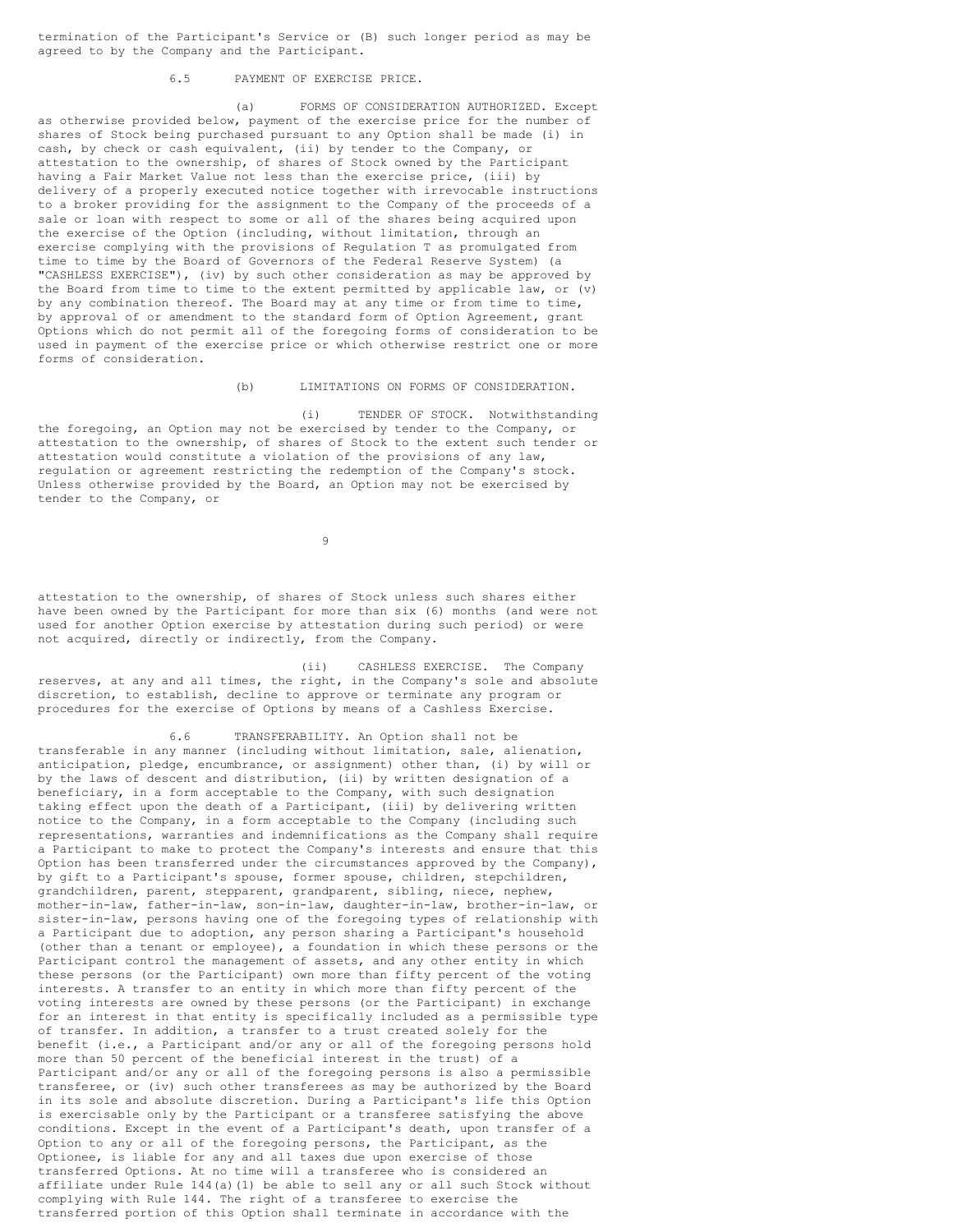Participant' s right of exercise under this Option and is further subject to such representations, warranties and indemnifications from the transferee that the Company requires the transferee to make to protect the Company's interests and ensure that this Option has been transferred under the circumstances approved by the Company. Once a portion of a Option is transferred, no further transfer may be made of that portion of the Option.

### 6.7 EFFECT OF TERMINATION OF SERVICE.

(a) OPTION EXERCISABILITY. Subject to earlier termination of the Option as otherwise provided herein and unless otherwise provided by the Board in the grant of an Option and set forth in the Option Agreement, an Option shall be exercisable after a

10

Participant's termination of Service only during the applicable time period determined in accordance with this Section and thereafter shall terminate.

(i) DISABILITY AND NORMAL RETIREMENT AGE. If a Participant's Service terminates because of the Participant's Disability or after the Participant reaches Normal Retirement Age, then except as otherwise provided in Section 6.7(a)(ii), (A) the Participant's Service shall be deemed to continue and the exercisability and vesting of the Option and, in the case of an immediately exercisable option, the shares acquired upon exercise thereof shall continue under the terms and conditions of the Option Agreement, and (B) the Option to the extent unexercised and exercisable may be exercised by the Participant (or, the Participant's guardian or legal representative) at any time prior to the expiration of the Option's term as set forth in the Option Agreement evidencing such Option (the "Option Expiration Date").

(ii) DEATH. If the Participant's Service terminates because of the death of the Participant, or if the Participant dies after attaining Normal Retirement Age, or after the Disability of the Participant then, (A) the exercisability and vesting of the Option and any shares acquired on the exercise thereof shall be accelerated effective as of the date of the Participant's death, and (B) the Option, to the extent unexercised and exercisable on the date of the Participant's death, may be exercised by the Participant's legal representative or other person who acquired the right to exercise the Option by reason of the Participant's death at any time prior to the expiration of twelve (12) months after the date of the Participant's death, but in any event no later than the Option Expiration Date.

(iii) OTHER TERMINATION OF SERVICE. If the Participant's Service with the Participating Company Group terminates prior to Normal Retirement Age for any reason except Disability, or death, the Option, to the extent unexercised and exercisable by the Participant on the date on which the Participant's Service terminates, may be exercised by the Participant at any time prior to the expiration of twelve (12) months after the date on which the Participant's Service terminates, but in any event no later than the Option Expiration Date.

(b) EXTENSION IF EXERCISE PREVENTED BY LAW. Notwithstanding the foregoing, if the exercise of an Option within the applicable time periods set forth in Section 6.7(a) is prevented by the provisions of Section 10 below, the Option shall remain exercisable until three (3) months after the date the Participant is notified by the Company that the Option is exercisable, but in any event no later than the Option Expiration Date.

(c) EXTENSION IF PARTICIPANT SUBJECT TO SECTION 16(b). Notwithstanding the foregoing, if a sale within the applicable time periods set forth in Section 6.7(a) of shares acquired upon the exercise of the Option would subject the Participant to suit under Section 16(b) of the Exchange Act, the Option shall remain exercisable until the earliest to occur of (i) the tenth (10th) day following the date on which a sale of such shares by the Participant would no longer be subject to such suit, (ii) the one hundred and ninetieth (190th) day after the Participant's termination of Service, or (iii) the Option Expiration Date.

11

### 7. STANDARD FORMS OF AGREEMENTS.

7.1 OPTION AGREEMENT. Unless otherwise provided by the Board at the time the Option is granted, an Option shall comply with and be subject to the terms and conditions set forth in the form of Option Agreement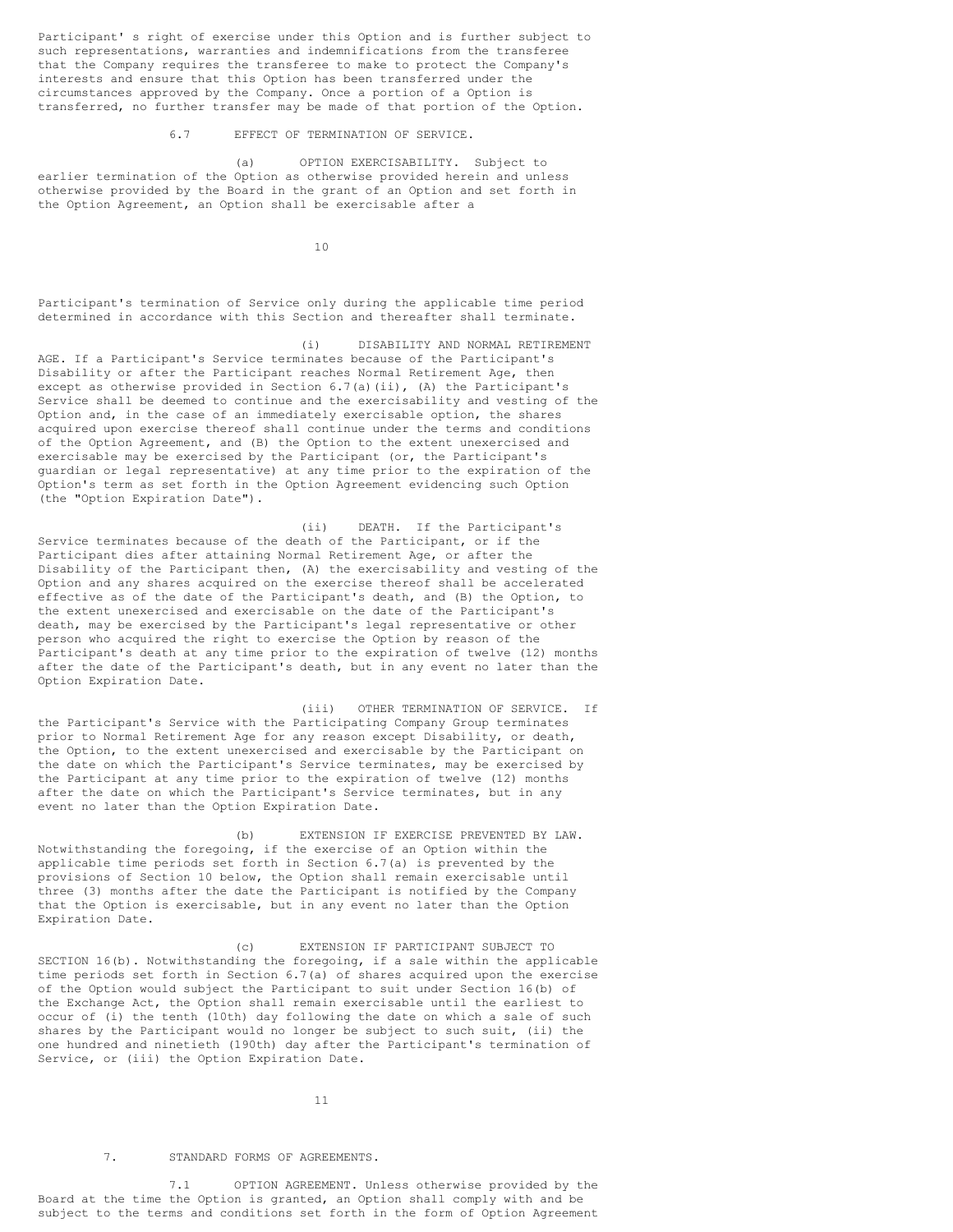approved by the Board concurrently with its adoption of the Plan and as amended from time to time.

7.2 AUTHORITY TO VARY TERMS. The Board shall have the authority from time to time to vary the terms of any standard form of agreement described in this Section 7 either in connection with the grant or amendment of an individual Option or in connection with the authorization of a new standard form or forms; provided, however, that the terms and conditions of any such new, revised or amended standard form or forms of agreement are not inconsistent with the terms of the Plan.

8. CHANGE IN CONTROL. In the event of a Change in Control, any unexercisable or unvested portions of outstanding Options and any shares acquired upon the exercise thereof held by Participants whose Service has not terminated prior to such date shall be immediately exercisable and vested in full as of the date ten (10) days prior to the date of the Change in Control. The exercise or vesting of any Option and any shares acquired upon the exercise thereof that was permissible solely by reason of this Section shall be conditioned upon the consummation of the Change in Control. In addition, the surviving, continuing, successor, or purchasing corporation or parent corporation thereof, as the case may be (the "ACQUIRING CORPORATION"), may either assume the Company's rights and obligations under outstanding Options or substitute for outstanding Options substantially equivalent options for the Acquiring Corporation's stock. Any Options which are neither assumed or substituted for by the Acquiring Corporation in connection with the Change in Control nor exercised as of the date of the Change in Control shall terminate and cease to be outstanding effective as of the date of the Change in Control. Notwithstanding the foregoing, if the corporation the stock of which is subject to the outstanding Options immediately prior to an Ownership Change Event described in Section 2.1(u)(i) constituting a Change in Control is the surviving or continuing corporation and immediately after such Ownership Change Event less than fifty percent (50%) of the total combined voting power of its voting stock is held by another corporation or by other corporations that are members of an affiliated group within the meaning of Section 1504(a) of the Code without regard to the provisions of Section 1504(b) of the Code, the outstanding Options shall not terminate unless the Board otherwise provides in its discretion.

9. TAX WITHHOLDING.

9.1 TAX WITHHOLDING IN GENERAL. The Company shall have the right to deduct from any and all payments made under the Plan, or to require the Participant, through cash payment or otherwise, including by means of a Cashless Exercise of an Option, to make adequate provision for, the federal, state, local and foreign taxes, if any, required by law to be withheld by the Participating Company Group with respect to an Option or the shares acquired pursuant thereto. The Company shall have no obligation to deliver shares of Stock or to release shares of Stock from an escrow established pursuant to an Option Agreement until the Participating Company Group's tax withholding obligations have been satisfied by the Participant.

12

9.2 WITHHOLDING IN SHARES. The Company shall have the right, but not the obligation, to deduct from the shares of Stock issuable to a Participant upon the exercise of an Option, or to accept from the Participant the tender of, a number of whole shares of Stock having a Fair Market Value, as determined by the Company, equal to all or any part of the tax withholding obligations of the Participating Company Group. The Fair Market Value of any shares of Stock withheld or tendered to satisfy any such tax withholding obligations shall not exceed the amount determined by the applicable minimum statutory withholding rates.

### 10. COMPLIANCE WITH SECURITIES LAW.

The grant of Options and the issuance of shares of Stock upon exercise of Options shall be subject to compliance with all applicable requirements of federal, state and foreign law with respect to such securities. Options may not be exercised if the issuance of shares of Stock upon exercise would constitute a violation of any applicable federal, state or foreign securities laws or other law or regulations or the requirements of any stock exchange or market system upon which the Stock may then be listed. In addition, no Option may be exercised unless (a) a registration statement under the Securities Act shall at the time of exercise of the Option be in effect with respect to the shares issuable upon exercise of the Option or (b) in the opinion of legal counsel to the Company, the shares issuable upon exercise of the Option may be issued in accordance with the terms of an applicable exemption from the registration requirements of the Securities Act. The inability of the Company to obtain from any regulatory body having jurisdiction the authority, if any, deemed by the Company's legal counsel to be necessary to the lawful issuance and sale of any shares hereunder shall relieve the Company of any liability in respect of the failure to issue or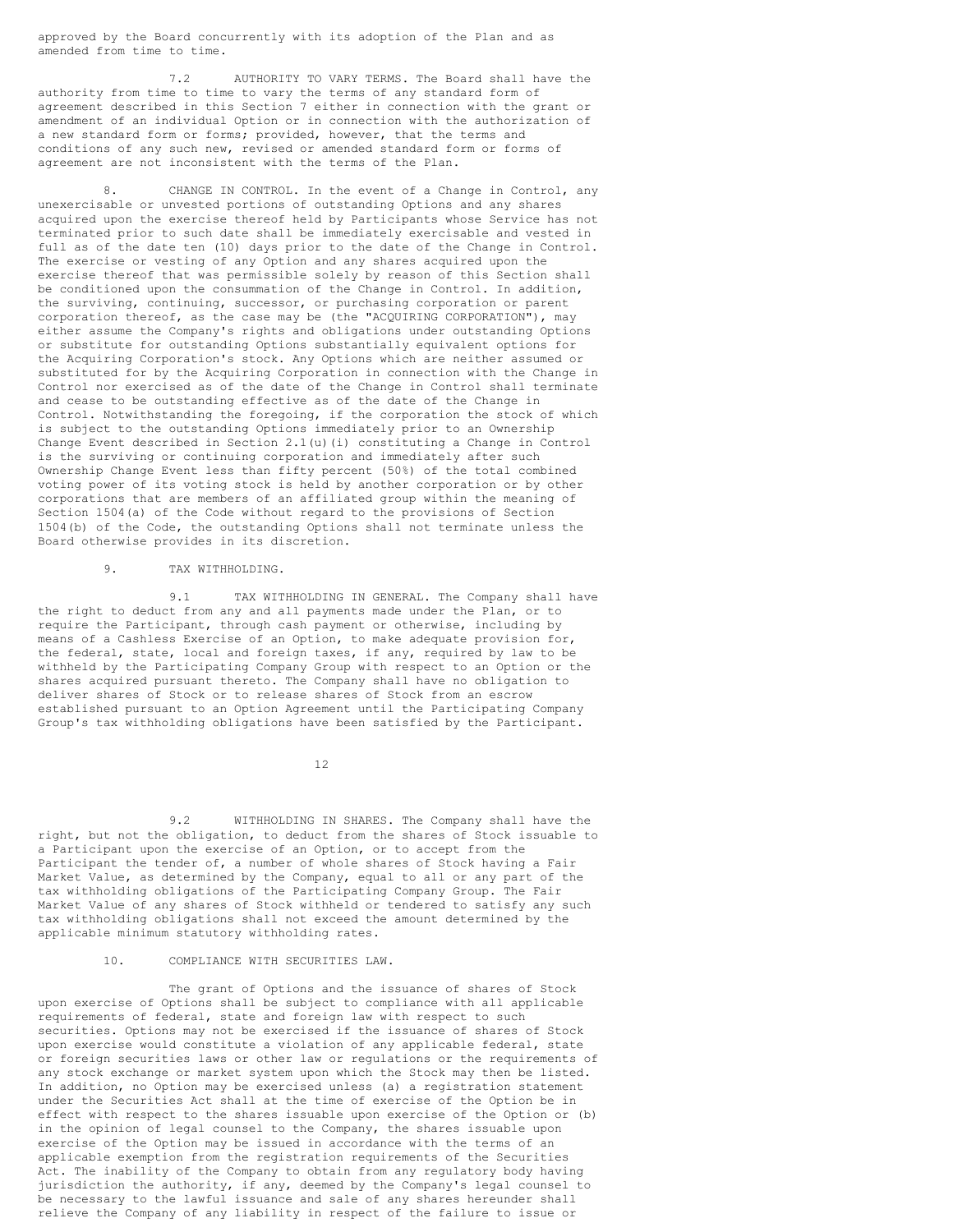sell such shares as to which such requisite authority shall not have been obtained. As a condition to the exercise of any Option, the Company may require the Participant to satisfy any qualifications that may be necessary or appropriate, to evidence compliance with any applicable law or regulation and to make any representation or warranty with respect thereto as may be requested by the Company.

#### 11. TERMINATION OR AMENDMENT OF PLAN.

The Board may terminate or amend the Plan at any time. However, subject to changes in applicable law, regulations or rules that would permit otherwise, without the approval of the Company's stockholders, there shall be (a) no increase in the maximum aggregate number of shares of Stock that may be issued under the Plan (except by operation of the provisions of Section 4.2), and (b) no other amendment of the Plan that would require approval of the Company's stockholders under any applicable law, regulation or rule. No termination or amendment of the Plan shall affect any then outstanding Option unless expressly provided by the Board. In any event, no termination or amendment of the Plan may adversely affect any then outstanding Option without the consent of the Participant, unless such termination or amendment is necessary to comply with any applicable law, regulation or rule.

#### 12. MISCELLANEOUS PROVISIONS.

12.1 REPURCHASE RIGHTS. Shares issued under the Plan may be subject to a right of first refusal, one or more repurchase options, or other conditions and restrictions as determined by the Board in its sole and absolute discretion at the time the Option is granted. The

13

Company shall have the right to assign at any time any repurchase right it may have, whether or not such right is then exercisable, to one or more persons as may be selected by the Company. Upon request by the Company, each Participant shall execute any agreement evidencing such transfer restrictions prior to the receipt of shares of Stock hereunder and shall promptly present to the Company any and all certificates representing shares of Stock acquired hereunder for the placement on such certificates of appropriate legends evidencing any such transfer restrictions.

12.2 PROVISION OF INFORMATION. Each Participant shall be given access to information concerning the Company equivalent to that information generally made available to the Company's common stockholders.

14

#### PLAN HISTORY

December 11, 2000 Board adopts Plan, with an initial reserve of 6,300,000 shares.

, 2001 George Stockholders approve Plan.

QUALCOMM INCORPORATED

PROXY PROXY

PROXY SOLICITED BY THE BOARD OF DIRECTORS FOR THE ANNUAL MEETING OF STOCKHOLDERS TO BE HELD ON FEBRUARY 27, 2001.

The undersigned hereby appoints Irwin Mark Jacobs, Anthony S. Thornley and Steven R. Altman, and each of them, as attorneys and proxies of the undersigned, with full power of substitution, to vote all of the shares of stock of QUALCOMM Incorporated (the "Company") which the undersigned may be entitled to vote at the Annual Meeting of Stockholders of the Company to be held at Copley Symphony Hall, 750 B Street, San Diego, CA 92101, on Tuesday, February 27, 2001 at 9:30 a.m. local time and at any and all adjournments or postponements thereof, with all powers that the undersigned would possess if personally present, upon and in respect of the following matters and in accordance with the following instructions, with discretionary authority as to any and all other matters that may properly come before the meeting.

UNLESS A CONTRARY DIRECTION IS INDICATED, THIS PROXY WILL BE VOTED FOR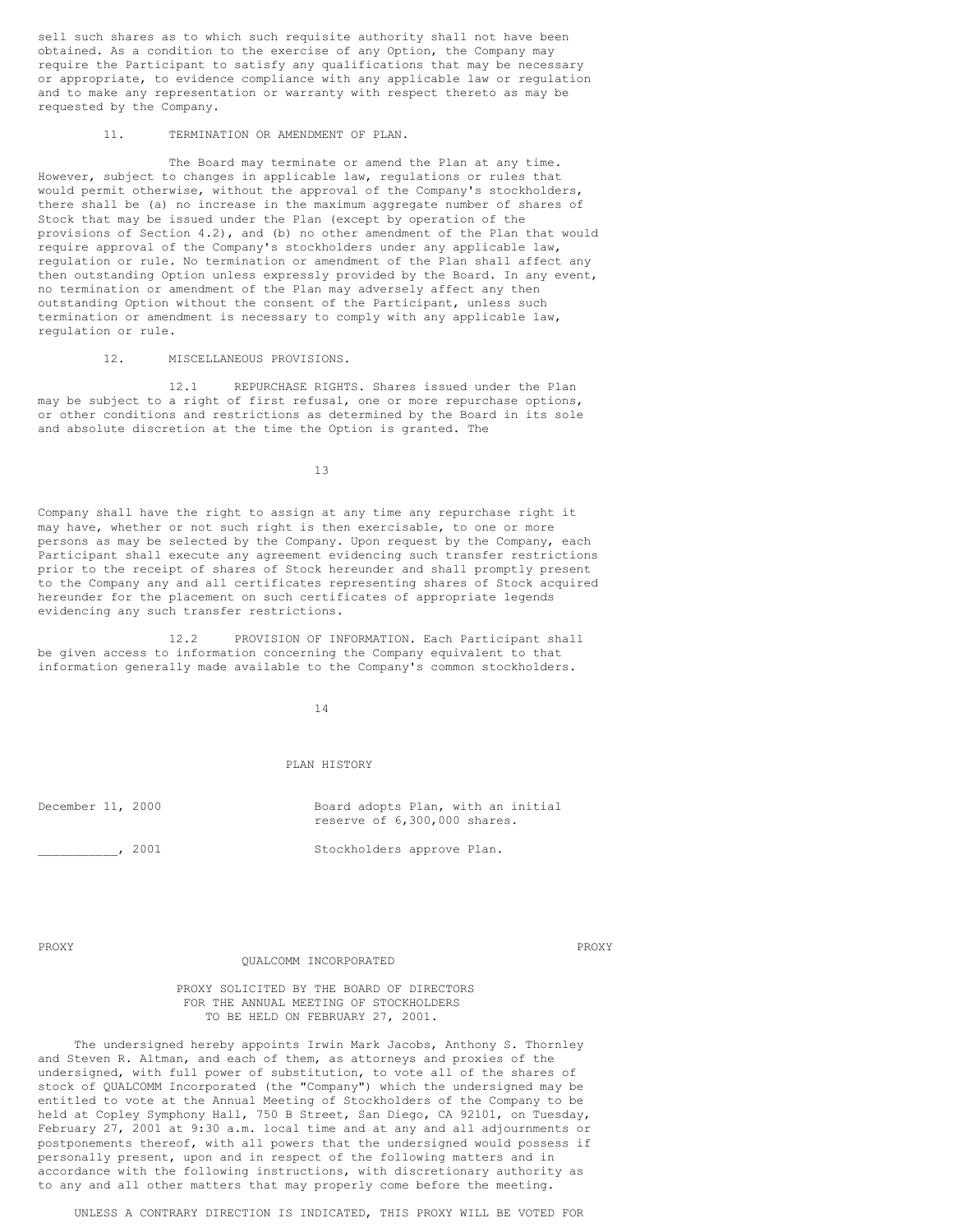ALL NOMINEES LISTED IN PROPOSAL 1 AND FOR PROPOSALS 2, 3, 4 AND 5 AS MORE SPECIFICALLY DESCRIBED IN THE PROXY STATEMENT. IF SPECIFIC INSTRUCTIONS ARE INDICATED, THIS PROXY WILL BE VOTED IN ACCORDANCE THEREWITH.

YOUR VOTE IS IMPORTANT. If you will not be voting by telephone, you are urged to complete, sign, date and promptly return the accompanying proxy in the enclosed envelope.

(Continued and to be signed on reverse side.)

- -------------------------------------------------------------------------------

FOLD AND DETACH HERE

 $<$ TABLE>  $<$ S $>$  $<$ C $>$ 

> QUALCOMM INCORPORATED PLEASE MARK VOTE IN OVAL IN THE FOLLOWING MANNER USING DARK INK ONLY. /X/

THE BOARD OF DIRECTORS RECOMMENDS THAT THE STOCKHOLDERS VOTE FOR EACH OF THE NOMINEES FOR DIRECTOR AND FOR PROPOSALS 2, 3, 4 AND 5.

| $1$ .     | To elect four Class I directors whether by cumulative<br>voting or otherwise, to hold office until the 2004                                                   | For<br>All        | Withhold<br>All | For All<br>Except |
|-----------|---------------------------------------------------------------------------------------------------------------------------------------------------------------|-------------------|-----------------|-------------------|
|           | Annual Meeting of Stockholders.                                                                                                                               | $\prime$ /        |                 |                   |
| NOMINEES: | 01 Irwin Mark Jacobs<br>03 Neil Kadisha<br>04 Richard Sulpizio<br>02 Adelia A. Coffman                                                                        |                   |                 |                   |
| 2.        | To approve the Company's 2001 Stock Option Plan.                                                                                                              | For               | Against         | Abstain           |
| 3.        | To approve the Company's 2001 Employee Stock Purchase Plan.                                                                                                   | For<br>$\prime$ / | Against         | Abstain           |
| 4.        | To approve the Company's 2001 Non-Employee Directors'<br>Stock Option Plan.                                                                                   | For<br>$\prime$ / | Against         | Abstain           |
| 5.        | To ratify the selection of PricewaterhouseCoopers LLP as<br>the Company's independent accountants for the Company's<br>fiscal year ending September 30, 2001. | For<br>$\prime$ / | Against         | Abstain           |

- ---------------------------------------------------------------------------------------------------------------- -------------------

Nominee Exception (INSTRUCTION: To withhold authority to vote for any nominee(s) write such nominee(s)' name(s) above.)

If not voting by telephone, please vote, date and promptly return this proxy in the enclosed return envelope which is postage prepaid if mailed in the United States.

Dated ,  $2001$ --------------------------

- -------------------------------------- Signature

- -------------------------------------- Signature

Please sign exactly as your name appears hereon. If the stock is registered in the names of two or more persons, each should sign. Executors, administrators, trustees, guardians and attorneys-in-fact should add their titles. If signer is a corporation, please give full corporate name and have a duly authorized officer sign, stating title. If signer is a partnership, please sign in partnership name by authorized person.

- ----------------------------------------------------------------------------------------------------------------

-------------------

CONTROL NUMBER FOLD AND DETACH HERE

#### VOTE BY TELEPHONE

CALL \*\*TOLL FREE\*\* ON A TOUCH TONE TELEPHONE 1-888-776-5661 THERE IS NO CHARGE FOR THIS CALL

Your telephone vote authorizes the voting of your shares in the same manner as if you marked, signed and returned your proxy card.